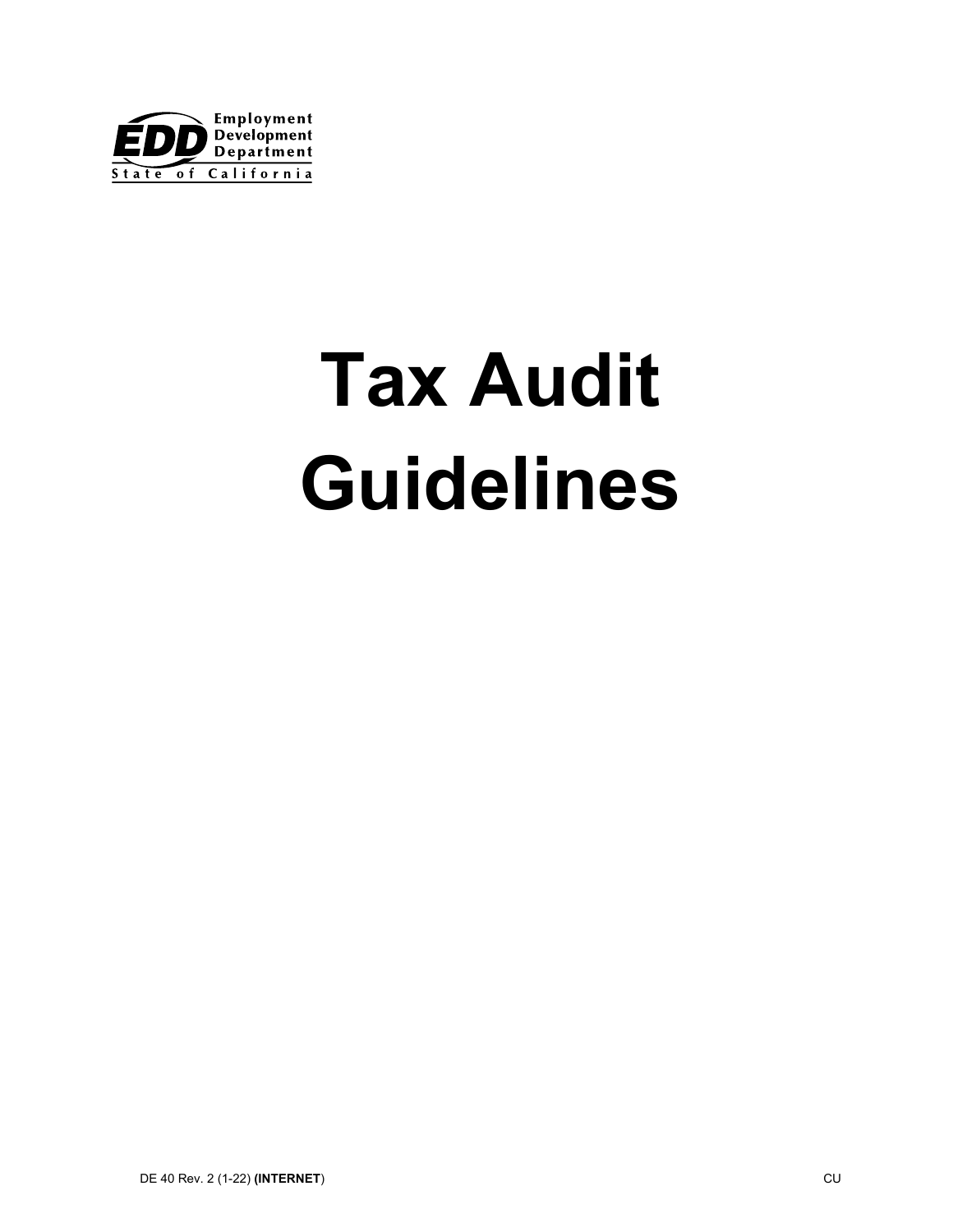# Table of Contents

| <b>CHAPTER</b> |                                                                           | <b>PAGE</b><br><b>NUMBER</b> |
|----------------|---------------------------------------------------------------------------|------------------------------|
| I.             | <b>Audit Program</b>                                                      |                              |
|                | A. Tax Branch                                                             | 1                            |
|                | B. Field Audit and Compliance Division (FACD)                             | 1                            |
| ΙΙ.            | <b>Tax Auditor</b>                                                        |                              |
|                | A. Authority                                                              | 1                            |
|                | <b>B.</b> Auditor Responsibilities                                        | 3                            |
|                | C. Rules of Conduct                                                       | 4                            |
|                | D. Employer Responsibilities                                              | 5                            |
| Ш.             | <b>Case Assignments</b>                                                   |                              |
|                | A. Reasons to Initiate Assignments                                        | 1                            |
|                | <b>B. Case Assignment Guidelines</b>                                      | 1                            |
|                | C. Case Set Up                                                            | $\overline{2}$               |
|                | D. Transferring an Assignment                                             | 3                            |
|                | E. Case Appointments                                                      | 3                            |
| IV.            | Definitions and Classifications of Audits                                 |                              |
|                | A. Definition of an Audit                                                 | 1                            |
|                | <b>B.</b> Classification of Audits                                        | 1                            |
| V.             | Subpoenas                                                                 |                              |
|                | A. Subpoenas - Overview                                                   | 1                            |
|                | B. Preparation and Service of a Subpoena/Subpoena Duces<br>Tecum (DE 297) | 2                            |
|                | C. Failure to Appear                                                      | 4                            |
|                | D. Securing Records - Financial Institutions                              | 5                            |
| VI.            | Preparing for the Audit                                                   |                              |
|                | A. Planning                                                               | 1                            |
|                | B. Books and Records to Be Examined                                       | 1                            |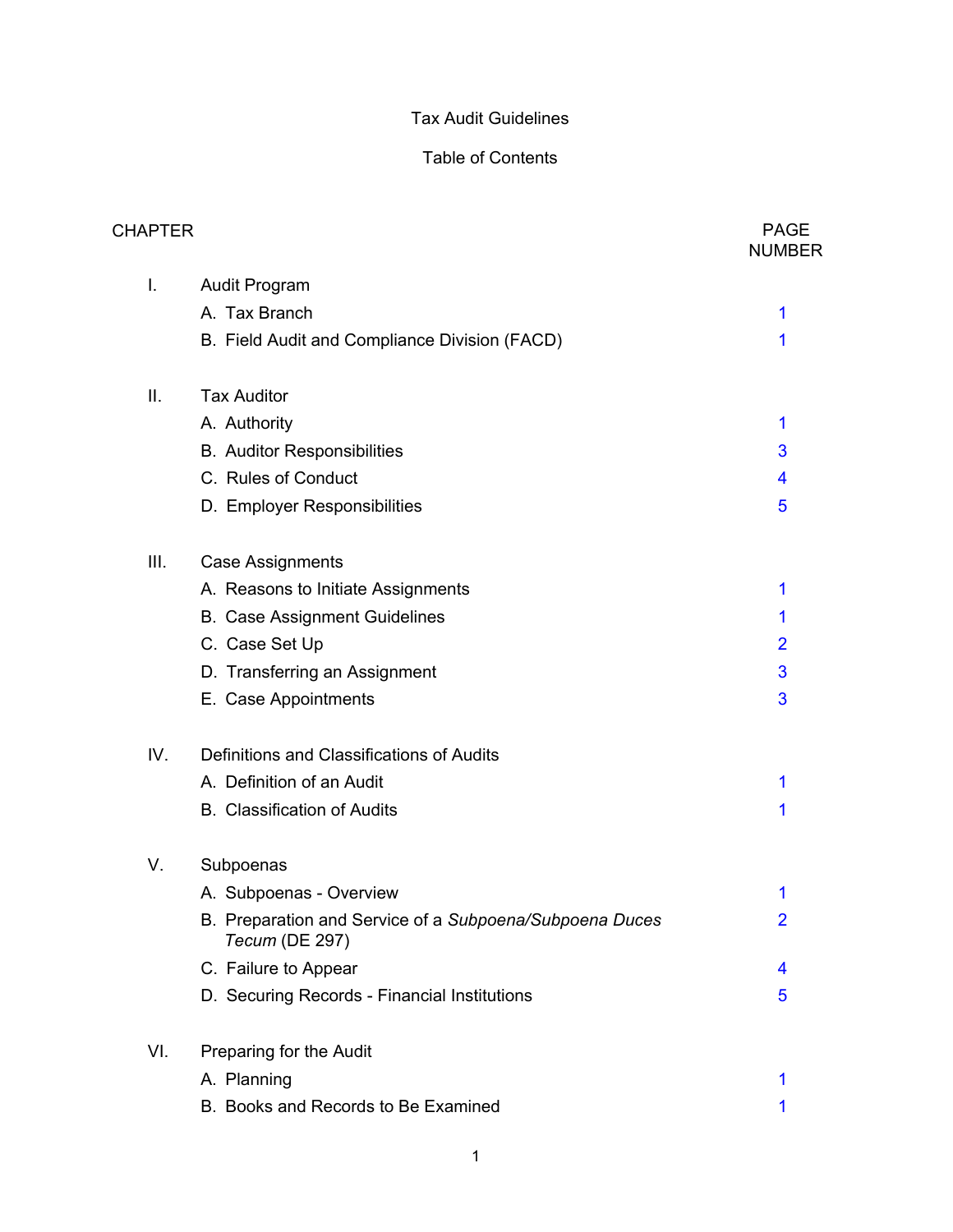| CHAPTER |                                                                                                                    | <b>PAGE</b><br><b>NUMBER</b> |
|---------|--------------------------------------------------------------------------------------------------------------------|------------------------------|
| VII.    | <b>Entrance Interview and Entity Examination</b>                                                                   |                              |
|         | <b>Interview Procedures</b><br>Α.                                                                                  | 1                            |
|         | Entity Examination/Ownership Verification Procedures<br>В.                                                         | $\overline{2}$               |
| VIII.   | Examination of Books and Records                                                                                   |                              |
|         | A. Acknowledged Payroll Tests                                                                                      | 1                            |
|         | Verification of Payroll Posting System<br>В.                                                                       | 1                            |
|         | C. Verification of Taxable Wages                                                                                   | 1                            |
|         | <b>PIT Verification Tests</b><br>D.                                                                                | $\overline{2}$               |
|         | E. Large Employer                                                                                                  | 3                            |
| IX.     | <b>Guidelines for Employment Status Determinations</b>                                                             |                              |
|         | A. Procedures                                                                                                      | 1                            |
|         | The ABC Test<br>В.                                                                                                 | $\overline{2}$               |
|         | <b>Common Law Test</b><br>$C_{1}$                                                                                  | $\overline{2}$               |
|         | <b>Case Analysis</b><br>D.                                                                                         | 14                           |
|         | Application of Statutory Employment Rules<br>Е.                                                                    | 15                           |
|         | F.<br><b>Employer Determinations - Multiple Entities</b>                                                           | 15                           |
| Х.      | Personal Income Tax Assessment and Adjustment                                                                      |                              |
|         | A. Overview                                                                                                        | 1                            |
| XI.     | <b>Penalty Determination/Application</b>                                                                           |                              |
|         | A. Penalties - Overview                                                                                            | 1                            |
|         | Penalty Determination - Sections 1112(a) and 1112(b) of<br>В.<br>the California Unemployment Insurance Code (CUIC) | 1                            |
|         | C. Penalty Determination - Section 1112.5 of the CUIC                                                              | 2                            |
|         | Penalty Determination - Section 1114 of the CUIC<br>D.                                                             | 4                            |
|         | Other Penalty Applications - Section 1114 of the CUIC<br>Е.                                                        | 6                            |
|         | Non-Compliance Penalty<br>F.                                                                                       | 7                            |
|         | Penalty Determination - Section 1117 of the CUIC<br>G.                                                             | 7                            |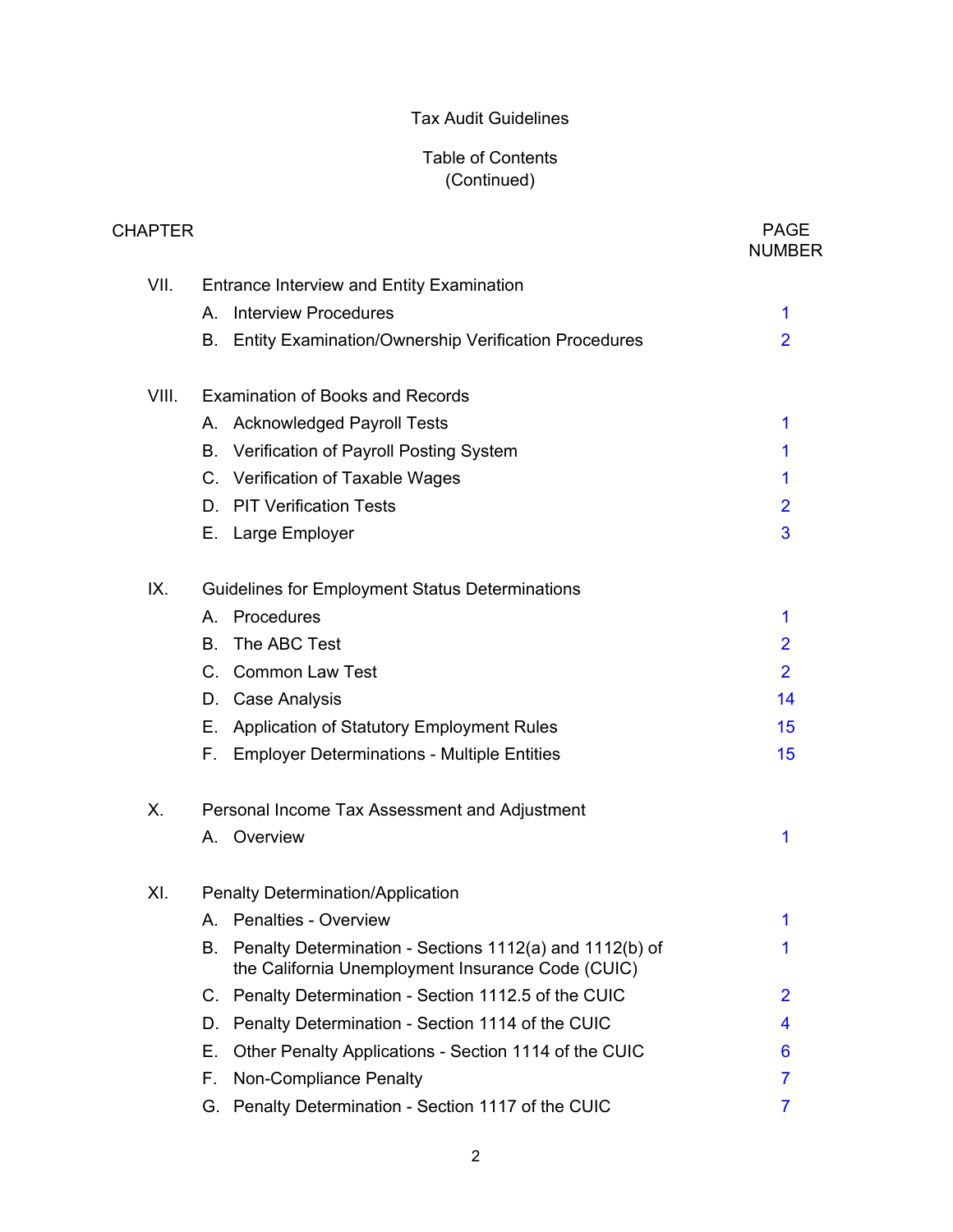| CHAPTER |    |                                                                          | <b>PAGE</b><br><b>NUMBER</b> |
|---------|----|--------------------------------------------------------------------------|------------------------------|
|         | Н. | Penalty Determination - Sections 1126, 1126.1, and 1127<br>of the CUIC   | 8                            |
|         | L. | Penalty Determination - Sections 1128(a) and 1128(b) of the CUIC         | 9                            |
|         | J. | Section 1128.1 of the CUIC                                               | 9                            |
|         | K. | Penalty Determination - Section 1135 of the CUIC                         | 9                            |
|         | L. | False Statement Penalty - Section 1142 of the CUIC                       | 10                           |
|         |    | M. Section 13052 of the CUIC                                             | 10                           |
|         |    | N. Section 13052.5 of the CUIC                                           | 10                           |
|         |    | O. Penalties Covering Elective Coverage                                  | 11                           |
| XII.    |    | Completing an Audit                                                      |                              |
|         |    | A. Closing Interview                                                     | 1                            |
|         | B. | Pre-Assessment and Post-Assessment Conferences                           | 3                            |
|         |    | C. Case File Access and Inspection of Employer Records                   | 4                            |
| XIII.   |    | Audit / Investigation Report                                             |                              |
|         |    | A. Overview                                                              | 1                            |
| XIV.    |    | <b>Ruling Letters</b>                                                    |                              |
|         | А. | <b>Ruling Letters - Overview</b>                                         | 1                            |
|         | В. | <b>Ruling Letters - Content</b>                                          | 1                            |
| XV.     |    | <b>Notices of Assessment</b>                                             |                              |
|         |    | A. Overview                                                              | 1                            |
|         |    | B. Assessment Criteria Pursuant to Sections 1126 and 1127<br>of the CUIC | $\overline{2}$               |
|         |    | C. Time Limitation for Making Assessments - Section 1132 of<br>the CUIC  | $\overline{2}$               |
|         |    | D. Waiver of Statute of Limitations                                      | 4                            |
|         | Е. | Jeopardy Assessments - Section 1137 of the CUIC                          | 4                            |
|         | F. | <b>Issuing Estimated Assessments</b>                                     | 6                            |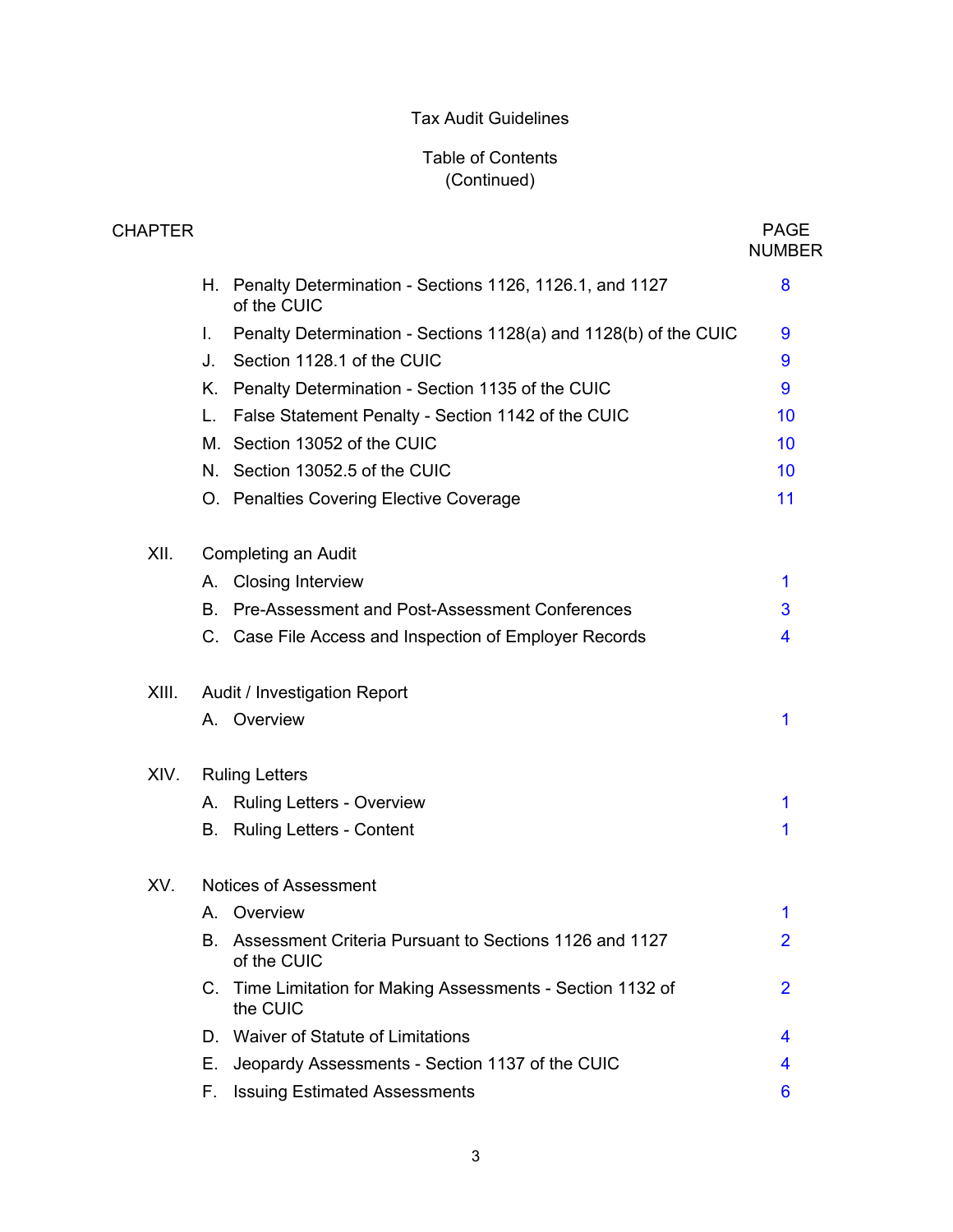| <b>CHAPTER</b> |             |                                                                   | <b>PAGE</b><br><b>NUMBER</b> |
|----------------|-------------|-------------------------------------------------------------------|------------------------------|
|                |             | G. Adjusting Estimated Assessments                                | 7                            |
|                | Н.          | <b>Memorandum Assessments</b>                                     | 7                            |
|                | L.          | Memorandum Assessments - Successor Liability                      | 8                            |
|                | J.          | <b>Assessments - Special Situations</b>                           | 9                            |
|                | Κ.          | <b>Assessments - Finality</b>                                     | 11                           |
|                | L.          | <b>Cancellation or Adjustment of Assessments</b>                  | 12                           |
|                |             | M. Service of Assessments                                         | 13                           |
| XVI.           |             | <b>Completing the Case</b>                                        |                              |
|                | А.          | Wage Report Adjustment Schedule (DE 2026)                         | 1                            |
| XVII.          |             | <b>Case Review</b>                                                |                              |
|                |             | A. Integrated Case Review System                                  | 1                            |
|                |             | <b>XVIII.</b> Refunds and Credits                                 |                              |
|                | А.          | Overview                                                          | 1                            |
|                | В.          | Methods of Claiming Refunds or Credits                            | 1                            |
|                | $C_{\cdot}$ | Time Requirements For Claiming Refund or Credit                   | $\overline{2}$               |
|                | D.          | Denial of a Claim For Refund                                      | 3                            |
|                | Е.          | Authorization Required For Assignment of Refunds                  | 3                            |
|                | F.,         | <b>Protest of Benefit Charges</b>                                 | 3                            |
|                |             | G. Petition of Contribution Rate Change                           | 3                            |
|                |             | H. Petition Conversion - Section 1179.5 of the CUIC               | 4                            |
|                | I.          | Overpayments/Credits Which Include Employee Contributions         | 5                            |
|                | J.          | Types of Evidence Required For Refund of Employee Contributions   | 5                            |
|                | Κ.          | When Refund Procedure For Erroneous Deductions is Not<br>Required | 6                            |
|                | L.          | <b>Employee Deductions - Voluntary Plan</b>                       | 6                            |
|                | М.          | <b>Special Situations</b>                                         | $\overline{7}$               |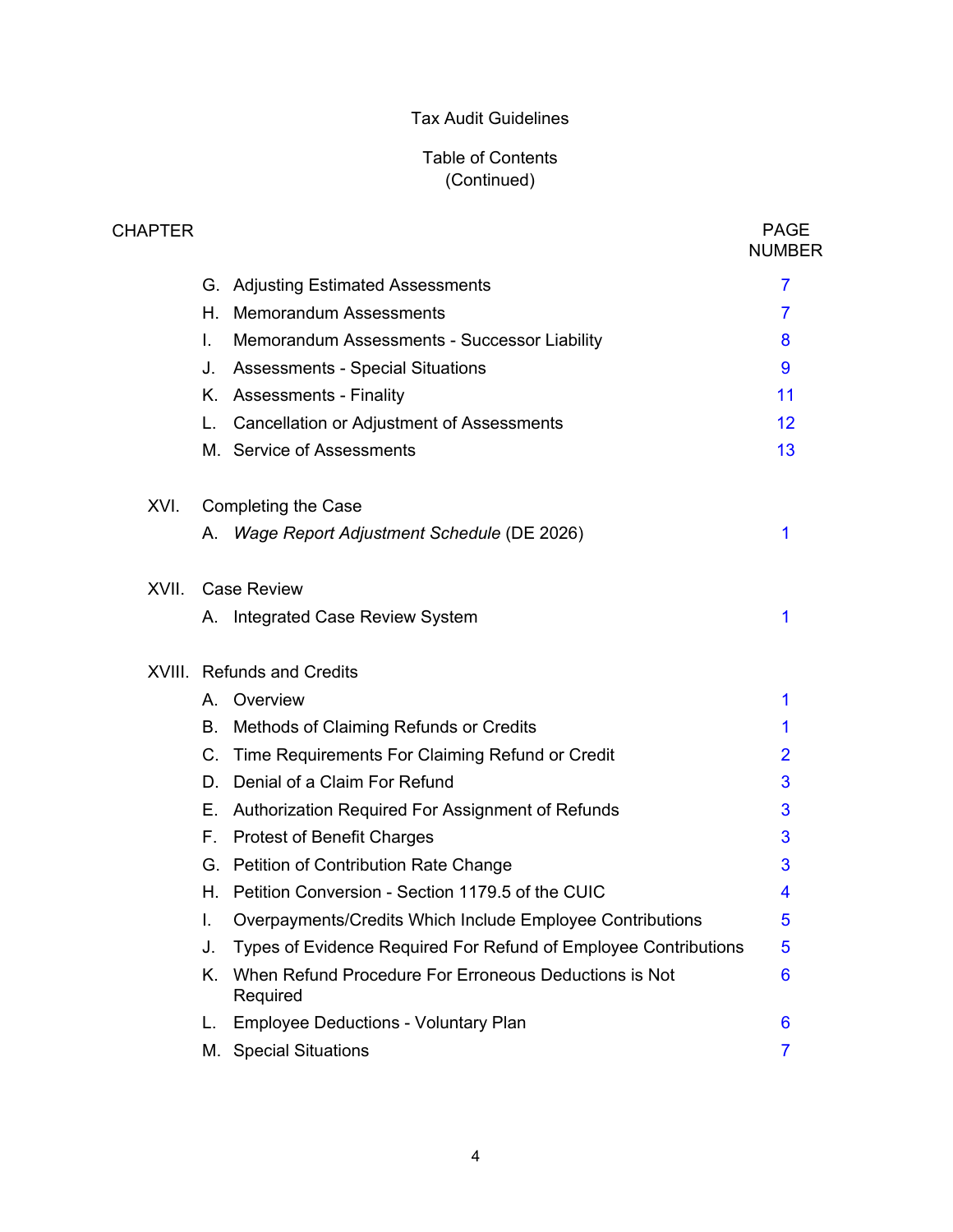| <b>CHAPTER</b> |     |                                                                                            | <b>PAGE</b><br><b>NUMBER</b> |
|----------------|-----|--------------------------------------------------------------------------------------------|------------------------------|
|                |     | N. Overpayments Pursuant to Section 1176 of the CUIC -<br><b>Benefit Overpayments</b>      | 8                            |
| XIX.           |     | Investigations                                                                             |                              |
|                | А.  | <b>Definition and Overview</b>                                                             | 1                            |
|                | B.  | Proof of Credit                                                                            | 1                            |
|                |     | C. Bankruptcy, Probate, Assignment For the Benefit of<br>Creditors, and Receivership Cases | 1                            |
| XX.            |     | <b>Obstructed Claims</b>                                                                   |                              |
|                |     | A. Overview                                                                                | 1                            |
|                | В.  | Obstructed Claim Investigation Request (DE 1153)                                           | 1                            |
|                | C.  | <b>Employer Protest</b>                                                                    | 3                            |
|                | D.  | Reimbursable Employers                                                                     | 4                            |
|                | Е.  | <b>Estimating Wages</b>                                                                    | 5                            |
|                | F.  | Irregular Wage Payments                                                                    | 5                            |
| XXI.           |     | <b>Special Issues</b>                                                                      |                              |
|                |     | A. Transfer of Wages and/or Contributions Between<br><b>Employer Payroll Tax Accounts</b>  | 1                            |
|                | В.  | Transfer of Wages/Contributions - Consolidated Returns                                     | 1                            |
|                |     | C. Reserve Account Transfer Procedures                                                     | $\overline{2}$               |
|                | D.  | Overview - Unity of Enterprise                                                             | 4                            |
|                |     | E. Section 991 of the CUIC                                                                 | 5                            |
|                | F., | Interstate Reciprocal Coverage Arrangement (IRCA)                                          | 6                            |
|                | G.  | Interstate Maritime Reciprocal Arrangement (IRMA)                                          | 6                            |
|                | Н.  | Sole Shareholder Exclusion                                                                 | $\overline{7}$               |
| XXII.          |     | <b>Elective Coverage</b>                                                                   |                              |
|                | А.  | <b>Elective Coverage</b>                                                                   | 1                            |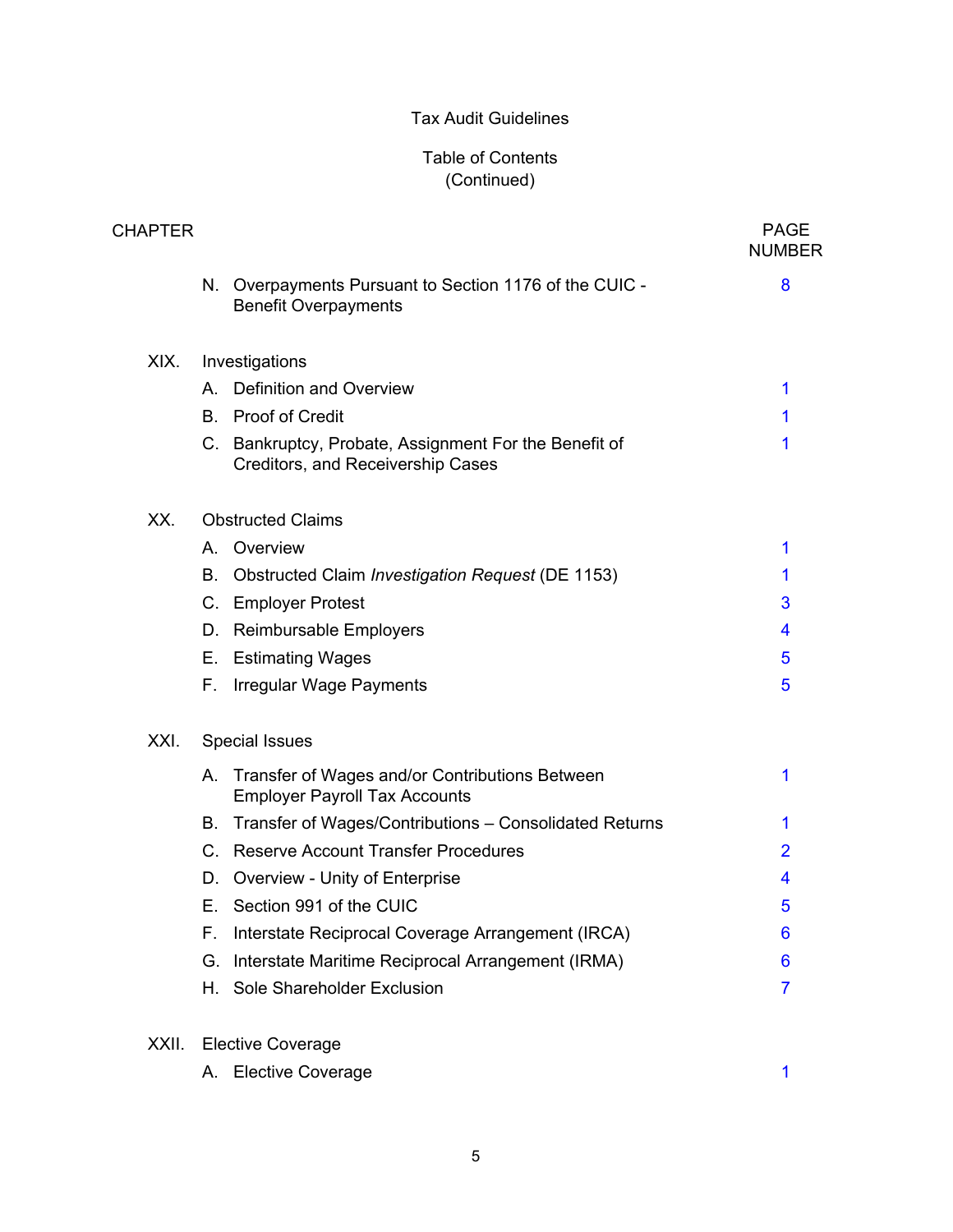#### Chapter I

## Audit Program

## <span id="page-6-0"></span>**A. Tax Branch**

The Employment Development Department (EDD) Tax Branch works with employers to collect California's employment taxes and data to support the employment security, child support, and Personal Income Tax (PIT) programs.

The EDD Tax Branch administers the collection, accounting, auditing, and enforcement functions for Unemployment Insurance (UI), Employment Training Tax (ETT), State Disability Insurance (SDI), and PIT. The UI, ETT, and SDI tax collections are used to support programs administered by the EDD.

The EDD Tax Branch is committed to provide excellent service to California employers and benefit claimants by increasing voluntary compliance with employment tax laws through education, simplified reporting processes, and the promotion of fair business competition. The EDD Tax Branch strives to operate a fair, efficient, and effective payroll tax system.

The EDD Tax Branch consists of four divisions: Field Audit and Compliance Division, Collection Division, Tax Processing and Accounting Division, and Tax Support Division.

## **B. Field Audit and Compliance Division (FACD)**

The Field Audit and Compliance Division (FACD) consists of three program areas that share the common goal of working with the employer community to increase voluntary compliance:

- Audit Program
- Compliance Development Operations
- Central Operations

## **1. FACD Mission**

Through strategic and collaborative efforts, FACD provides education, assistance, and tax enforcement to promote fair competition, safeguard workers' rights, and maximize voluntary compliance.

## **2. FACD Core Values**

FACD employees are stewards of the public trust and adhere to the highest ethical standards. The FACD core values help to ensure the customers are served with fairness, honesty, and integrity. The FACD core values guide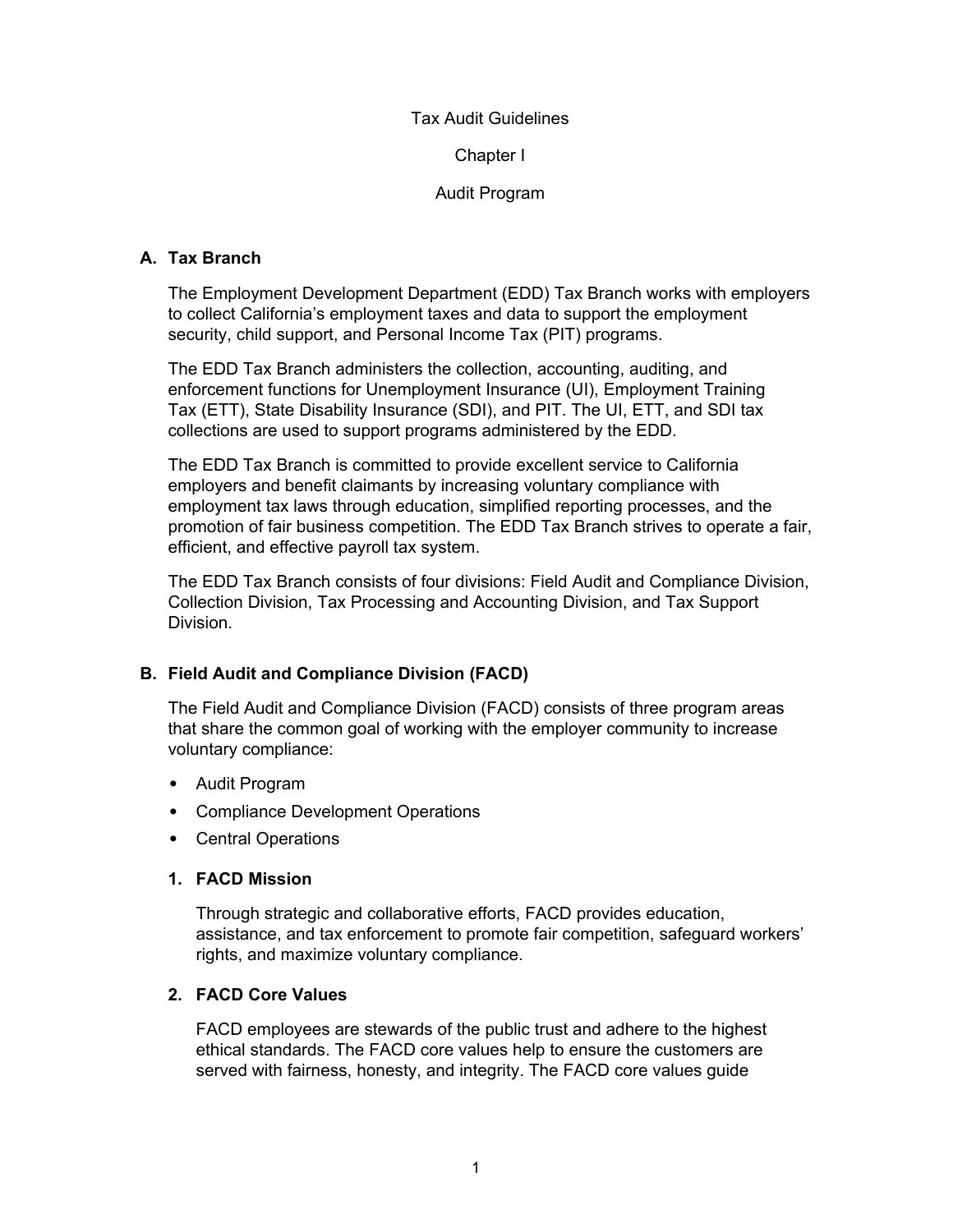FACD employees in the daily operations and projects. The core values are equally important and include:

- Service
- Adaptability
- People
- Care and Respect
- Communication
- Leadership
- Teamwork
- Accountability
- Citizenship

## **3. Audit Program**

The California Unemployment Insurance Code (CUIC) and the Government Code authorize the EDD to conduct employment tax audits and investigations of businesses operating in California. Payroll tax audits and investigations help provide education outreach to employers regarding their state employment tax obligations and ensure that workers are covered for social benefits that the EDD provides. The Audit Program is also responsible for providing education to employers by conducting cost free seminars and outreach events.

The Audit Program is divided into Northern and Southern Regions. The two regions have a total of nine Area Audit Offices (AAO).

## **4. Compliance Development Operations (CDO)**

CDO serves as the primary lead development organization for the Audit Program. CDO leverages technology and works in partnership with other agencies to develop leads which include review and analysis of allegations of non-compliance received from informants and participation with other state and federal agencies in on-site business inspections.

CDO is divided into the Northern Underground Economy Section and Southern Underground Economy Section.

## **5. Central Operations**

Central Operations provides support to the Audit Program and CDO through training, legislative analysis, audit case review, strategic planning, computer related assistance, centralized attendance, and other administrative services. Central Operations serves as the liaison between other divisions within Tax Branch, other EDD branches, and the California Unemployment Insurance Appeals Board. Central Operations is divided into the Audit Section and Technical Services Section.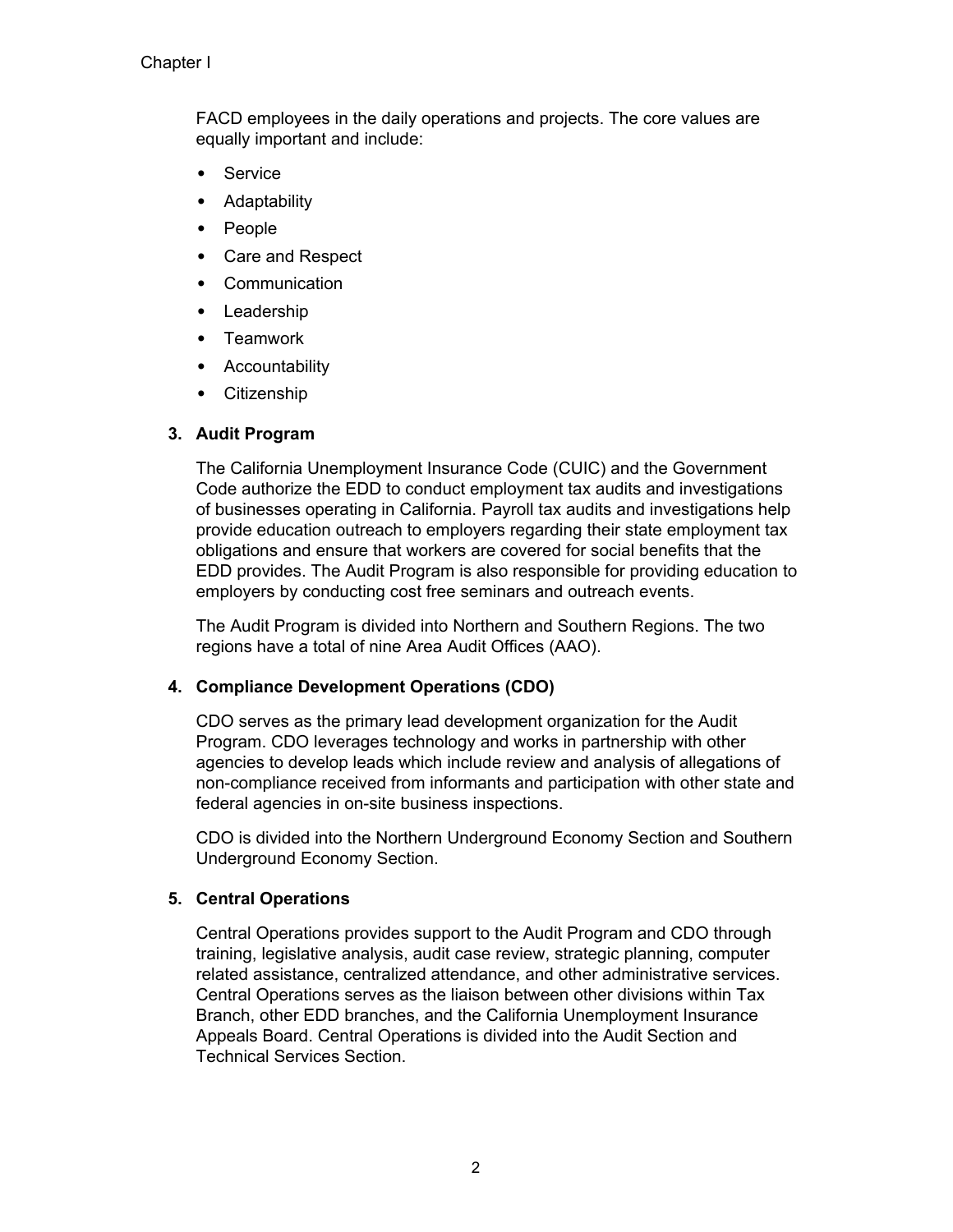## Chapter II

## Tax Auditor Authority, Duties, and Responsibilities

## <span id="page-8-0"></span>**A. Authority**

## **1. Executive Orders**

The Tax Branch delegations of authority are contained in the EDD's Executive Orders.

Executive Order No. 12 (16 series) amended June 16, 2009, provides the authority for specified officers or employees, as delegated by the Director of the EDD as authorized representatives, to administer oaths and issue subpoenas under the California Unemployment Insurance Code (CUIC). The order provides that pursuant to the CUIC and sections 11180-11182 of the Government Code, the specified representatives within the Field Audit and Compliance Division (FACD) are authorized to administer oaths and issue subpoenas to compel attendance of witnesses and the production of books, papers, correspondence, memoranda, and other records as described.

Executive Order No. 20 (16 series) amended June 16, 2009, provides to any of the specified officers or employees delegated by the Director of the EDD as authorized representatives considered necessary for the administration of this Department, the authority to require records, reports, returns, and contributions from employers under the provisions pursuant to sections 1085 - 1088, 1092, 1093, 13043 and 13050 of the CUIC.

## **2. Authority Under the California Government Code**

The following sections of the California Government Code grant the auditor the authority to access records:

- **Section 11180** provides that the head of each department may make investigations and prosecute actions concerning all matters relating to the business activities and subjects under the jurisdiction of the Department. This includes matters involving violations of any law or rule of the Department and any such other matters as may be provided by law.
- **Section 11180.5** provides that at the request of the Attorney General, a department may assist in conducting an investigation of any unlawful activity that involves matters within the jurisdiction of the department. Any documents or information acquired from the investigation may be disclosed to another department if that department agrees to maintain the confidentiality of the documents or information as required.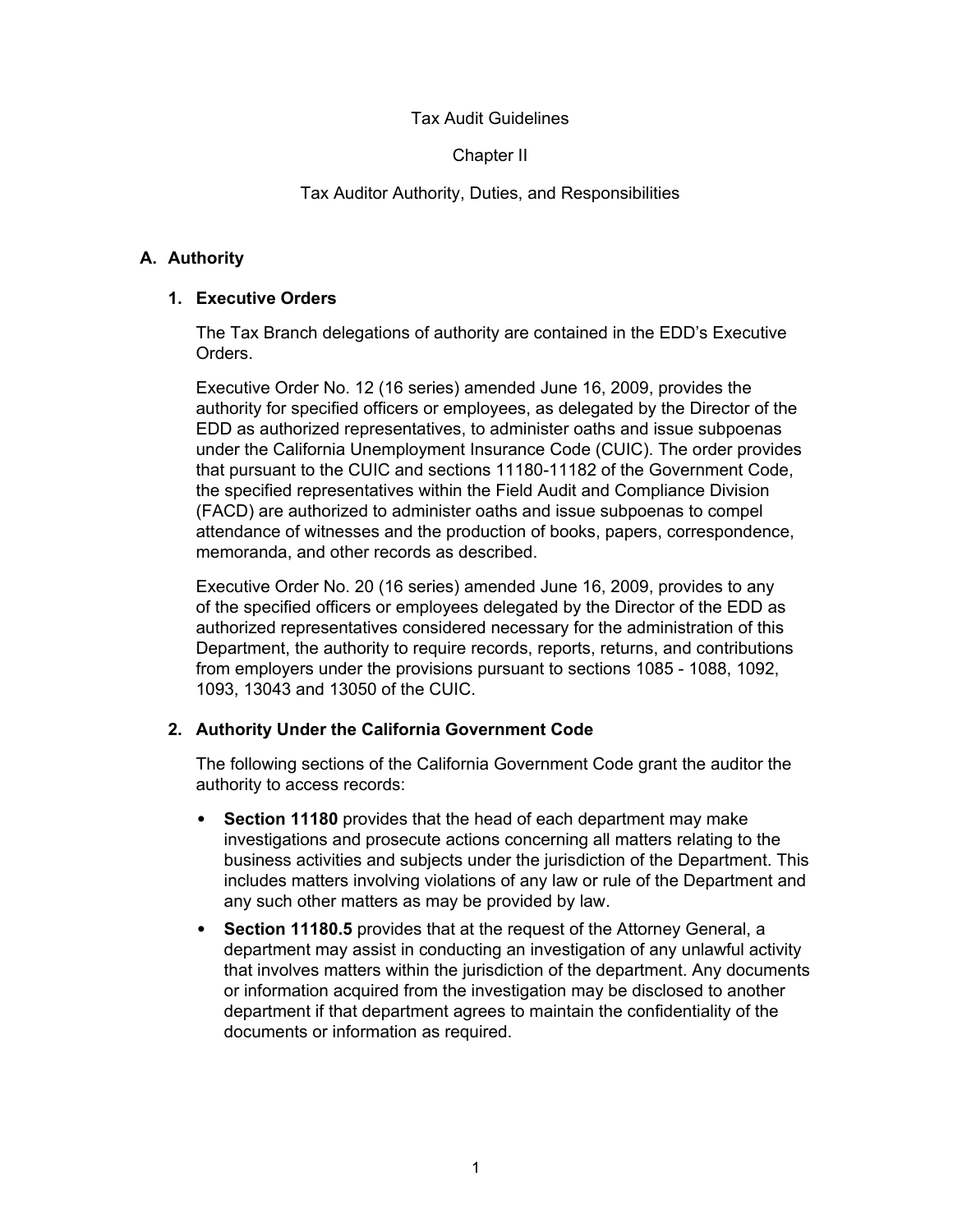- **Section 11181** provides that the department head may inspect books and records, hear complaints, administer oaths, certify to all official acts, issue subpoenas, and divulge information or evidence of any unlawful activity discovered.
- **Section 11182** authorizes the Director of EDD to delegate the powers conferred by the California Government Code to any officer of the Department authorized to conduct the investigation or hearing.

## **3. Authority Under the CUIC**

Authority in the CUIC has been delegated to field staff as follows:

- **Section 301** provides that the EDD is vested with the duty of job creation activities; making manual computations; determination of contribution rates and the administration and collection of contributions; establishment, administration, and transfer of reserve accounts; making assessments and the administration of credits and refunds; and approving elections for coverage.
- **Section 311** authorizes the Director of the EDD to appoint assistants subject to the provisions of the California Government Code and may delegate functions to any of the officers or employees.
- **Section 317** requires the Director of the EDD to maintain a field investigating staff, whose function shall embrace investigation throughout the state of violations of the CUIC to the end that its provisions are more adequately and strictly enforced.
- **Section 329** provides that the Director of the EDD shall serve as Chairperson of the Joint Enforcement Strike Force on the Underground Economy provided for in Executive Order W-66-93. The strike force shall include, but not be limited to, representatives of the EDD, the Department of Consumer Affairs, the Department of Industrial Relations, the Department of Insurance, and the Office of Criminal Justice Planning. Other agencies that are not part of the administration, such as the Franchise Tax Board, the California Department of Tax and Fee Administration, and the Department of Justice, are encouraged to participate in the strike force.

The strike force shall have the following duties:

- (1) Facilitate and encourage the development and sharing of information by the participating agencies necessary to combat the underground economy.
- (2) Improve the coordination of activities among the participating agencies.
- (3) Develop methods to pool, focus, and target the enforcement resources of the participating agencies in order to deter tax evasion and maximize recoveries from blatant tax evaders and violators of cash-pay reporting laws.
- (4) Reduce enforcement costs wherever possible by eliminating duplicative audits and investigations.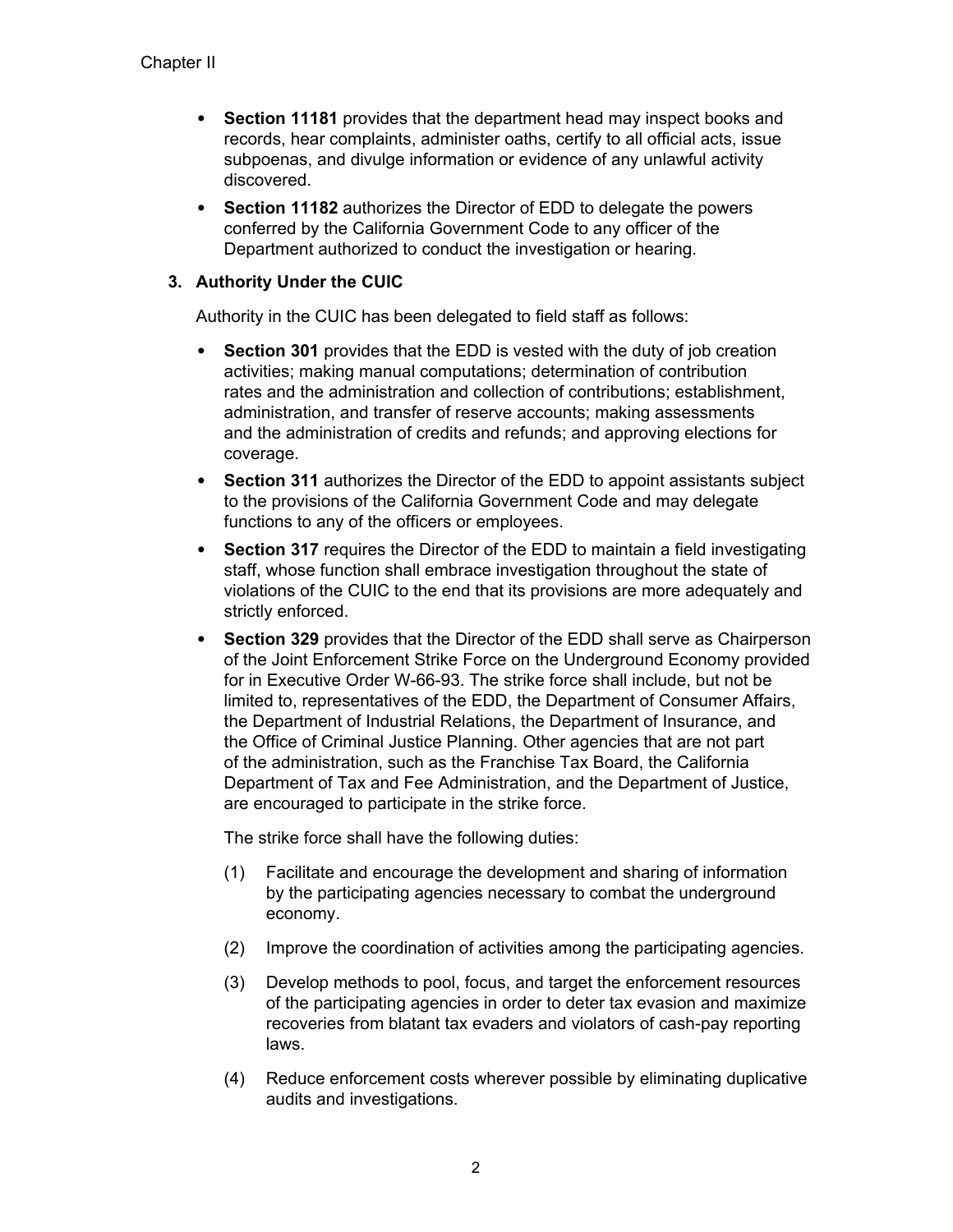- <span id="page-10-0"></span>• **Section 13000** provides that the EDD shall have the powers and duties necessary to administer the reporting, collection, refunding to the employer, and enforcement of taxes required to be withheld by employers pursuant to section 13020.
- **Section 13020** provides that:
	- a. Every employer who pays wages to a resident employee for services performed either within or without this state, or to a nonresident employee for services performed in this state, shall deduct and withhold from such wages,except as provided in subdivision (c) and sections 13025 and 13026 of the CUIC. For each payroll period, a tax computed in such manner as to produce, so far as practicable, with due regard to the credits for personal exemptions allowable pursuant to section 17054 of the Revenue and Taxation Code, a sum which is substantially equivalent to the amount of tax reasonably estimated to be due under Part 10 (commencing with section 17001) of Division 2 of the Revenue and Taxation Code, resulting from the inclusion in the gross income of the employee of the wages which were subject to withholding. The method of determining the amount to be withheld shall be prescribed by the Franchise Tax Board pursuant to section 18663 of the Revenue and Taxation Code.

For each payroll period on or after November 1, 2009, the sum shall agree with the changes made to section 18663 of the Revenue and Taxation Code.

b. The EDD, upon request, may permit the use of accounting machines to calculate the proper amount to be deducted and withheld from wages, if the calculation produces an amount substantially equivalent to the amount of tax required to be withheld under section 13020(a) of the CUIC.

Withholding shall not be required by this section with respect to wages, salaries, fees, or other compensation paid by a corporation for services performed in California for that corporation to a nonresident corporate director for director services, including attendance at a board of directors' meeting.

## **B. Auditor Responsibilities**

The auditor has the following specific responsibilities:

- The auditor will make the initial determination as to status and tax liability, and will cite any specific authority used.
- The auditor will advise the employer of the initial determination.
- The auditor will determine the tax liability for the period under review.
- When the basis for a credit has been established and verified, the auditor will recommend allowance of the credit.
- The auditor will conduct an exit interview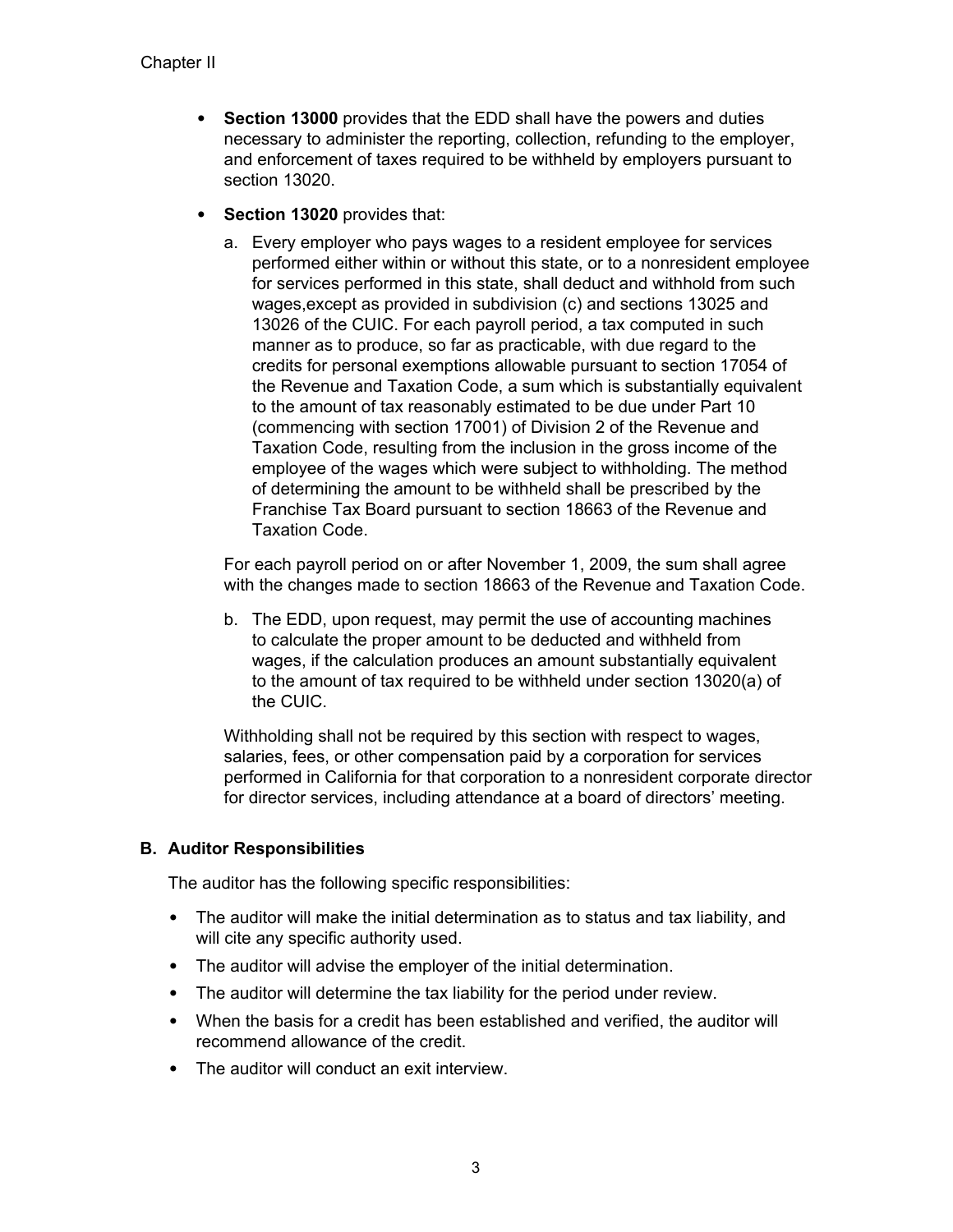## <span id="page-11-0"></span>**C. Rules of Conduct**

## **1. EDD Representative**

The auditor will conduct themselves in a professional and courteous manner.

## **2. Employer Contact**

The auditor will acquaint the employer with the provisions of the programs administered by the EDD along with its rules and regulations. The auditor will not express advice or opinions about any law except the CUIC.

## **Objectivity**

If the employer disagrees with the audit findings, the auditor will discuss the proposed adjustments and provide information that supports their determination. If the employer still disagrees, the auditor will suggest that a conference be held with the auditor's supervisor.

## **3. Confidentiality**

The right to examine the financial records of an employer carries with it a responsibility to keep all information obtained strictly confidential. Auditors may be held personally liable for disclosure of confidential information.

## **4. Gratuities**

The acceptance of gratuities is prohibited by the State of California. Any gratuity, gift, or tip inadvertently received in the course of duty must be returned to the donor, if known. If the donor is unknown, the auditor should turn the gratuity, gift, or tip over to their supervisor for disposition.

## **5. Disclosure of Facts**

During the assignment, the auditor will disclose all relevant facts with respect to the auditor's determination. The auditor's report will include all facts, both those that support the auditor's determination, as well as those that support the employer's position.

## **6. Conflict of Interest**

The auditor must inform his or her supervisor of any possible conflict of interest that he or she may have with the employing unit, employer, employer's representative, etc. If the employer is, for example, a friend, relative, or business acquaintance, then the audit would normally be reassigned.

## **7. Incompatible Activities**

Pursuant to section 19990 of the Government Code, EDD employees may not participate in employment activities or enterprises which are inconsistent, incompatible, or in conflict with the duties of state employees, or with the duties, functions, and responsibilities of the EDD.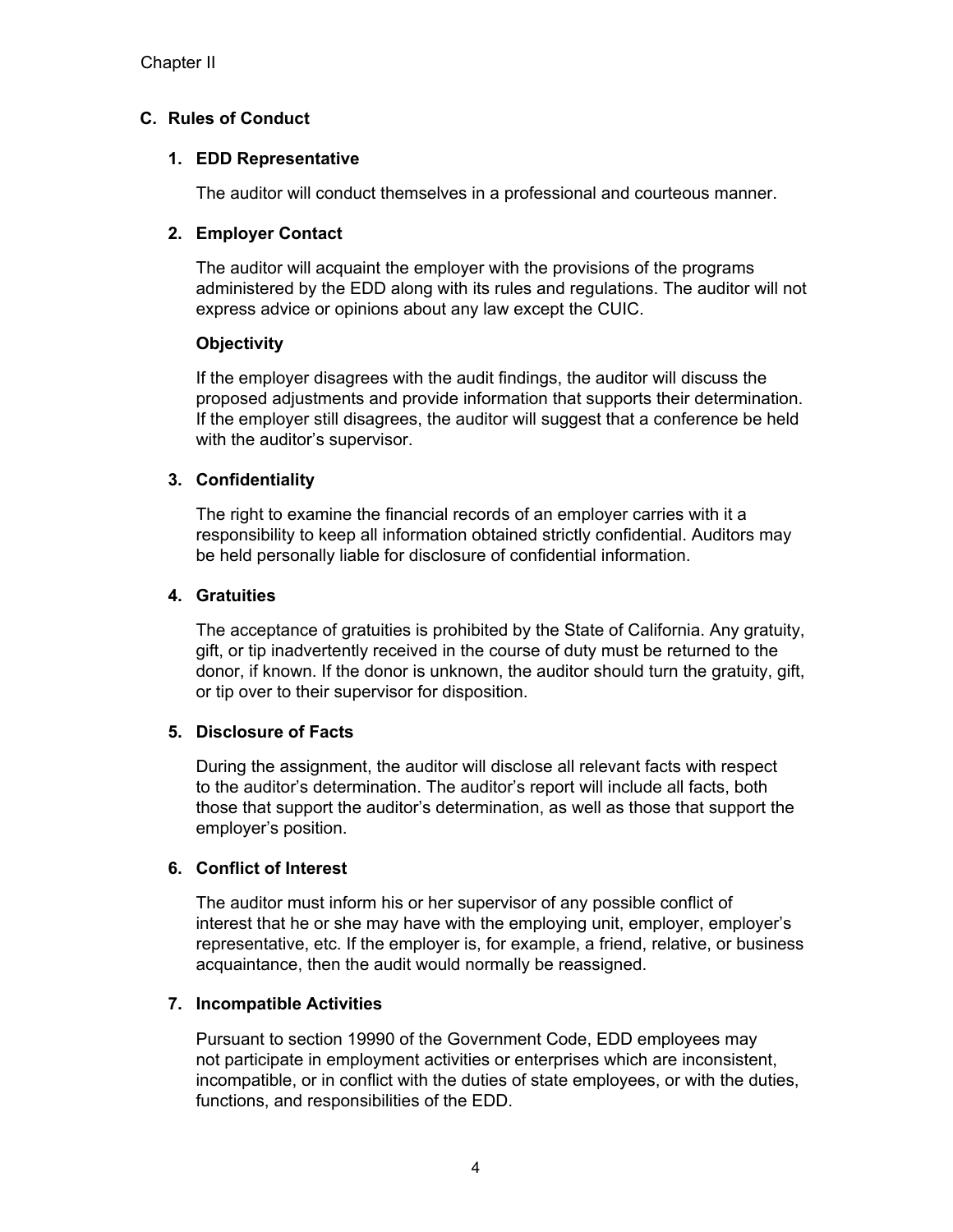## <span id="page-12-0"></span>**8. Auditor's Liability**

Section 860.2 of the Government Code states that neither a public entity nor a public employee is liable for injury caused by:

- Instituting any judicial or administrative proceeding or action for or incidental to the assessment or collection of a tax.
- An act or omission in the interpretation or application of any law relating to a tax.

Section 860 of the Government Code defines tax for purposes of section 860.2 as a tax, assessment, fee, or charge.

## **D. Employer Responsibilities**

## **1. Record Keeping Requirements**

Title 22 of the California Code of Regulations (CCR) and the CUIC provide authority pertaining to the responsibilities of employers, as well as those businesses which do not believe they are employers. Employing units are required to:

• Maintain Records

**Section 1085** of the CUIC and section 1085-2 of Title 22, CCR, require employers to keep a true and accurate work record for all workers and their status including wages paid to each worker and such other records as the Director of the EDD may require.

**Section 1085-5** of Title 22, CCR, states that all employers, as well as businesses which do not believe they are employers, shall keep and maintain records required of employing units. This section places the burden of proof on a business to show that it is not an employing unit by producing appropriate and relevant records.

**Section 1088** of the CUIC requires that the employer shall file with the Director of the EDD, within the time required, a return and report of wages. The required form and information must contain such information as the Director of the EDD prescribes.

• Make Records Available

**Section 1092** of the CUIC requires that employer records shall be open to inspection and shall be subject to being copied by EDD representatives at any time during the business hours of the employing unit.

**Section 2105** of the CUIC states that it is a violation of this chapter for any employing unit or any officer or agent of an employing unit, to willfully and unlawfully fail or neglect to make available required records for the inspection of the Director of the EDD or the Director's authorized EDD representative at any reasonable time during business hours.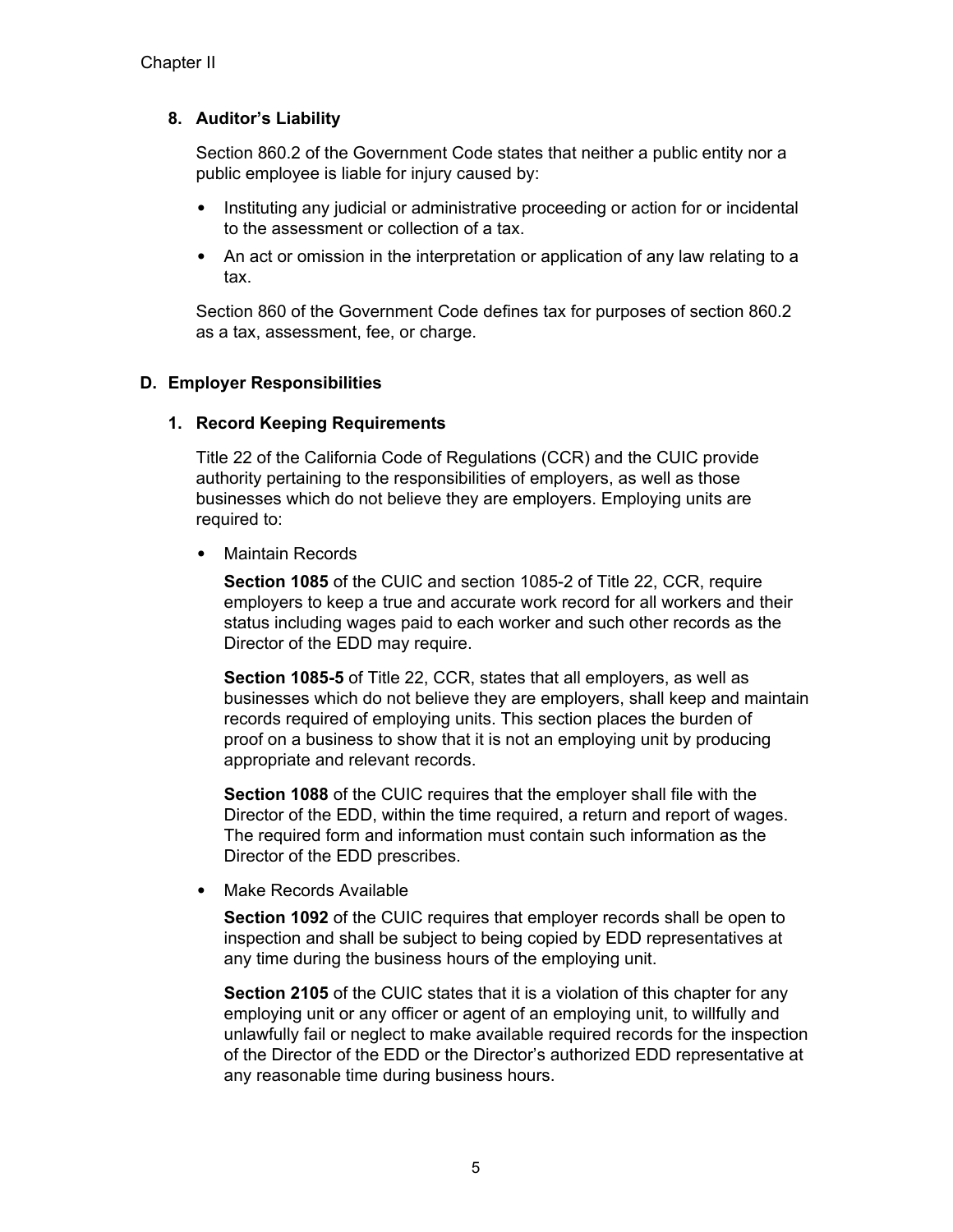Chapter III

#### Case Assignments

#### <span id="page-13-0"></span>**Introduction**

Case assignments are initiated for various reasons, are analyzed according to established guidelines, and are set up based on specific procedures.

## **A. Reasons to Initiate Assignments**

- Determine and verify by calendar quarter the amount of taxable wages paid or payable and the amount of contributions, interest, and penalties required under the California Unemployment Insurance Code (CUIC).
- Determine if the employing unit has made the proper withholding for California personal income tax as required by the CUIC and has accurately reported and remitted the withholdings to the Employment Development Department (EDD).
- Resolve Unemployment Insurance (UI) and State Disability Insurance (SDI) benefit claim discrepancies to ensure the accurate payment of workers' benefits.
- Resolve wage-earner claims for refund pursuant to section 1176 of the CUIC.
- Establish liability under bankruptcy or probate, and assignment for benefit of creditors' actions.
- Assist other states in resolving discrepancies in reporting to their state.
- Ensure compliance in industries known to be incorrectly reporting or not reporting specific wages or services.
- Pursue leads provided by the public and other offices within the EDD.
- Pursue investigations provided by the EDD's Compliance Development Operations (CDO).
- Assist compliance staff in reconciling system generated estimated assessments issued by the EDD for failure of the employing unit to file returns.
- Follow-up on written requests from workers to determine whether an employment relationship exists between the worker and the employing unit.

## **B. Case Assignment Guidelines**

Each case will be reviewed and analyzed when received or initiated in the Area Audit Office (AAO).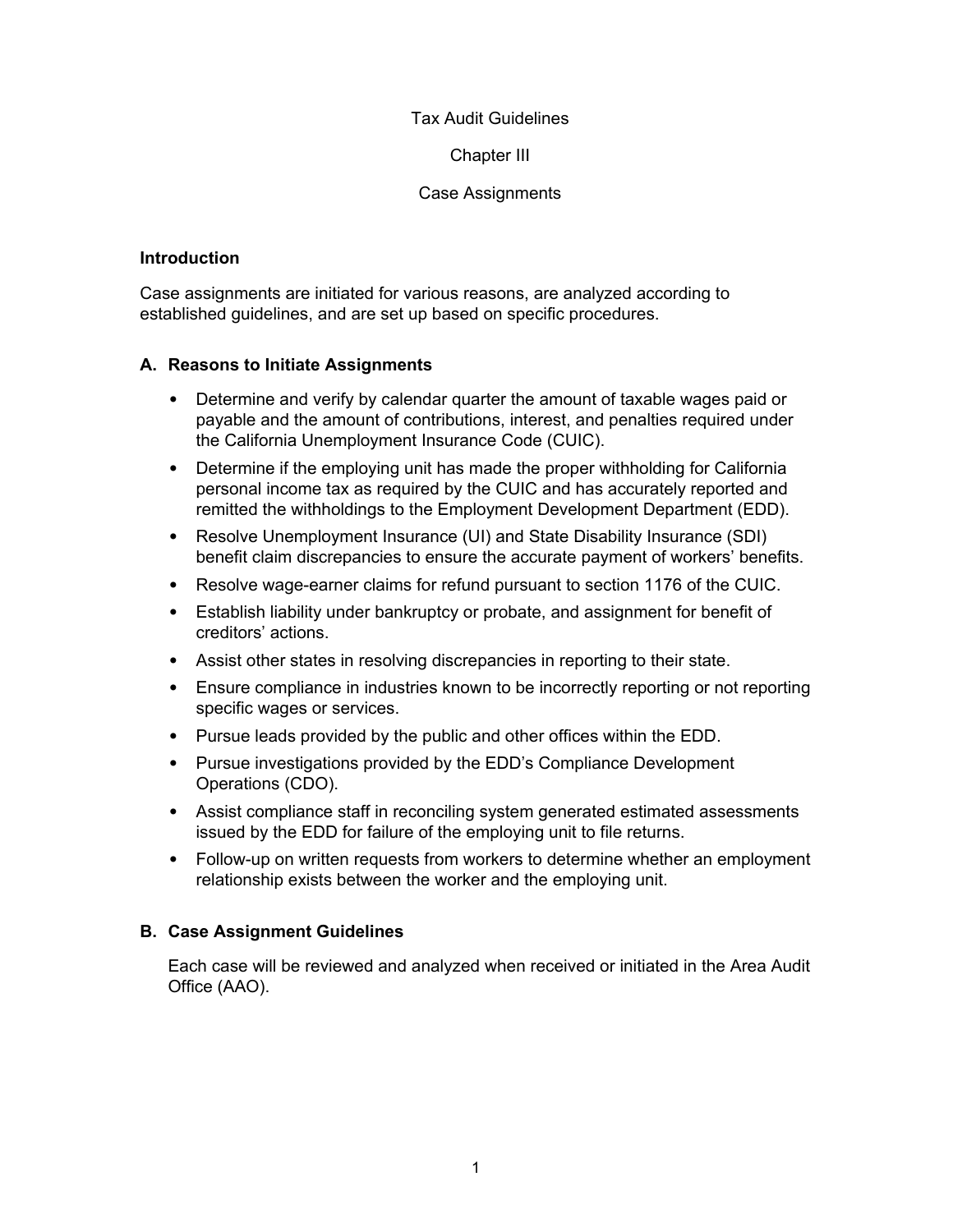# <span id="page-14-0"></span>**1. Chronological History**

The field auditor will maintain a chronological history of case action(s) which will include, but is not limited to, the following:

- Reason for the assignment.
- Details regarding the nature of the discrepancy and/or controversy involved.
- Information to be determined or verified.
- Additional facts which would assist in completing the assignment.
- Recent correspondence between the EDD and the employing unit.
- Employer contacts.
- Date field work first began.
- Date the assignment was completed and sent to review.

## **2. Attachments**

Previously completed audit reports, working papers, schedules, and/or correspondence will be attached to a new assignment.

## **C. Case Set Up**

## **1. Inquiry Regarding Records (DE 996)**

The employer will be mailed a DE 996 along with a *Pre-audit Questionnaire* (DE 996Q) and *Information Sheet: Employment Tax Audit Process* (DE 231TA). A 15-day follow-up will be established for each DE 996 letter.

The DE 996 provides:

- Name, address, and employer payroll tax account number of the employer.
- The purpose for the audit and the period covered by the audit.

The DE 996Q is a questionnaire in which the employer indicates when and where the records will be available, who to contact for the appointment, and their contact information. Additional questions regarding the business are also included in the DE 996Q. The DE 996Q should be returned within **14 calendar days**.

## **2. Audit Appointment (DE 996C)**

The DE 996C informs the employer of the date and time the auditor will appear at the employer's place of business or designated location to conduct an audit. If the appointment is not convenient, the employer has the option of rescheduling.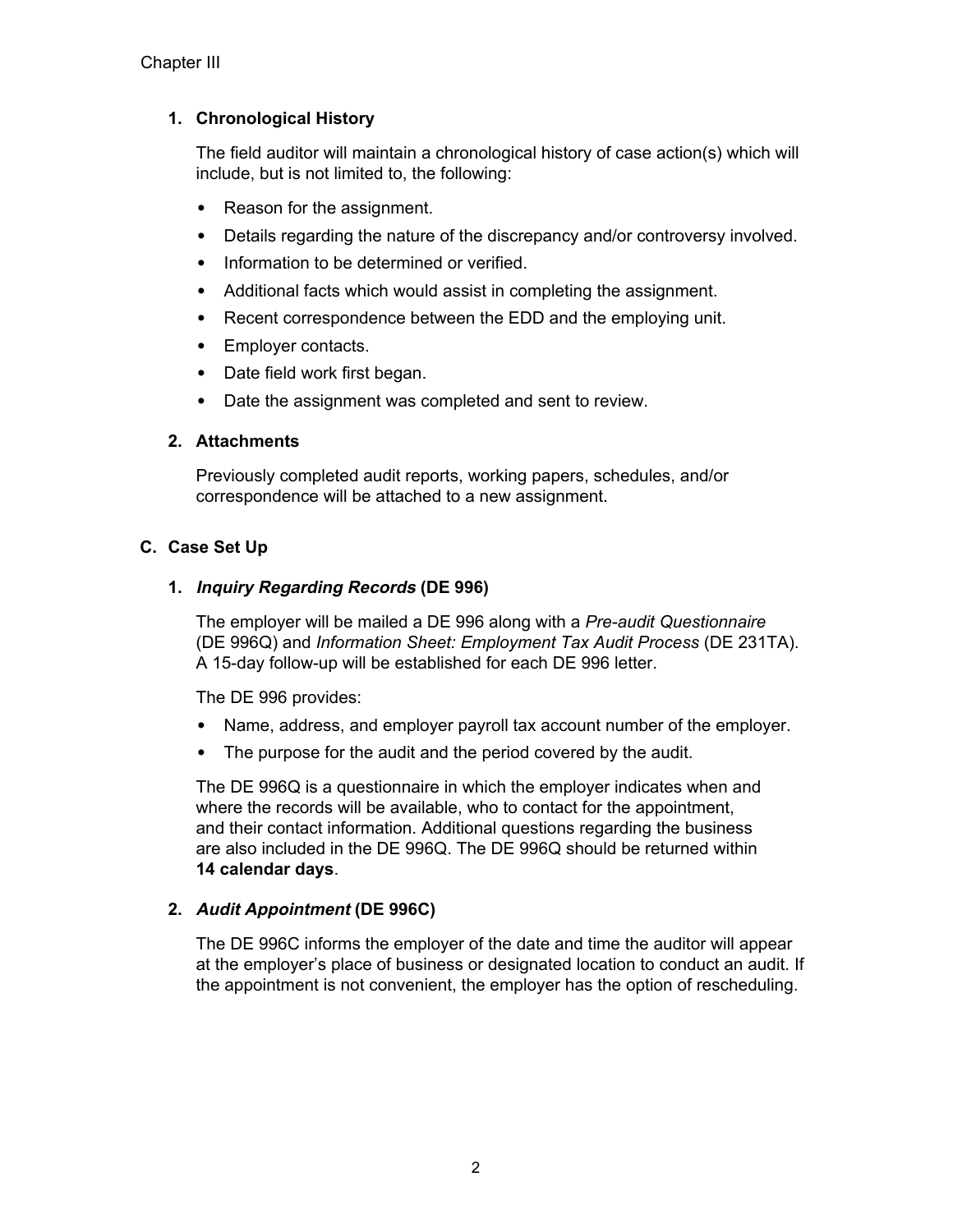## <span id="page-15-0"></span>**D. Transferring an Assignment**

## **1. Introduction**

An assignment is normally transferred when it is determined that the employer is no longer located within the Area Audit Office's (AAO) geographical jurisdiction or the assignment was sent to an incorrect AAO.

## **2. Contact Transferee Area Audit Office**

Before transferring the assignment, the transferee AAO may be contacted to determine whether or not it would be beneficial to transfer the assignment.

## **E. Case Appointments**

## **1. Appointment Scheduling**

In general, most audit appointments are made in advance. Audit appointments are typically scheduled after the DE 996 is received from the employer. In some cases, the employer will call the AAO after receipt of the DE 996 to schedule the appointment. Appointments may be made by letter, phone, or in person. The employer will be given a reasonable amount of time to gather the requested books and records.

In order to set an appointment date, time, and place, the auditor may contact the employer or employer's authorized representative listed on the DE 996 by phone. The call should address the following:

- The reason for the call.
- The purpose of the audit.
- Request for records (refer to the DE 231TA for a list of records needed).
- Request that the employer and/or the authorized representative be available during the audit.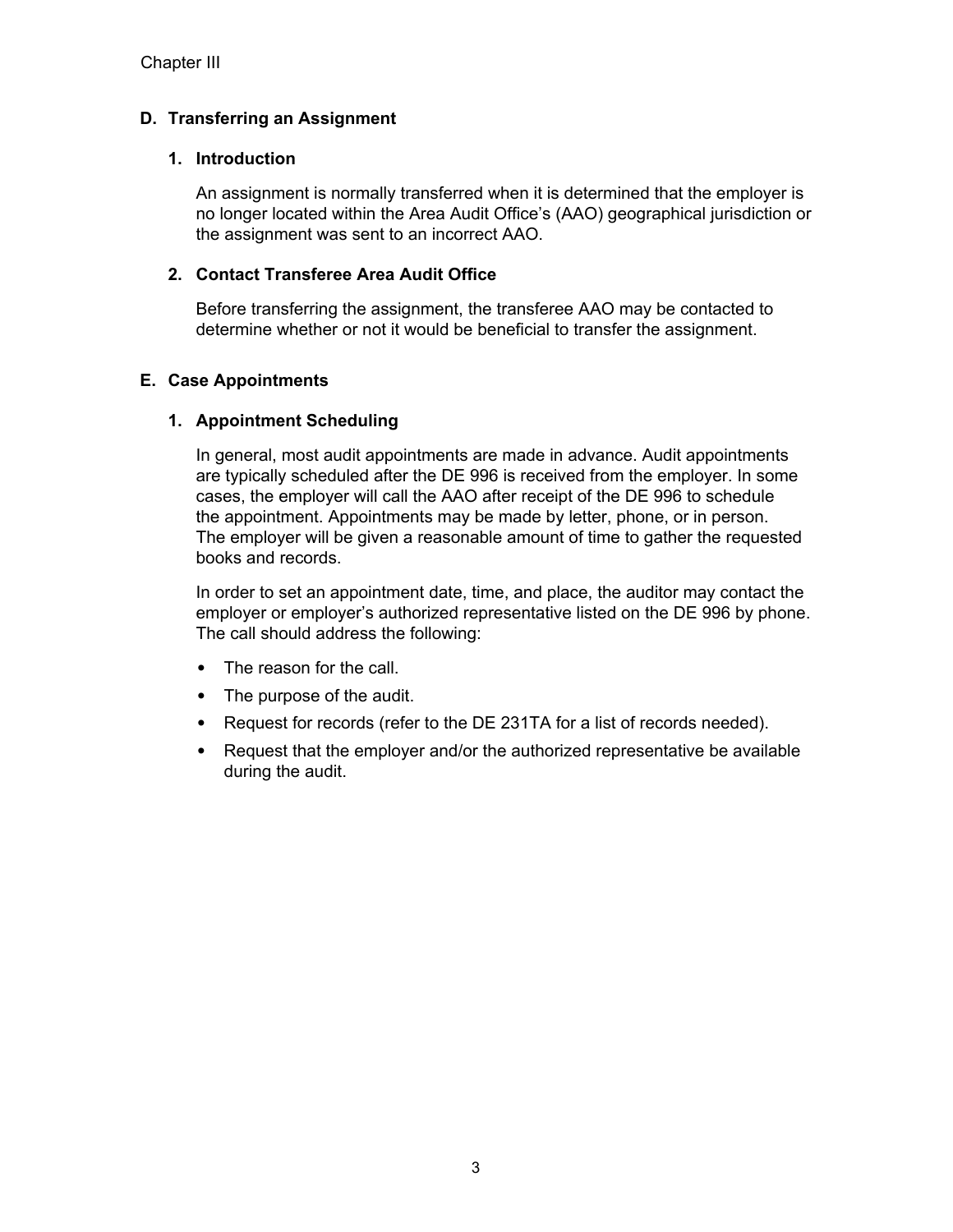Chapter IV

#### Definitions and Classifications of Audits

#### <span id="page-16-0"></span>**A. Definition of an Audit**

#### **1. Definition**

An audit is a systematic examination and verification of an entity's books and records, conducted in accordance with auditing standards and procedures. Generally, EDD employment tax audits cover a three-year period, comprising the 12 most recently completed calendar quarters. However, in some situations, such as when no returns were filed, the audit period may be longer. The EDD conducts both Department of Labor (DOL) audits and status audits.

A DOL audit must meet minimum requirements as defined by the DOL and additional requirements established by the EDD. The DOL administers the nationwide Unemployment Insurance (UI) program and establishes procedures and guidelines that every state is required to follow. The employer account must be subject to UI to be designated as a DOL audit. In addition to administering the statewide UI program, the EDD is also responsible for the State Disability Insurance program, Employment Training Tax, and the reporting of withheld California Personal Income Tax. Therefore, the EDD also requires other payroll tests in addition to those mandated by the DOL.

A status audit is limited in scope compared to a DOL audit. A status audit is an assignment in which the primary focus is to ensure that employees eligible for benefit coverage and subject payments for services under the CUIC are accurately reported to the EDD.

## **2. Purpose of an Audit**

The purpose of an audit is to:

- Promote voluntary compliance.
- Verify that a subject employer or a potentially subject employer has complied with the laws and regulations administered by the EDD.

## **B. Classification of Audits**

#### **1. Verification versus Request**

The DOL requires that audits be classified as either verification or request audits. Verification audits are initiated based on a random selection of subject employers or other established selection criteria. Request audits are conducted based on some knowledge of a need for an audit for a particular subject employer.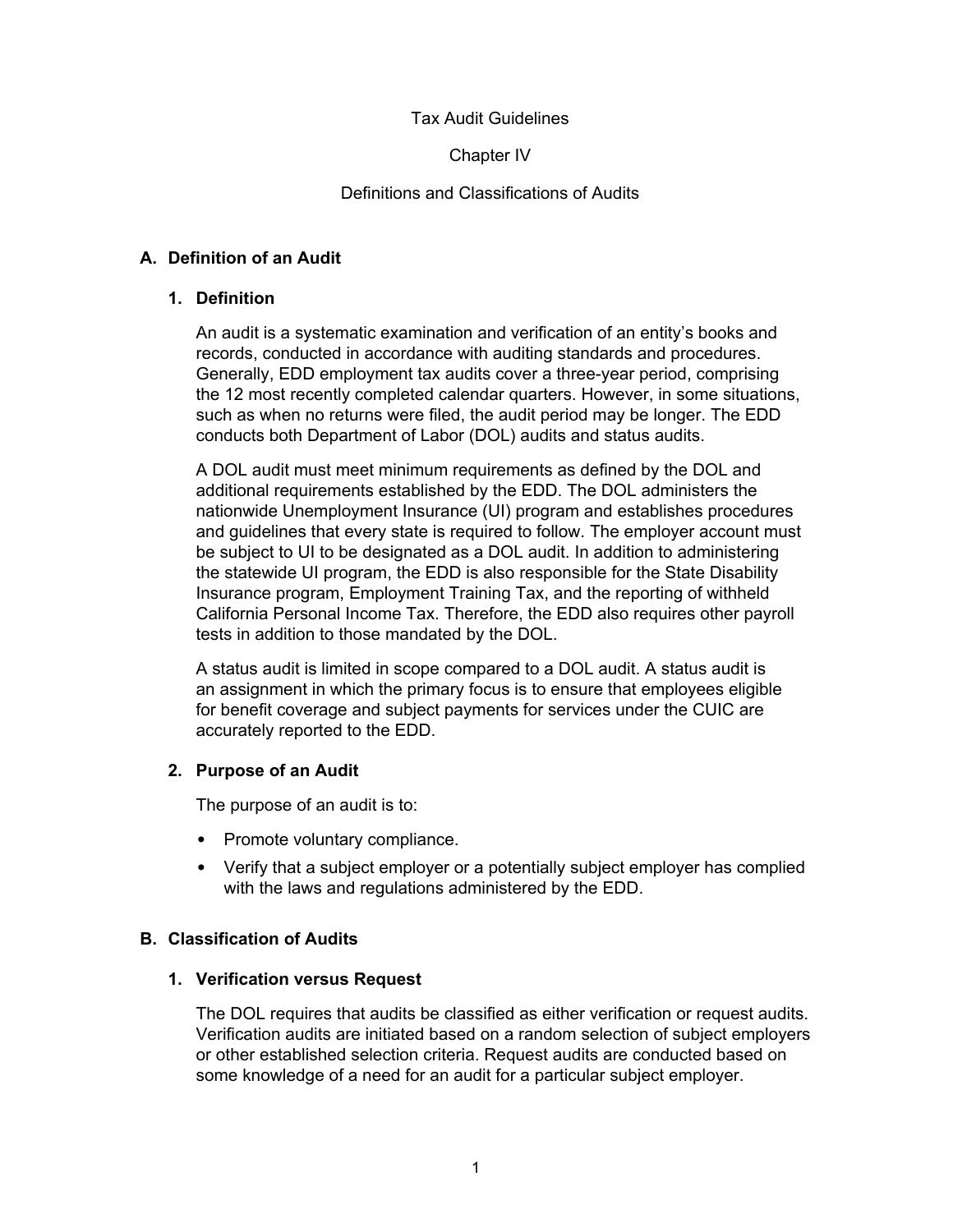## **2. Verification Audit Assignments**

Verification audit assignments are usually based on no knowledge of a specific subject employer. An employer may be selected for a verification audit based on:

- Size of the payroll
- Number of workers
- Geographic location
- Type of industry
- Liability within a specified time frame, or
- Any combination of the above

## **3. Request Audit Assignments**

Request audits are conducted because of an identified need to audit a specific subject employer. This type of audit is generally initiated as a result of a benefit, status, or delinquency assignment.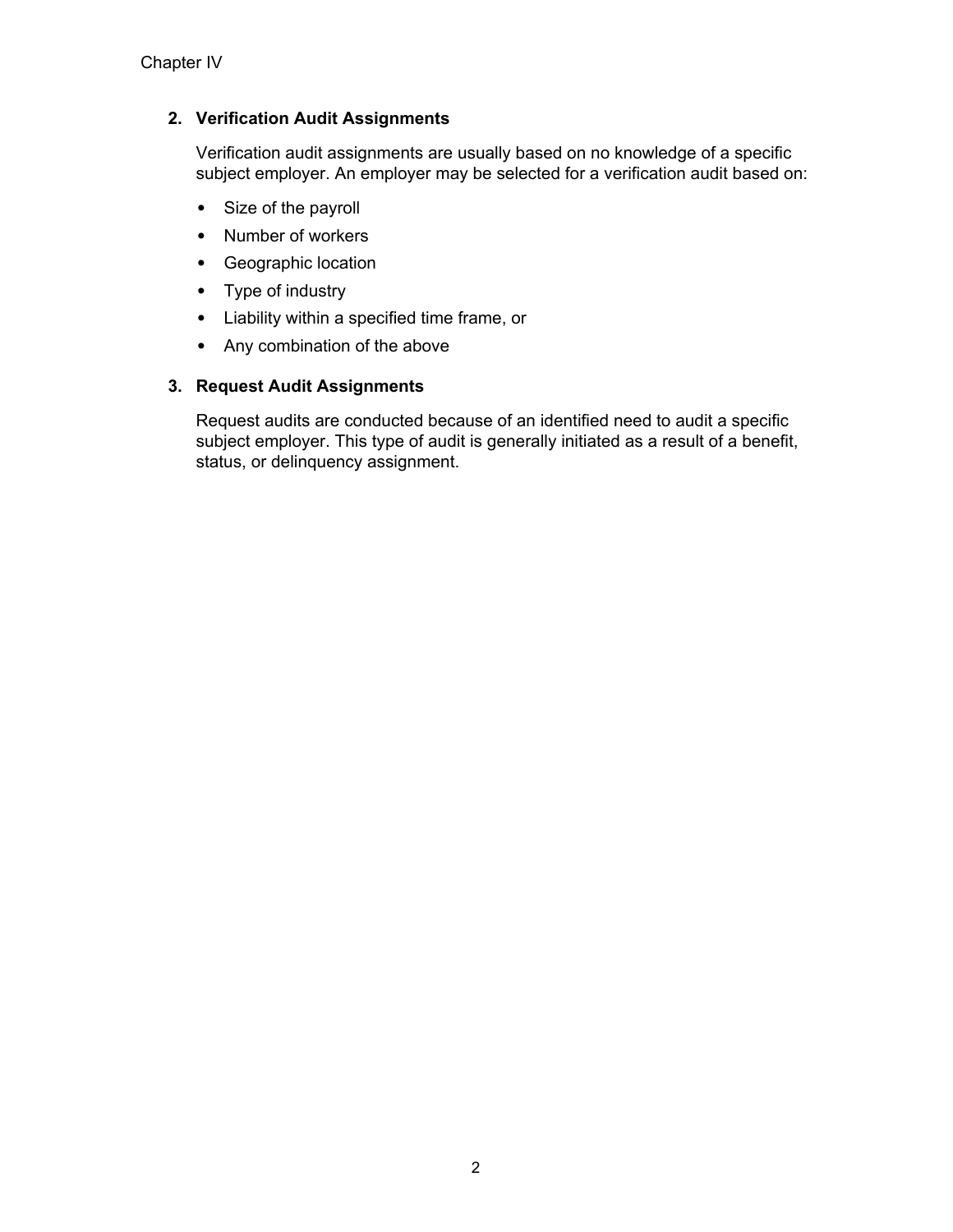Chapter V

Subpoenas

## <span id="page-18-0"></span>**A. Subpoenas - Overview**

## **1. Types**

The EDD is authorized to issue an administrative *Subpoena/Subpoena Duces Tecum* (DE 297) pursuant to sections 11181 and 11182 of the California Government Code (Executive Order No. 12).

## **2. Definition of Subpoena**

An administrative subpoena is a writ or order issued by the EDD and directed toward an individual. It requires attendance at a particular time and place to testify as a witness before an authorized EDD officer or employee.

## **3. Use of Subpoena**

An administrative subpoena may be used by the EDD to require an individual to appear at an AAO in order to give a signed affidavit.

## **4. Definition of Subpoena Duces Tecum**

An administrative subpoena duces tecum is a writ or order issued by the EDD and directed toward an individual. It requires an individual to produce specified books, documents, or any other items within their control at a particular time and place before an authorized EDD officer or employee.

## **5. Use of Subpoena Duces Tecum**

An administrative subpoena duces tecum may be used by the EDD to obtain books and records which the employer, or other custodian of the books and records, has not made available.

Special Note: Only the California Unemployment Insurance Appeals Board (CUIAB) has the authority to require attendance by a witness or the production of records at a tax or benefit hearing before an Administrative Law Judge (sections 407 and 1953 of the CUIC; Title 22, California Code of Regulations, section 5058). The CUIAB will issue the subpoenas needed at the request of the EDD.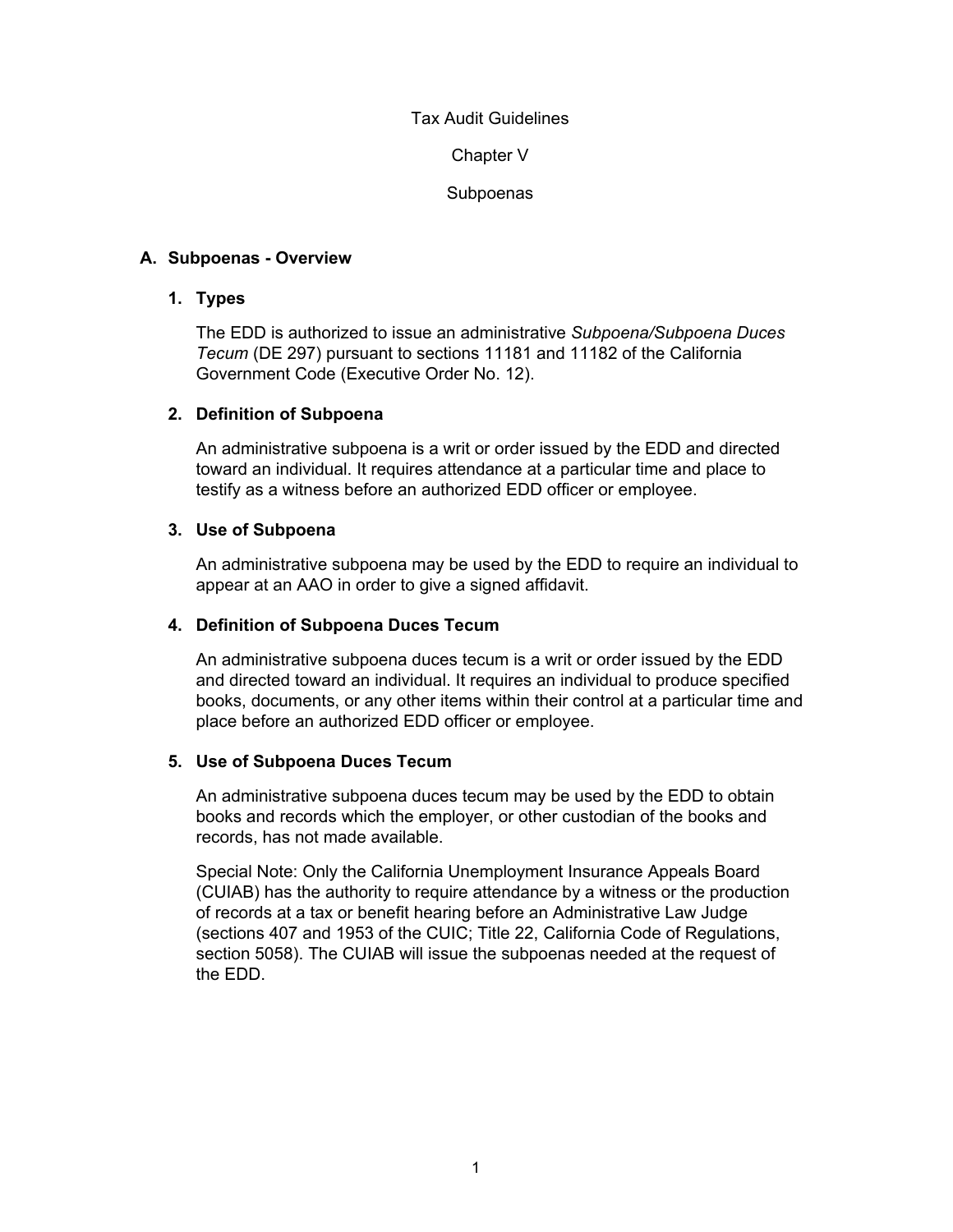## <span id="page-19-0"></span>**B. Preparation and Service of a** *Subpoena/Subpoena Duces Tecum* **(DE 297)**

A subpoena or a subpoena duces tecum is issued using the form DE 297. The preparer will complete the following steps:

- Complete the DE 297 in duplicate.
- Properly identify the employer/individual to whom the subpoena or subpoena duces tecum will be issued.
- Properly identify/describe the books and records required (if applicable).
- Forward the form to the Area Audit Program Manager for approval and signature.

## **1. Addressing and Serving the Subpoena**

The subpoena or subpoena duces tecum will correctly identify the individual and/or business being served and will be correctly served. The following chart describes the proper procedures:

| <b>Entity</b>                     | <b>Directions</b>                                                                                                                                                                                                                                                                                                                                                                                                                                   | <b>Example</b>                                                                                                                                                                                                                                                                            |
|-----------------------------------|-----------------------------------------------------------------------------------------------------------------------------------------------------------------------------------------------------------------------------------------------------------------------------------------------------------------------------------------------------------------------------------------------------------------------------------------------------|-------------------------------------------------------------------------------------------------------------------------------------------------------------------------------------------------------------------------------------------------------------------------------------------|
| Individual/Sole<br>Proprietorship | If an individual uses a<br>business name, both<br>names will be entered.                                                                                                                                                                                                                                                                                                                                                                            | "A" individually and doing<br>business as "X" Company.                                                                                                                                                                                                                                    |
| Limited<br>Partnership            | In the case of a limited<br>partnership, service<br>will not be made on a<br>limited partner until it is<br>determined that the limited<br>partner has possession of<br>the records.                                                                                                                                                                                                                                                                | "A" as a limited partner for<br>"X", a limited partnership.                                                                                                                                                                                                                               |
| General<br>Partnership            | Service will be made on<br>the individual partners and<br>the partnership. One of<br>the partners will be served<br>first as an individual and<br>secondly as a partner of the<br>partnership.<br>• One copy of the<br>subpoena must be given<br>to each partner.<br>If further service is desired,<br>it may be made on the<br>individual partners doing<br>business as a partnership.<br>• Only one copy of the<br>subpoena needs to be<br>given. | "A and B are partners,<br>doing business as X<br>Company."<br>Serve:<br>"A, individually and as a<br>partner, doing business as<br>X, a partnership."<br>"X, a partnership, by<br>serving A, a partner."<br>"B, individually and as a<br>partner, doing business as<br>X, a partnership." |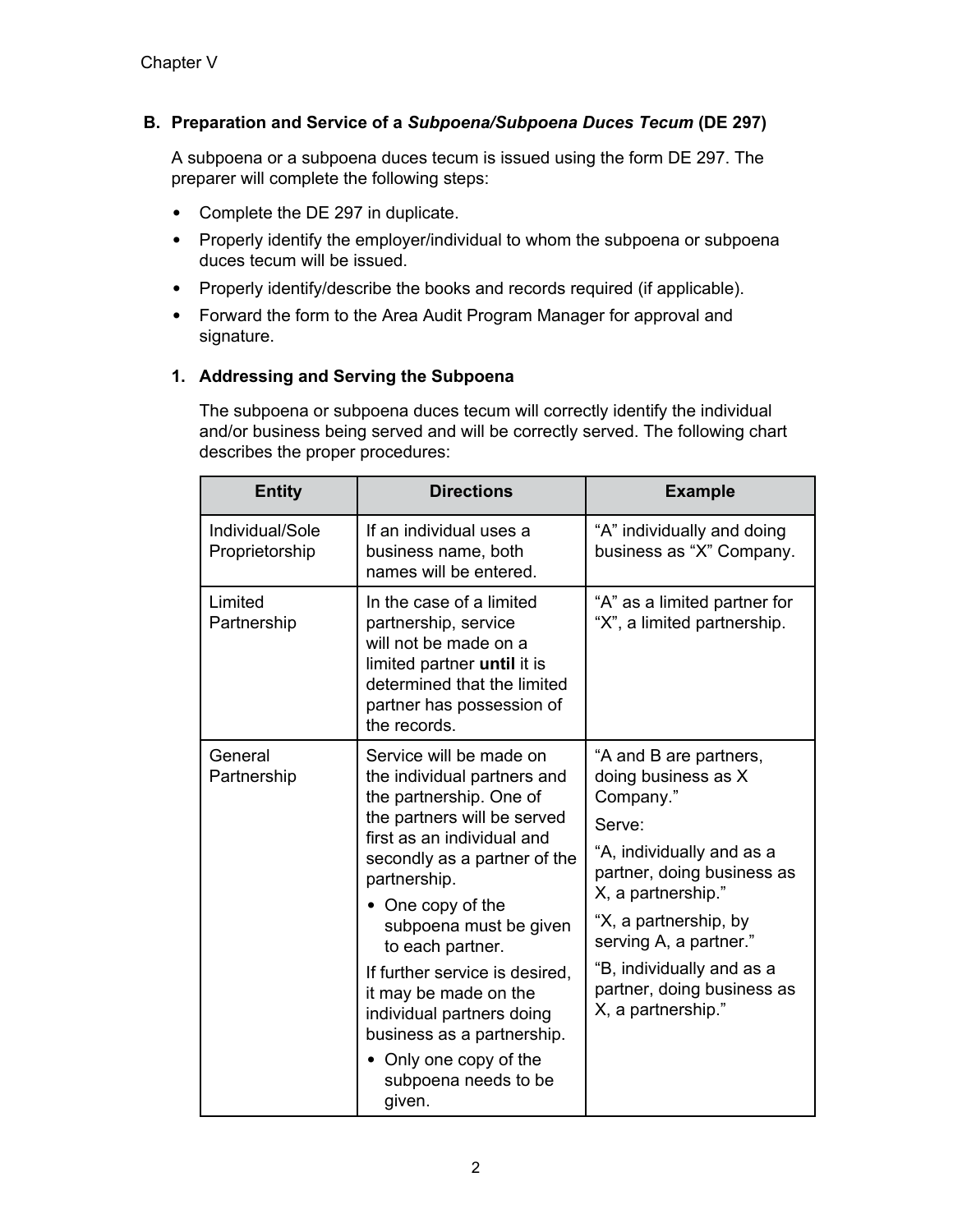| <b>Entity</b>                           | <b>Directions</b>                                                                                                                                                                                                                                                                                                                                                                                     | <b>Example</b>                                                                                                                                                                                 |
|-----------------------------------------|-------------------------------------------------------------------------------------------------------------------------------------------------------------------------------------------------------------------------------------------------------------------------------------------------------------------------------------------------------------------------------------------------------|------------------------------------------------------------------------------------------------------------------------------------------------------------------------------------------------|
| Corporations<br>Domestic and<br>Foreign | Service must be made<br>on the officer, agent, or<br>other individual who has<br>possession or control of<br>the books and records for<br>the domestic or foreign<br>corporation.<br>The DE 297 will be directed<br>to the individual who has<br>actual possession of the<br>desired records. If this<br>individual is other than the<br>officer of the corporation,<br>address it to the individual. | If the individual is an<br>officer of the corporation<br>having possession of the<br>books and records for<br>the domestic (or foreign)<br>corporation XYZ Inc.<br>"To J. H. Smith, President" |
| Receiverships                           | A receiver will be served<br>individually and as a<br>receiver.                                                                                                                                                                                                                                                                                                                                       | "J. Jones, individually and<br>doing business as receiver<br>of the XYZ Corporation."                                                                                                          |
| Bankruptcy                              | A trustee will be served<br>individually and as the<br>trustee for a bankrupt<br>employer.                                                                                                                                                                                                                                                                                                            | "J. Jones, individually and<br>doing business as Trustee<br>in the Bankruptcy of the<br>XYZ Corporation."                                                                                      |
| Executor or<br>Administrator            | An executor or<br>administrator of an estate<br>is served individually and<br>as a representative of<br>the decedent.                                                                                                                                                                                                                                                                                 | "J. Jones, individually and<br>doing business as Executor<br>of the Estate of Tom Smith<br>Decedent."                                                                                          |

## **1. Addressing and Serving the Subpoena (cont.)**

## **2. Identification of Records**

The preparer of the DE 297 will describe the books and records that are to be produced in the space provided on the form. The preparer may use the records, reports, etc., listed on the DE 231TA as a guide, with the exception of state and federal income tax returns. Judicial precedent precludes the EDD from requiring an individual or employer to produce income tax returns for EDD inspection.

## **3. Extension of Time**

If an EDD representative allows the individual subpoenaed an extension of time or if the date of appearance is changed, another subpoena/subpoena duces tecum will be prepared. Changes to the original DE 297 may make the subpoena/ subpoena duces tecum unenforceable.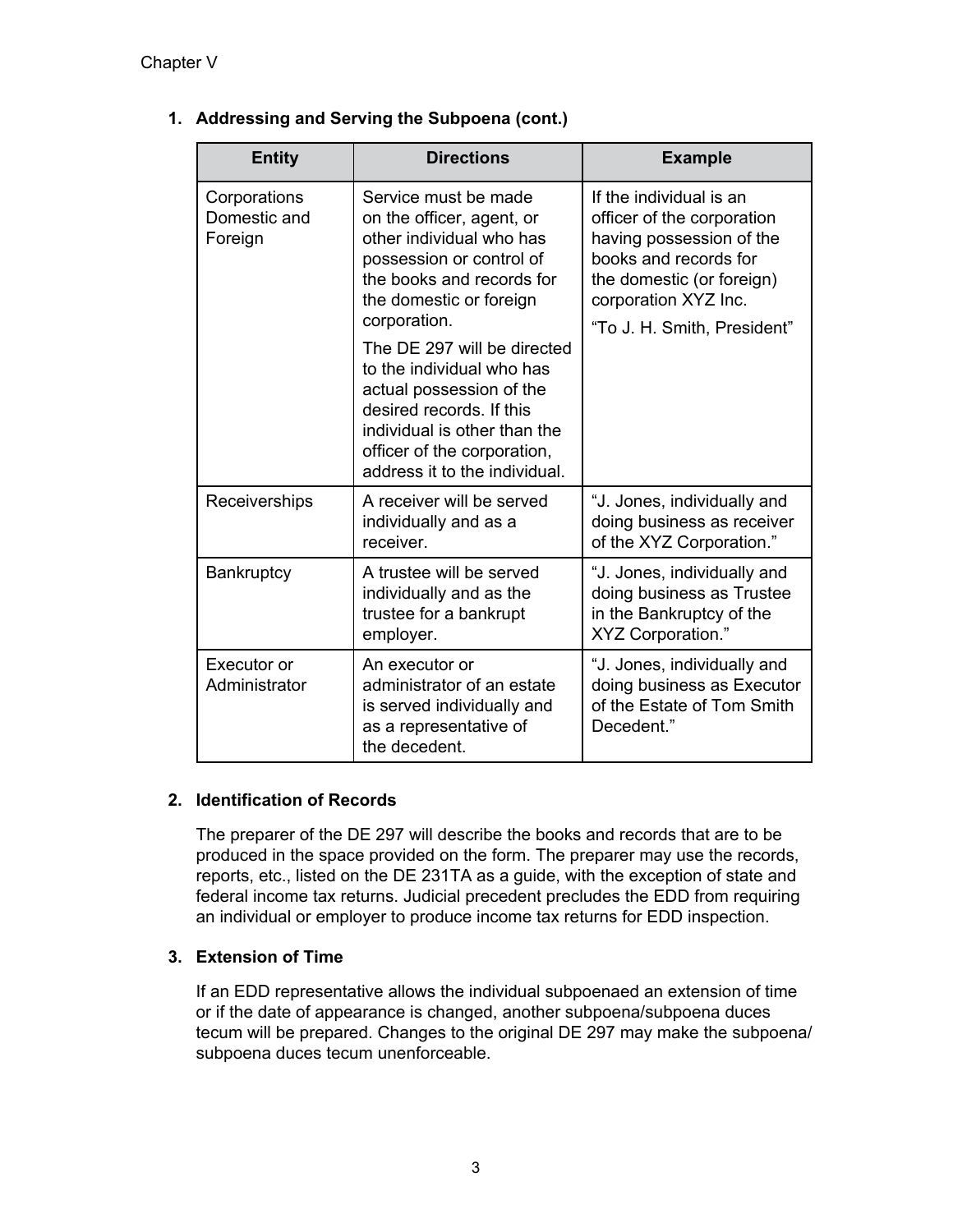## <span id="page-21-0"></span>**4. Who Will Serve the Subpoena?**

EDD personnel will generally serve a subpoena. However, there may be circumstances under which it is advisable to have the service made by a law enforcement officer.

## **5. Affidavit and Subpoena**

Some law enforcement agencies may insist on an affidavit before serving a subpoena by citing sections 1985 and 1987.5 of the Code of Civil Procedures (CCP). Section 1987.5 requires an affidavit in support of a subpoena/subpoena duces tecum. This section refers to civil law, not administrative law. EDD authority for issuing subpoenas rests with section 11181 of the California Government Code and section 311 of the CUIC. Neither code section requires an affidavit.

## **C. Failure to Appear**

If either the employer or another individual who was served with a subpoena/ subpoena duces tecum fails to appear at the time and place specified, or fails to produce records within the specified time limit, the AAO will take the following actions:

- Prepare a typed *Memorandum* (DE 16), which will be forwarded to the Collection Division, Special Procedures Group, with the subpoena attached.
- The Declaration of Service on the reverse side of the subpoena must be completed and signed by the person who served the subpoena. If the subpoena was made by mail under section 415.30 of the CCP, attach a copy of the *Acknowledgement of Receipt of Subpoena* (DE 302C) to show proof of service as required by section 417.10 of the CCP.

The typed DE 16 must contain the following:

- A statement that the person was served and failed or refused to attend or produce papers as required by the subpoena.
- The date(s) on which the person was served.
- Summary of the dates the person was contacted and the nature of conversations that took place while attempting to secure the information.
- A detailed and factual explanation of the reasons for initially issuing the subpoena.

Upon receipt of the DE 16, the Special Procedures Group will forward the subpoena and factual statement to the Attorney General.

In most cases, the Attorney General will write a letter to the individual. If the individual fails to make satisfactory arrangements after receipt of the letter, the Attorney General may ask the Superior Court for an order requesting the individual show cause as to why the individual should not be held in contempt of court.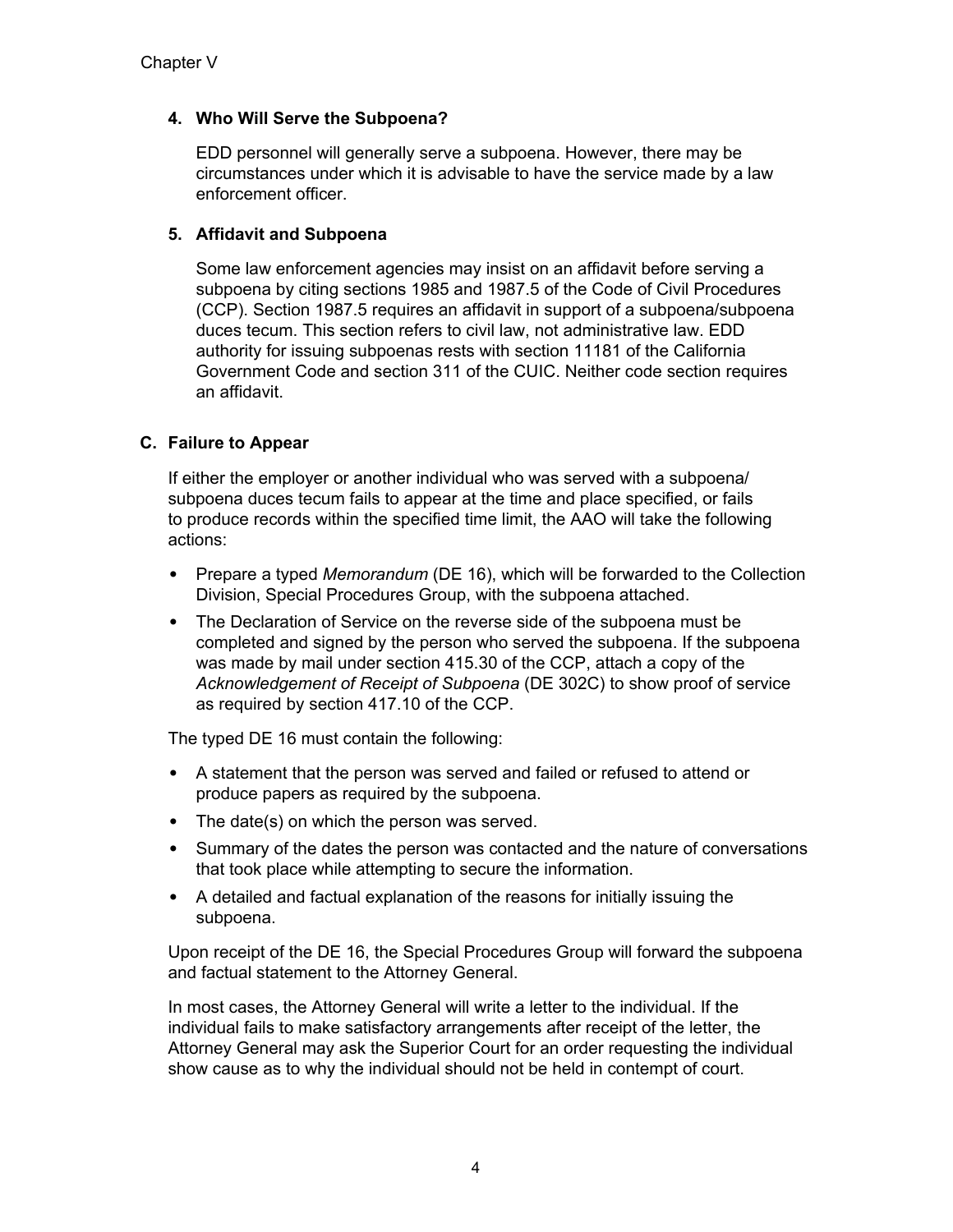<span id="page-22-0"></span>Failure to respond to this order may result in the issuance of a bench warrant for the individual's arrest. The AAO has two options after forwarding the report and subpoena to the Special Procedures Group.

They may:

• Take no action and wait to be notified by the Attorney General.

OR

• Issue an estimated assessment.

## **D. Securing Records - Financial Institutions**

## **1. Introduction**

Sections 7480 and 7490 of the Government Code and section 1092 of the CUIC govern the disclosure of financial records and information by financial institutions to public agencies.

No employee of the EDD may request from a bank, savings and loan association, trust company, credit union, or industrial loan company any information contained in the financial records of any customer unless the request is made pursuant to a written authorization signed by the customer, or pursuant to an administrative subpoena, with the exception of:

- Requests to determine if a person has an account(s) and the identifying number(s) of the account(s) that the person may have at the office or branch.
- Requests for disclosure of the amount of any security interest a financial institution may have in a specified asset of a customer.

## **2. Government Code Section 7465 Definitions**

Within the context of this chapter, the following definitions apply.

## Financial Institution

A financial institution includes state and national banks, state and federal savings and loan associations, trust companies, industrial loan companies, and state and federal credit unions. Financial institution does not include a title insurer while engaging in the conduct of the *business of title insurance* as defined by section 12340.3 of the Insurance Code, an underwritten title company, or an escrow company.

## Financial Records

The term financial records means an original or any copy of any record or document held by a financial institution pertaining to a customer of the financial institution.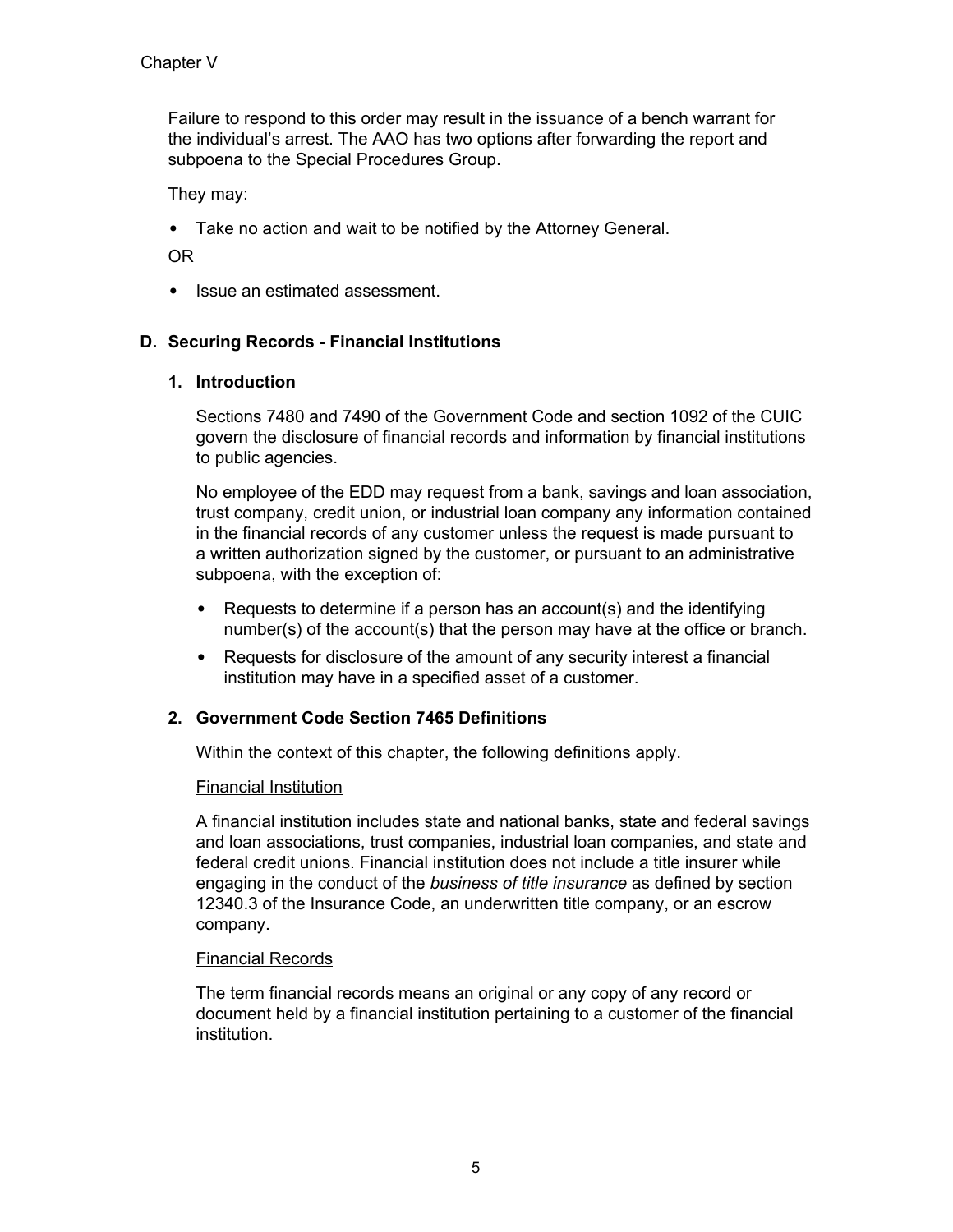## **Customer**

A customer is defined as any person who has transacted business with, or has used the services of a financial institution, or for whom the financial institution has acted as a fiduciary. A financial institution acts as a fiduciary when it is the trustee of a trust, when it is holding an escrow account, and when it is the administrator or executor of an estate.

## Person

A person means an individual, partnership, corporation, limited liability company (LLC), association, trust, or any other legal entity.

## **3. Customer Authorization**

The *Customer Authorization* (DE 298C) (section 7473 of the Government Code) is used to obtain customer authorization to review records in the custody of a financial institution. A copy of the signed authorization will be provided to the financial institution for its records.

## **4. Scheduling the Records Examination**

The records examination will be scheduled at a time agreeable to all parties concerned and will be completed within the 60-day authorization period.

## **5. Customer Notification**

The *Customer Notification* (DE 299C) (section 7473 of the Government Code) will be used to notify the customer, within 30 days after the initial examination, that the records have been examined.

## **6. Explanation of Records Review**

The Area Audit Program Manager will prepare an *Explanation of Records Review* (DE 300C) (section 7473 of the Government Code) if the employer/customer requests a written explanation of the reason(s) for the records review.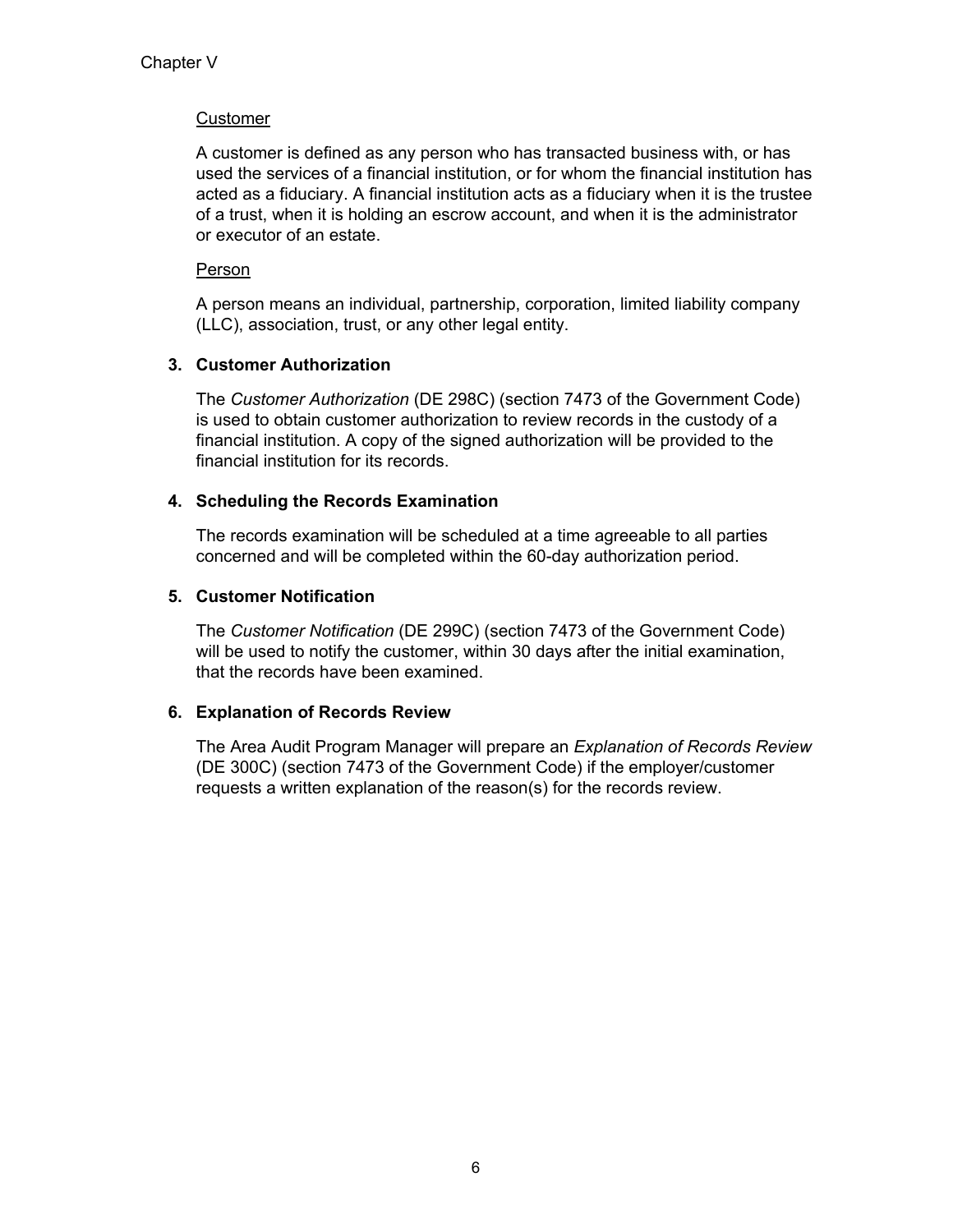Chapter VI

#### Preparing for the Audit

## <span id="page-24-0"></span>**A. Planning**

It is important that the auditor take time to anticipate the types of issues or problems which might be encountered and review the account for any outstanding issues that can be resolved during the audit. The auditor will review sections of the California Unemployment Insurance Code and any reference materials for applicable status issues and procedures prior to conducting the audit.

## **B. Books and Records to be Examined**

The accounting records maintained by businesses vary and the auditor will determine what records need to be examined based on the employers accounting system and internal controls. The following are some of the records that may be requested during the audit:

- Check registers
- General ledger and journal
- Payroll records
- Cash disbursement records
- Required licenses
- Written agreements
- Federal/state income tax returns
- Federal Form 1099 and/or state Form 599
- *Wage and Tax Statement* (Form W-2)
- *Employer's Withholding Allowance Certificates* (Form W-4 and/or DE 4)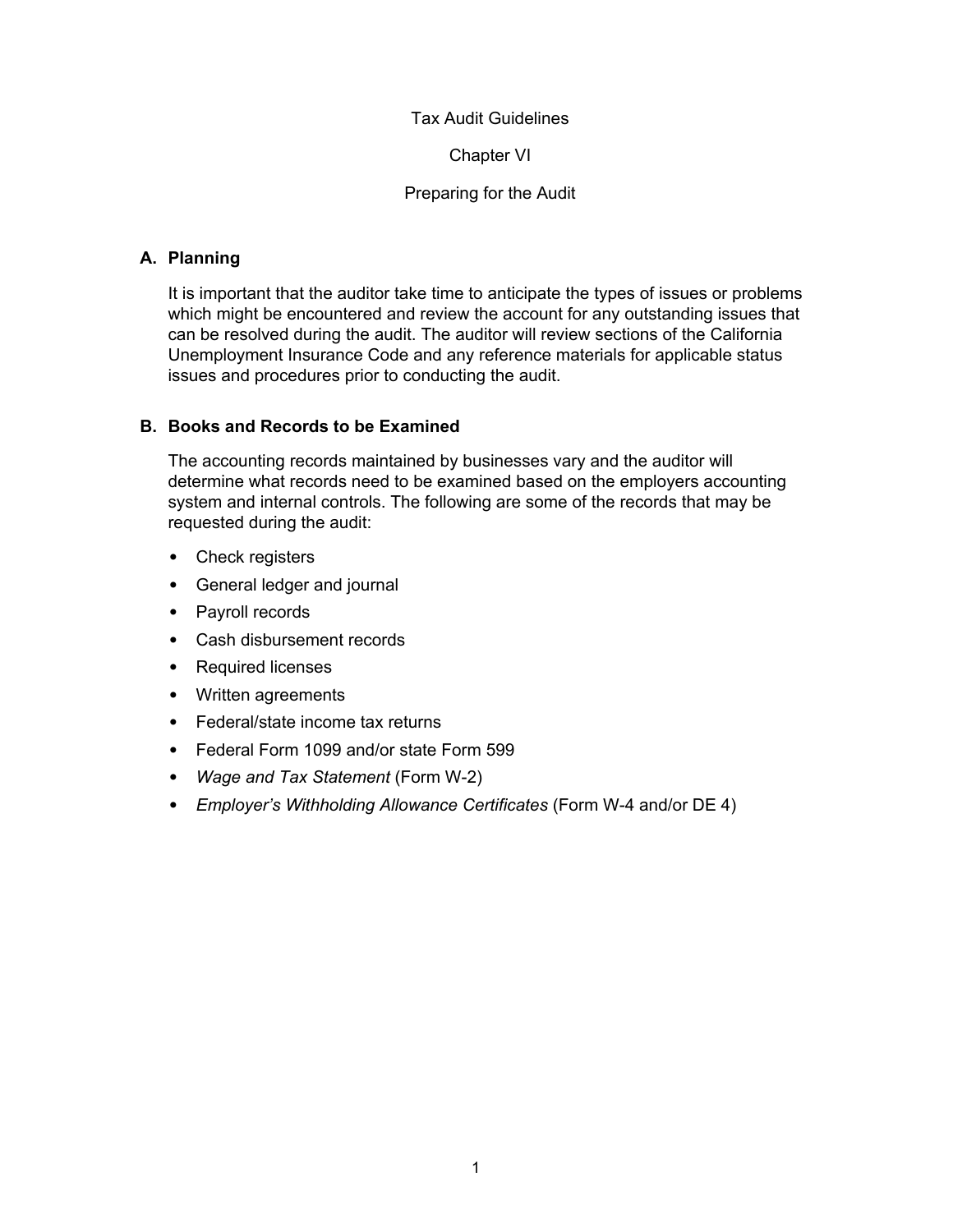Chapter VII

#### Entrance Interview and Entity Examination

#### <span id="page-25-0"></span>**A. Interview Procedures**

The entrance interview is an important phase of the audit process since it establishes the foundation of the auditor's relationship with the employer. It is critical that the employer understands the purpose of the audit and the need to review their business records. The entrance interview must be conducted fairly and objectively to avoid creating an employer perception that the auditor is conducting the audit with preconceived conclusions. The entrance interview also provides an opportunity to answer any questions that the employer may have regarding filing requirements, deposits, statutory withholdings, and any issues/concerns related to the EDD. During the entrance interview, the auditor should attempt to gain a better understanding of the overall business operations and the types of services provided by acknowledged employees. This will allow the auditor greater insight into how and why alleged independent contractors are utilized and to enable the auditor to make correct status determinations.

Entrance interview procedures require the auditor to:

- Meet with the principal(s) of the organization and/or person(s) responsible for the accounting operation.
- Explain the purpose of the visit and the extent of your examination of the payroll and general accounting systems.
- Give the employer/designated representative(s) an estimate of the amount of time it will take to conduct the audit.
- Provide the employer/designated representative(s) with pertinent forms and documents related to the audit process.
- Ask pertinent questions based on the type of business or entity using the *Audit Report* (DE 6580) as a guideline.
- Request direct access to individuals in the company that are knowledgeable and able to speak to the day-to-day operations (e.g., accountant, payroll supervisor, or controller).
- At the conclusion of the entrance interview, inform the employer/designated representative(s) that you will discuss the results of your examination at the close of the audit (exit interview).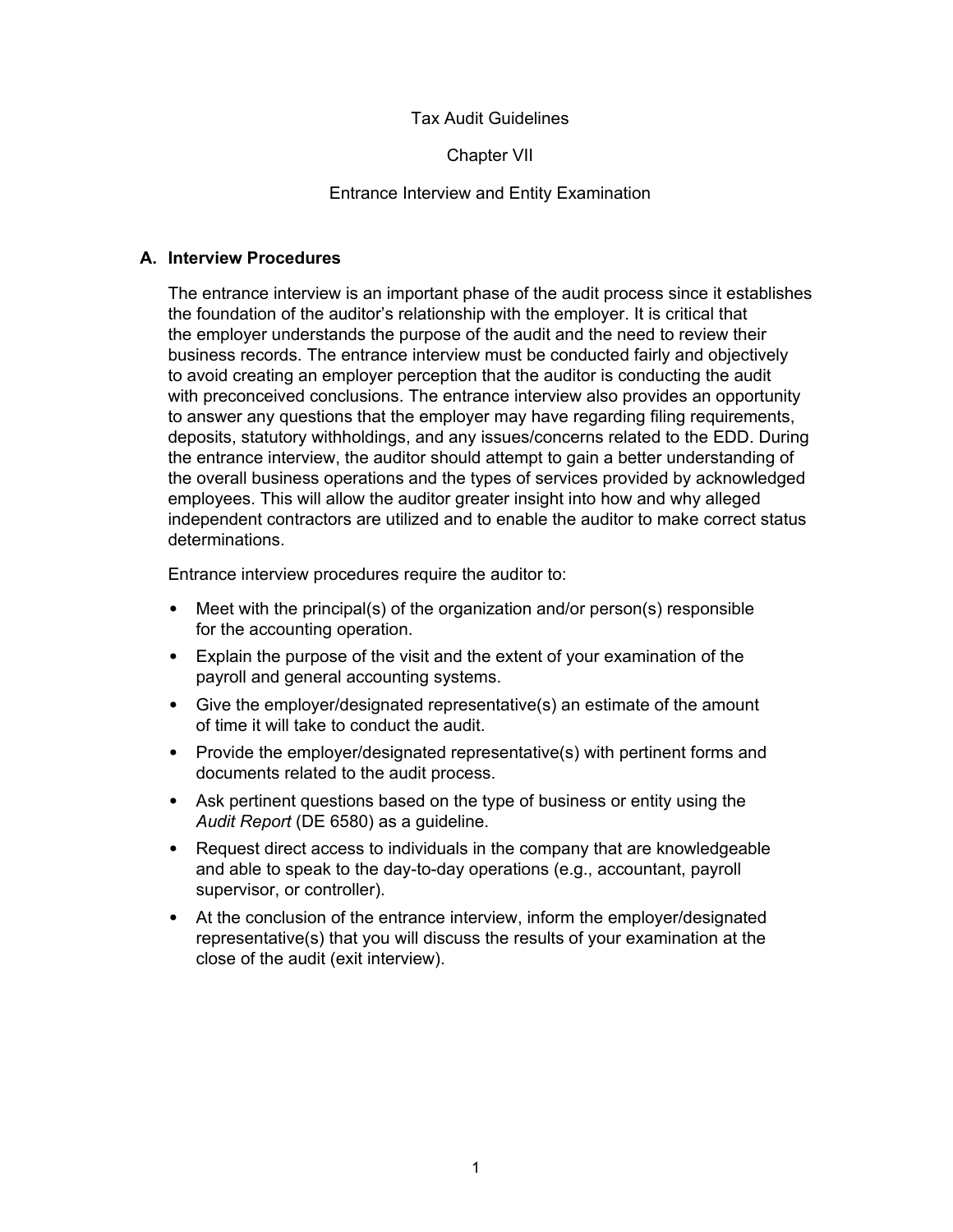## <span id="page-26-0"></span>**B. Entity Examination/Ownership Verification Procedures**

The auditor must verify that the entity is a bona fide business operation.

#### **1. Ownership Verification**

The auditor will verify that the ownership shown on EDD records is the same as that found during the course of the audit. For example, if the EDD's records indicate the business operates as a sole proprietorship, the auditor will verify that it actually operates as such, rather than as a partnership, corporation, or other type of entity.

## **2. Commence Date/Unity of Enterprise (UE) Verification**

If the date that the employer first had payroll (commence date) and/or the date of change in legal entity (UE) is within the statutory period, the auditor will verify the dates by examining the business records.

## **3. Business Existence Verification**

Whenever possible, the auditor should visit the business location to verify that the business exists.

## **4. Discussion with the Employer**

The auditor must always include entity verification in their discussions with the employer and/or designated representative(s).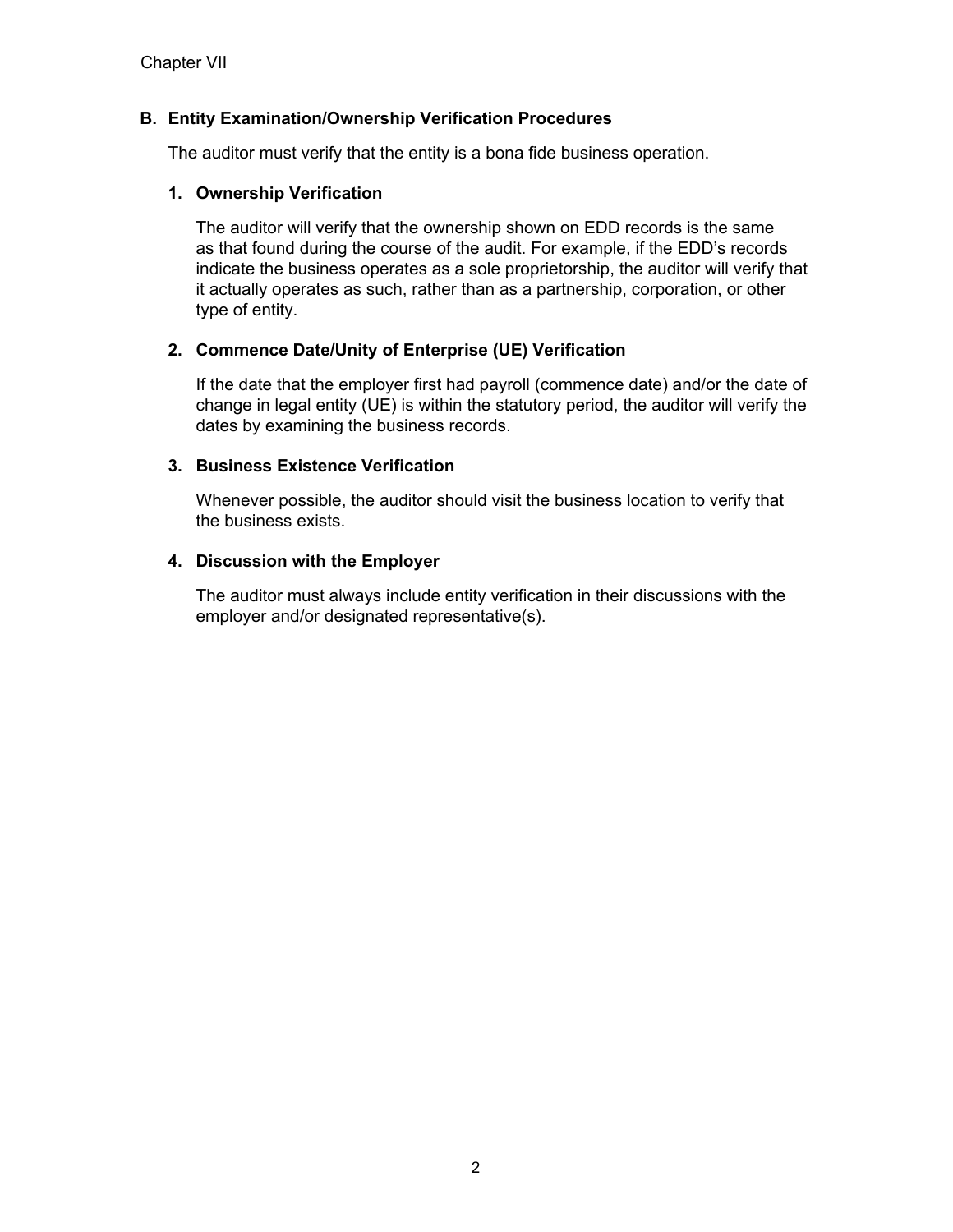Chapter VIII

#### Examination of Books and Records

#### <span id="page-27-0"></span>**A. Acknowledged Payroll Tests**

#### **1. Introduction**

The auditor will reconcile the acknowledged payroll reported to the Employment Development Department (EDD) for a minimum of four representative quarters with the employer's accounting records to identify any discrepancies. Acknowledged payroll is the total of all payments made and reported by or on behalf of the employer.

#### **2. Selection of Representative Quarters**

Careful consideration will be given to determining which quarters will be covered by the audit.

#### **B. Verification of Payroll Posting System**

#### **1. Purpose**

Verification of the payroll posting system is to verify the accuracy and completeness of the employer's payroll posting system. This review will confirm the level of reliability for verifying reported wages.

## **2. Verification of Payroll Posting System Methodology**

Within the EDD's accounting system, verification of the payroll posting system is completed on a quarterly basis within the four representative quarters. The auditor schedules the acknowledged payroll from the employer's accounting records and compares it to the employer's copy of the wage report and to the amounts posted to the employer's tax account in the EDD's accounting system. If differences are found, then the differences are reconciled to determine the correct amount of payments to be reported.

#### **C. Verification of Taxable Wages**

#### **1. Purpose**

The auditor must determine whether or not the employer correctly applied the taxable wage limitation provisions of sections 930(UI) and 985(DI) of the CUIC. If they are not properly applied, either an overpayment or underpayment will result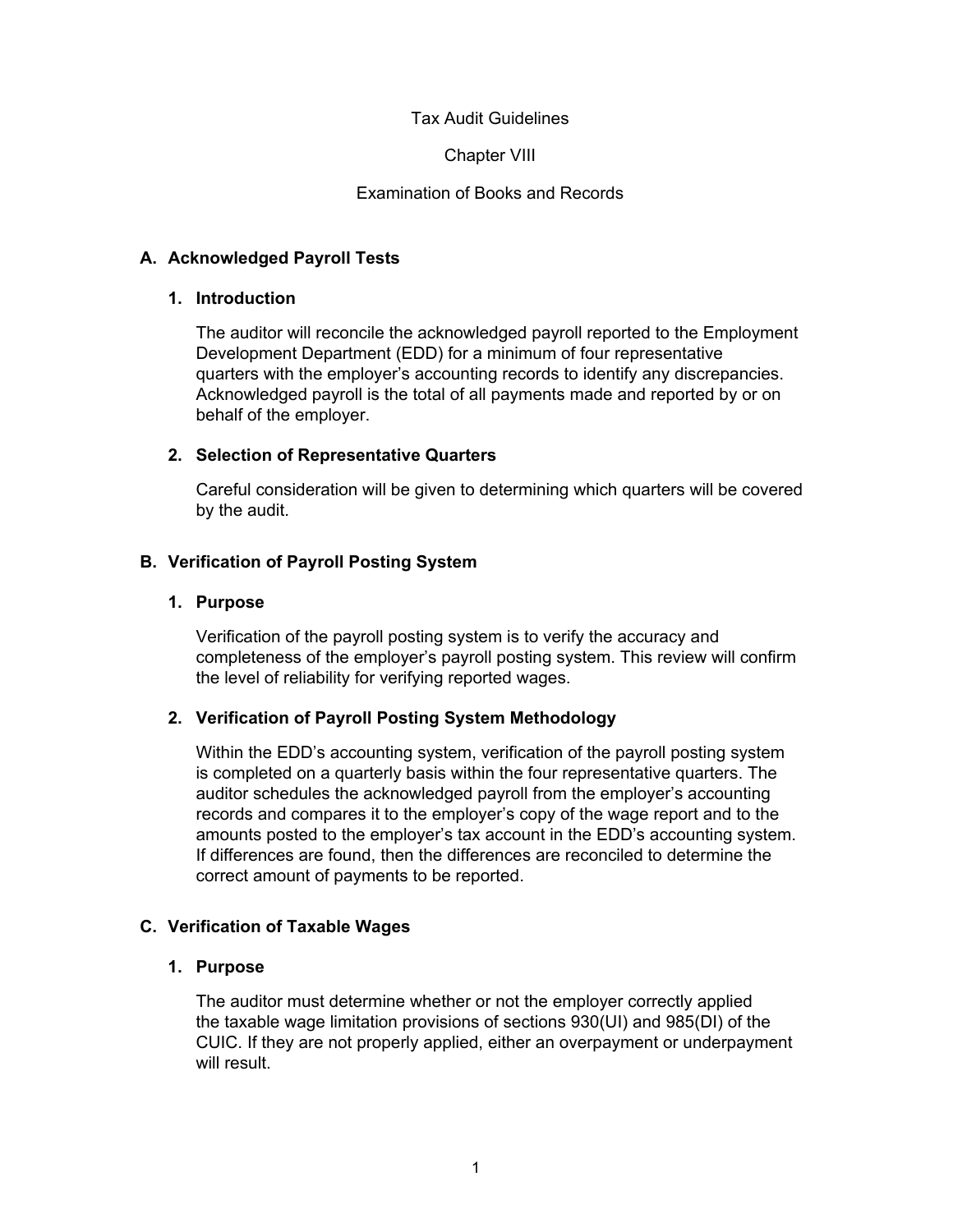<span id="page-28-0"></span>Section 930 (for Unemployment Insurance [UI] taxable wage limits) and section 985 (for State Disability Insurance [SDI] taxable wage limits). If the taxable wage limits are not correctly applied, either an overpayment or underpayment will result.

## **2. Computation of Wages to the Taxable Limits**

The auditor will reconcile reported wages to the taxable wage limits using the employer's accounting records for a minimum of four representative quarters. Taxable wages should be verified on a calendar year basis. For example, if the four quarters selected for audit are the period July 1, 2015, through June 30, 2016, the taxable wage test should cover the period from January 1, 2015, through December 31, 2015.

## **3. Sections 930.1 and 930.5 of the CUIC**

Section 930.1 of the CUIC provides that a California employer who pays wages to an employee for employment subject to the Unemployment Insurance laws of another state (and reports to that state), can use such wages in computing the UI taxable wage limit if the individual is subsequently transferred to California within the same calendar year. Such wages cannot be used to arrive at the taxable wage limit for Disability Insurance purposes.

In reconciling wages to the taxable limits, consideration must also be given to section 930.5 of the CUIC (predecessor-successor, for both UI and SDI taxable wage purposes).

Out of state wages may be counted toward the UI taxable wage limitations (but not SDI taxable wage limits) if the transferred employee formerly worked in a business acquired by the California employer as set forth in section 930.5 of the CUIC.

## **D. Pit Verification Tests**

## **1. Verify Total California Personal Income Tax (PIT) Withheld**

The California PIT withholding test is performed to ensure that all California PIT withheld from acknowledged employees is properly reported to the EDD For each quarter in the four quarter test period, the quarterly California PIT withheld totals from the employer's payroll record are entered into the EDD's accounting system. If California PIT was not properly withheld or reported for acknowledged employees, the EDD's accounting system is used to enter PIT adjustments as needed.

## **2. Withholding Computation**

The PIT withholding test is performed to ensure that the employer is properly calculating and withholding personal income tax from subject wages.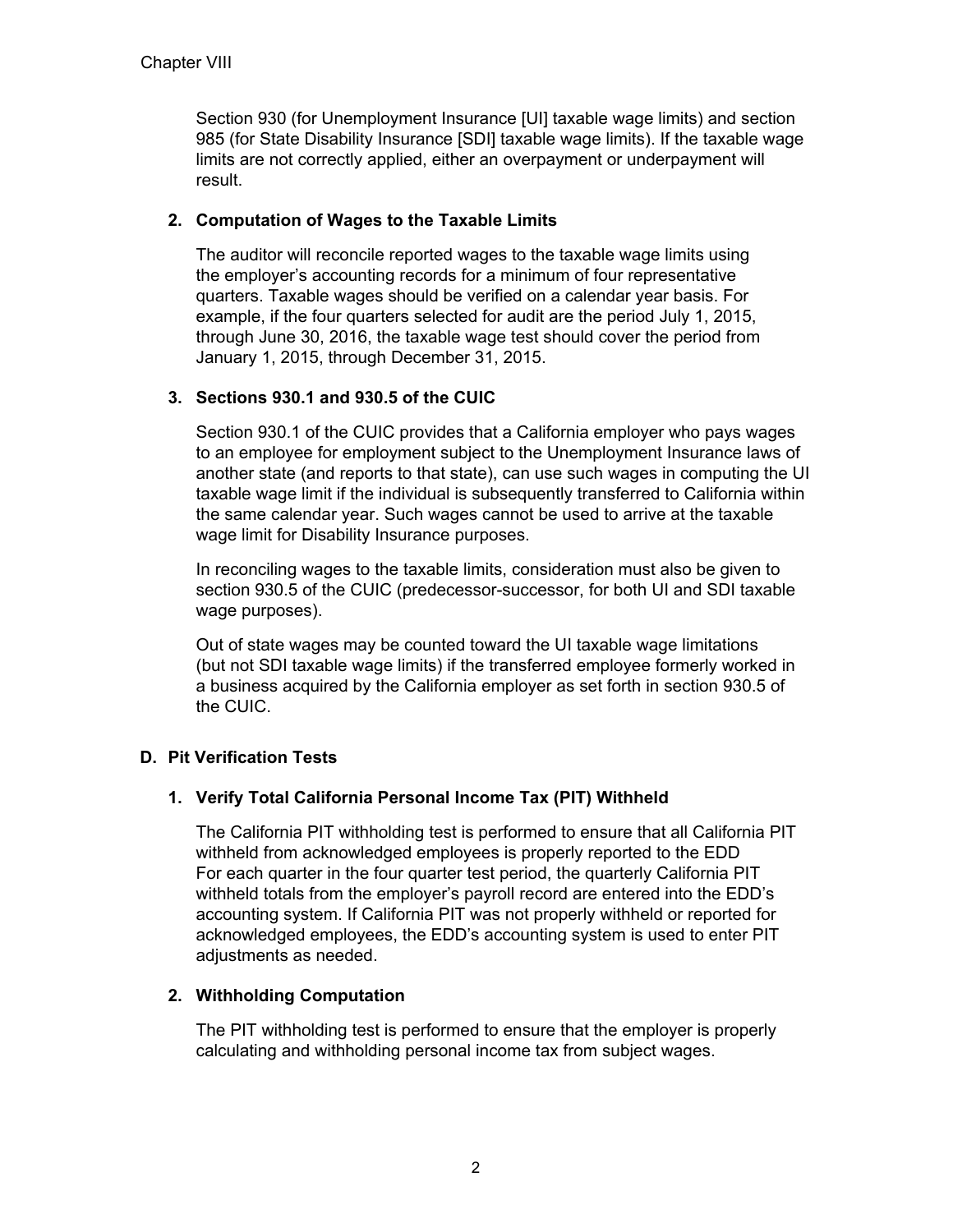## <span id="page-29-0"></span>**3. Verification of Form W-4/DE 4 Compliance**

Section 4340-1 of Title 22, California Code of Regulations (CCR), sets forth the requirements for employers to submit an *Employee's Withholding Allowance Certificate* (Federal Form W-4) or *Employee's Withholding Allowance Certificate* (State of California DE 4) for verification of PIT withholding status. This regulation relieves employers from submitting Form W-4s or DE 4s to the EDD in most cases and incorporates federal requirements for submitting the remainder.

Pursuant to section 31.3402(f) (2)-1(e) of Title 26, Code of Federal Regulations, if either of the following two conditions exist, the Form W-4 or DE 4 is considered invalid:

- Any alteration of, or unauthorized addition to, a withholding exemption certificate shall be invalid if there is any alteration and/or unauthorized addition made.
- If an employee clearly indicates the withholding exemption certificate is false by either oral statement or by a written statement.

When an employer receives an invalid Form W-4 or DE 4, the employer is not to use it to calculate PIT withholding. The employer must inform the employee that it is invalid and ask for another one. If the employee does not give the employer a valid one, then the employer will withhold PIT as if the employee was single and claiming no withholding allowances. However, if the employer has an earlier Form W-4 or DE 4 for this worker, that is valid, then the employer will withhold PIT based on the earlier form.

## **E. Large Employer**

## **1. Definition of a Large Employer**

The United States Department of Labor (DOL), for each state, defines a large employer as an employing unit subject to UI (including UI-SDI and UI-SDI-PIT employers) who has reported wages paid to 100 or more individuals during the current or preceding calendar year.

## **2. Arranging the Audit Appointment**

The auditor will make proper arrangements before commencing an audit to ensure that he/she will be able to review records and complete the audit.

#### **3. Pre-Audit Conference**

During the initial meeting with the employer's authorized representative(s), the auditor will determine if accounting records and management tools are available for use during the audit.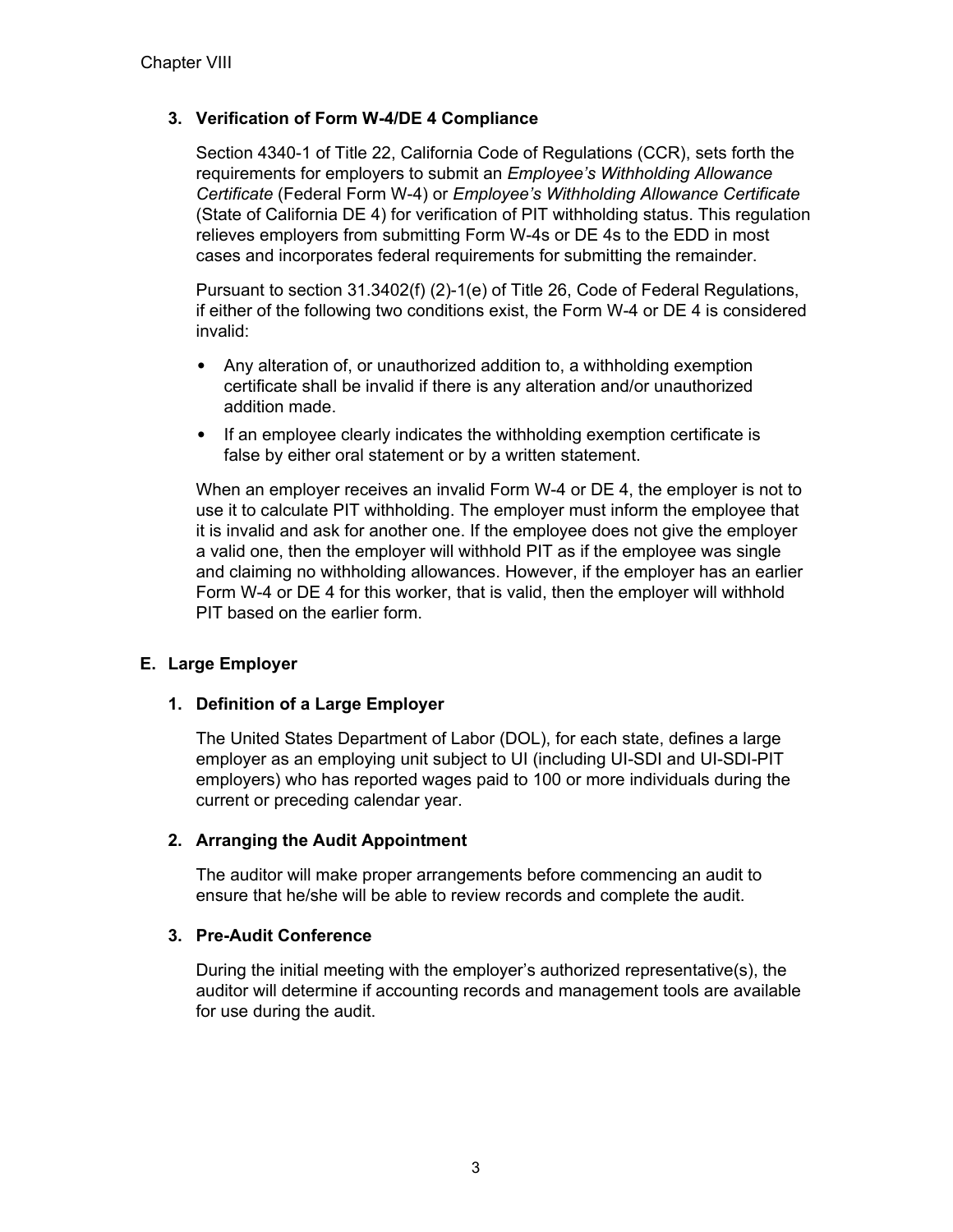## **4. Federal Requirements Regarding Electronic Data Processing (EDP) Records**

The IRS Revenue Ruling 71-20 (1971-1 C.B. 392) provides that punched cards, magnetic tapes, disks, and other machine-sensible data media used in the automatic data processing of account transactions constitute records within the meaning of section 6001 of the Internal Revenue Code (IRC) and section 1.6001-1 of the Code of Federal Regulations (CFR).

Section 6001 of the IRC provides that every person liable for any tax imposed by the IRC, or for the collection thereof, shall keep such records as the Secretary of the Treasury or his/her delegate may prescribe.

Section 1.6001-1(e) of the CFR provides that the books and records required by this section shall be retained so long as the contents thereof may become material in the administration of any internal revenue law.

The IRS Revenue Procedure 98-25 (1998-1c.b.689) sets forth the record requirements to be followed by taxpayers who maintain all or part of their accounting records on EDD equipment. Adequate record retention facilities must be available for storing tapes and printouts, as well as applicable supporting documents. These records must be retained in accordance with the provisions of the IRC and the regulations prescribed there in.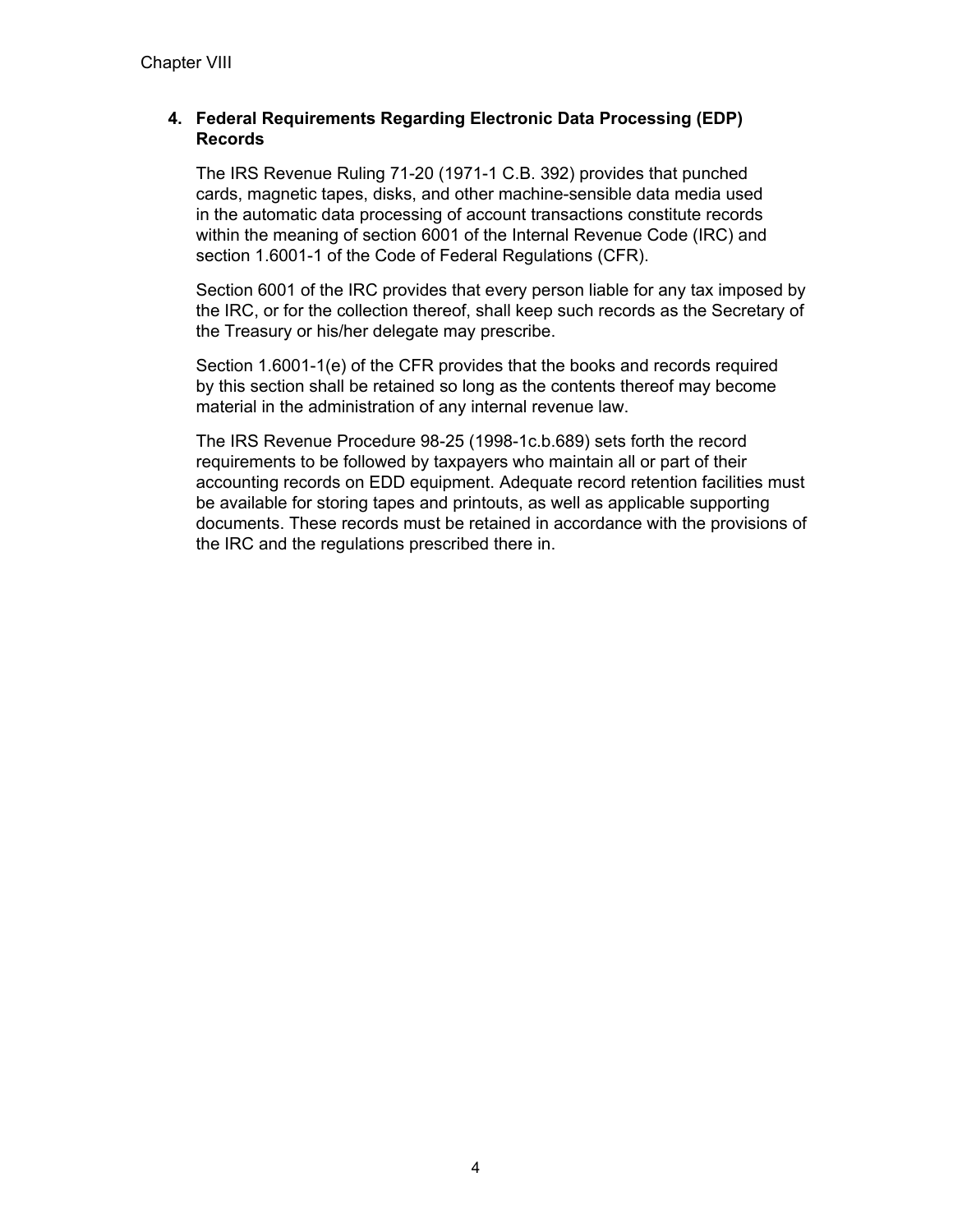#### Chapter IX

#### Guidelines for Employment Status Determinations

#### <span id="page-31-0"></span>**A. Procedures**

During the audit or investigation process, the auditor is to take the following actions:

• Explain the Process

The auditor will start by explaining the process to determine whether the worker is an employee or an independent contractor. Even though the auditor may have discussed the status determination process during the entrance interview, they should reiterate it when discussing status issues to help the employer understand the process.

• Gather Information

When securing information from the employer, the auditor will gather documentation and ask the employer questions regarding the working relationship with the worker(s) in question. For independent contractors, the auditor will ask the employer why they believe the worker is an independent contractor.

• Allow the Employer Sufficient Time

The auditor must allow the employer a reasonable amount of time to provide pertinent information regarding the working relationship and payments. The auditor should accept the evidence without reaching a conclusion or debating the status issue.

• Conduct an Exit Interview

The auditor must offer an exit interview to the responsible owner or officer of the employing unit. The employer representative may be included in the discussion with the employer. The auditor will discuss the status determination, highlighting the key factors of the relationship which affected the determination. The auditor will discuss factors in the relationship indicating independence, as well as those indicating employment. If the weight of factors indicates an employment relationship exists, the auditor will explain why the factors indicating independence are outweighed by other employment factors.

• Use Additional Resources to Explain Determination Whenever possible, discuss with the employer the California Unemployment Insurance Appeals Board (CUIAB) Precedent Tax decisions, CUIAB decisions, and court decisions which address similar status issues to support the determination and provide copies to the employer.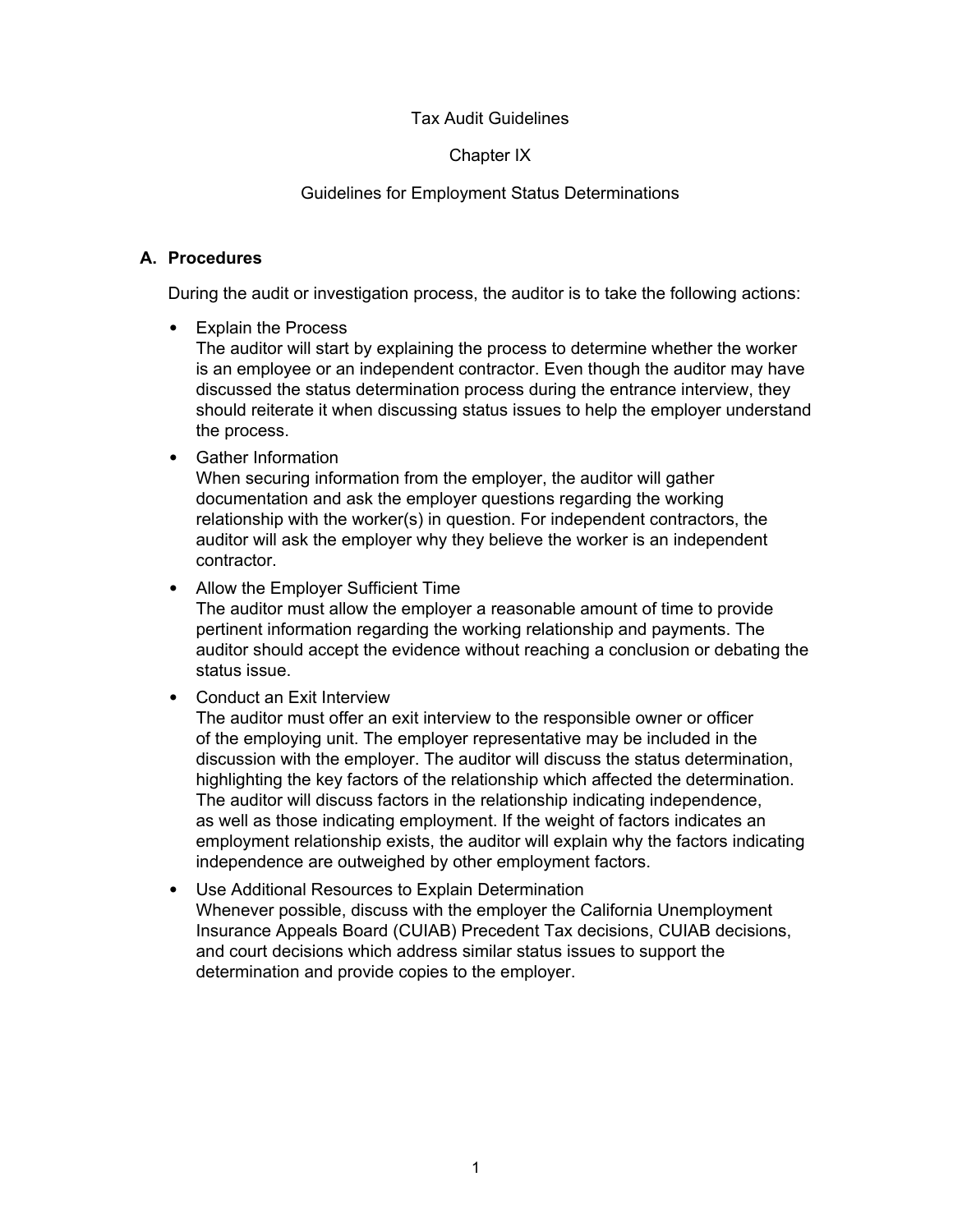<span id="page-32-0"></span>• Offer a Pre-assessment Conference A pre-assessment conference with the auditor's supervisor will be offered to the employer.

Although an auditor may need to deviate from this method in certain situations, every attempt must be made to take these actions when making a status determination.

## **B. The ABC Test**

Beginning January 1, 2020, section 621(b) of the CUIC sets forth the three criteria that are used, subject to certain exceptions, to determine whether an individual is an *employee* or *independent contractor*. Any individual providing labor or services for remuneration has the status of employee rather than an independent contractor unless the hiring entity demonstrates all of the following conditions:

- A) The individual is free from the control and direction of the hiring entity in connection with the performance of the work, both under the contract for the performance of the work and in fact (refer to section 621(b)(1) of the CUIC).
- B) The individual performs work that is outside of the usual course of the hiring entity's business (refer to section 621(b)(2) of the CUIC).
- C) The individual is customarily engaged in an independently established trade, occupation, or business of the same nature as that involved in the work performed (refer to section 621(b)(3) of the CUIC).

While section 621(b) of the CUIC contains the applicable criteria for most workers, there are some jobs, industries, and contracting relationships listed in Labor Code sections 2776 through 2784 (referred to as exceptions), which the employment factors listed in S. G. Borello & Sons (*Borello*) must be used. Additionally, there are other specific occupations which require the standards set forth in the California Business and Professions Code to be applied.

Reference *Information Sheet: Employment* (DE 231), for specific information about the ABC test.

## **C. Common Law Test**

For services performed prior to January 1, 2020, whether an individual is an employee will be determined by the applicable common law rules. The primary test in determining whether services are rendered in employment is the right of the hiring entity to exercise direction and control over the manner and means of accomplishing the desired results. In addition to the primary factor, the common law test also considers secondary factors in determining whether the workers are employees or independent contractors.

## **1. Direction and Control**

The auditor's goal in making a common law status determination is to gather sufficient facts so that the entire working relationship can be understood and a proper determination is made. The working relationship is analyzed to determine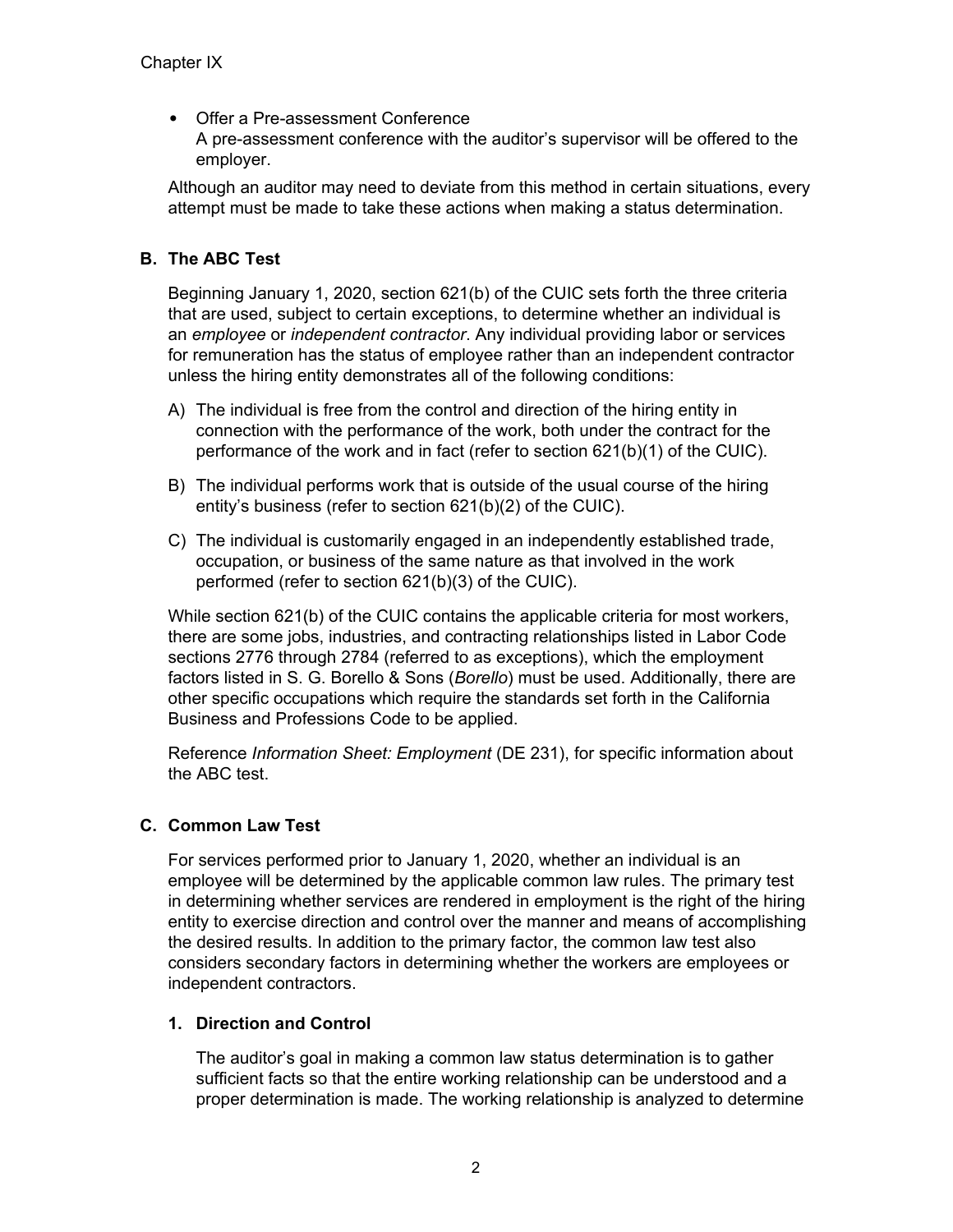if the principal retains the right to exercise direction and control over the services performed by the worker. While the principal may not actually exercise direction and control, the key factor is whether the right of control exists. Strong evidence of control is the principal's right to discharge the worker at will, without cause. If the principal has the right to control the services performed by the worker, whether or not that right is exercised, an employer-employee relationship exists. The primary right of direction and control is discussed in section 4304-1 of Title 22, California Code of Regulations (CCR).

If the auditor cannot determine if the principal has the right to control the services performed by the worker, there are secondary factors that must be considered.

## **2. Secondary Factors**

The secondary factors have different weights in different occupations, therefore, whether an individual is an employee or an independent contractor will depend upon a grouping of factors significant to the occupation at issue. The factors that indicate the worker is an employee are to be weighed against those that point to an independent contractor status.

All factors do not have equal weight but must be considered together.

If, by a consideration of all the facts, the principal retains the right to exercise control, an employment relationship exists. If the facts show that the worker is generally free from the principal's control over the manner and means by which the services are performed, and is a self-employed person contracting for an end result, an independent contractor relationship exists. Where the method of performing a task is dictated by health and safety regulations imposed by the government, the principal (employer or taxpayer) is not exercising the manner and means of control as an employer. Therefore, implementation of health and safety regulations by a principal is neither evidence of employment nor independent contractor status and are neutral factors when making status determinations. Regulations that are not related to the health and safety of the public and that are implemented by a principal are evidence of employment.

The following table will assist in making an employment status determination. The ten common-law factors are broken down into elements and each element includes characteristics that describe either an employee or an independent contractor.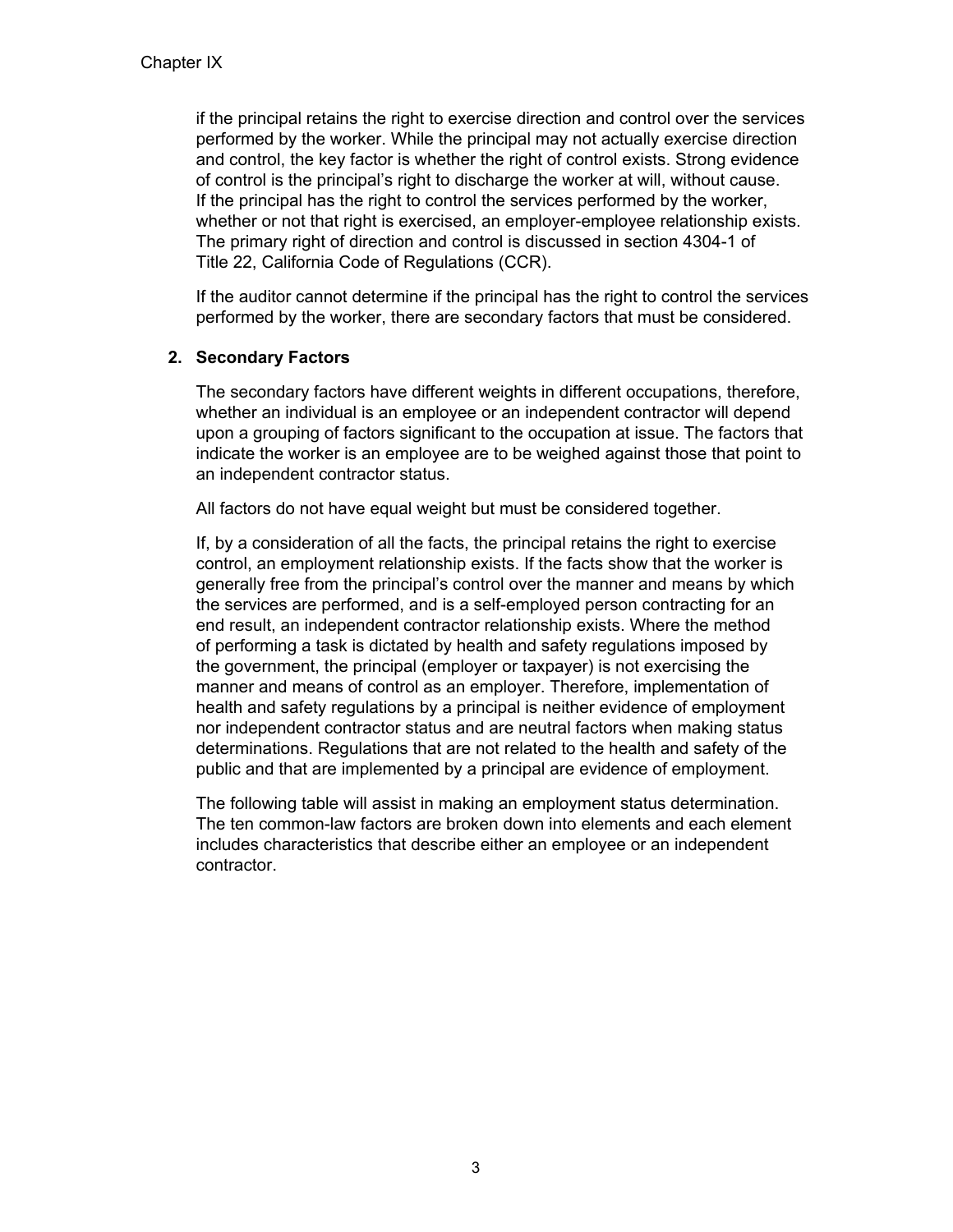**Factor 1:** Whether or not the one performing the services is engaged in a separately established occupation or business.

| <b>Element</b>           | <b>Employee</b>                                                                                                                                                                                                                                                                                                                      | <b>Independent Contractor</b>                                                                                                                                                                                                                                                                       |
|--------------------------|--------------------------------------------------------------------------------------------------------------------------------------------------------------------------------------------------------------------------------------------------------------------------------------------------------------------------------------|-----------------------------------------------------------------------------------------------------------------------------------------------------------------------------------------------------------------------------------------------------------------------------------------------------|
| <b>Hiring Assistants</b> | A worker works for a principal<br>who hires, supervises<br>and pays assistants. If a<br>worker hires and supervises<br>assistants at the direction<br>of the principal, he or she<br>is acting as an employee<br>in the capacity of foreman<br>or representative of the<br>principal.                                                | An independent contractor<br>hires, supervises and pays<br>assistants under a contract<br>that requires him or her to<br>provide materials and labor.                                                                                                                                               |
| <b>Expenses</b>          | Payment or reimbursement<br>of the worker's business<br>and travel expenses by the<br>principal indicates control<br>over the worker.                                                                                                                                                                                                | A worker who is paid on a<br>job basis and is responsible<br>for out of pocket expenses<br>is generally an independent<br>contractor. Since the person<br>is accountable to no other<br>person for the expenses,<br>the person is free to work<br>according to his or her own<br>methods and means. |
| Investment               | The furnishing of all<br>necessary facilities by the<br>principal tends to indicate an<br>employment relationship.<br>Facilities generally include<br>equipment or premises<br>necessary for the work, but<br>not tools, instruments,<br>clothing, etc., that are<br>commonly provided by<br>employees in their particular<br>trade. | A significant investment by<br>the worker in facilities used<br>by him or her in performing<br>services for another tends to<br>show an independent status.<br>In order to be significant,<br>the investment must be real,<br>essential, and adequate.                                              |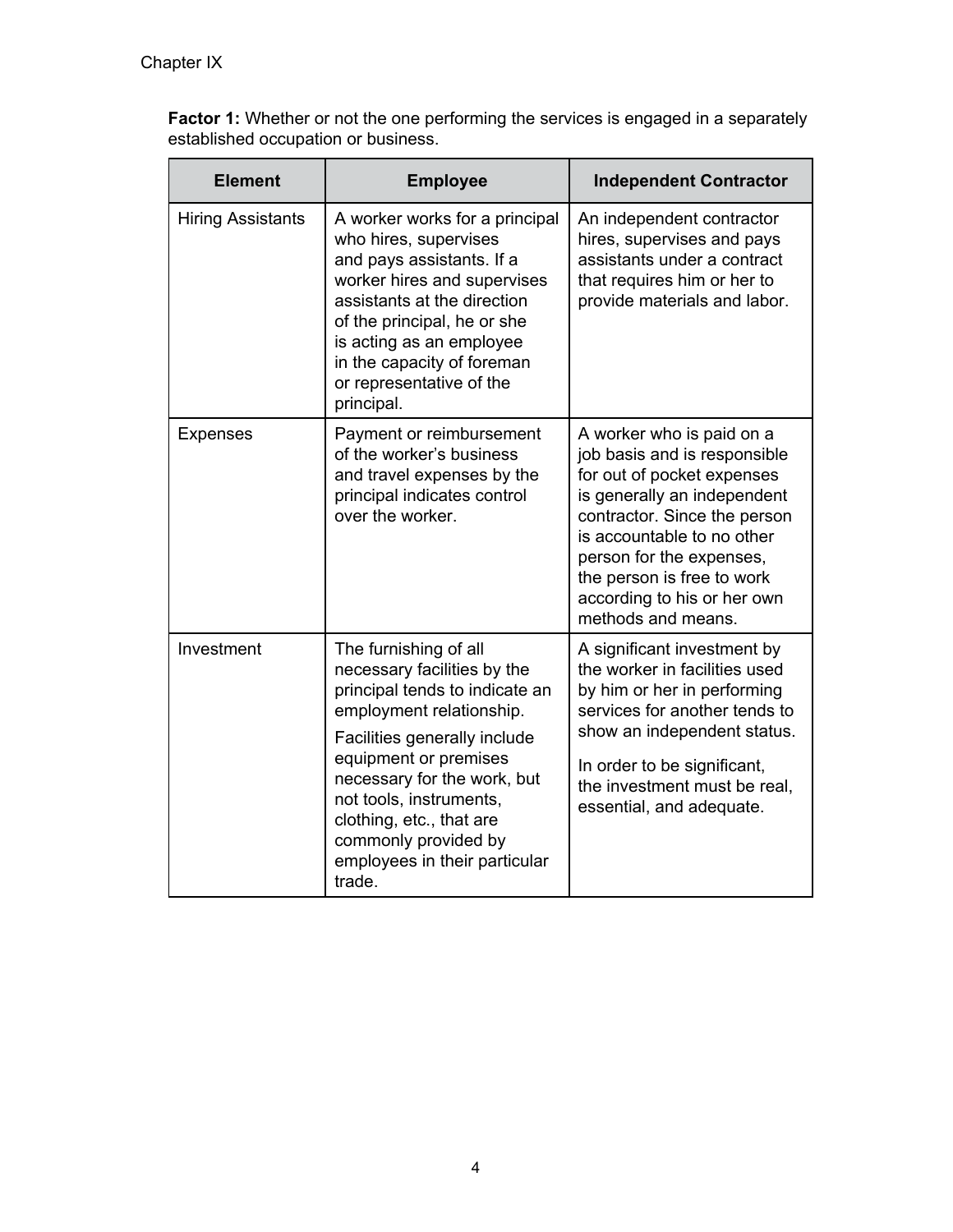| <b>Element</b>         | <b>Employee</b>                                                                                                                                                                                                                                                                                                                         | <b>Independent Contractor</b>                                                                                                                                                                                                                                                                                                                                                                                                                                                                                                                                                                                                                                                                                                                                                                                                                                                                                                                                                                                                                                                                                                                                                                                                                             |
|------------------------|-----------------------------------------------------------------------------------------------------------------------------------------------------------------------------------------------------------------------------------------------------------------------------------------------------------------------------------------|-----------------------------------------------------------------------------------------------------------------------------------------------------------------------------------------------------------------------------------------------------------------------------------------------------------------------------------------------------------------------------------------------------------------------------------------------------------------------------------------------------------------------------------------------------------------------------------------------------------------------------------------------------------------------------------------------------------------------------------------------------------------------------------------------------------------------------------------------------------------------------------------------------------------------------------------------------------------------------------------------------------------------------------------------------------------------------------------------------------------------------------------------------------------------------------------------------------------------------------------------------------|
| <b>Profit and Loss</b> | When a worker is insulated<br>from loss or is restricted in<br>the amount of profit they can<br>gain, they are usually an<br>employee. The opportunity<br>for higher earnings, such<br>as from pay on a piecework<br>basis or the possibility of gain<br>or loss from a commission<br>arrangement, is not<br>considered profit or loss. | The possibility of a profit<br>or loss for the worker as a<br>result of his or her services<br>generally shows independent<br>contractor status. Profit<br>or loss implies the use of<br>capital by the worker in<br>an independent business.<br>Whether a profit is realized<br>or loss suffered generally<br>depends on management<br>decisions; that is, the one<br>responsible for a profit or<br>loss can use his or her own<br>ingenuity, initiative, and<br>judgment in conducting<br>the business or enterprise.<br>Factors that affect whether or<br>not there is a profit or loss are<br>whether the worker:<br>• Hires, directs, and pays<br>assistants.<br>• Has his or her own office<br>equipment, materials, or<br>other facilities for doing<br>the work.<br>• Has continuing and<br>recurring liabilities or<br>obligations.<br>• Succeeds or fails<br>depending on the relation<br>of his or her receipts to his<br>or her expenditures.<br>• Agrees to perform specific<br>jobs for prices agreed upon<br>in advance.<br>• Pays expenses incurred in<br>connection with the work.<br>An independent contractor<br>typically can invest significant<br>amounts of time or capital<br>in their work without any<br>guarantee of success. |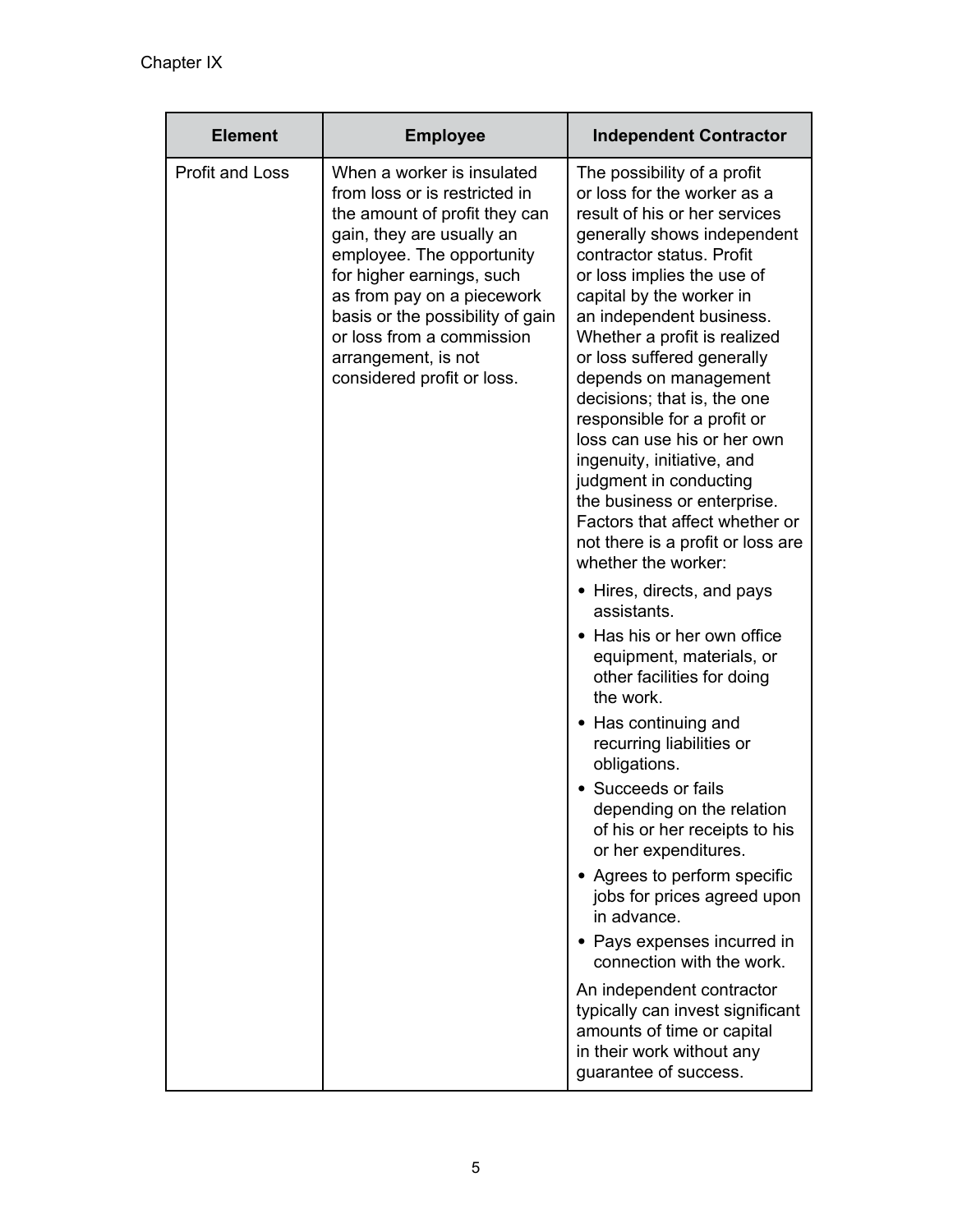| <b>Element</b>                                      | <b>Employee</b>                                                                                                                                                                                                                                                                                                                | <b>Independent Contractor</b>                                                                                                                                                                                                                                                                                                                                                                                                                      |
|-----------------------------------------------------|--------------------------------------------------------------------------------------------------------------------------------------------------------------------------------------------------------------------------------------------------------------------------------------------------------------------------------|----------------------------------------------------------------------------------------------------------------------------------------------------------------------------------------------------------------------------------------------------------------------------------------------------------------------------------------------------------------------------------------------------------------------------------------------------|
| <b>Works for More</b><br>Than One Person<br>or Firm | It is possible that a person<br>may work for a number of<br>people or firms and still be<br>an employee of one or all<br>of them because he or she<br>works under the control of<br>each firm.                                                                                                                                 | Works for a number of<br>persons or firms at the same<br>time usually indicates an<br>independent contractor status<br>because the worker is usually<br>free, in such cases, from<br>control by any of the firms.<br>The worker determines what<br>is to be done and when it is<br>to be done between clients<br>and also retains the right to<br>accept or reject particular<br>assignments.                                                      |
| <b>Offers Services</b><br>to the General<br>Public  | If a worker performs services<br>for only one person or firm,<br>does not advertise his or<br>her services to the general<br>public, does not hold<br>licenses, or hire assistants,<br>and performs services on<br>a continuing basis only for<br>one person or firm, it is an<br>indication of an employment<br>relationship. | The availability of services<br>to the general public usually<br>indicates independent<br>contractor status. This may<br>be evidenced by the worker<br>having his or her own office<br>and assistants, hanging<br>out a shingle in front of<br>his or her home or office,<br>holding business licenses,<br>maintaining business listings<br>in phone directories, or<br>advertising in newspapers,<br>trade journals, magazines,<br>Internet, etc. |

**Factor 2:** The kind of occupation, with reference to whether, in the locality, the work is done under the direction of a principal without supervision.

| <b>Element</b>                        | <b>Employee</b>                                                                                                                           | <b>Independent Contractor</b>                                                                                                         |
|---------------------------------------|-------------------------------------------------------------------------------------------------------------------------------------------|---------------------------------------------------------------------------------------------------------------------------------------|
| Custom in<br>Industry and<br>Location | If the work is traditionally<br>performed by an employee<br>under the direction of a<br>supervisor, it is an indication<br>of employment. | If the work is usually<br>performed by an outside<br>specialist or independent<br>contractor, it is an indication<br>of independence. |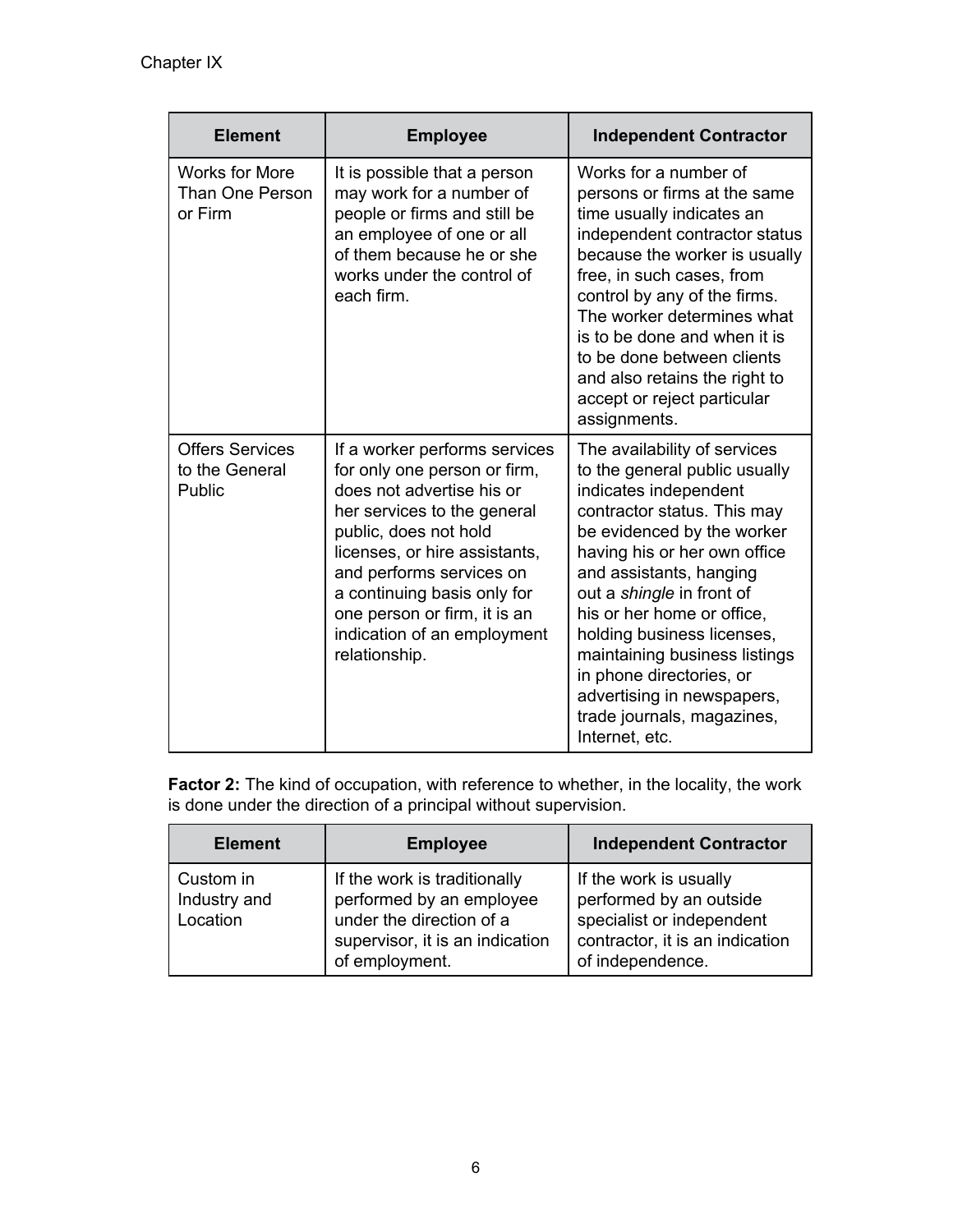|         |  |  |  |  | <b>Factor 3:</b> The skill required in performing the services and accomplishing the desired |  |
|---------|--|--|--|--|----------------------------------------------------------------------------------------------|--|
| result. |  |  |  |  |                                                                                              |  |

| <b>Element</b>                    | <b>Employee</b>                                                                                                                                                                                | <b>Independent Contractor</b>                                                                                                              |
|-----------------------------------|------------------------------------------------------------------------------------------------------------------------------------------------------------------------------------------------|--------------------------------------------------------------------------------------------------------------------------------------------|
| <b>Required Level</b><br>of Skill | A low level of technical<br>skill is strong evidence of<br>employment, since as the<br>skill level declines there is<br>less room to exercise the<br>discretion necessary for<br>independence. | A high level of technical skill<br>is important when combined<br>with other factors such as<br>owning a separate and<br>distinct business. |
|                                   | A high level of technical skill<br>but integral to the business,<br>it would be considered that<br>the principal had the right<br>to control the manner and<br>means.                          |                                                                                                                                            |

**Factor 4:** Whether the principal or the person providing the services supplies the instrumentalities, tools, and the place of work for the person doing the work.

| <b>Element</b>                  | <b>Employee</b>                                                                                                                                                                                                                                                                                                                                                                                                                                                                                                                                                                                                                                                                                                                                                                                 | <b>Independent Contractor</b>                                                                                                                                                                                                                                                                        |
|---------------------------------|-------------------------------------------------------------------------------------------------------------------------------------------------------------------------------------------------------------------------------------------------------------------------------------------------------------------------------------------------------------------------------------------------------------------------------------------------------------------------------------------------------------------------------------------------------------------------------------------------------------------------------------------------------------------------------------------------------------------------------------------------------------------------------------------------|------------------------------------------------------------------------------------------------------------------------------------------------------------------------------------------------------------------------------------------------------------------------------------------------------|
| Work Done on<br><b>Premises</b> | Doing the work on the<br>principal's premises, or on<br>a route, or at a location<br>designated by a principal<br>implies control, especially<br>where the work is of such a<br>nature that it could be done<br>elsewhere (e.g. teleworker).<br>The use of desk space and<br>of phone and stenographic<br>services provided by a<br>principal, places the worker<br>within the principal's direction<br>and supervision unless the<br>worker has the option as to<br>whether he or she wants to<br>use these facilities. However,<br>the fact that work is done<br>off the premises does not<br>indicate freedom from control<br>since some occupations,<br>(for example employees of<br>construction contractors), are<br>necessarily performed away<br>from the premises of the<br>principal. | Doing work away from the<br>principal's premises when<br>it could be done on the<br>principal's premises indicates<br>a lack of control, especially<br>when the work is free from<br>supervision. This may be<br>used with other factors to<br>determine the worker is an<br>independent contractor. |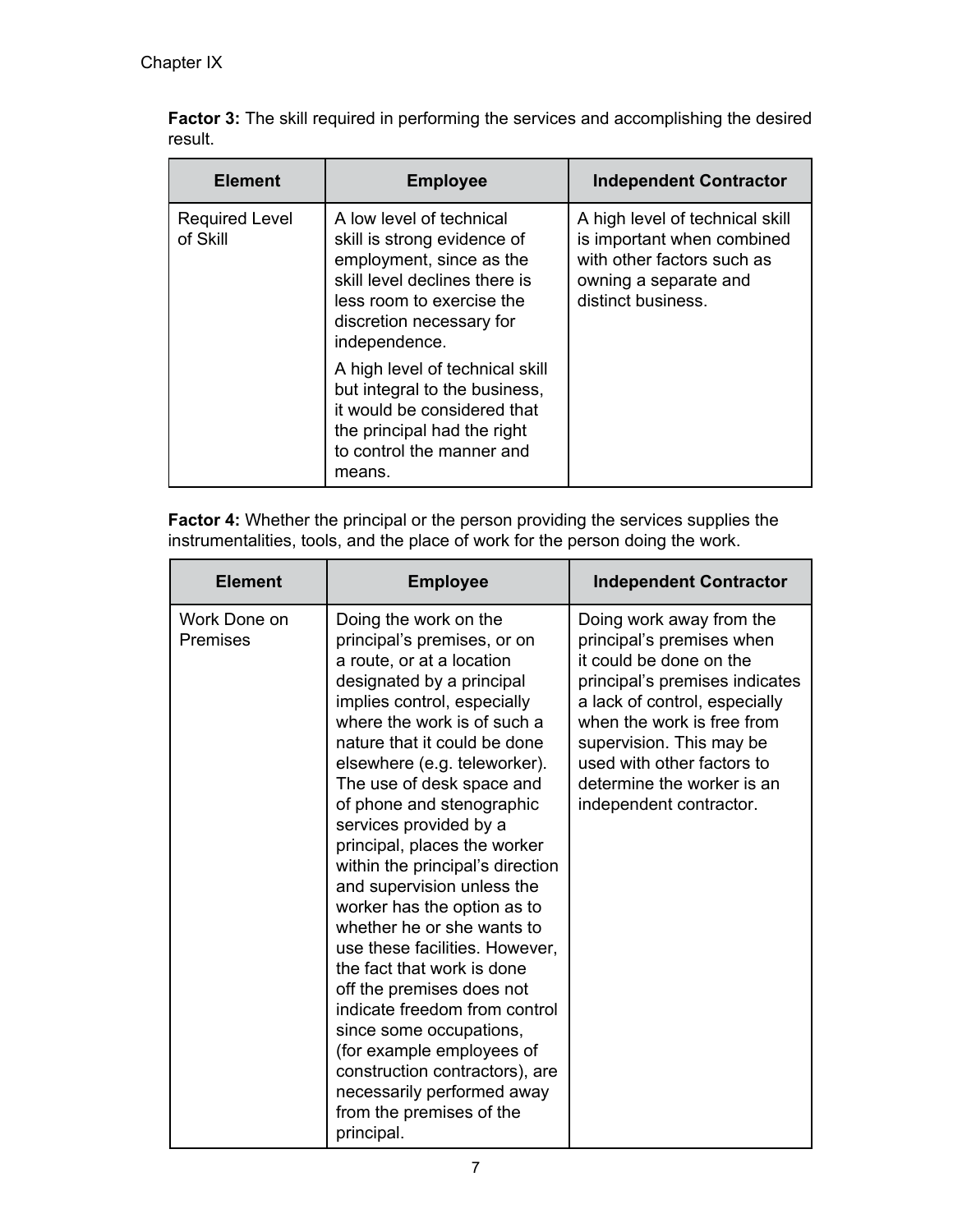| <b>Element</b>                | <b>Employee</b>                                                                                                                                                                                                                                                                                                                                                                                         | <b>Independent Contractor</b>                                                                                                                                                           |
|-------------------------------|---------------------------------------------------------------------------------------------------------------------------------------------------------------------------------------------------------------------------------------------------------------------------------------------------------------------------------------------------------------------------------------------------------|-----------------------------------------------------------------------------------------------------------------------------------------------------------------------------------------|
| Tools and<br><b>Materials</b> | The furnishing of tools and<br>materials by the principal<br>when combined with other<br>work characteristics may<br>indicate control over the<br>services provided. In<br>some occupations, it is<br>customary for individuals to<br>provide small hand tools.<br>In these cases, the fact<br>that the particular worker<br>provided these tools does<br>not support independent<br>contractor status. | When a worker furnishes<br>tools and materials,<br>especially when a substantial<br>investment in the tools<br>and materials is involved,<br>there is an indication of<br>independence. |

**Factor 5:** The length of time for which the services are performed to determine whether the performance is an isolated event or continuous in nature.

| <b>Element</b>             | <b>Employee</b>                                                                                                                                                                                                                                                                                                                                                                                                                                          | <b>Independent Contractor</b>                                                                                                                |
|----------------------------|----------------------------------------------------------------------------------------------------------------------------------------------------------------------------------------------------------------------------------------------------------------------------------------------------------------------------------------------------------------------------------------------------------------------------------------------------------|----------------------------------------------------------------------------------------------------------------------------------------------|
| Continuing<br>Relationship | The existence of a<br>continuing relationship<br>between a worker and<br>the person for whom he<br>or she performs services<br>indicates an employer-<br>employee relationship. If<br>the arrangement consists of<br>continuing or recurring work,<br>the relationship is considered<br>permanent, even if the<br>services are rendered on a<br>part-time basis, are seasonal<br>in nature, or if the person<br>actually works for only a<br>short time. | Typically, the relationship<br>between an independent<br>contractor and his or her<br>client ends when the specific<br>project is completed. |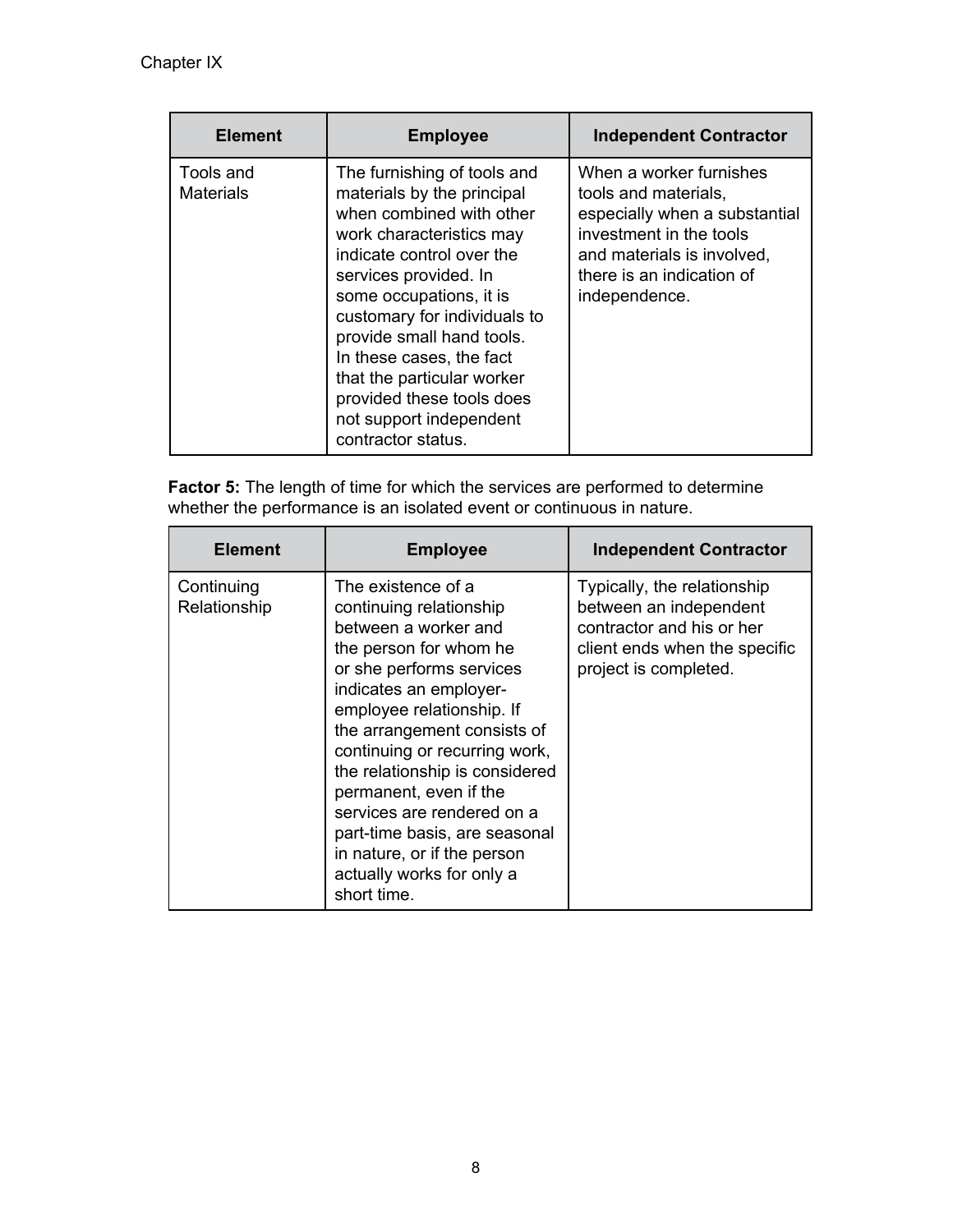| <b>Element</b> | <b>Employee</b>                                                                                                                                                                                                                                                                                                                                       | <b>Independent Contractor</b>                                                                                                                                                                                                                 |
|----------------|-------------------------------------------------------------------------------------------------------------------------------------------------------------------------------------------------------------------------------------------------------------------------------------------------------------------------------------------------------|-----------------------------------------------------------------------------------------------------------------------------------------------------------------------------------------------------------------------------------------------|
| Payments       | Payment by the hour,<br>week, or month, represents<br>an employer-employee<br>relationship.<br>The guarantee of a minimum<br>salary or the granting of a<br>drawing account at stated<br>intervals with no requirement<br>for repayment of the excess<br>over earnings tends to<br>indicate the existence of<br>an employer-employee<br>relationship. | Payment on a commission or<br>job basis is customary where<br>the worker is an independent<br>contractor. Payment by the<br>job includes a lump sum<br>computed by the number of<br>hours required to do the job<br>at a fixed rate per hour. |

Factor 6: The method of payment, whether by the time, a piece rate, or by the job.

**Factor 7:** Whether or not the work is part of the regular business of the principal, or whether the work is not within the regular business of the principal.

| <b>Element</b>                                             | <b>Employee</b>                                                                                                                                                                                                                 | <b>Independent Contractor</b>                                                                                        |
|------------------------------------------------------------|---------------------------------------------------------------------------------------------------------------------------------------------------------------------------------------------------------------------------------|----------------------------------------------------------------------------------------------------------------------|
| Services Integral<br>to the Principal's<br><b>Business</b> | The services of the worker<br>are a normal and essential<br>part of the principal's<br>business activities. The<br>activities are central to<br>delivering the services or<br>product provided or produced<br>by the principal. | The services of the worker<br>are supportive of and not<br>essential to the business<br>activities of the principal. |

| <b>Factor 8:</b> Whether or not the parties believe they are creating the relationship of |
|-------------------------------------------------------------------------------------------|
| employer and employee.                                                                    |

| <b>Element</b>           | <b>Employee</b>                                                                                                                                                                                                                                                                                                                  | <b>Independent Contractor</b>                                                                                                                                                                                           |
|--------------------------|----------------------------------------------------------------------------------------------------------------------------------------------------------------------------------------------------------------------------------------------------------------------------------------------------------------------------------|-------------------------------------------------------------------------------------------------------------------------------------------------------------------------------------------------------------------------|
| <b>Belief of Parties</b> | Although the belief of the<br>parties is not controlling to<br>any great extent, if both the<br>worker and the principal<br>believe that the relationship<br>is employment or if either<br>of the parties considers<br>the relationship to be<br>employment, this may be<br>indicative of an employer-<br>employee relationship. | Even though the parties may<br>agree that the relationship<br>is one of independence, it<br>should be noted that the<br>parties may not be aware<br>of the rules or guidelines<br>for determining a worker's<br>status. |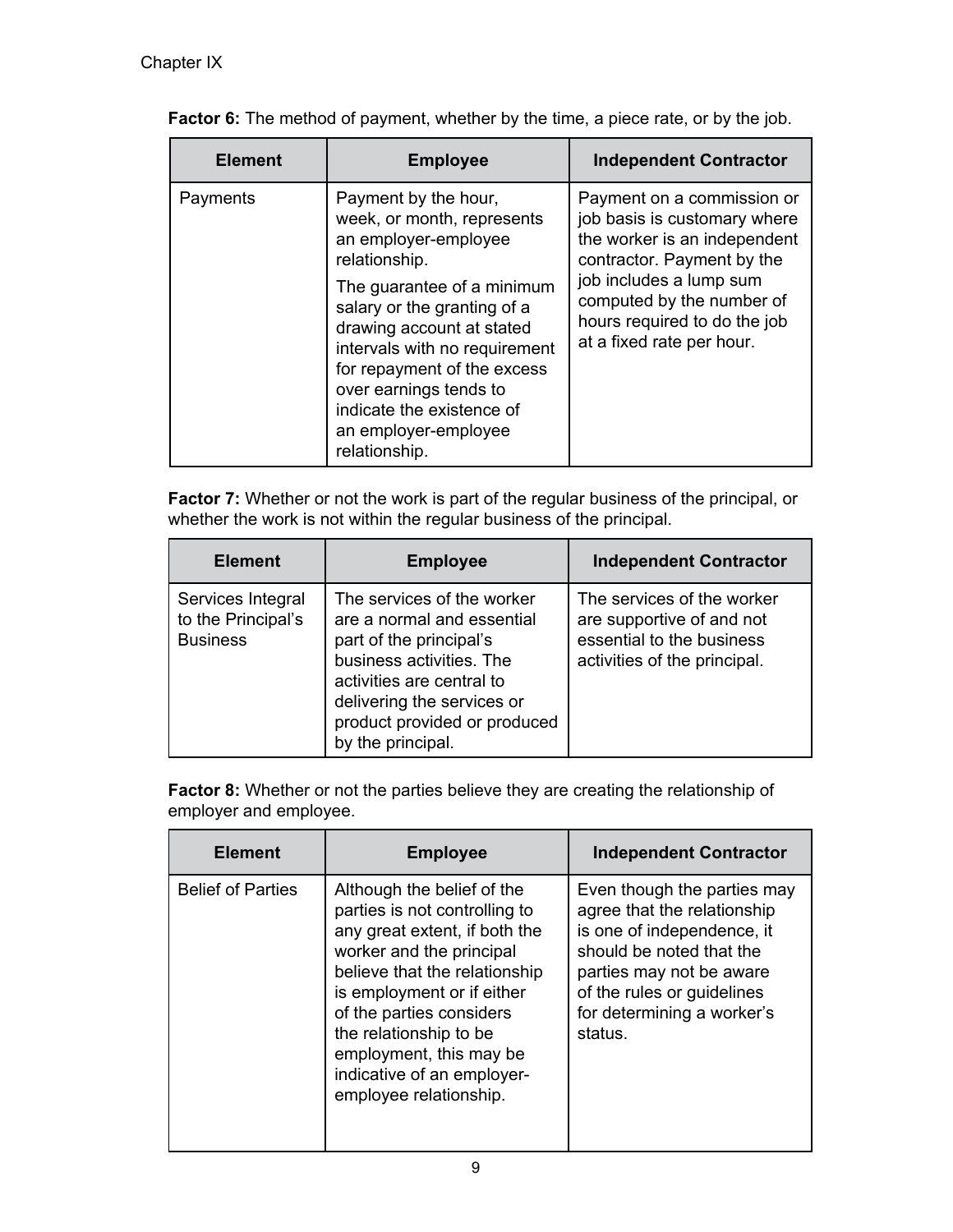**Factor 9:** The extent of actual control exercised by the principal over the manner and means of performing the services.

| <b>Element</b> | <b>Employee</b>                                                                                                                                                                                                                                                                                                                                                                                                                                                                                                                                        | <b>Independent Contractor</b>                                                                                                                                                                                                                                                                 |
|----------------|--------------------------------------------------------------------------------------------------------------------------------------------------------------------------------------------------------------------------------------------------------------------------------------------------------------------------------------------------------------------------------------------------------------------------------------------------------------------------------------------------------------------------------------------------------|-----------------------------------------------------------------------------------------------------------------------------------------------------------------------------------------------------------------------------------------------------------------------------------------------|
| Instructions   | A worker that is required<br>to comply with instructions<br>about when, where, and<br>how to work is ordinarily<br>an employee. The<br>instructions may be in the<br>form of manuals or written<br>procedures that show how<br>the desired result is to be<br>accomplished.A worker may<br>perform services without<br>receiving instructions<br>because they are highly<br>proficient and conscientious<br>workers. Even if no<br>instructions are given, the<br>control factor is present if<br>the principal has the right to<br>give instructions. | An independent contractor<br>decides how to do the<br>job, establishes his or her<br>own procedures and is<br>not supervised. The entity<br>engaging his or her services<br>is only interested in the<br>end result.                                                                          |
| Training       | Training of a worker by<br>an experienced employee<br>working with him or her;<br>by required attendance<br>at meetings, and by other<br>methods, is a factor of control<br>indicating that the principal<br>wants the services performed<br>in a particular manner. This is<br>especially true if the training<br>is given periodically or at<br>frequent intervals.                                                                                                                                                                                  | An independent contractor<br>ordinarily uses his or her own<br>methods and receives no<br>training from the purchaser of<br>the services. He or she is not<br>required to attend meetings                                                                                                     |
| Integration    | If the worker's services<br>are so integrated into a<br>principal's operations that the<br>success or continuation of<br>the business depends on the<br>performance of the services,<br>it generally indicates<br>employment.                                                                                                                                                                                                                                                                                                                          | If the individual's<br>performance of service<br>and those of the assistants<br>establish or affect his or her<br>own business reputation and<br>not the business reputation<br>of those who purchase<br>their services, it is an<br>indication of an independent<br>contractor relationship. |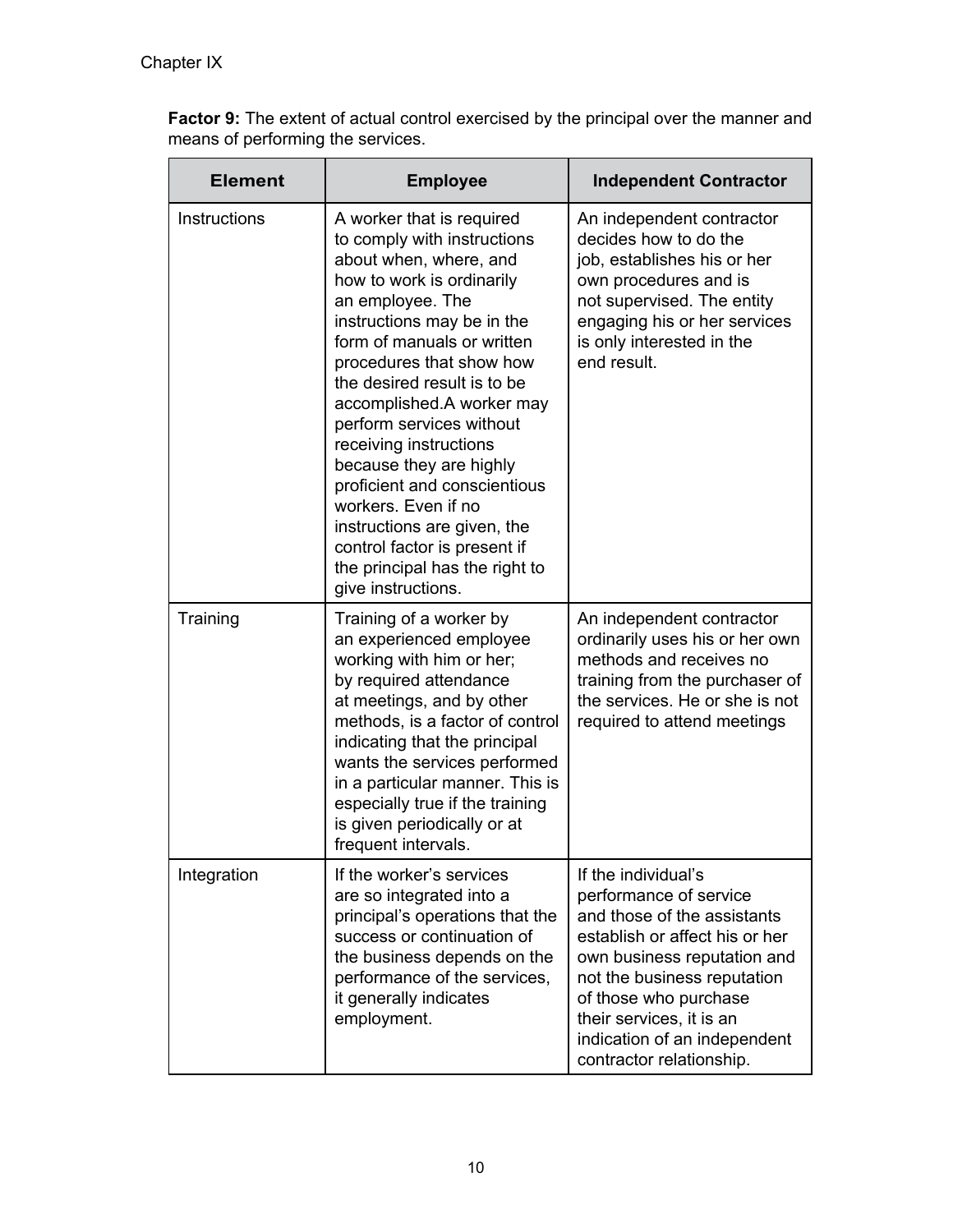| <b>Element</b>                            | <b>Employee</b>                                                                                                                                                                                                                                                                                                                                                                                                                                                                                                                             | <b>Independent Contractor</b>                                                                                                                                                                                                          |
|-------------------------------------------|---------------------------------------------------------------------------------------------------------------------------------------------------------------------------------------------------------------------------------------------------------------------------------------------------------------------------------------------------------------------------------------------------------------------------------------------------------------------------------------------------------------------------------------------|----------------------------------------------------------------------------------------------------------------------------------------------------------------------------------------------------------------------------------------|
| <b>Services</b><br>Rendered<br>Personally | If the services must be<br>rendered personally, it<br>indicates the principal is<br>interested in the methods, as<br>well as the results.                                                                                                                                                                                                                                                                                                                                                                                                   | An individual's right to<br>substitute another's services<br>without the principal's<br>knowledge suggests the<br>existence of an independent<br>relationship.                                                                         |
| Set Hours of<br><b>Work</b>               | The establishment of set<br>hours of work by the principal<br>is a factor of control. If the<br>nature of the occupation<br>makes fixed hours<br>impractical, a requirement<br>that the worker work at<br>certain times is an element<br>of control.                                                                                                                                                                                                                                                                                        | An independent contractor<br>is the master of his or her<br>own time.                                                                                                                                                                  |
| <b>Full-Time Work</b>                     | Full-time work for the<br>business is indicative of<br>control by the principal<br>since it restricts the worker<br>from doing other gainful<br>work. Full-time does not<br>necessarily mean an eight<br>hour day or a five day week.<br>Its meaning may vary with<br>the intent of the parties, the<br>nature of the occupation,<br>and the customs in the<br>locality. These conditions<br>should be considered in<br>defining full-time. The<br>full-time services may be<br>required even though not<br>specified orally or in writing. | An independent contractor<br>is free to work when he or<br>she chooses and to set his or<br>her daily or weekly schedule.<br>An independent contractor<br>would normally perform<br>services less than full-time<br>for one principal. |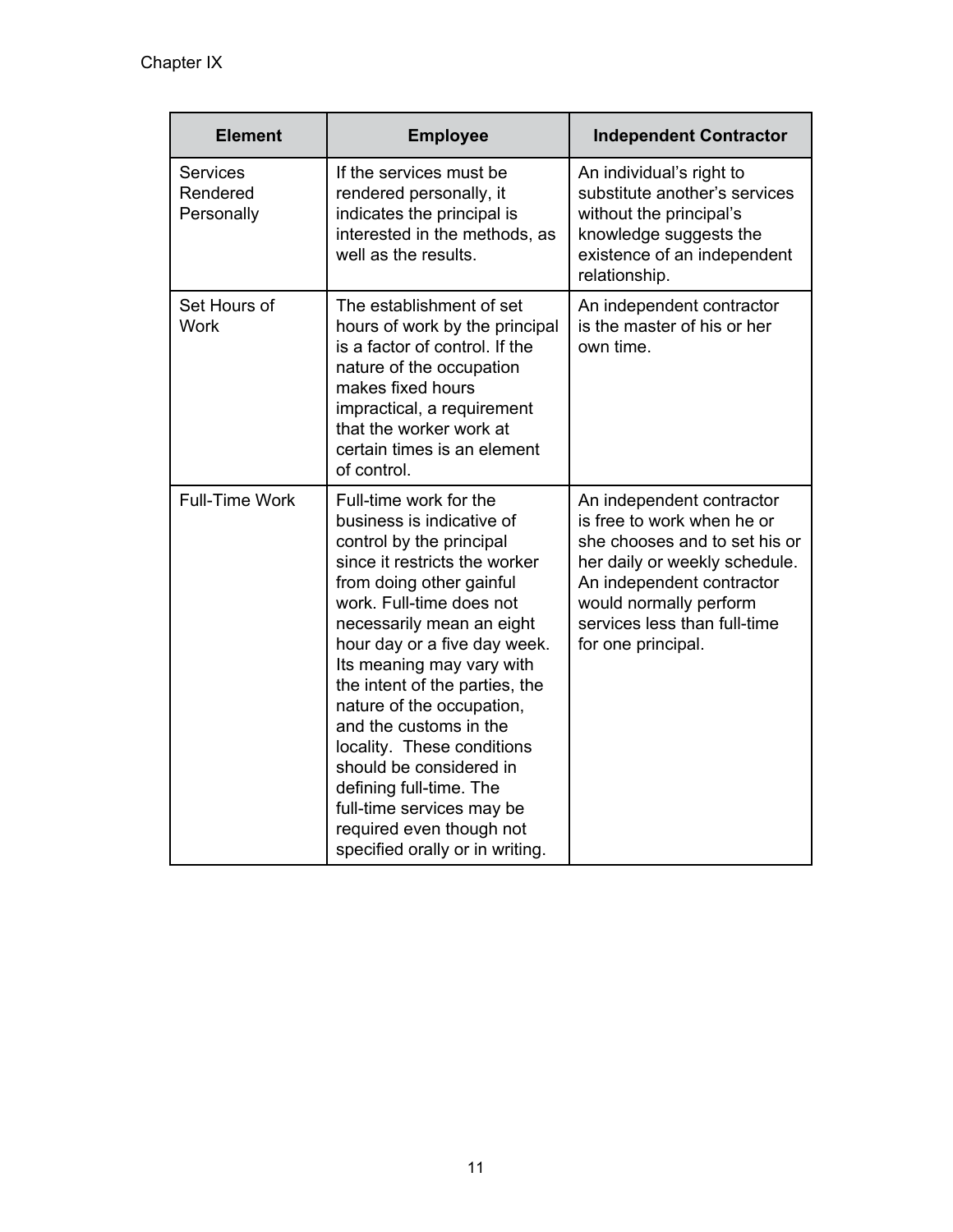| <b>Element</b>           | <b>Employee</b>                                                                                                                                                                                                                                                                                                                                                                                                                                                                                                      | <b>Independent Contractor</b>                                                                                                                                                                                                                               |
|--------------------------|----------------------------------------------------------------------------------------------------------------------------------------------------------------------------------------------------------------------------------------------------------------------------------------------------------------------------------------------------------------------------------------------------------------------------------------------------------------------------------------------------------------------|-------------------------------------------------------------------------------------------------------------------------------------------------------------------------------------------------------------------------------------------------------------|
| Order or<br>Sequence Set | If a person must perform<br>services in the order<br>or sequence set by the<br>principal, it shows that the<br>worker is not free to follow<br>an independent pattern of<br>work, but must follow the<br>established routines and<br>schedules of the principal.<br>Often, because of the<br>nature of the occupation,<br>the principal either does not<br>set the order of the services<br>or sets them infrequently.<br>Control is sufficiently shown,<br>however, if the principal<br>retains the right to do so. | If the principal is not<br>interested in the order or<br>sequence by which the<br>individual completes the<br>work, there is an indication<br>that there is a lack of control<br>over the manner and means<br>by which the work is<br>performed.            |
| Reports                  | The submission of regular<br>oral or written reports<br>indicates control since the<br>worker must account for his<br>or her actions.                                                                                                                                                                                                                                                                                                                                                                                | An independent contractor<br>is not required to file reports<br>which constitute a review of<br>his or her work. However,<br>reports related only to<br>an end result are not an<br>indication of employment or<br>independence.                            |
| <b>Right to Fire</b>     | If a principal has the right<br>to discharge an individual<br>at will without liability, that<br>worker is considered an<br>employee. The principal<br>exercises the control through<br>the ever-present threat of<br>dismissal, which causes the<br>worker to obey instructions.<br>A restriction on the<br>principal's right to discharge<br>a worker in a labor union<br>contract does not detract<br>from the existence of an<br>employment relationship.                                                        | An independent contractor<br>cannot be discharged as<br>long as he or she produces<br>a result that measures<br>up to his or her contract<br>specifications. However,<br>the relationship can be<br>terminated with incurring<br>liability to either party. |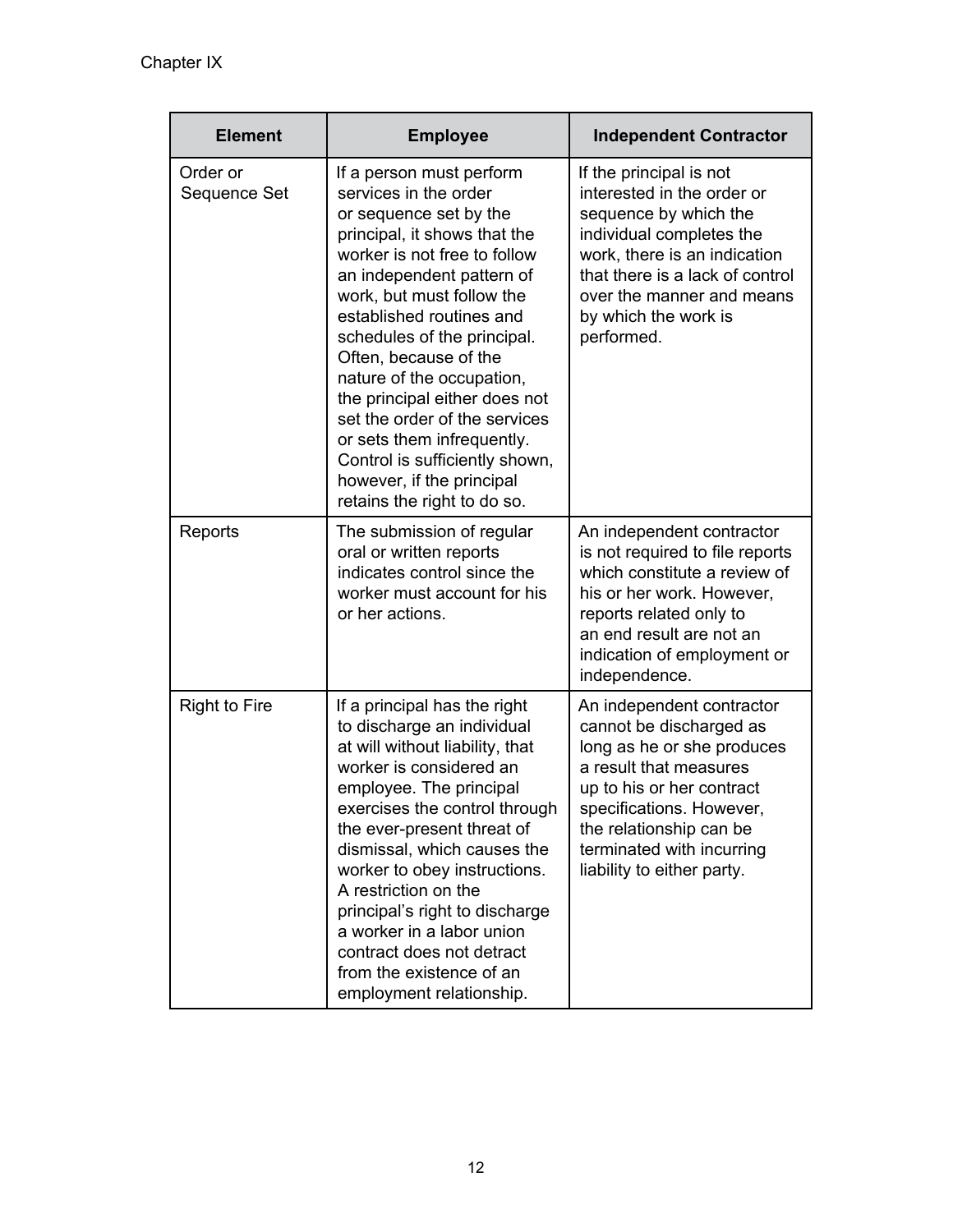| <b>Element</b>       | <b>Employee</b>                                                                                                  | <b>Independent Contractor</b>                                                                                                                                                                                                                                                                                                                                                                                     |
|----------------------|------------------------------------------------------------------------------------------------------------------|-------------------------------------------------------------------------------------------------------------------------------------------------------------------------------------------------------------------------------------------------------------------------------------------------------------------------------------------------------------------------------------------------------------------|
| <b>Right to Quit</b> | The right to quit at any time<br>without incurring liability<br>indicates an employer-<br>employee relationship. | An independent contractor<br>usually agrees to complete<br>a specific job and he or<br>she is responsible for its<br>satisfactory completion<br>or is legally obligated to<br>make a good faith attempt<br>to complete the job. If the<br>principal terminates an<br>independent contractor on a<br>contract job without cause,<br>the principal is still liable to<br>the independent contractor<br>for the job. |

**Factor 10:** Whether the principal is or is not engaged in a business enterprise or whether the services being performed are for the benefit or convenience of the principal as an individual.

| <b>Element</b>                                           | <b>Employee</b>                                                                                                                                                                                                                                                                         | <b>Independent Contractor</b>                                                                                                                                                                                                                                                                                                                                                                                                 |
|----------------------------------------------------------|-----------------------------------------------------------------------------------------------------------------------------------------------------------------------------------------------------------------------------------------------------------------------------------------|-------------------------------------------------------------------------------------------------------------------------------------------------------------------------------------------------------------------------------------------------------------------------------------------------------------------------------------------------------------------------------------------------------------------------------|
| Whether or Not<br>the Principal is in<br><b>Business</b> | It must be determined<br>whether or not the services<br>are performed for the<br>principal as a businessperson<br>or an individual. If the<br>principal is in business that<br>would be an indication that<br>services performed by a<br>worker for the principal are<br>in employment. | If the services are performed<br>for the principal as an<br>individual, that could be<br>indicative of the worker<br>performing services as an<br>independent contractor. An<br>employment relationship<br>is normally not established<br>if the services performed<br>are for the benefit or<br>convenience of the principal<br>as an individual. (See<br>domestic services for<br>possible employment by<br>an individual.) |

Another consideration relative to employment is whether or not the worker can make business decisions that would enable him or her to earn a profit or incur a financial loss. Investment of the worker's time is not sufficient to show a risk of loss.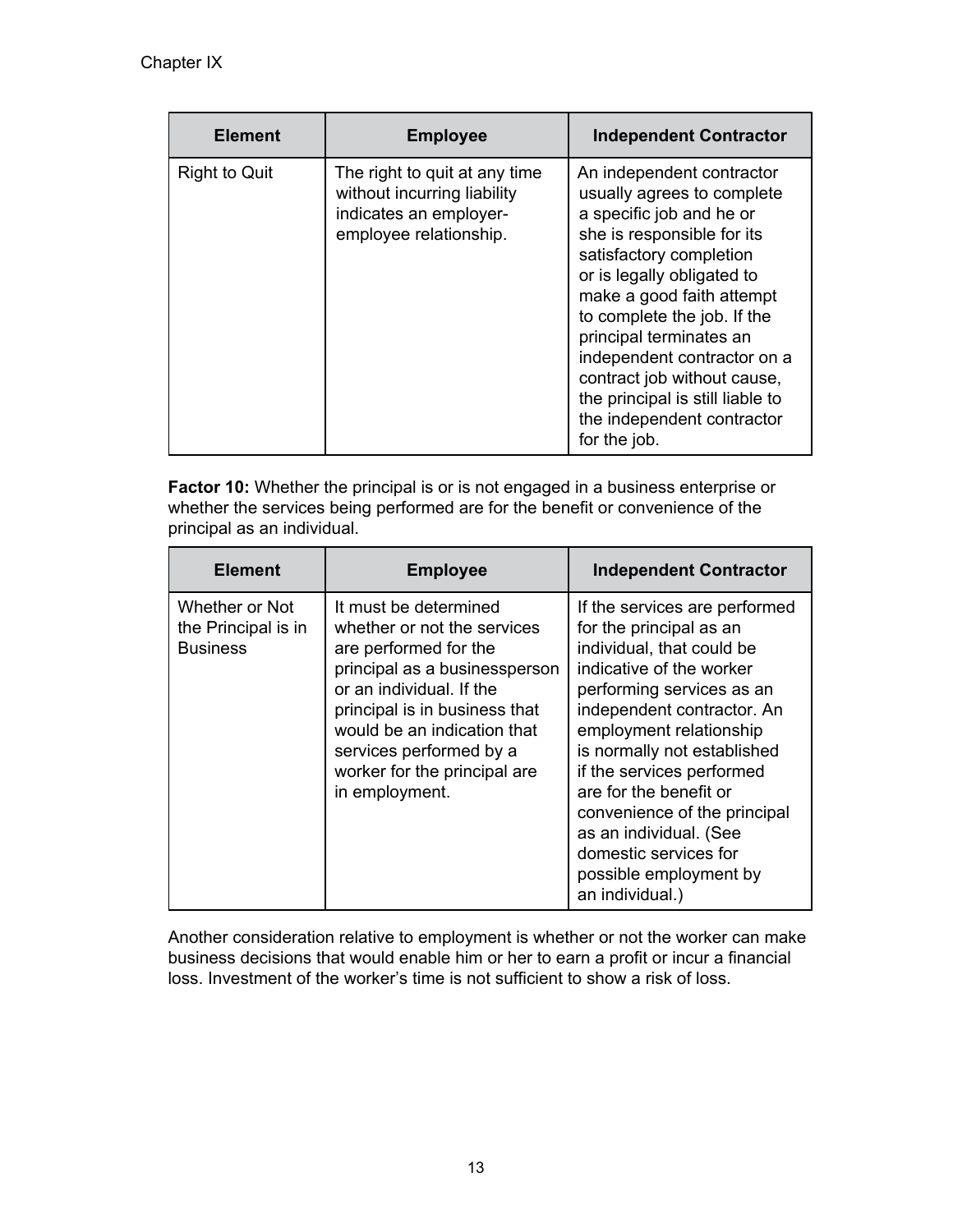### **3. Employment Status Determinations for Specific Industries for Periods Prior to January 1, 2020**

Sections 4304-2 through 4304-12 of Title 22, CCR, sets forth specific application of the common law rules for specific industries. These regulations must be addressed when making employee vs. independent contractor status determinations involving the types of workers and industries listed below:

- Real Estate Salespeople (section 4304.2 of Title 22, CCR)
- Home Health Care (section 4304-3 of Title 22, CCR)
- Computer Services (section 4304-4 of Title 22, CCR)
- Artists (section 4304-5 of Title 22, CCR)
- Newspaper Distribution (section 4304-6 of Title 22, CCR)
- Product Demonstrators (section 4304-7 of Title 22, CCR)
- Security Dealers (section 4304-8 of Title 22, CCR)
- Language Interpreters (section 4304-9 of Title 22, CCR)
- Amateur Athletic Officials (section 4304-10 of Title 22, CCR)
- Process Servers (section 4304-11 of Title 22, CCR)
- Barbering and Cosmetology (section 4304-12 of Title 22, CCR)

### **4. Legal References**

The following form the basis for common law employment status determinations for the EDD:

- Empire Star Mines v. California Employment Commission (1946) 28 Cal.2d. 33, 168. P.2d 686.
- Isenberg v. California Employment Stabilization Commission (1947) 30 Cal.2d 34, 180 P.2d 11.
- Tieberg v. California Unemployment Insurance Appeals Board (1970) 2 Cal.3d 943, 471 P. 2d 975.
- S. G. Borello & Sons v. Department of Industrial Relations (1989) 48 Cal.3d. 341, 769 P. 2d 399.

### **D. Case Analysis**

The following steps should be taken, as necessary, when analyzing a case and making an employment status determination:

- Gather all relevant facts.
- Document the reason the principal considered the worker(s) to be (an) independent contractor(s).
- Secure documents that describe the relationship.
- Identify and review the legal issues and appropriate court cases.
- Identify and review the primary and secondary common law factors to determine the existence of the right of direction and control.
- Apply the law to the facts in each case.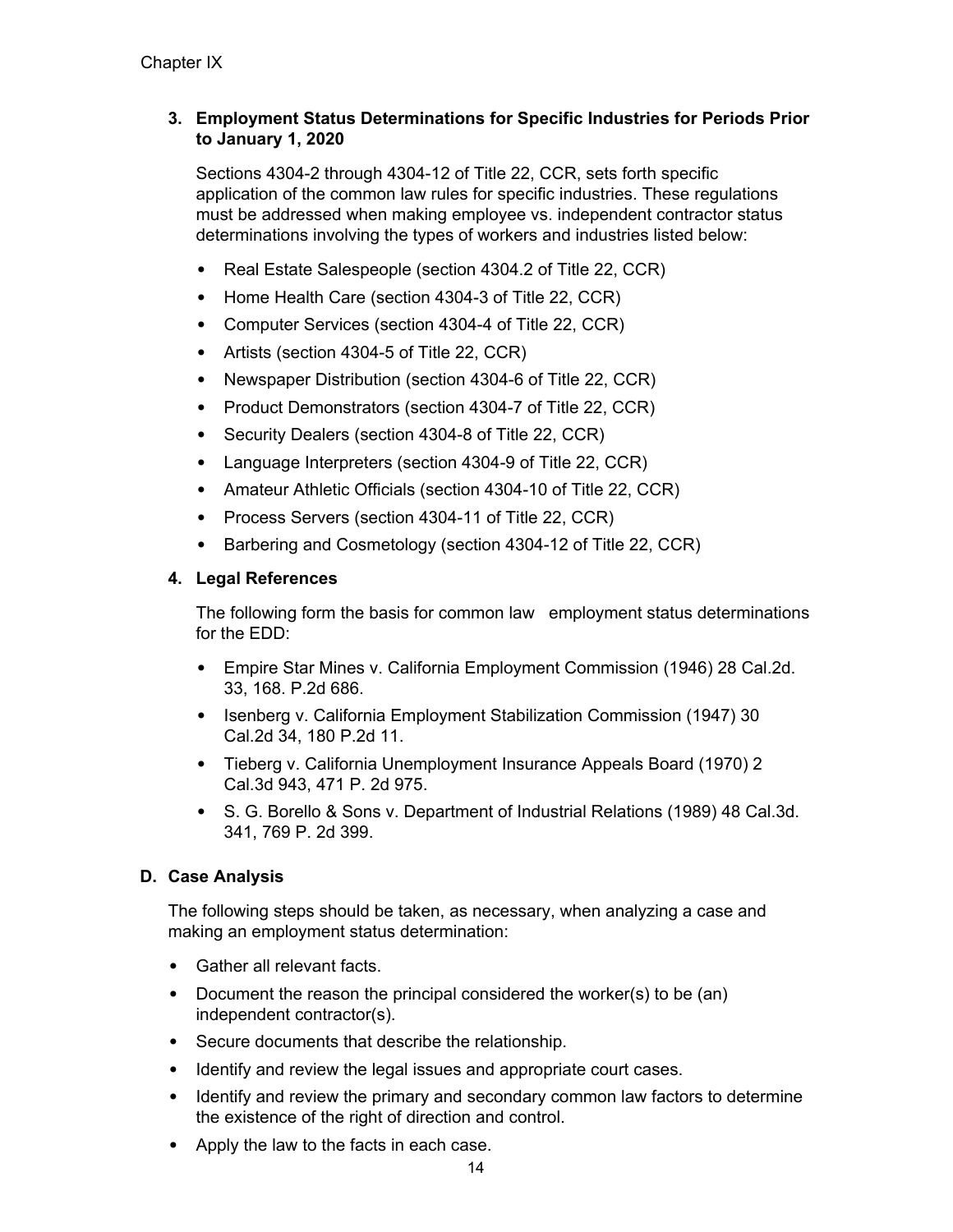# **E. Application of Statutory Employment Rules**

### **1. Introduction**

Certain classifications of services have been included in the CUIC as statutory employment. These select classes of workers are generally covered by the CUIC for UI, ETT, and SDI purposes. Personal Income Tax withholding is not required if a statutory worker such as an agent-driver or commission-driver, a traveling or city salesperson, a homeworker, an artist, or author does not also meet the criteria for subject employment. Personal Income Tax (PIT) withholding is required for specific statutory employees including corporate officers, workers in the construction industry, or members of a limited liability company (LLC) treated as a corporation for federal income tax purposes.

### **2. Statutory Employees**

A statutory employee is defined as an employee by law under a specific statute of the CUIC. These groups of employees should be identified and the corresponding code sections applicable to the specific statutory employees addressed. Specific classes of statutory employee include:

|                                                                                   | UI - ETT - DI                  | PIT             |
|-----------------------------------------------------------------------------------|--------------------------------|-----------------|
| <b>Corporate Officers</b>                                                         | Section $621(a)$               | Section 13004   |
| Agent or Commissioned<br>Driver                                                   | Section $621(c)(1)(A)$         |                 |
| Traveling or City Salesman                                                        | Section $621(c)(1)(B)$         |                 |
| Homeworkers                                                                       | Section $621(c)(1)(C)$         |                 |
| Artists and Authors                                                               | Sections 601.5<br>and $621(d)$ |                 |
| Work Made for Hire                                                                | Sections 621(d)<br>and 686     |                 |
| Unlicensed Construction<br>Workers                                                | Section 621.5                  | Section 13004.5 |
| Any Member of an LLC<br>treated as corporation for<br>federal income tax purposes | Section 621(f)                 | Section 13009   |

# **F. Employer Determinations - Multiple Entities**

### **1. Introduction**

Determining the correct employer of a worker is a two-part process. First, the worker must be a subject employee. If the worker is determined to be a subject employee, then the employer for purposes of state payroll tax reporting must be identified. When multiple entities are involved in an employment relationship, sections 606 and 606.5 of the CUIC are applied to determine the correct employer in the following instances: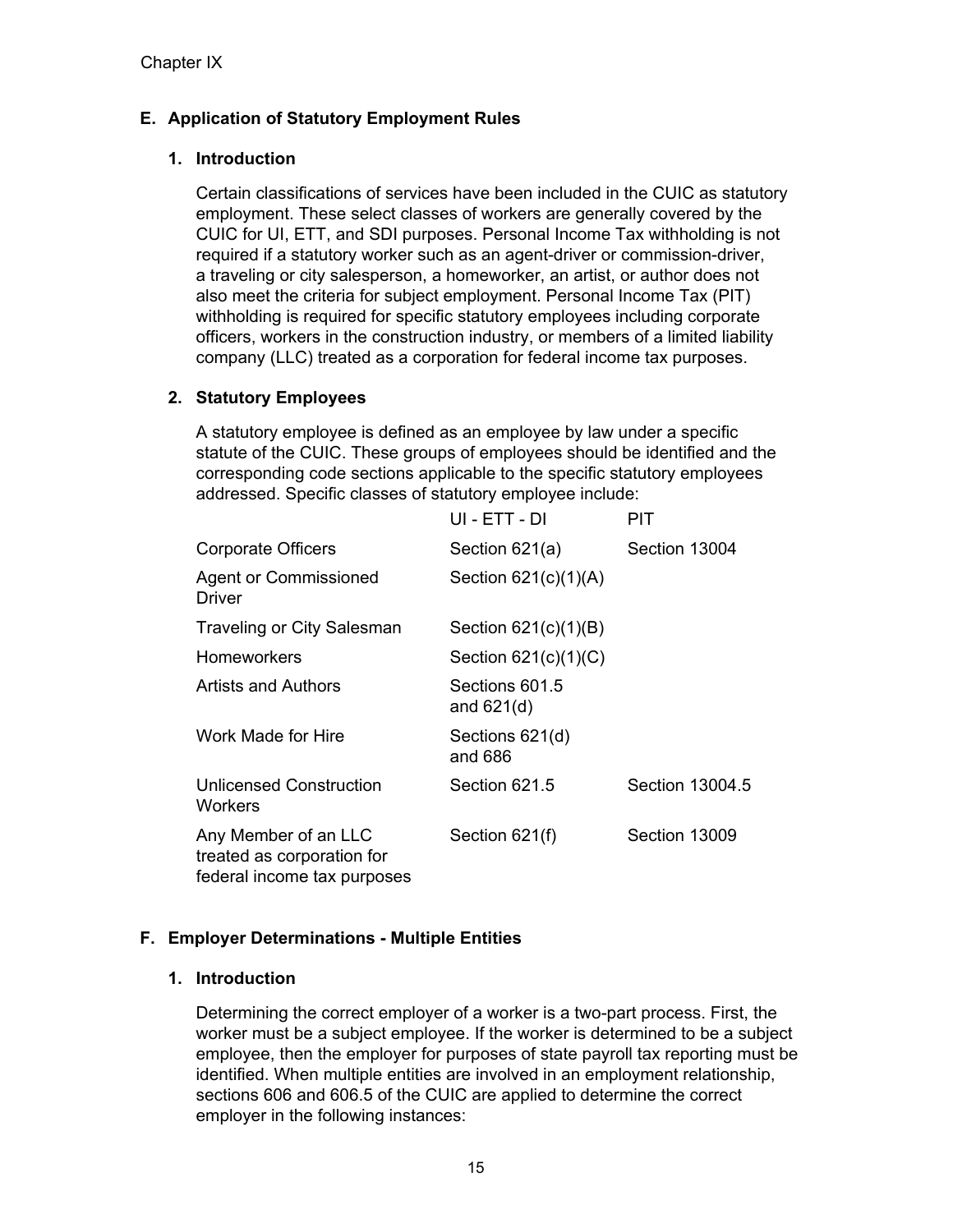- Employees/helpers of workers found to be employees
- Temporary services agencies and employee leasing agencies
- Agent of the employer
- Loan of an employee from one employer to another employer

### **2. Employees/Helpers of Workers Found to be Employees**

Under section 606 of the CUIC, if an employing unit has actual or constructive knowledge of an employee/helper of a worker determined to be an employee of that employing unit, whether or not the employing unit hired or paid the employee/helper, the employing unit is the correct employer of the employee/ helper.

Pursuant to section 606-1(a) of Title 22, CCR, *constructive knowledge* by an employing unit of the work of each individual employed to perform or to assist in performing the work of any employee of that employing unit, whether or not the individual was hired or paid directly by the employing unit, exists under any of the following circumstances:

- (1) The extent of the territory to be covered, or the amount of work to be done is such that the work of the employee cannot be performed without the assistance of another individual.
- (2) The nature of the business is such that the employment of an assistant or substitute individual will be required to perform or to assist in performing the work of the employee.
- (3) The amount or the method of computation of the compensation indicates that the remuneration is in excess of that normally expected to be paid solely to one employee for the performance of the work.
- (4) The employment of an assistant or substitute individual in the particular work involved is a customary practice, or is required by a union agreement or the contract of employment.
- (5) The employing unit has given the employee general authority to take such action as in his judgment is required for performance of the work.

### **3. Temporary Services Agencies and Employee Leasing Agencies**

A temporary services employer and an employee leasing employer are employing units that contract with clients or customers to supply workers to perform services for the client or customer and perform all of the following functions in section 606.5(b) of the CUIC:

- (1) Negotiates with clients or customers for matters such as time, place, type of work, working conditions, quality, and price of the services.
	- (2) Determines assignments or reassignment of workers, even though workers retain the right to refuse specific assignments.
	- (3) Retains the authority to assign or reassign a worker to other clients or customers when a worker is determined unacceptable by a specific client or customer.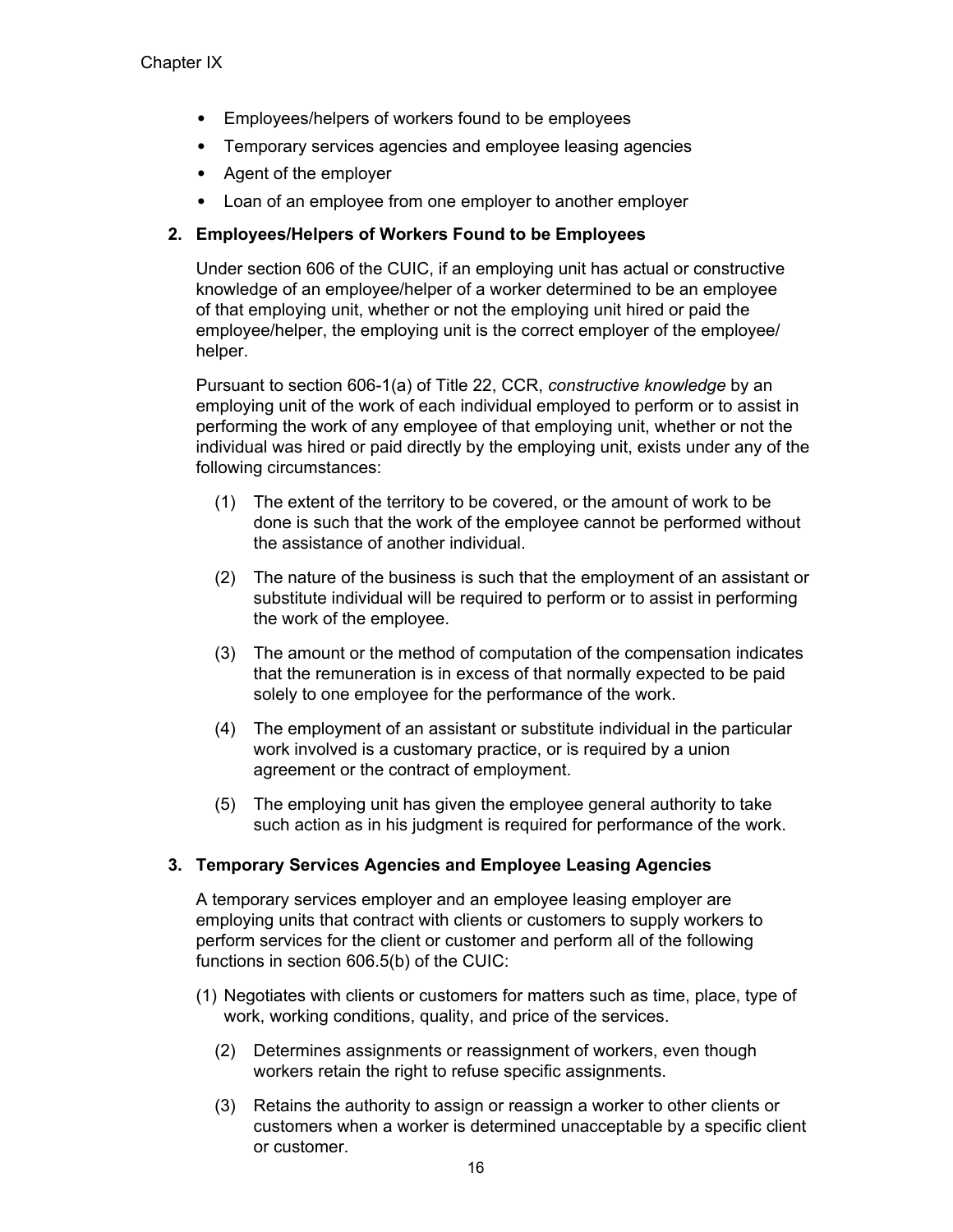- (4) Assigns or reassigns the worker to perform services for a client or customer.
- (5) Sets the rate of pay of the worker, whether or not through negotiation.
- (6) Pays the worker from its own account or accounts.
- (7) Retains the right to hire and terminate workers.

If an individual or entity contracts to supply workers to perform services for a customer or client and all of the above seven functions are met, pursuant to section 606.5(c) of the CUIC, the individual or entity is the correct employer of the workers who perform the services.

### **4. Agent of the Employer**

If an individual or entity contracts to supply an employee to perform services for a client or customer and the seven functions above are not met, the individual or entity is not a leasing employer or a temporary services employer. Pursuant to section 606.5(c) of the CUIC, the individual or entity is the correct employer and pays the wages as the agent of the client or customer.

### **5. Loan of an Employee from One Employer to Another Employer**

In circumstances where an employee is loaned by one employer to another employer, the loaning employer remains the employer responsible for payroll tax reporting purposes if the loaning employer continues to pay remuneration to the employee, whether or not reimbursed by the other employer. However, if the employer to whom the employee is loaned pays remuneration directly to the employee for services performed, that employer shall be considered the responsible employer for employment tax purposes for any remuneration paid to the employee by such employer. This is true regardless of whether the loaning employer also pays remuneration to the employee. Refer to section 606.5(d) of the CUIC.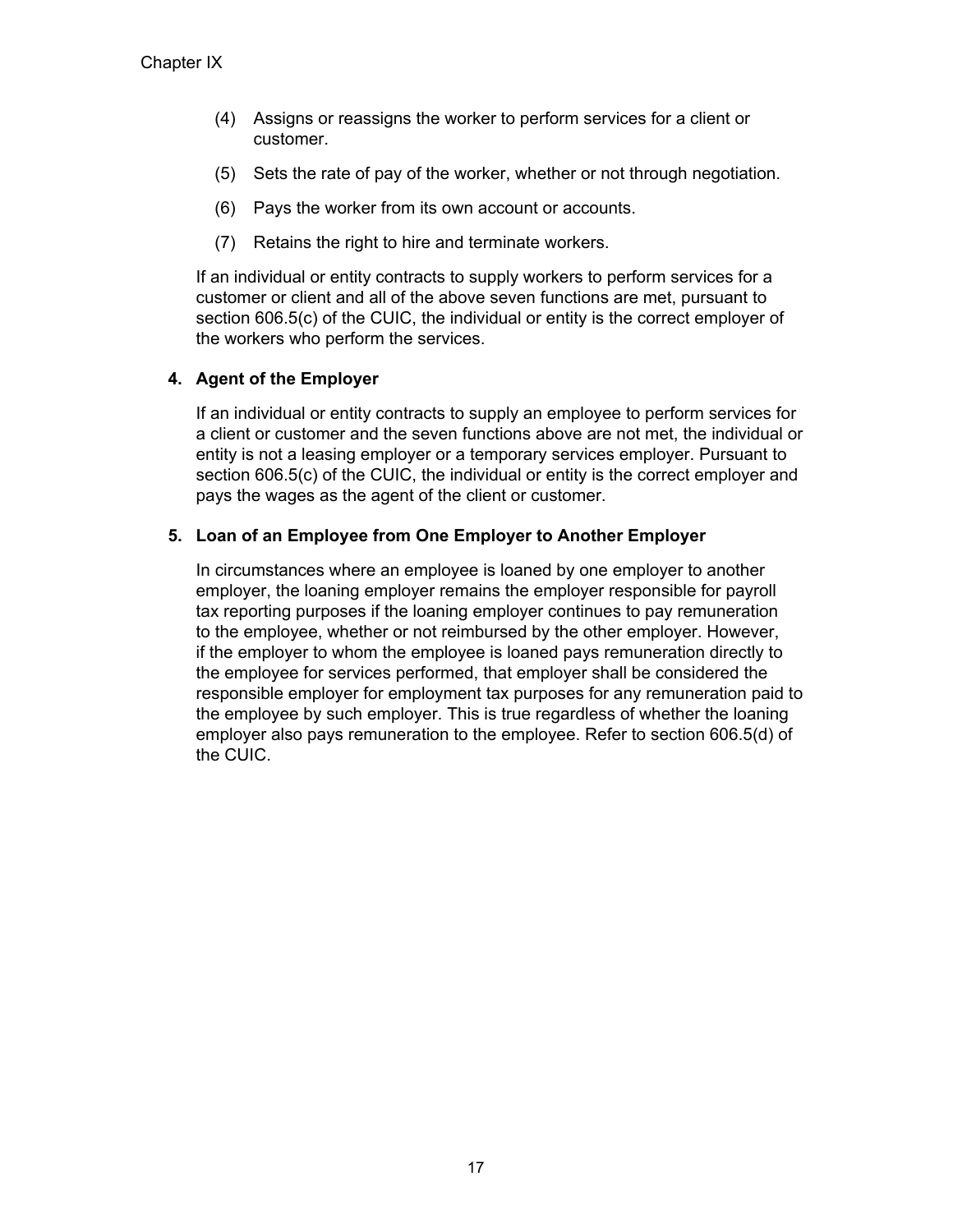### Tax Audit Guidelines

#### Chapter X

#### Personal Income Tax Assessment and Adjustment

#### **A. Overview**

#### **1. Introduction**

Section 13020 of the California Unemployment Insurance Code (CUIC) requires an employer paying wages to California resident employees for services performed within or without California, or to non-California resident employees performing services in California, to withhold Personal Income Tax (PIT).

Section 13021 of the CUIC requires every employer to file a withholding report and remit the PIT withheld. Section 13070 of the CUIC establishes that the employer shall be liable for the payment of the PIT required to be deducted and withheld. If PIT is not properly deducted and withheld, an assessment will be issued under section 1126 of the CUIC and/or section 1127 of the CUIC.

Section 13071 of the CUIC states that if an employer fails to withhold Personal Income Tax (PIT) from employee wages and the wages were reported on the employee's state income tax return, the taxes will not be collected from the employer. This is referred to as the PIT abatement process. This section further provides that the employer will not be relieved of any penalties or additions otherwise applicable for failure to deduct and withhold.

It is the employer's responsibility to engage in the PIT abatement process. During a tax audit, the assigned auditor will explain the PIT abatement process to the employer and provide the employer with a copy of the *Information Sheet: Personal Income Tax Adjustment Process* (DE 231W).

### **2. Assessment of Personal Income Tax (PIT) Liability**

A PIT assessment can be made when:

- The employer fails to properly report PIT withheld, or
- The employer fails to properly withhold PIT.

In both cases, PIT will be assessed and all applicable penalties and interest included. The assessment may include both types of PIT assessment. However, the employer can utilize the PIT abatement process when the assessment is for PIT that was not withheld from an employee's wages.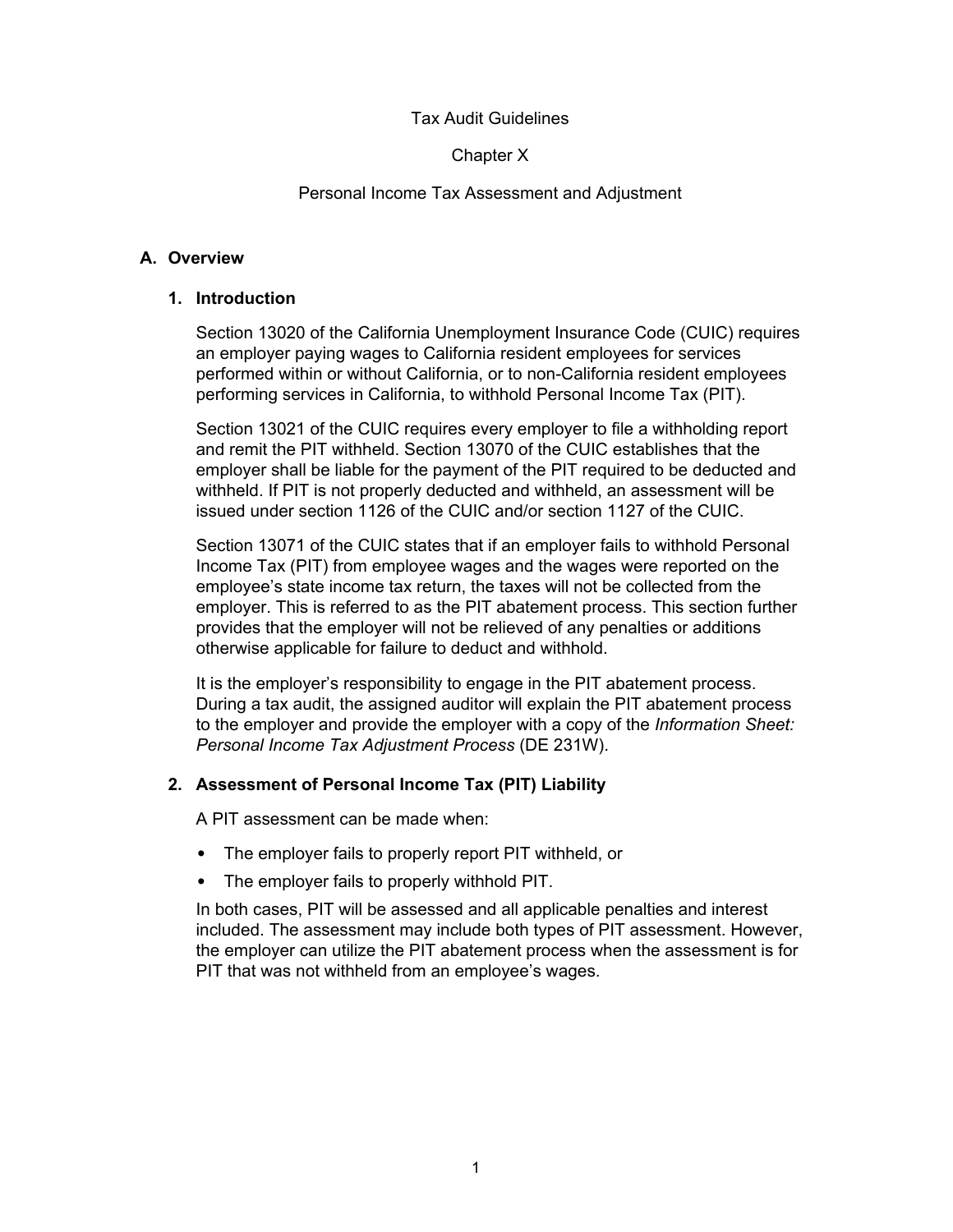## **3. Two Separate Types of Relief**

PIT abatement provided by section 13071 of the CUIC is considered the adjustment of the PIT assessed. PIT abatement provides no relief from penalties and only partial relief from the interest attributed to the PIT assessed. Partial relief of interest is recalculated as follows:

- For the period after the worker paid the taxes to the Franchise Tax Board (FTB) based on their quarterly estimated payment dates to the issue date of the assessment.
- For the period after the date the workers filed their income tax return with payment in full, or the date the income tax return is due after April 15 of the following year to the issue date of the assessment.

The tax adjustment provided by section 1136 of the CUIC allows for an adjustment and cancellation of the tax, penalties, and interest associated with the tax. Adjustments pursuant to section 1136 of the CUIC are provided in the following examples:

- When the employer recalculates the PIT.
- When additional information discloses that a worker previously determined to be an employee is actually an independent contractor.
- When payments originally determined to be wages are actually not wages.

#### **4. Forms Used to Make Adjustments**

Employers may seek relief from paying the PIT assessed in the following ways:

- The *Declaration* (DE 6028P) is used when the employer has issued the Internal Revenue Service (IRS) *Miscellaneous Income* (Form(s) 1099-MISC), *Wage and Tax Statement* (Form(s) W-2) and/or Schedule(s) K-1 to the worker(s). The employer signs the DE 6028P to declare that the forms were filed timely with the IRS and/or FTB. If the employer properly completes and signs the DE 6028P and the auditor has processed any needed verification, the PIT will be abated for all workers issued Form(s) 1099, Form(s) W-2, and/ or Schedule(s) K-1. The DE 6028P applies to audits completed after July 1, 2008.
- The *Claim for Adjustment or Refund of Personal Income Tax* (DE 938P) is used when an employee certifies that the income tax liability has been paid by filing a California Personal Income tax return or that an adjustment of the liability based on quarterly estimated tax payments has been made. The employer may contact the worker(s) to obtain their signature(s). If the DE 938P is returned and properly completed, the PIT adjustment will be processed.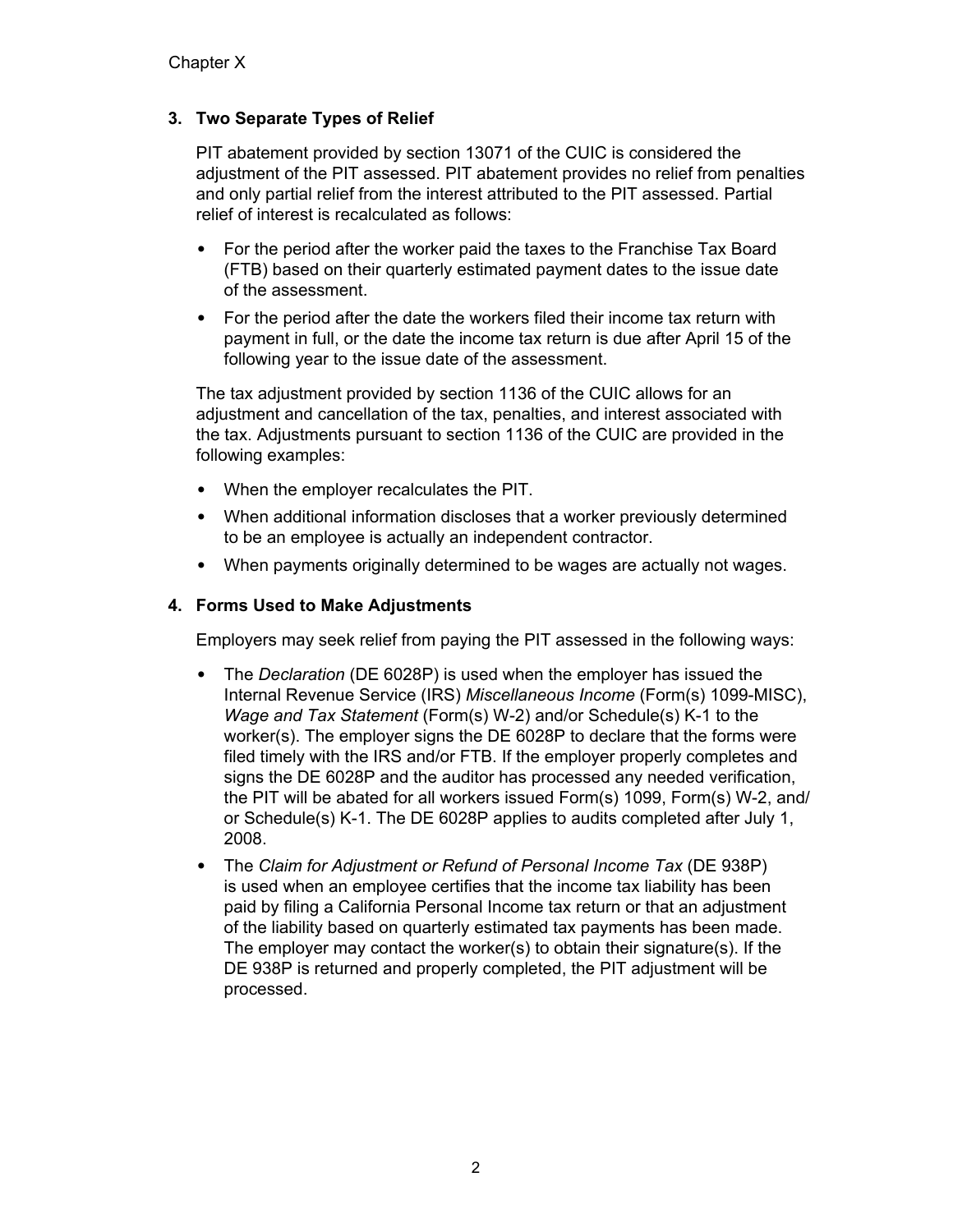The DE 938P form(s) will be provided to the employer for completion under the following situations:

- The auditor did not accept the completed DE 6028P because the auditor cannot verify that the Form(s) 1099-Misc, Form(s) W-2, and/or Schedule(s) K-1 were issued or filed.
- Workers were issued Form(s) 1099-Misc, Form(s) W-2, and/or Schedule(s) K-1 with no SSN or recipient identification number.
- The employer chooses not to complete and sign the DE 6028P.

# **5. Quarterly Estimates and Automatic Applications for Extension**

The requirements of section 13071 of the CUIC are satisfied if the employee's PIT is paid to the FTB by quarterly estimates, based on income which includes assessed wages. The *Payment for Automatic Extension for Individuals* (Form FTB 3519) serves the same purpose as quarterly estimates since it is a payment of the tax due. If an employee has submitted a tax payment with the Form FTB 3519 based on the wages in question, the PIT will generally be adjusted.

### **6. Bankruptcy**

When the employer is bankrupt or in bankruptcy, the DE 938P form(s) will be provided to the employer according to the procedures contained in this chapter.

### **7. PIT Adjustment Not Applicable**

The following are some situations when PIT will be assessed, but no adjustment of the assessed liability will be granted:

- Quarterly audited PIT withheld exceeds PIT reported.
- Total PIT from Form(s) W-2 exceeds total PIT reported.
- When it is necessary to make an estimate. The PIT liability is not adjusted on estimated wages unless the workers are identified and it is verified that no PIT was withheld.
- When it is known that the employer withheld but did not report all or part of the tax and the employer is unable to produce records adequate to determine the correct amount withheld.

# **8. Last Completed Calendar Year Wages**

For the last completed calendar year wages on cases completed January 1 through April 15 of the subsequent year, the employer will be offered the option of using the DE 938P or the DE 6028P to process the adjustment. After the employer makes an election, the proper forms will be provided to the employer.

If the employer chooses to use the DE 6028P to seek relief from paying the PIT assessed, the PIT abatement process will not be completed until after April 15 of the following year. This process allows the auditor to verify that the corresponding forms were filed with the IRS and/or FTB.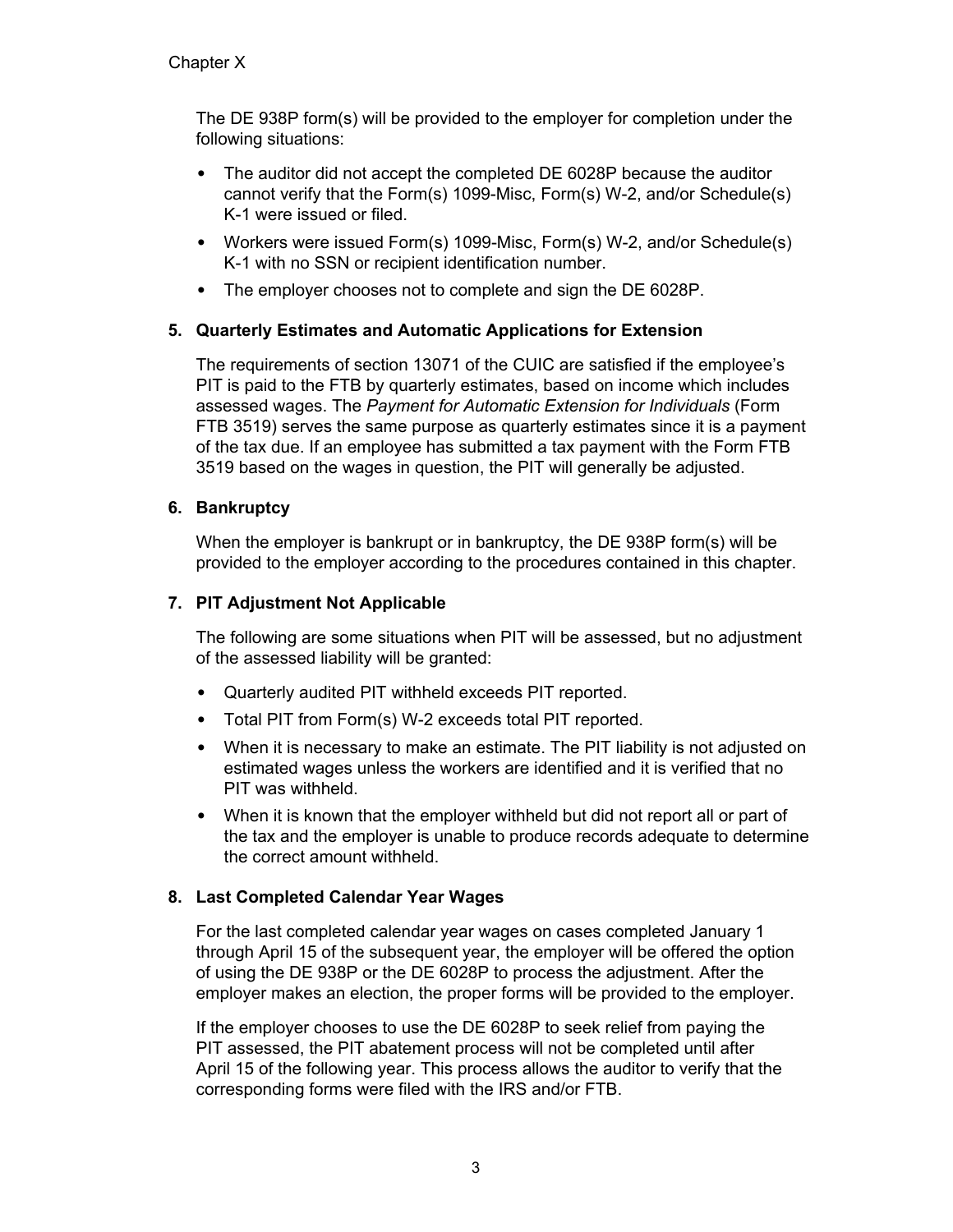If the employer chooses to use the DE 6028P to seek relief from paying the PIT assessed, the PIT abatement process will be completed at any time if the employee made estimated tax payments. Otherwise, the adjustment will not be completed until after April 15 of the next calendar year because that is the date the employee can first attest that the payments were reported on his or her California state income tax return.

# **9. Recalculation of PIT**

Occasionally, the PIT calculation method needs to be changed after the audit or investigation is completed. If the employer wishes to recalculate the assessed PIT, the DE 938P, Item 4, must be completed. For the employer to recalculate PIT, a calculation worksheet must be provided.

- If there was a completed *Employee's Withholding Allowance Certificate* (Form W-4 or DE 4) on file at the time the wages were paid, it must be used as a basis for computing the taxes that should have been withheld. Otherwise, the employer must use the single with no deductions (S-0) rate to compute the taxes that should have been withheld.
- The tax for each pay period should be computed using the *California Employer's Guide* (DE 44) for the correct year. It is necessary to identify the frequency of the pay period in order to use the schedules. If the payments are sporadic, it may be necessary for the employer to use the daily/misc. schedules.
- The aggregate tax for all pay periods should be added for each quarter and the totals entered in the appropriate box on the DE 938P form.
- The employer must sign and date the DE 938P. The worksheets prepared by the employer to recalculate the tax must be attached to the DE 938P.

### **10. Time Requirements**

There is no time limitation for returning the DE 938P and DE 6028P forms when the liability has not been paid. If the liability has been paid, the statutory time limits under the provisions of section 1178 of the CUIC are applicable.

Section 1178 of the CUIC provides that a claim for refund or credit may be filed:

- Within three years from the last day of the calendar month following the close of the calendar quarter for which the overpayment was made, or
- Within six months after the assessment became final, or
- Within 60 days from the date of overpayment.

### **11. Denial of Claim for Refund**

If the DE 938P and/or DE 6028P PIT abatement process is not available and the assessment is paid, a written denial of a claim for refund may be made. If the EDD does not respond within 60 days to the written claim for refund the person or employing unit that filed the request may consider the claim denied and file a petition with an Administrative Law Judge (ALJ) of the California Unemployment Insurance Appeals Board (CUIAB).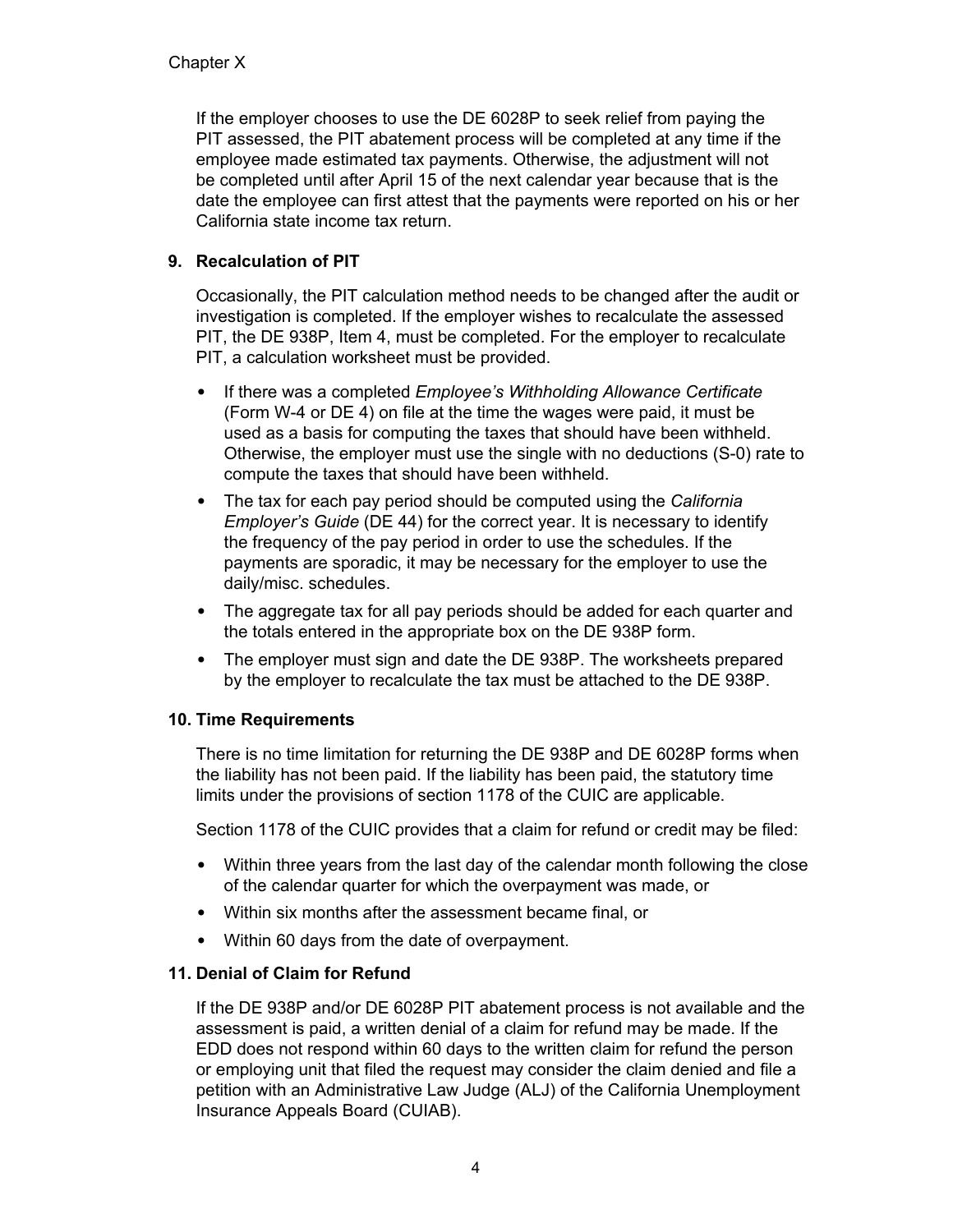#### Tax Audit Guidelines

Chapter XI

#### Penalty Determination/Application

#### **A. Penalties - Overview**

The EDD is responsible for promoting voluntary compliance. Part of this responsibility includes educating the employer. When the employer fails to voluntarily file and/or pay the appropriate taxes, it affects not only the state's revenue but the potential benefits of employees. Employers should be aware that failure to comply may generate a penalty.

### **B. Penalty Determination - Sections 1112(a) and 1112(b) of the CUIC**

Section 1112(a) provides: "Any employer who without good cause fails to pay any contributions required of him or her or of his or her workers, except amounts assessed under article 8 of this chapter, within the time required shall pay a penalty of 15 percent of the amount of those contributions." This penalty is applied at the rate of 10 percent for periods prior to the third quarter of 2014.

Section 1112(b) provides: "Any employer required to remit payments by electronic funds transfer pursuant to section 13021, who without good cause remits those amounts by means other than electronic funds transfer shall pay a penalty of 15 percent of the amount of those contributions." This penalty is applied at the rate of 10 percent for periods prior to the third quarter of 2014.

Since sections 1112(a) and 1112(b) of the CUIC are penalties under article 7, CUIC, there are no appeal rights unless the penalty is paid and a claim for refund is made and denied.

Please see *Information Sheet: Waiver of Penalty Policy* (DE 231J) for specific information about how to determine if you have good cause. In addition, *Information Sheet: Penalty Reference Chart* (DE 231EP) provides a complete listing of all penalties.

### **1. Upon Closing Business**

Section 1116 provides that every employing unit will, within 10 days of quitting business or within 10 days of commencement of proceedings to wind up the business affairs of a corporation, file a final return and report of wages with the EDD.

A penalty will be charged pursuant to section 1112(a) when contributions due on a section 1116 final return are paid after the:

- Tenth day, or
- Extension period granted for good cause (up to 30 days).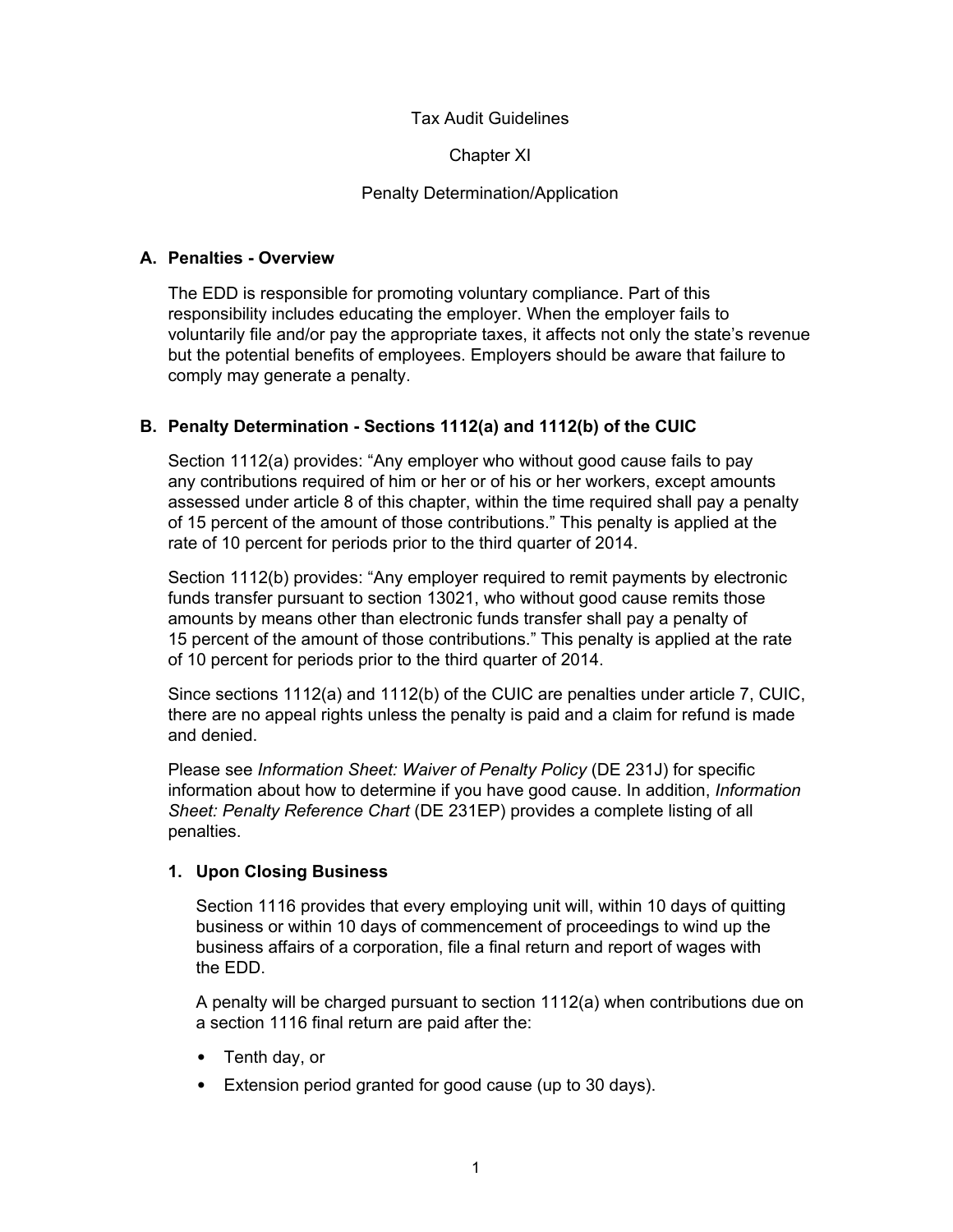Where a final return, partially paid, fully paid, or unpaid, is filed after the delinquent date for the quarter, a penalty pursuant to section 1112(a) will be charged.

### **2. Consolidated Return**

The EDD will consider a consolidated return, a return covering more than one quarter, to be a return for each quarter, but will charge a penalty pursuant to section 1112(a) for any quarter in which the contributions were not paid timely, unless good cause is found.

### **Example:**

A *Quarterly Contribution Return and Report of Wages* (DE 9), *Quarterly Contribution Return and Report of Wages (Continuation)* (DE 9C), and *Payroll Tax Deposit* (DE 88ALL) are filed and paid in January and are identified for the fourth quarter of the prior year. The returns also contain wage information for the third quarter of the prior year. The returns will be considered timely for the current quarter only. Once the wages and contributions applicable to the third quarter are properly applied to that quarter, the section 1112(a) penalty will accrue on the normal delinquency date of the third quarter.

### **3. Supplemental Returns**

If amended or supplemental returns are secured along with partially paid, fully paid, or unpaid and signed DE 88ALLs, the EDD Accounting and Compliance Enterprise System (ACES) DE 88ALL(s) and/or signed DE 9, the EDD will bill the employer for additional contributions due and charge any applicable section 1112 penalties.

### **4. Hybrid Assessment**

If a *hybrid* assessment is levied pursuant to section 1127 for a quarter which is due but not yet delinquent, the section 1112 penalty is not charged. The penalty pursuant to section 1112 will begin to accrue on the normal delinquency date of the quarter. The penalty provisions of sections 1126, 1127, 1128, and 1135 will not apply.

The section 1112 penalty on delinquent reports processed through ACES will be calculated automatically. When there is a hybrid assessment or an assessment for a final return due pursuant to section 1116, a manual adjustment may be necessary to remove a penalty automatically charged pursuant to section 1112.

### **C. Penalty Determination - Section 1112.5 of the CUIC**

#### **1. Overview**

A 15 percent penalty pursuant to section 1112.5 shall be added to the amount of contributions due when an employer has not filed a required return within 60 days of the delinquency date for the quarter. This will be in addition to penalties pursuant to sections 1112, 1114, 1126, 1127, and 1128. This penalty is applied at the rate of 10 percent for periods prior to the third quarter of 2014.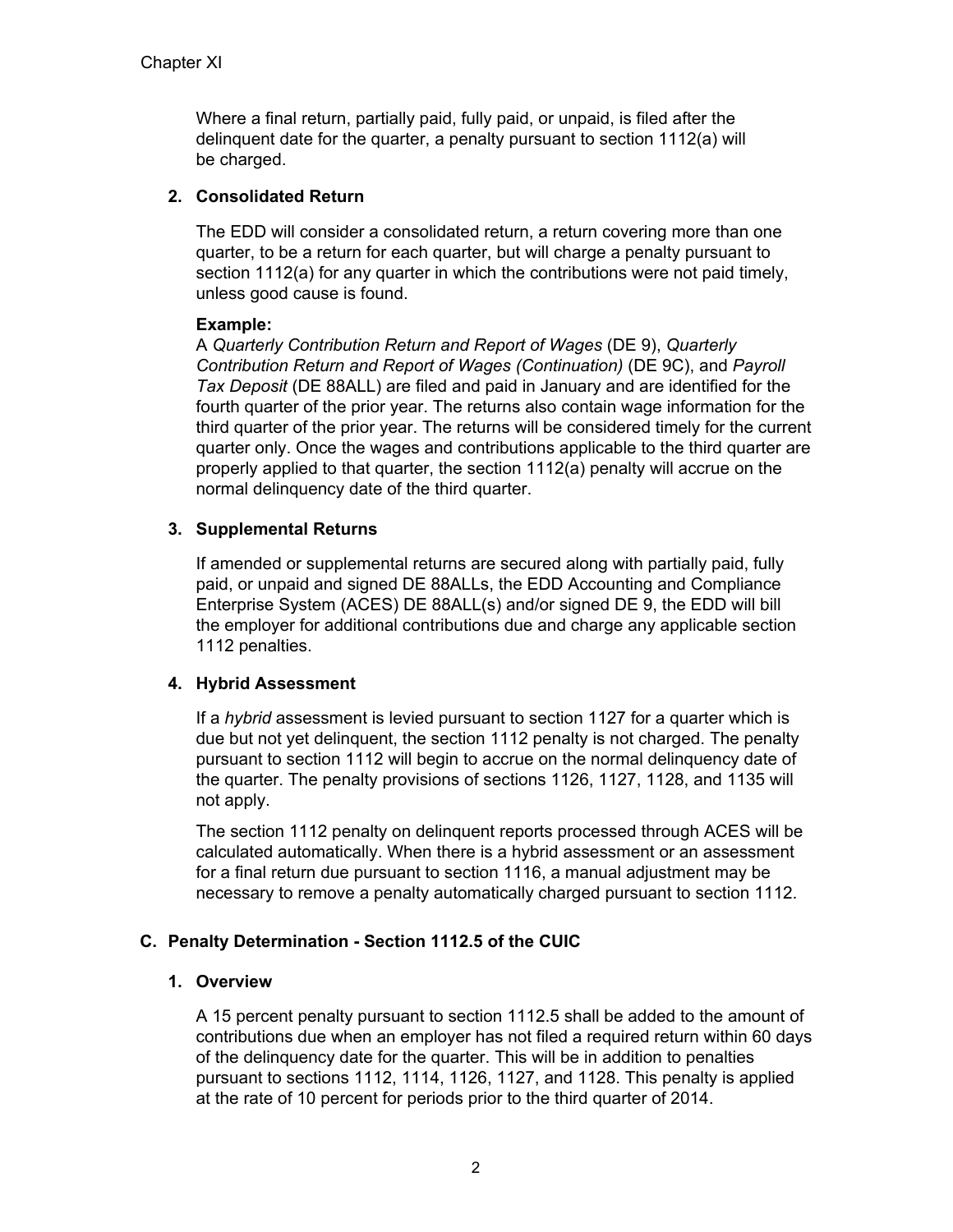The 60 days will be computed by counting the first day after the final timely filing date and ending 60 days thereafter. When the 60th day falls on a Saturday, Sunday, or holiday, the next succeeding business day becomes the 60th day.

The delinquency date of the return shall be determined without regard to any extension of time for filing which was granted pursuant to section 1111. Employers should be informed that when extensions are granted, this penalty will apply if the returns are filed more than 60 days after the original delinquency date of the quarter.

Since the penalty pursuant to section 1112.5 is a penalty under article 7 of the CUIC, there are no appeal rights unless the penalty is paid and a claim for refund is made and denied. However, this penalty is calculated on contributions and Personal Income Tax (PIT) due, and in cases where an assessment was issued and appealed, the penalty would be reduced proportionately for any part of the assessment which is reduced.

### **2. When the Penalty Applies**

The section 1112.5 penalty will apply when:

- The DE 9 or DE 9C is filed more than 60 days after the final filing date of the quarter.
- An assessment is issued where no return has been filed and it is more than 60 days delinquent.
- An assessment is issued where the return was filed, but it was more than 60 days delinquent when it was filed.
- In cases where an audit or investigation reveals a previously nonregistered employer failed to file for quarters that are more than 60 days delinquent.

### **3. When the Penalty Does Not Apply**

The section 1112.5 penalty shall not apply:

- When it is determined that the employer had *good cause* for not reporting timely.
- To any contributions which were paid on or before the prescribed payment dates pursuant to section 1112.5(b).
- In cases where an assessment is issued prior to the date on which the penalty would apply. For example, an assessment issued on the basis of an unpaid, unsigned return, or an assessment issued from an audit before the 60 days have elapsed.
- When *no-payroll* returns are filed, unless the returns are filed more than 60 days late, the returns are found to be deficient, and there is no good cause.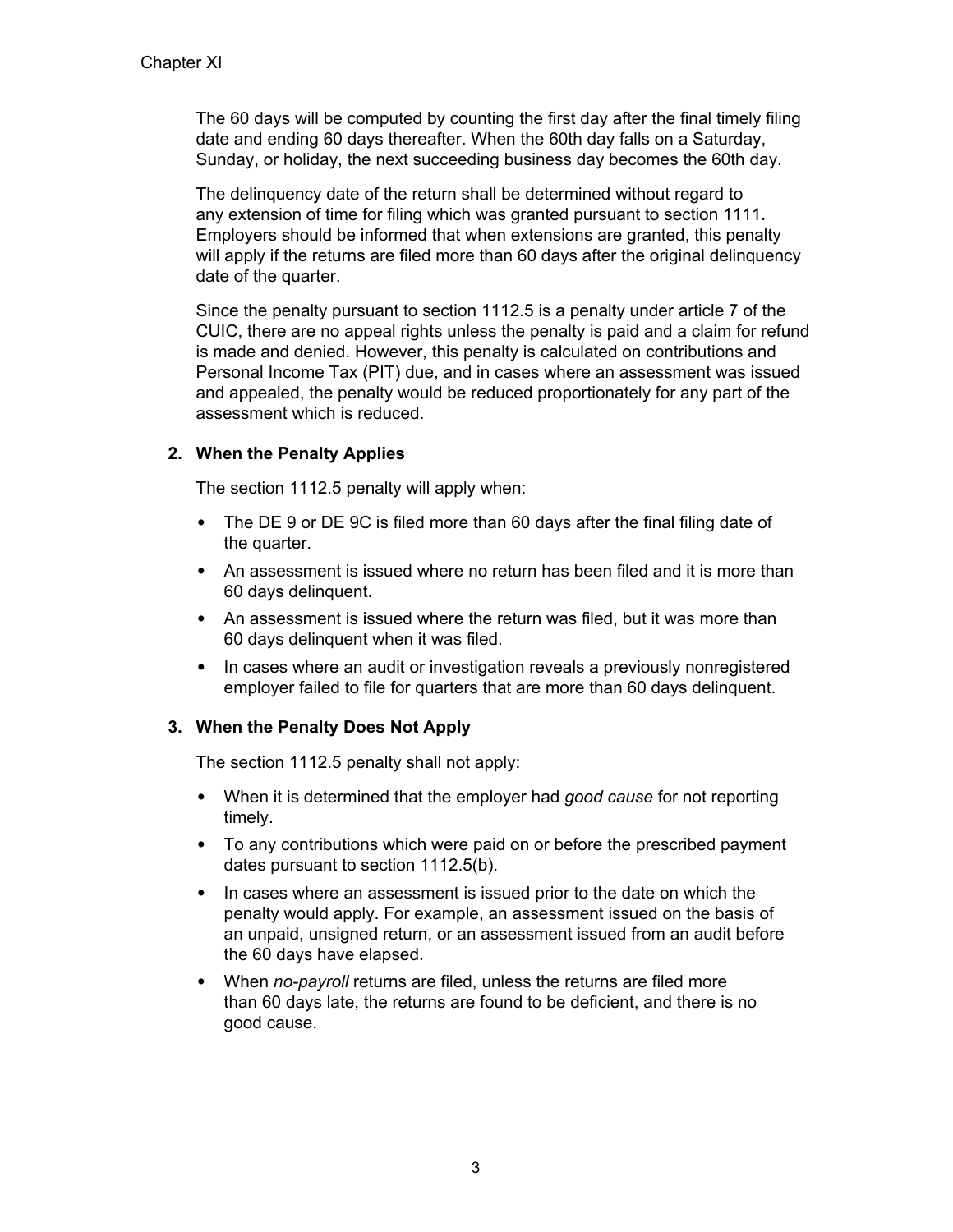## **4. Cancellation of the Section 1112.5 Penalty**

The EDD's ACES will charge the section 1112.5 penalty automatically based on the return postmark (effective) date. If good cause has been found for the failure to file, the penalty will be canceled.

Facts supporting the determination that good cause does or does not apply must be included in any audit or investigation file.

### **D. Penalty Determination - Section 1114 of the CUIC**

Section 1114(a) authorizes wage item penalty (WIP) charged to any employer who fails to file a report of wages within 15 days after the EDD has made a specific written demand to the employer, unless it has been determined that good cause exists.

This penalty is charged in addition to other penalties charged and is computed at the rate of \$20 for each unreported wage item or for each reported wage item that is received later than 15 days after specific written demand has been served or mailed. This penalty is applied at the rate of \$10 per unreported wage item for periods prior to the third quarter of 2014.

### **1. Number of Wage Items**

The number of unreported wage items may be estimated on the basis of:

- Prior quarterly returns
- Information on the registration form
- Any other information available

# **2. Specific Written Demand**

A specific written demand is one of the following:

- *Notice of Form Delinquency* (DE 6694) containing a written demand.
- A letter which contains a specific written demand for quarterly wage information. The demand may be issued by the Area Audit Program Manager.

### **3. Good Cause**

The auditor will determine whether good cause for waiver of the WIP exists. The good cause determination will be made for each quarter in which the report of wages was not filed. Good cause may exist in one quarter, but not in another.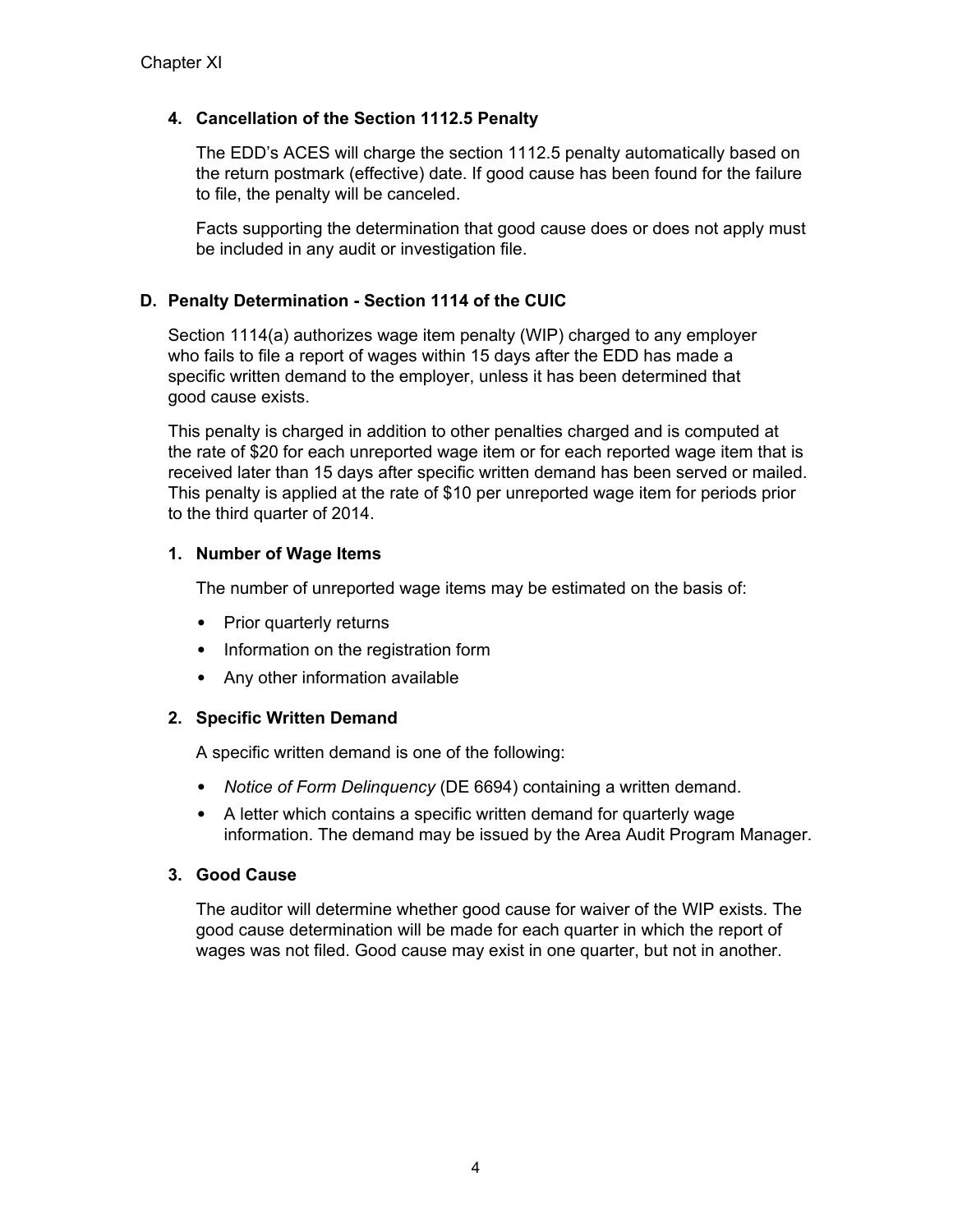# **4. Establishment of 15-day Periods**

| Step           | <b>Procedure</b>                                                                                                                                                                                      |
|----------------|-------------------------------------------------------------------------------------------------------------------------------------------------------------------------------------------------------|
| 1              | Calculate the basic 15 days allowed by section 1114(a). The first<br>day is the day following personal service of the demand or the<br>day following deposit of the demand in the United States mail. |
| $\overline{2}$ | If the 15th day falls on a Saturday, Sunday, or holiday, extend<br>it to include the next business day, per section 6707 of the<br>Government Code.                                                   |
| 3              | If the demand is issued by mail, section 1013 of the Code of<br>Civil Procedure (CCP) extends the last timely date as follows:                                                                        |
|                | Five days if the place of business is in California.                                                                                                                                                  |
|                | Ten days if the place of business is outside of California but<br>within the United States.                                                                                                           |
|                | Twenty days if the place of business is outside the United<br>States.                                                                                                                                 |
| 4              | If step 3 ends on a Saturday, Sunday, or holiday, extend to<br>include the next business day pursuant to section 6707 of the<br>Government Code.                                                      |

# **Example:**

On Friday, February 26, the EDD mailed a specific written demand to an employer located in San Francisco. The employer had failed to file a report of wages for two wage items. To determine the last timely date for the employer to file the wage report, add 15 days to the mailing date of February 26. The 15th day falls on a Saturday, March 13. Thus, the date is extended to Monday, March 15. It is also extended another five days pursuant to section 1013 of the CCP, which is Saturday, March 20. Therefore, the last timely date for the employer to file the wage report is Monday, March 22.

March 23 is the first day that the penalty would apply.

If the report of wages was filed on or after Tuesday, March 23, the penalty charge would be WIP of  $$40.00$  (two wage items x  $$20 = $40$ ).

**Note:** The auditor will determine whether good cause exists for waiver of the penalty.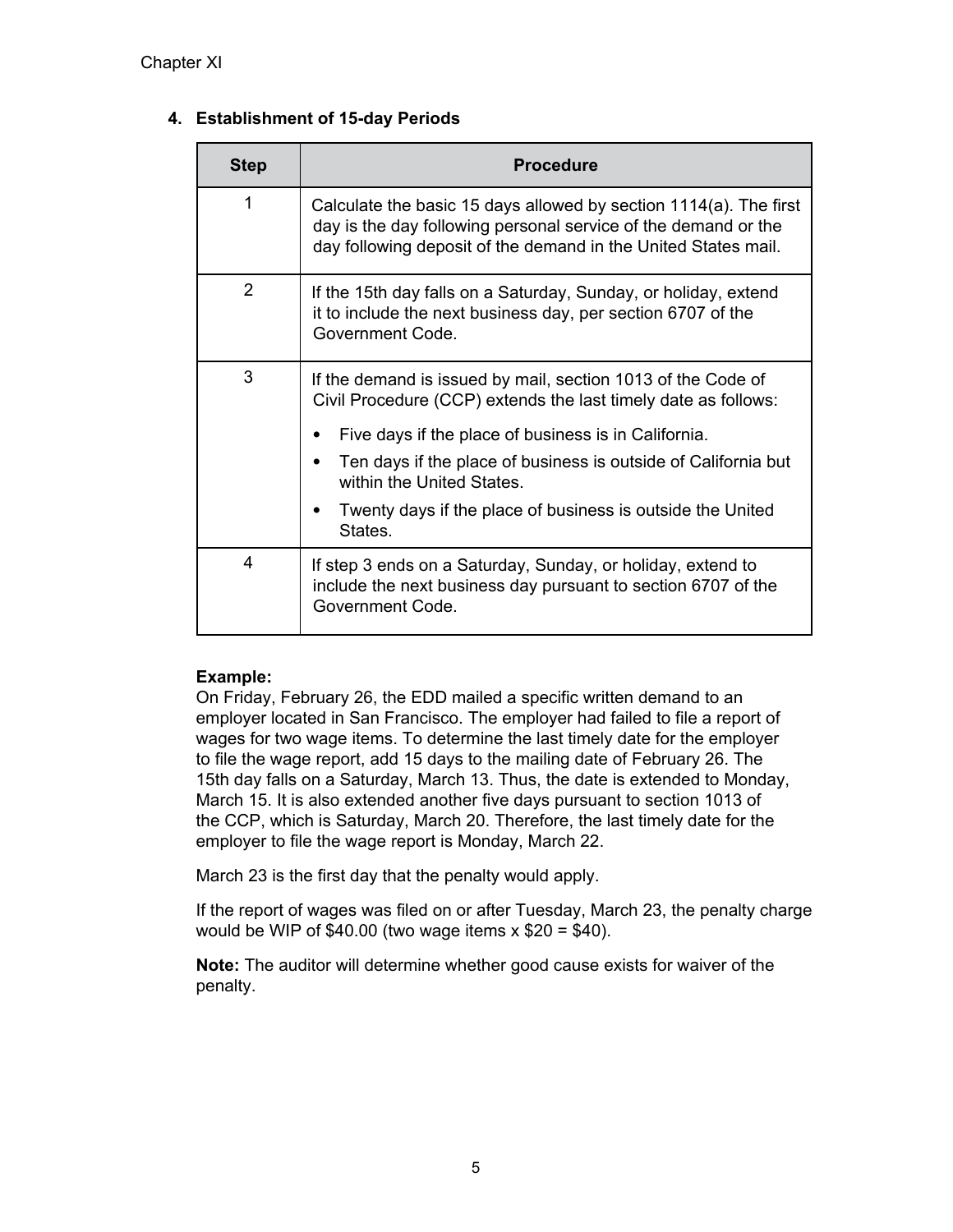# **E. Other Penalty Applications - Section 1114 of the CUIC**

# **1. No Payroll Report Filed**

Filing a *no-payroll* return in response to a demand for a delinquent quarter is sufficient to clear a return delinquency. However, if subject wages are subsequently reported in an amended return or are discovered by the EDD for the same quarter, then WIP would be charged unless good cause is found. WIP would be charged at the rate applicable at the time the subsequent return was filed or additional wage items are discovered.

### **2. Estimated Assessment**

If a report of wages is filed and is determined to be correct, or the EDD discovers the correct number of wage items subsequent to the issuing of an estimated assessment, the amount of WIP charged will be adjusted (either upward or downward) to match the WIP calculated as due on the date that the correct number of wage items were filed or discovered.

### **3. WIP for Dual Employer**

When an employer has more than one employer payroll tax account number, a report of wages filed under one account does not constitute a report of wages filed for the other account; nor does a demand pursuant to section 1114 issued on one account constitute a demand for the other account.

### **4. Wages Legally Due but Unpaid**

A penalty pursuant to section 1114(a) will be charged if an employer does not file within 15 days after a specific written demand, a special wage report for wages legally due but unpaid. This report is required by section 1088-3 of Title 22, California Code of Regulations (CCR), and the penalty will be charged unless the employer provides evidence of good cause for failure to file the special wage report.

If it is determined that a consolidated wage-earner report has been filed covering both wages actually or constructively paid (section 926-1 of Title 22, CCR) and wages legally due but unpaid (section 1088-3 of Title 22, CCR), then a specific written demand will be issued requesting that the employer file split wage reports within 15 days. If the employer fails to comply within the 15 days specified, then the penalty pursuant to section 1114(a) will be charged unless good cause is found. In such case, the section 1114(a) penalty will be charged only on that portion of the report required by section 1088-3 of Title 22, CCR.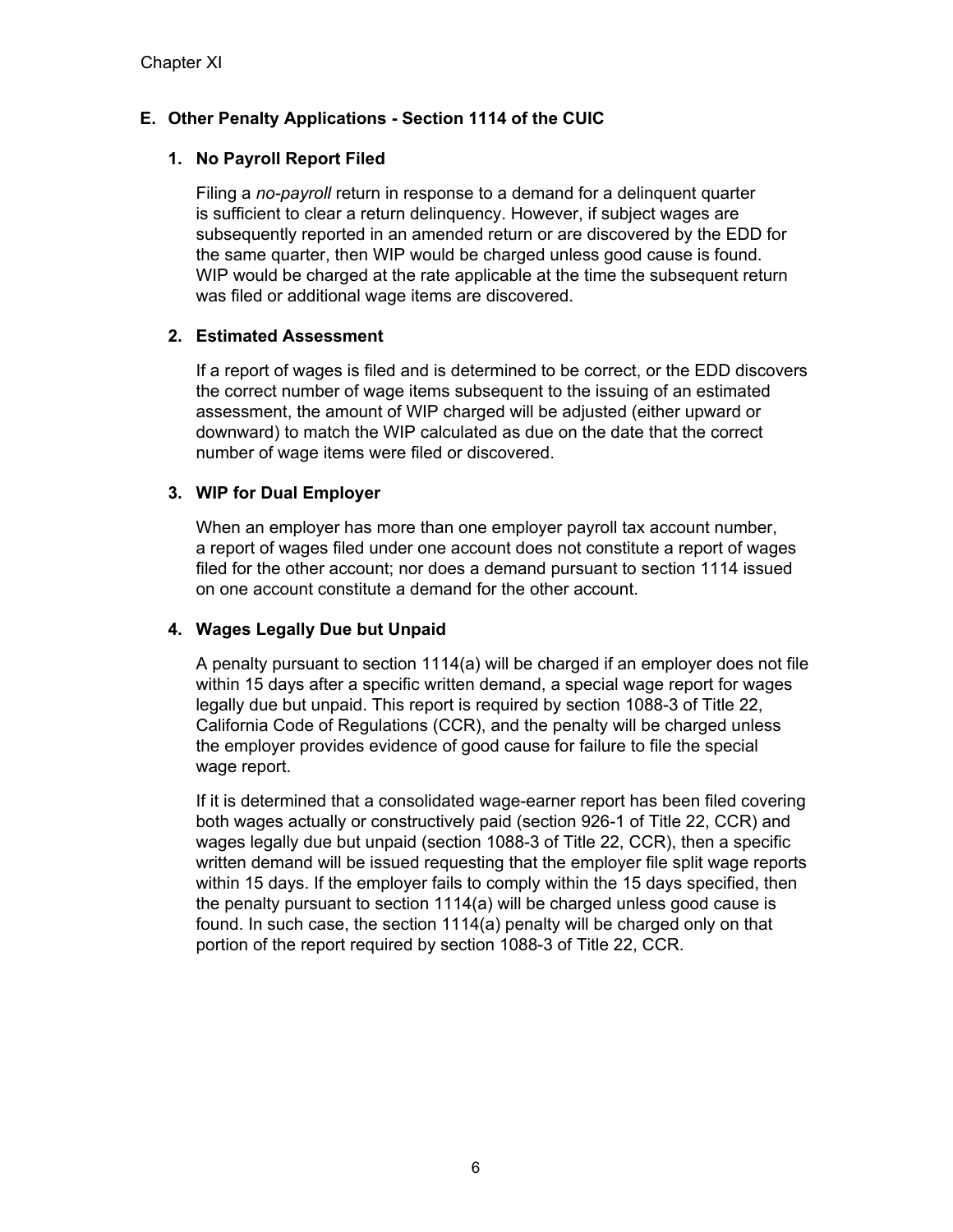### **5. Self-Coverage**

WIP does not apply to elective coverage provisions pursuant to sections 708 or 708.5 of the CUIC.

### **F. Non-Compliance Penalty**

Employers who are required by the federal government pursuant to section 6011 of the Internal Revenue Code (IRC) to report electronically are also required by California law to file wage and withholding data electronically.

Section 1114(b) authorizes wage item penalty and interest when an employer fails to file their report of wages electronically, after being notified by the EDD of their mandatory electronic filing status, unless it has been determined a good cause exists.

Any mandatory electronic filer who, without good cause, fails to file their report of wages electronically, will be assessed a penalty of \$20 (\$10 for periods prior to the third quarter of 2014) for each wage item reported on a paper wage report, pursuant to section 1114(b) of the CUIC.

The e-file and e-pay mandate (AB 1245) requires all employers to electronically submit their employment tax returns, wage reports, and payroll tax deposits as of January 1, 2018. Penalties for non-compliance with the e-file and e-pay mandate will be charged effective January 1, 2019, as provided in sections 1112(c) and 1114(c) of the CUIC.

# **G. Penalty Determination - Section 1117 of the CUIC**

Section 1117 provides that if any employer fails, without good cause, to file an *Annual Reconciliation Statement* (DE 7) within 30 days after being notified of his or her failure to file, the employer will be charged a penalty of one thousand dollars (\$1,000) or 5 percent of the total contributions for unemployment insurance (UI), employment training tax (ETT), disability insurance (DI), and personal income tax (PIT), whichever is less. Note: the requirement to file form DE 7 does not apply to the 2012 calendar year and thereafter.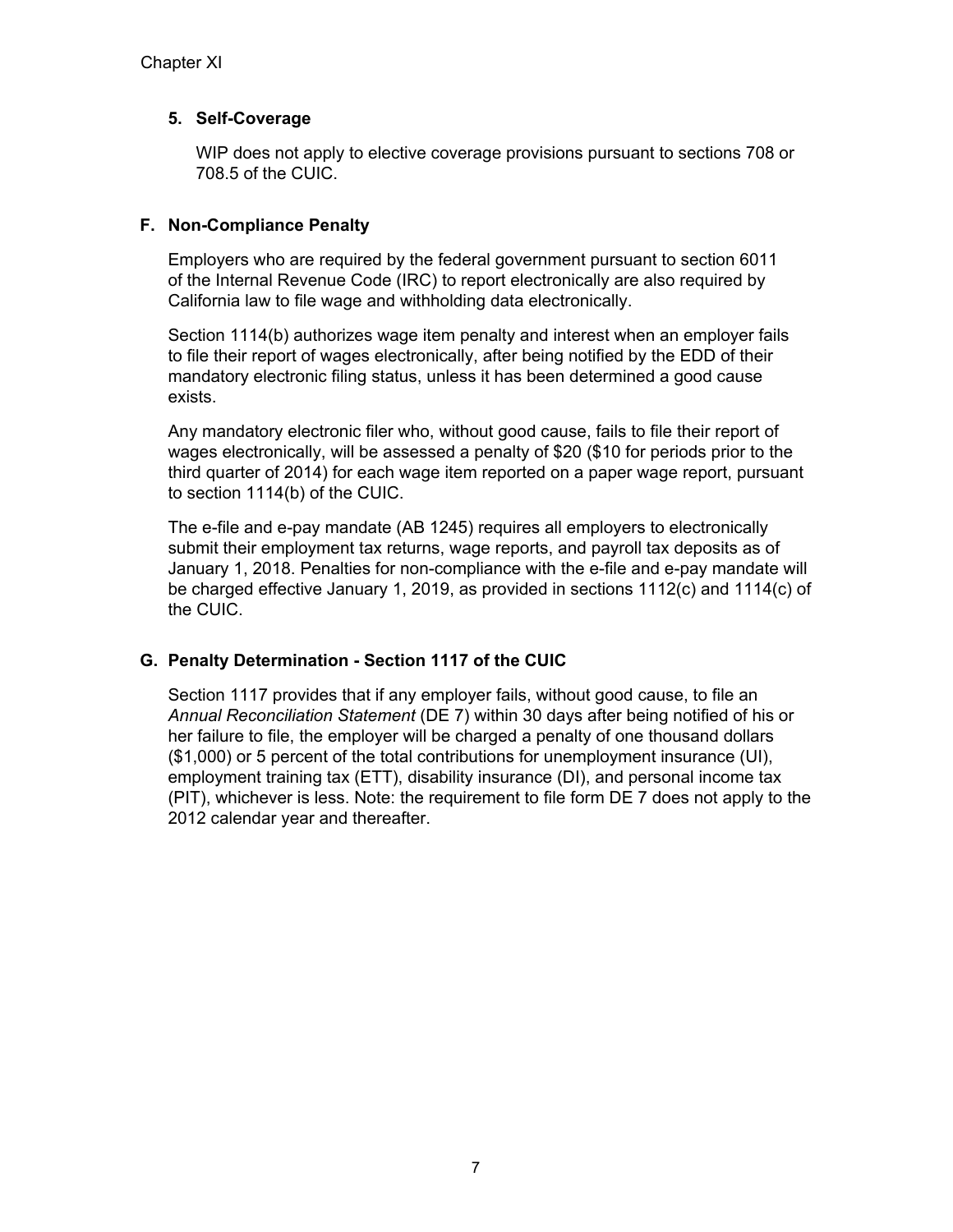# **H. Penalty Determination - Sections 1126, 1126.1, and 1127 of the CUIC**

### **1. Section 1126 Description**

When an employing unit fails to file a return, a penalty of 15 percent of the contributions payable is mandatory pursuant to section 1126. The CUIC contains no provisions for the waiver of this penalty. This penalty is applied at the rate of 10 percent for periods prior to the third quarter of 2014.

### **2. Section 1126.1 Description**

Section 1126.1 authorizes a penalty of one hundred dollars (\$100) per non-reported employee when an employer has failed to register with the EDD as required by section 1086 and the failure was due to either intentional disregard or intent to evade.

This penalty is applied only in conjunction with 1126 assessments. If the failure to register was due to negligence, this penalty is not applicable. This one-time penalty is applied in a quarter where a section 1126 assessment is being issued. This penalty may **not** be applied in any quarter where there is a section 1127 assessment.

# **3. Section 1127 Description**

Pursuant to section 1127, when the Director is not satisfied with the return made by an employing unit, the EDD may make an assessment for the additional amount due. If the return or report was deficient due to negligence or intentional disregard, a penalty of 15 percent of the amount of deficiency will be added to the assessment. This penalty is applied at the rate of 10 percent for periods prior to the third quarter of 2014.

# **4. Application of the Section 1127 Penalty**

- Each quarter must be considered separately when applying the penalty pursuant to section 1127.
- The penalty pursuant to section 1127 is not divisible if only one assessment is levied in a quarter. However, the section 1127 penalty is divisible if more than one assessment is levied for a quarter.

# **5. Negligence**

Section 1127-1(a) of Title 22, CCR defines negligence as follows:

"Negligence is the failure to exercise the degree of care which a reasonably prudent person under similar circumstances would exercise in the performance or observance of a duty. The failure to act may, but need not, be caused by carelessness or oversight."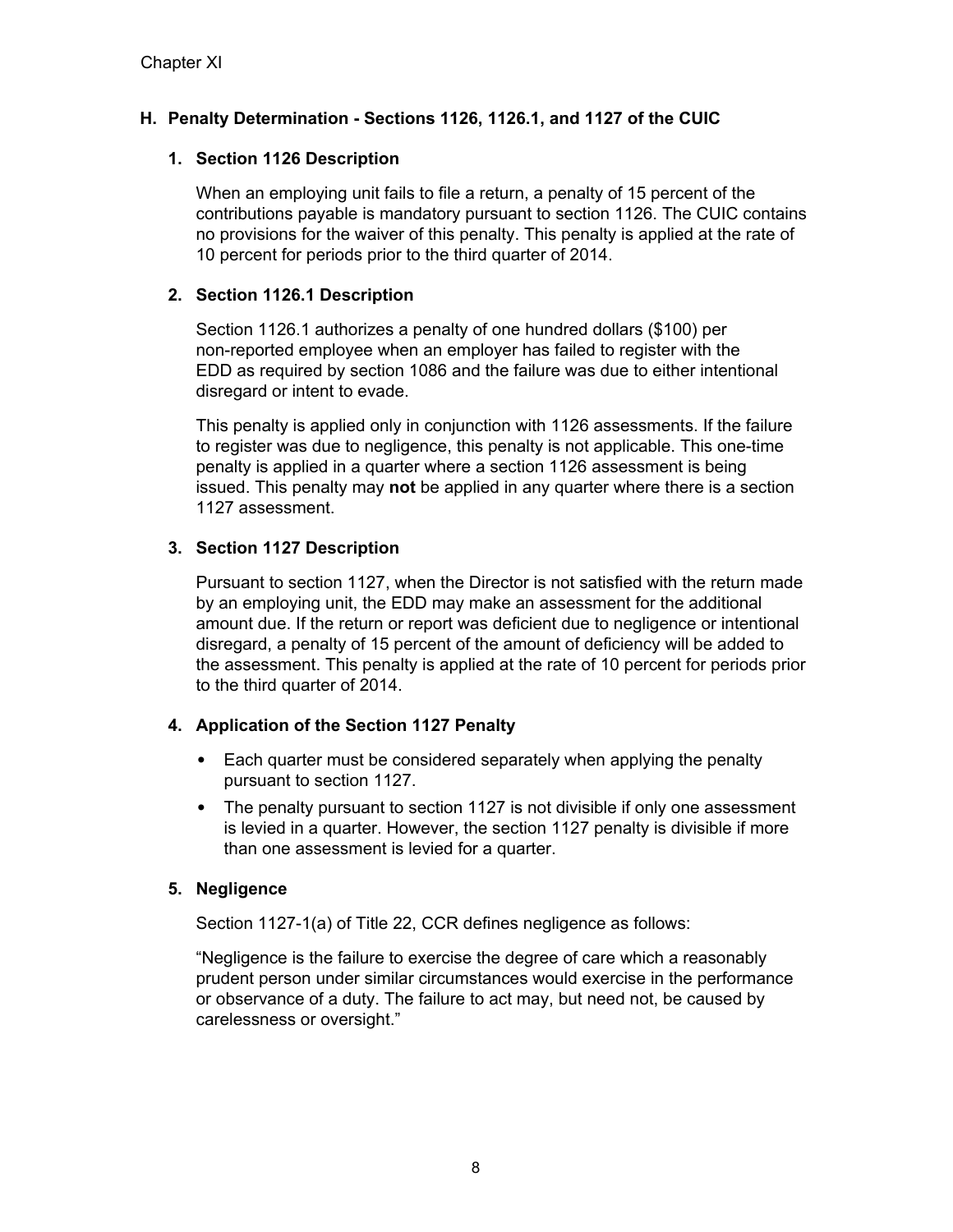### **6. Intentional Disregard**

Section 1127-1(b) of Title 22, CCR defines intentional disregard as follows:

"Intentional disregard means to purposely or deliberately pay little or no attention to a required action."

### **I. Penalty Determination - Sections 1128(a) AND 1128(b) of the CUIC**

Pursuant to section 1128(a), if the employer fails to file a return or report, or files a deficient return or report, and it is found that any part of the deficiency is due to fraud or intent to evade, a penalty of 50 percent will be added to the assessment. This penalty is in addition to the penalties provided pursuant to sections 1126 and 1127.

Section 1128(b) provides that an additional 50 percent penalty (in addition to the section 1128[a] penalty) will be added if the employer paid wages and failed to provide information returns as required pursuant to section 13050 of the CUIC or section 6041A of the Internal Revenue Code (IRC). This penalty shall be in addition to any penalties pursuant to sections 1126, 1127, 1128(a), 13052, or 13052.5.

The section 1128 penalty may be charged on assessments levied pursuant to section 1137. It can also be included in section 1735 assessments, if the penalty was originally assessed against the employing unit. Each quarter must be considered separately in applying penalty pursuant to section 1128 of the CUIC.

### **J. Section 1128.1 of the CUIC**

Section 1128.1 authorizes the EDD to penalize an individual or business entity if it is determined that the individual or business entity exchanged (laundered) money on behalf of an employer and the individual or business entity was aware that the employer intended to use the cash proceeds of the exchange to conceal the payment of wages. The *exchanger* may be assessed a penalty equal to 100 percent of the contributions assessed against the employer paying the cash wages.

# **K. Penalty Determination - Section 1135 of the CUIC**

### **1. Description**

Pursuant to section 1135, if an employing unit fails to pay an assessment in full on or before the date the assessment becomes final, a penalty of 15 percent of the delinquent contributions will be added (unless a timely petition was filed). The addition of the section 1135 penalty is mandatory. There are no provisions for the waiver of this penalty. This penalty is applied at the rate of 10 percent for periods prior to the third quarter of 2014.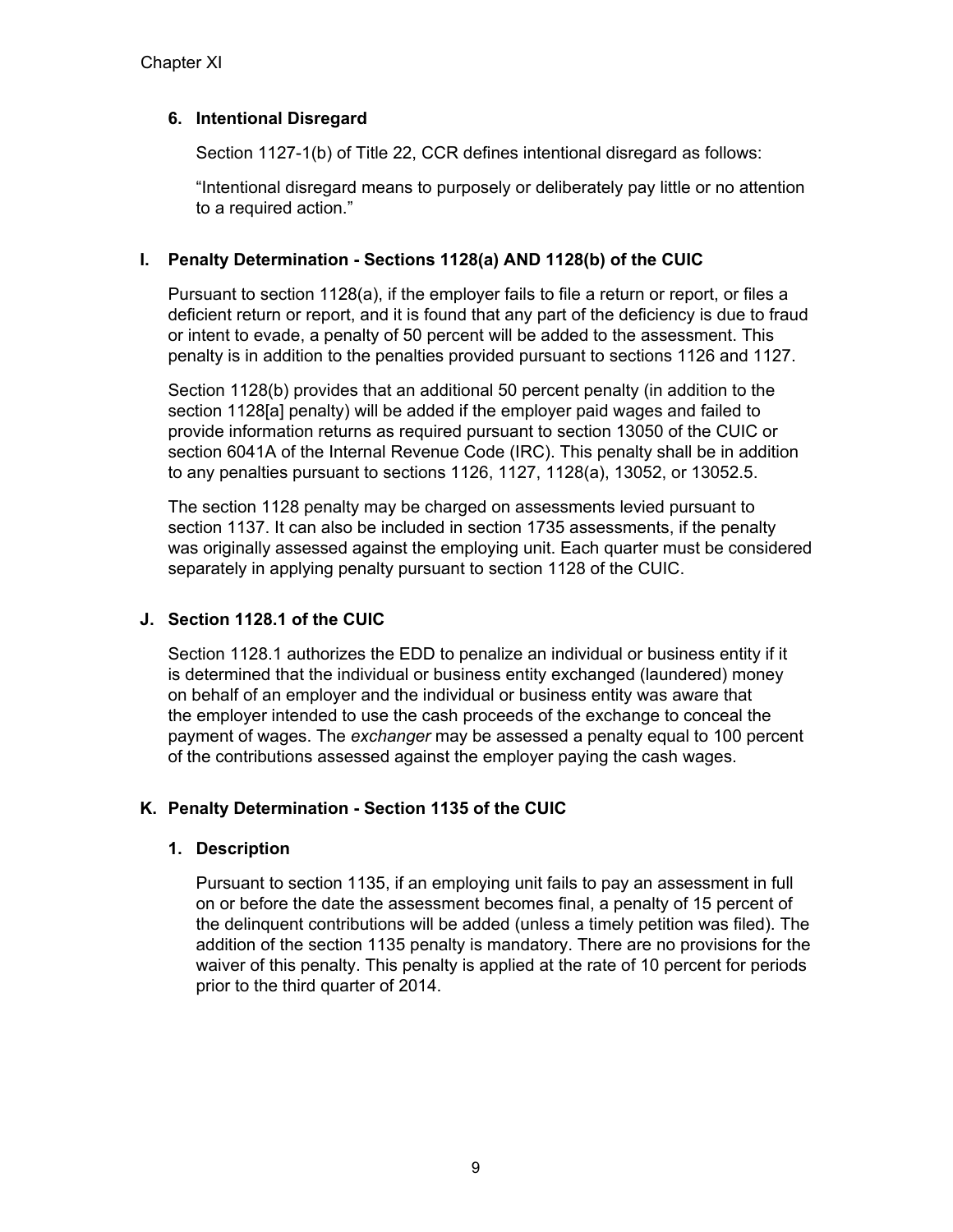### **2. Jeopardy Assessment**

When a jeopardy assessment is levied pursuant to section 1137 of the CUIC, a penalty pursuant to section 1135 is applicable. Pursuant to section 1221, an assessment levied pursuant to section 1137 is immediately final. The section 1135 penalty is charged if the assessment is not paid or security for payment is not provided within 30 days of service of the jeopardy assessment.

### **L. False Statement Penalty - Section 1142 of the CUIC**

If the EDD finds that any employer or any employee, officer, or agent of any employer, when submitting facts concerning the termination of a claimant's employment, willfully made a false statement or representation or willfully fails to report a material fact concerning such termination, then the section 1142 penalty will be charged. The penalty will be charged against an employer of the claimant in an amount not less than two or more than ten times the claimant's weekly benefit amount.

### **M. Section 13052 of the CUIC**

Section 13052 allows a penalty to be assessed against an employer who:

- Fails to furnish an employee with a federal Form W-2 on or before January 31 of the year following the year the payments were made and showing the information required pursuant to section 13050 of the CUIC.
- Provides a false or fraudulent federal Form W-2.

Section 13052 provides that a penalty of fifty dollars (\$50) for each such failure will be charged, unless reasonable cause is found.

### **N. Section 13052.5 of the CUIC**

In addition to the penalty imposed by section 13052, if any person or entity fails to report amounts paid as remuneration for personal services as required under section 13050 of this code or section 6041A of the IRC on the date prescribed thereof, determined with regard to any extension of time for filing, that person or entity may be liable for a penalty charged at the maximum rate under section 17041 of the Revenue and Taxation Code multiplied by the unreported amounts paid as remuneration for personal services.

This penalty may be assessed in lieu of, or in addition to, the penalty imposed by section 13052 with respect to the failure to furnish a withholding statement to an employee.

This penalty only applies to workers determined to be subject employees and will not be applied to current year assessment periods.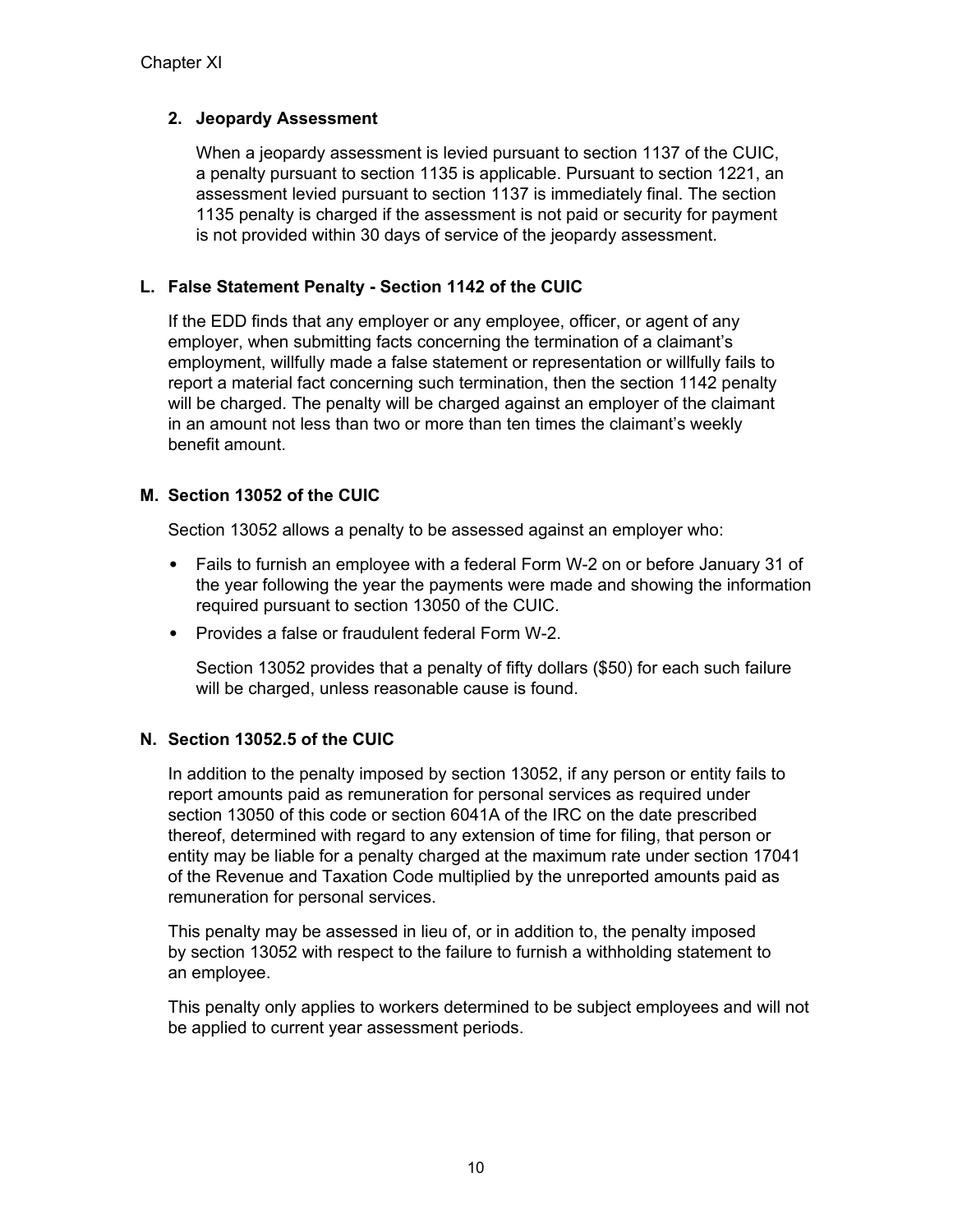There are no administrative remedies applicable to section 13052.5 penalty assessments. Once an assessment is issued, this penalty cannot be reduced for workers later determined to be bona fide independent contractors. However it may be reduced for payments determined to be not for services.

Beginning January 1, 2018, this penalty will have petition rights.

### **O. Penalties Covering Elective Coverage**

### **1. Elective Coverage**

The EDD will charge a penalty, if applicable, pursuant to sections 1112, 1126, 1127, or 1128 when contributions required by the elective coverage provisions of the CUIC are delinquent.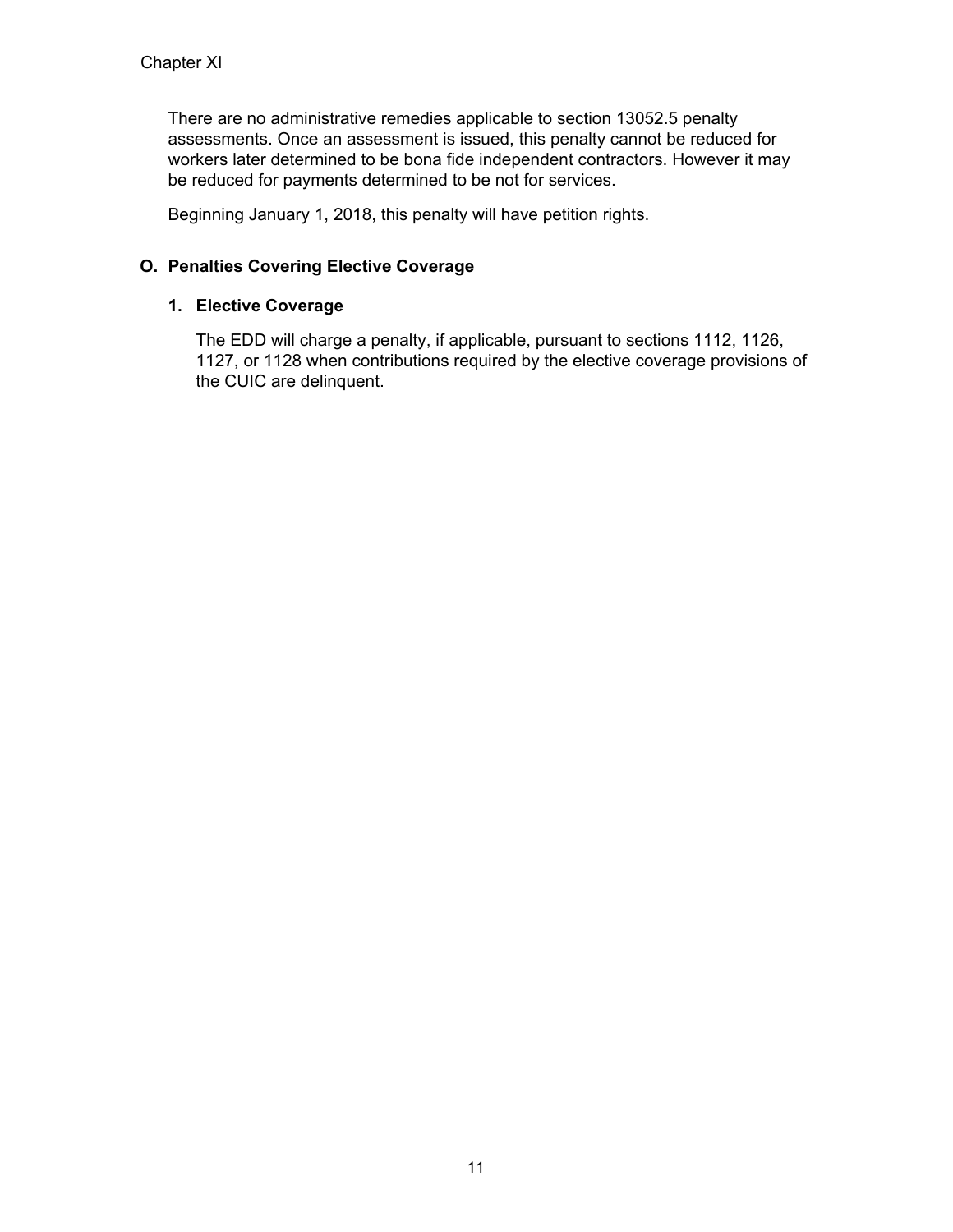#### Tax Audit Guidelines

Chapter XII

### Completing an Audit

### **A. Closing Interview**

#### **1. Purpose**

The audit/investigation findings entered on the working papers and supporting documents will be discussed with the employer and/or the authorized representative\* to:

- Identify any undisclosed facts and resolve disputed points.
- Review the *Proposed Notice of Assessment (PNA)* (DE 6517P), if applicable.
- Fully explain all proposed adjustments, if applicable.
- Attempt to obtain concurrence.
- Provide information regarding petition rights, if applicable.
- Secure payment or discuss payment options, if applicable.
- Educate and provide resources for future use; the Information Sheet Series, DE 231, if applicable.

\*The authorized representative must be designated by a *Power of Attorney (POA) Declaration* (DE 48) on file with the EDD.

### **2. Proposed Notice of Assessment or Credit (PNA)**

If the audit results in an assessment, the auditor will provide the PNA to the employer or the authorized representative in person, by fax, or mail. The purpose of the PNA is to discuss the audit findings, advise the employer of the amount due, and to request payment of the resulting liability. If the adjustments are all credits, the PNA will be provided at the employer's request.

### **3. Advising the Employer**

The auditor will discuss all findings, any payroll errors made, and any status determinations made during the audit period with the employer. The auditor will advise and provide the employer with information on the proper method of reporting payments for personal services. The auditor will inform the employer that the EDD and the Internal Revenue Service (IRS) have an information exchange agreement and the audit file may be made available to the IRS.

• Discuss the misclassified workers and/or payments and why they were determined to be employees and/or wages. Provide the applicable code sections and how subject wages were calculated.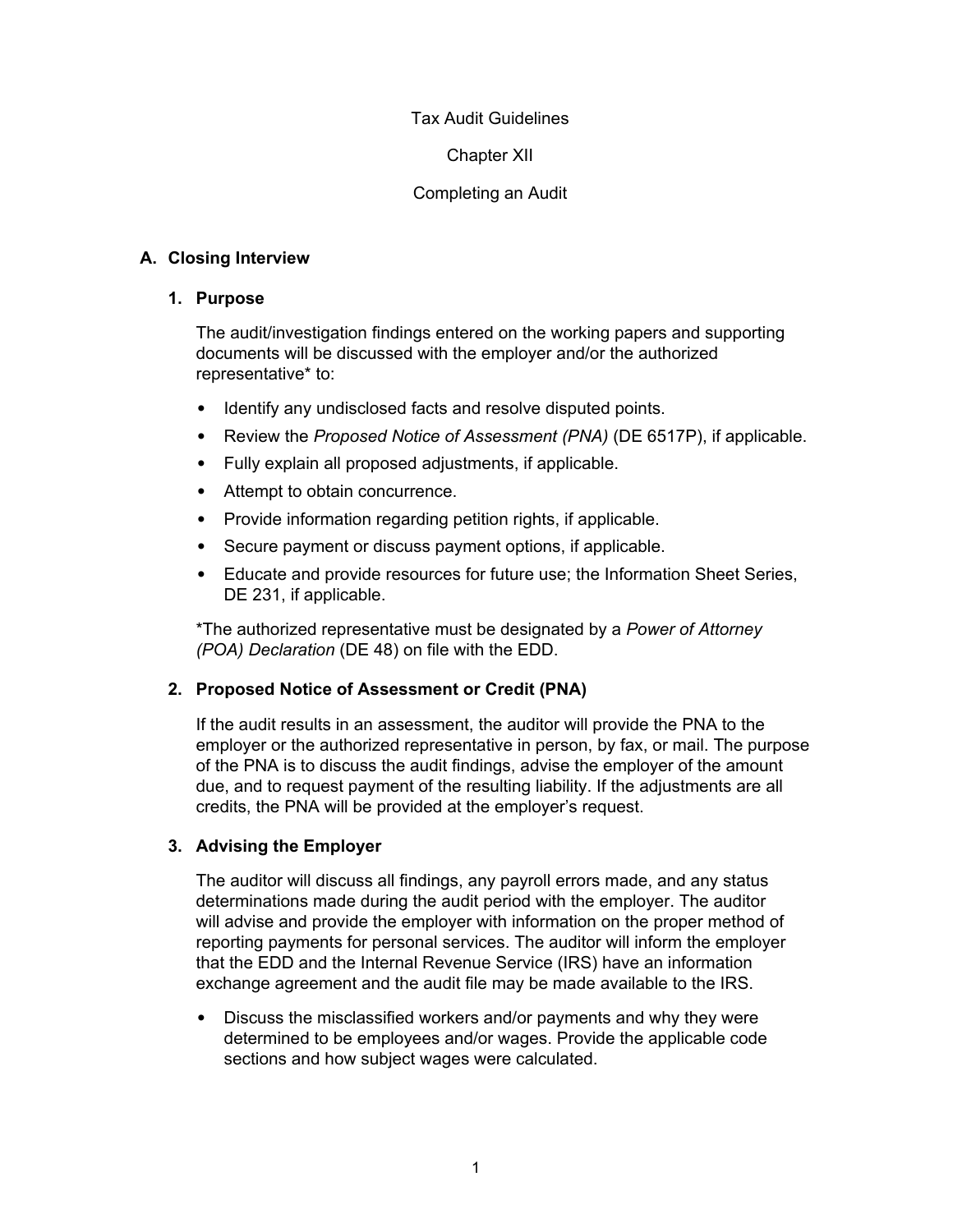- Explain the various elements of the PNA including how the liability for each tax, penalty, and interest is calculated.
- Identify any liability that does not have petition rights (e.g., section 13052.5 penalty charged on assessments isssued prior to January 1, 2018).
- Explain the Personal Income Tax (PIT) abatement process and the amount of PIT that can be abated. Explain how interest and penalty is calculated on PIT after it has been abated.
- Explain the finality date of the assessment and potential penalty of not paying the assessment or filing a petition prior to the finality date.
- Request payment of the assessment and provide information on the EDD programs for re-payment, including but not limited to, installment agreements.
- Advise the employer about state tax lien information, if applicable.
- Advise the employer of the right to petition which will be included in the *Notice of Assessment (NOA)* (DE 6517).

The employer will be sent the *Notification of Audit Results and Right to Review Audit File* (DE 105) informing the employer of the right to inspect the file.

### **4. Non-Concurrence Noted**

Any disagreement (or non-concurrence) by the employer will be identified and explained in the *Audit Report* (DE 6580). A note in the audit report will be included if the employer notifies the auditor that it intends to file a petition.

### **5. Who to Interview**

- Any discrepancies or issues of non-compliance must be discussed with the employer who has authority to make changes in the organization's reporting procedures.
- If the audit resulted in the employer owing additional tax, the auditor will contact a person authorized to make payment for the business being audited and attempt to obtain payment of all contributions found to be due as a result of the audit.
- A properly conducted closing interview may avoid future misunderstandings and alleviate the need for a pre-assessment and/or post-assessment conference, petition for re-assessment, and/or tax hearing.
- The employer's representative designated on the *Inquiry Regarding Records* (DE 996) is not necessarily the appropriate individual for the closing interview.
- The employer's authorized representative may be present with the employer during the discussion upon the employer's request.
- When the auditor is unable to contact the appropriate individual to discuss the audit/investigation findings and attempt to secure payment of the resulting liability, the auditor will send a letter offering to meet and discuss the case with the individual.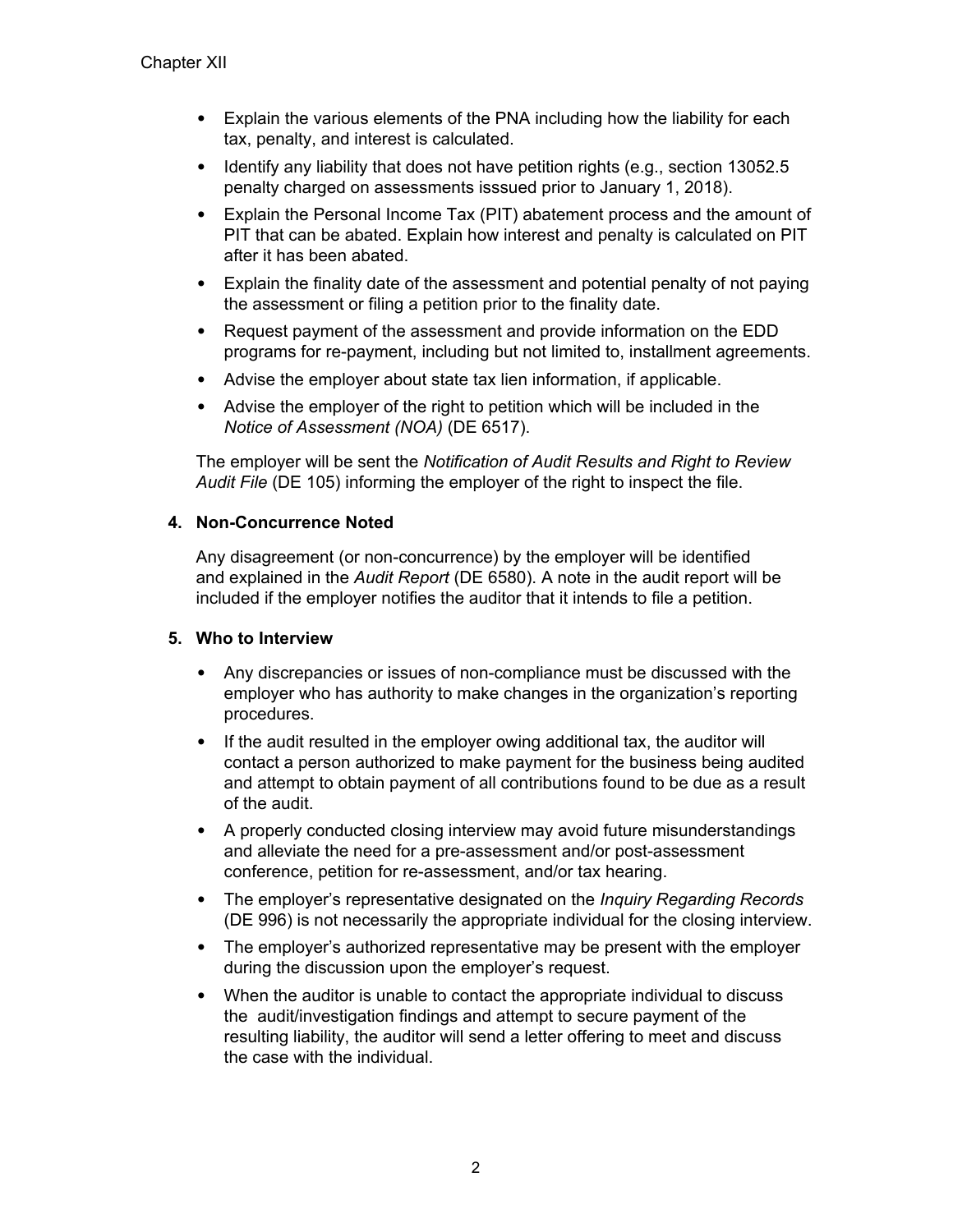### **B. Pre-Assessment and Post Assessment Conferences**

#### **1. Objective of the Pre-Assessment and Post-Assessment Conference**

The objective of a pre- or post-assessment conference is to:

- Meet with the auditor's supervisor to discuss the audit findings.
- Provide an opportunity for the employer to present additional information that was not available during the audit.

### **2. Pre-Assessment Conference**

A pre-assessment conference will be offered to the employer whenever the audit results in an assessment or there has been a denial of claim for refund. If the employer accepts the offer of a conference, the auditor will arrange an agreeable time for the employer and/or the authorized representative and the auditor's supervisor (conference leader) to meet and discuss the audit findings. If the employer and/or the authorized representative still do not concur with the findings after the pre- or post-assessment conference, the auditor or the auditor's supervisor will provide information regarding the petition rights.

### **3. Post-Assessment Conference**

A post-assessment conference will be offered to the employer if:

- The employer has not previously participated in a pre-assessment conference.
- The employer initially concurred with the audit findings and subsequently disagrees with the assessment, files a petition for reassessment, or a claim for refund.
- The employer elects a post-assessment conference in lieu of a pre-assessment conference.
- The employer has additional information or documentation to support its position after attending the pre-assessment conference.

### **4. Conference Leader's Responsibilities**

The conference leader's responsibilities when conducting an assessment conference are to:

- Provide the employing unit with a fair and courteous opportunity to present its position.
- Assure all pertinent facts are included in the audit report and are considered.
- Assure any tax adjustment is in accordance with the CUIC and applicable regulations.
- Explain the conclusions reached and the reasons.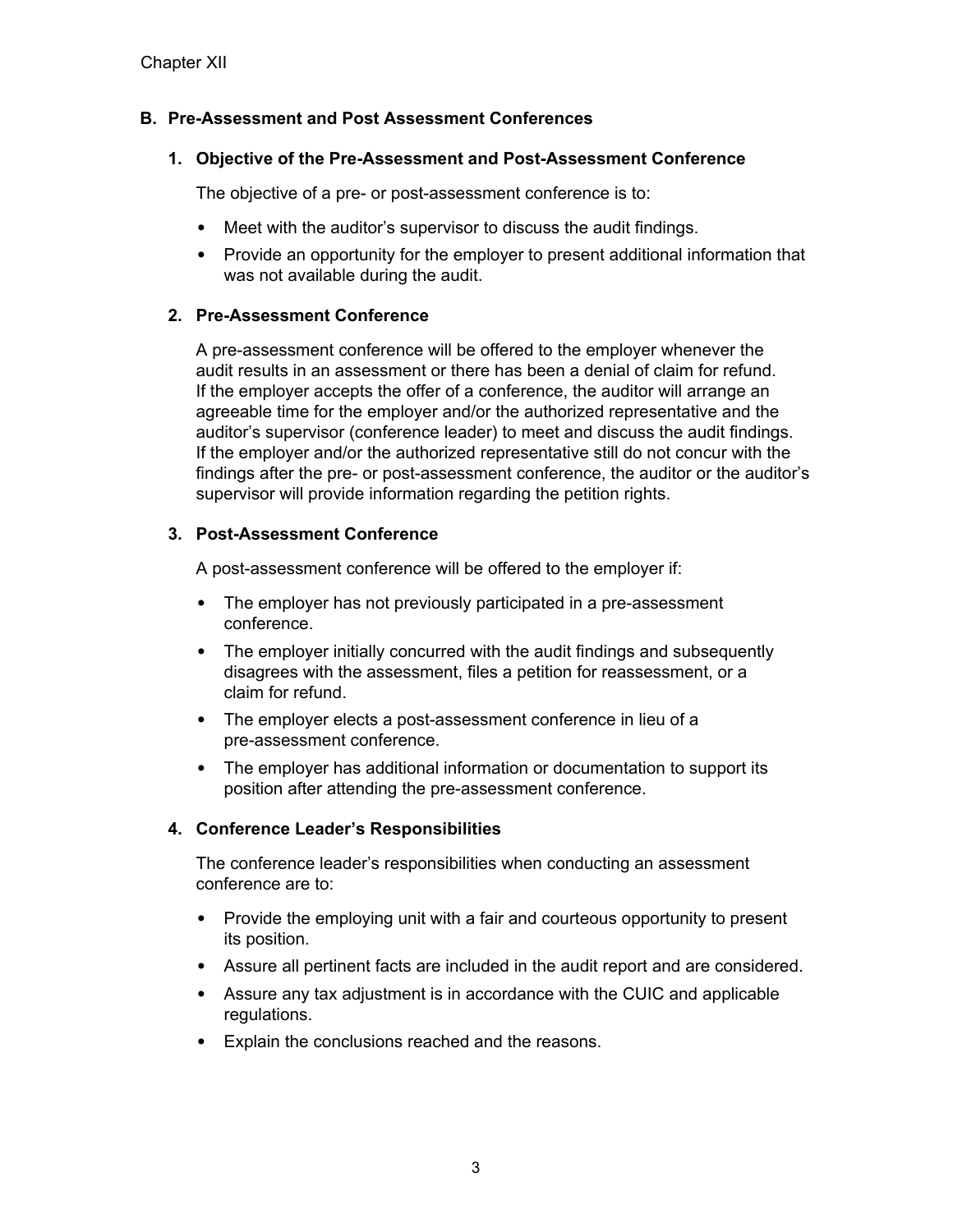### **5. Conference Report**

A conference report will be prepared after each conference. The report will include the date of the conference, the names and titles of the persons present, and a summary of additional facts obtained and/or conclusions reached with respect to each issue.

### **6. Conference Not Held**

If a conference was not held (e.g., employer refused the offer, employer failed to attend, etc.), the reasons must be explained in the *Audit Report* (DE 6580).

### **C. Case File Access and Inspection of Employer Records**

### **1. Inspection of Employer Information**

An employer may request to review the closed audit or investigative file in order to properly prepare for a post-assessment conference, to decide whether to file a petition, and/or to prepare and file a petition with the California Unemployment Insurance Appeals Board.

An audit or investigation is considered closed when the *Notice of Assessment* (DE 6517) or the *Notification of Audit Results and Right to Review Audit File* (DE 105) has been mailed to the employer.

All requests to review case files are reviewed by the office manager or his/her designee to ensure that information not disclosable to the employer has been redacted.

# **2. Copying Costs**

- No Charge: Sections 1095(b), (c), (d), and (e) of the CUIC require the EDD to provide specified information about their account to an employer, claimant, and/or authorized representative at no charge. Employers, claimants, and/or authorized representatives requesting copies of any records maintained for their account, will be provided copies at no charge.
- May Be Subject to Charges: Sections 1095(f) to (z) of the CUIC specify governmental entities, law enforcement agencies, and others that may obtain EDD information (via established protocols) may be required to pay for copies.

If the requester wishes any part of the file to be reproduced, a fee of \$0.10 per page will be assessed. Fees are waived up to \$2.00.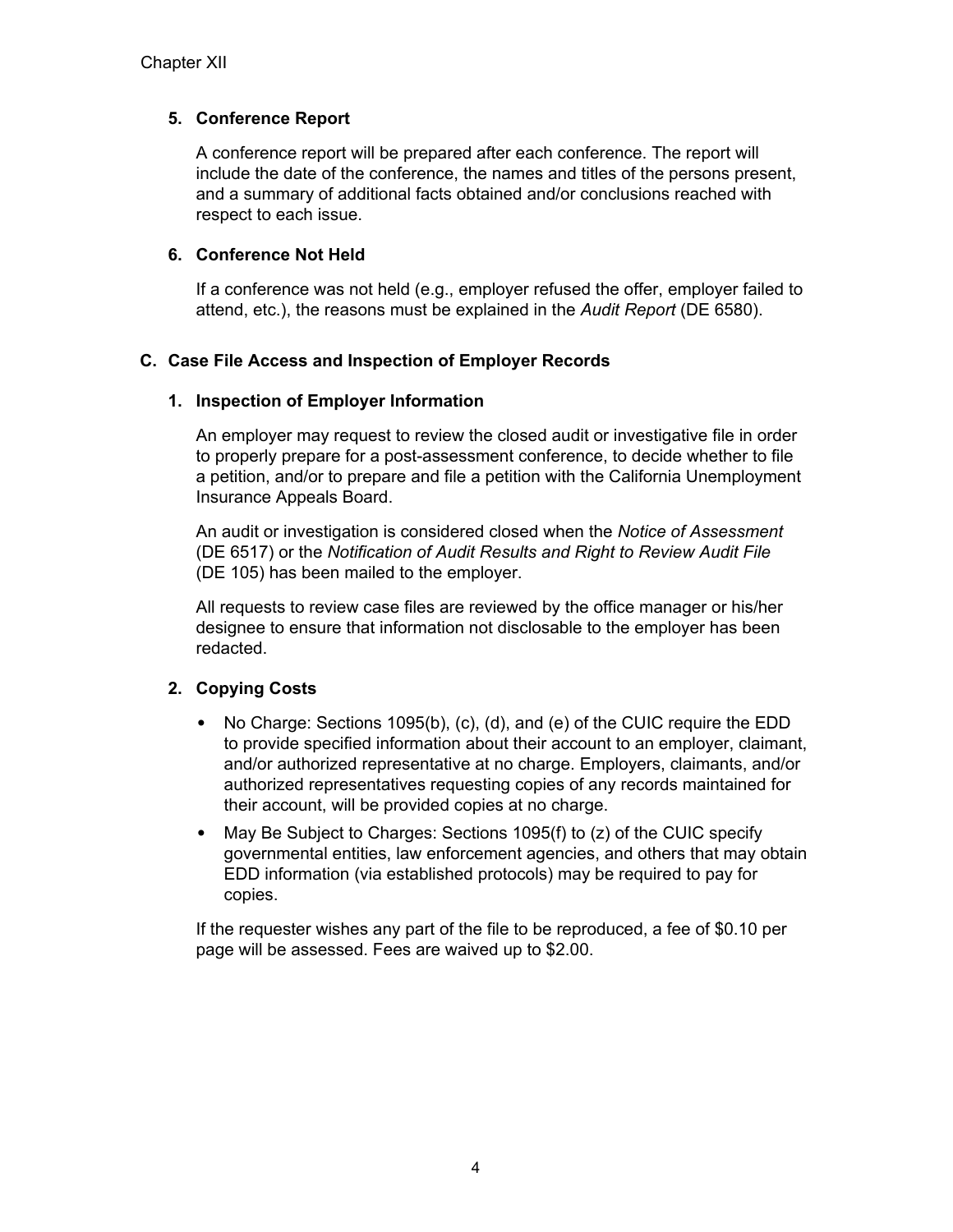### **3. Denial of Right to Inspect**

If a request for disclosure of information is denied, the Area Audit Program Manager (AAPM) or designated staff person must provide a brief written statement on the *Information Collection and Access Form* (DE 8445A) setting forth:

- The reason for denial.
- The right of the requester to seek review of the denial, including the name, office number, and title of the official to whom a request for review is to be directed.

### **4. Appeal of Denial of Right to Inspect**

If the requestor requests a review (appeal) of the DE 8845A prepared by the AAPM or designated staff person, instruct the requester to provide a copy of the DE 8845A. The requester should submit the written appeal to:

Employment Development Department Attention: Information Security Officer Information Technology Branch, MIC 33 PO Box 826880 Sacramento, CA 94280

The Information Security Officer (ISO) will review the appeal and accompanying documents. The ISO will make a recommendation to the Director for response within 30 days from the date the appeal is filed. An appeal will be deemed *filed* on the date it is postmarked.

The ISO will send written notification of the final decision to the requester and a copy of the decision to the AAPM or designated staff person who made the initial determination.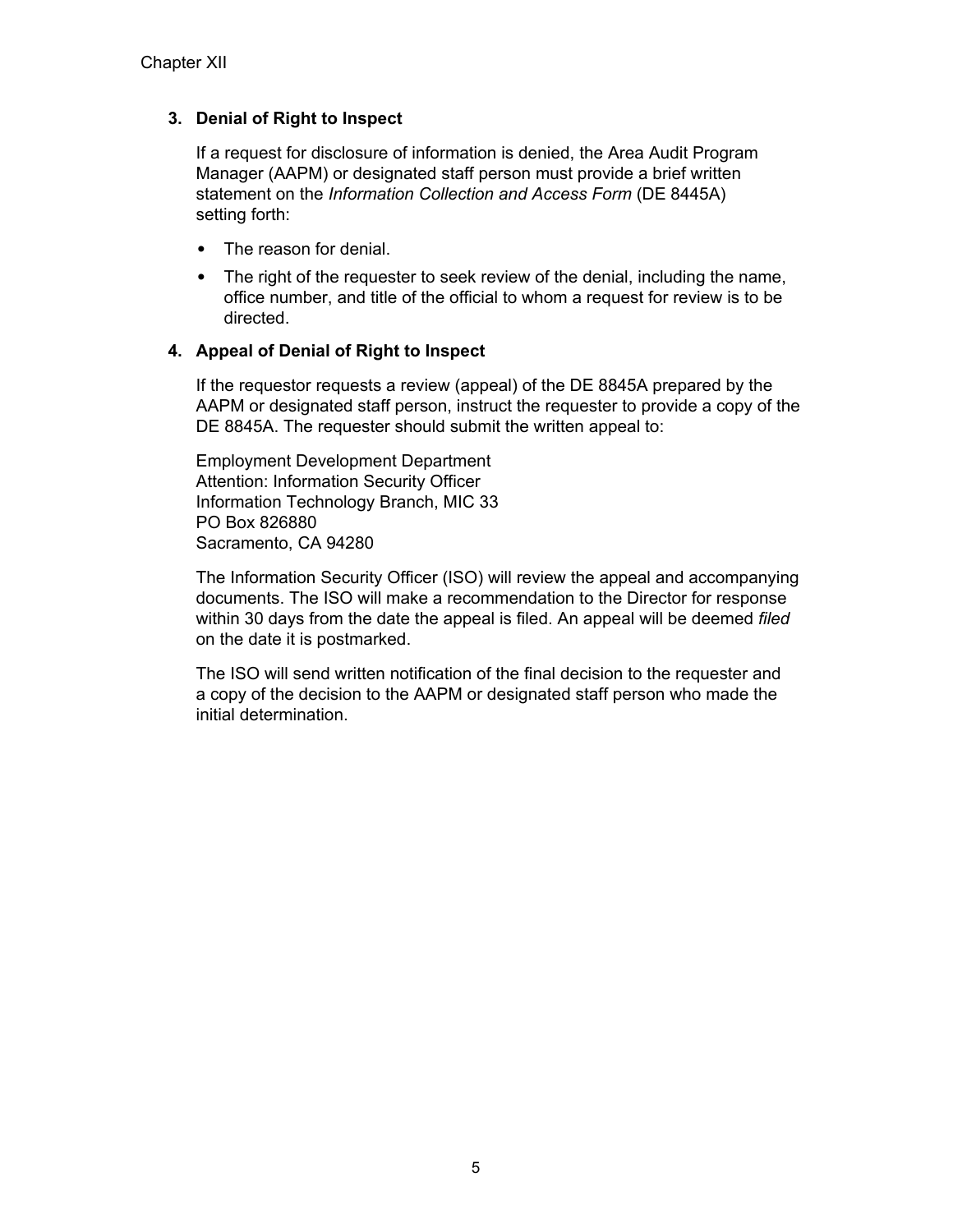### Tax Audit Guidelines

### Chapter XIII

### Audit/Investigation Report

### **A. Overview**

### **1. Purpose**

The auditor's audit/investigation is documented on an audit/investigation report for every completed audit/investigation. The audit/investigation report is conducted within the EDD's accounting system and the audit/investigation findings are documented on the *Audit Report* (DE 6580).

### **2. Audit/Investigation Report**

The DE 6580 has been designed for use in all audits/investigations. The DE 6580 includes the following:

- The employer's compliance with the EDD's reporting requirements.
- Audit exceptions.
- Potential complaints or problems.
- Audit findings.
- Employer was advised of the EDD's findings and future actions, as the result of these findings.
- Statutes supporting the findings.
- Employer's concurrence or non-concurrence with the findings.
- Information to assist with the collection of current or future liabilities.

The following are the sections included in the DE 6580:

- Entity Examination
- Misclassified Workers
- Audit Detail Narrative
- Scope of Audit
- Audit Differences
- Penalties
- Post-Audit Discussion
- Financial Data
- Payroll Test Narrative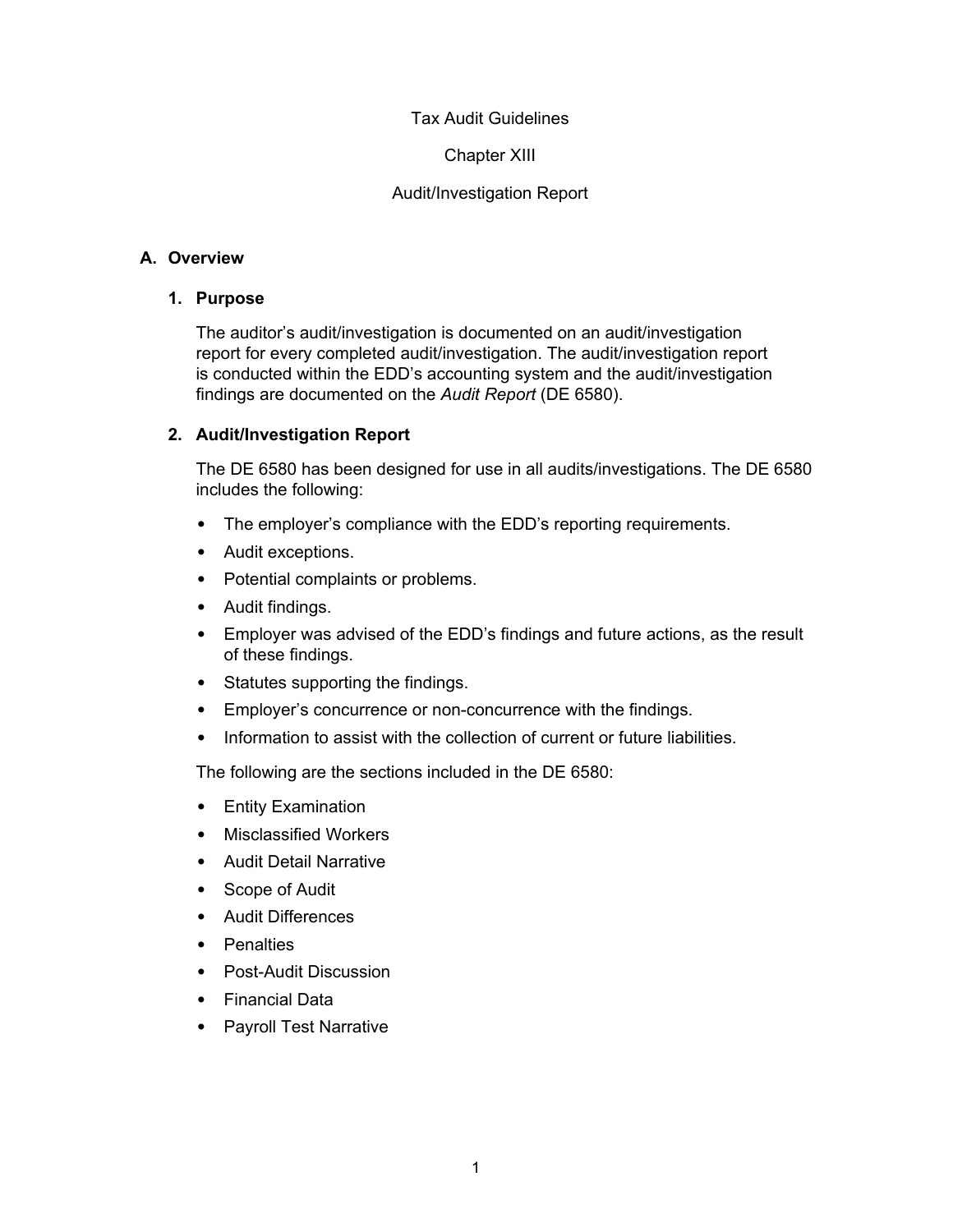### Tax Audit Guidelines

Chapter XIV

Ruling Letters

### **A. Ruling Letters - Overview**

### **1. General**

A ruling is a written determination issued to an employer or potential employer which interprets and applies the California Unemployment Insurance Code (CUIC) to a situation discovered during an audit or investigation. Ruling letters are written to ensure uniform and consistent application of the law.

### **2. When a Ruling Letter May Be Issued**

A written ruling may be issued in the following situations:

- An employer requests a written ruling.
- The employer does not concur with the EDD's findings.
- A new or amended determination is made on the status of an employing unit, employment, employer, contributions, or wages.
- A claim for refund is denied.
- The EDD determines that a horizontal unity of enterprise exists.

# **B. Ruling Letters - Content**

### **1. Elements of a Ruling Letter**

Ruling letters will contain the elements listed below:

| <b>Element</b>            | <b>Description</b>                                                                                                                                                                                                                                                                                        |
|---------------------------|-----------------------------------------------------------------------------------------------------------------------------------------------------------------------------------------------------------------------------------------------------------------------------------------------------------|
| Introductory<br>Paragraph | This paragraph will thank the employer for their<br>cooperation during the audit or investigation, if applicable.<br>However, if the ruling letter is issued for another reason,<br>the introductory paragraph will briefly outline the subject<br>matter to be discussed in the remainder of the letter. |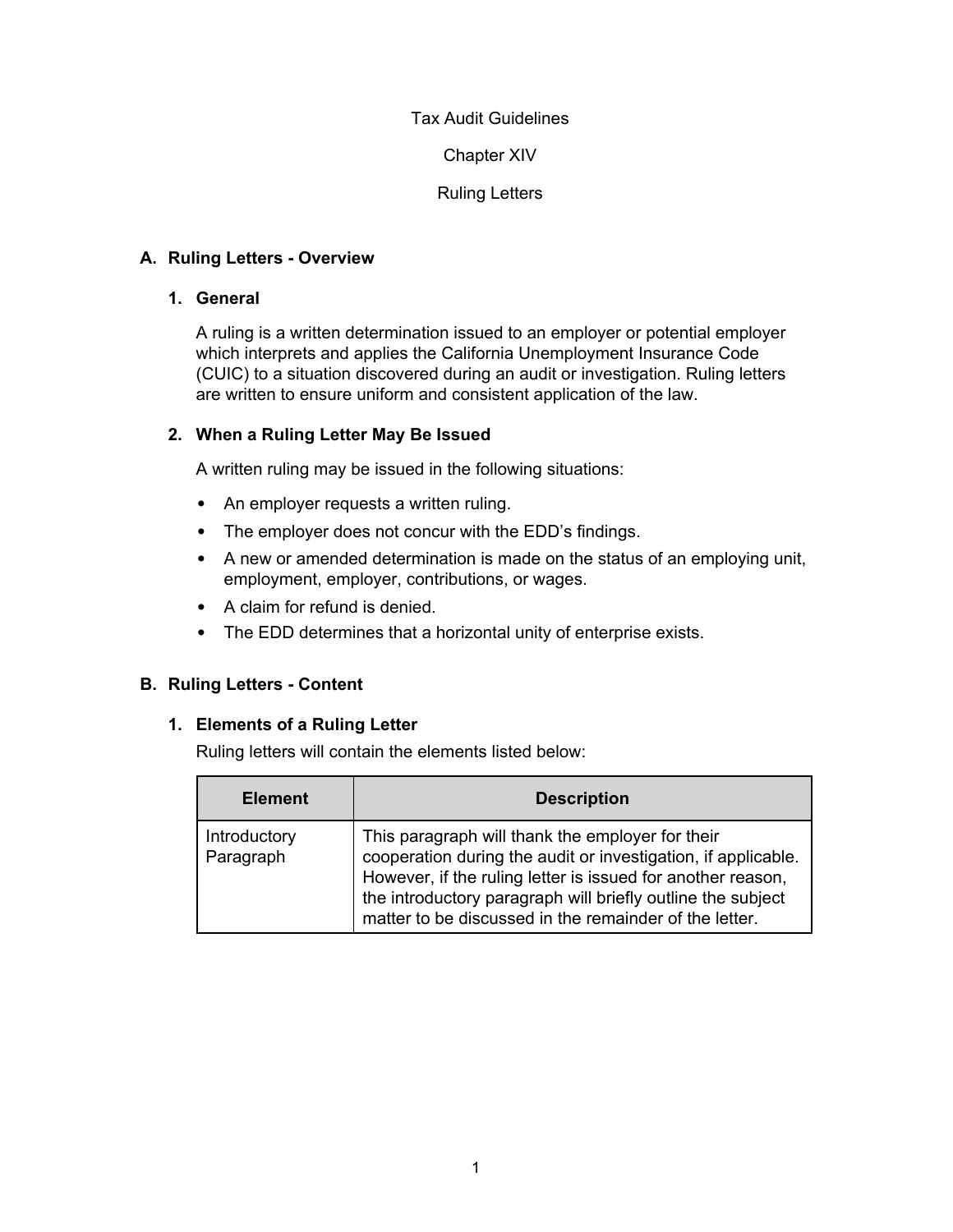| <b>Element</b>                    | <b>Description</b>                                                                                                                                                                                                                                                                                                    |  |
|-----------------------------------|-----------------------------------------------------------------------------------------------------------------------------------------------------------------------------------------------------------------------------------------------------------------------------------------------------------------------|--|
| Body of<br>Letter                 | One or more paragraphs will be used to describe the:<br>Nature of the business<br>Services reported by the employing unit<br>$\bullet$<br>Services and/or individuals not reported                                                                                                                                    |  |
|                                   | The letter will include a complete statement of the<br>facts as developed and supported by the audit or<br>investigation.                                                                                                                                                                                             |  |
|                                   | Include facts that support both the EDD's position<br>and the employer's position.                                                                                                                                                                                                                                    |  |
|                                   | Conclusions are not to be substituted for facts in<br>the ruling letter.                                                                                                                                                                                                                                              |  |
|                                   | The author will not rely on other rulings for the<br>٠<br>statement of facts. No two cases are identical.                                                                                                                                                                                                             |  |
| <b>Statement</b><br>of Law        | One or more paragraphs will be used to identify the<br>applicable provisions of the law. Sections of the CUIC<br>should be paraphrased or quoted as necessary to<br>identify the authority for the determination. Staff may also<br>use language from prior tax decisions to support their<br>determinations.         |  |
|                                   | Whenever a horizontal unity of enterprise status issue is<br>encountered, the ruling letter must provide a complete<br>statement of facts to support each factor (unity of control,<br>unity of operation, and unity of use). They will also cite<br>section 135.2 of the CUIC and Precedent Tax Decision<br>P-T-358. |  |
|                                   | When dealing with employment status issues that are<br>addressed in Title 22, California Code of Regulations<br>Sections 4304.1, et. al.), the auditor will cite the<br>appropriate regulation and explain how the facts of the<br>case relate to the regulation.                                                     |  |
| Administrative<br><b>Remedies</b> | The ruling letter will contain a statement regarding the<br>employing unit's administrative remedies, if applicable.<br>This paragraph should also reference the appropriate<br>form(s) for the employer's petition rights and/or<br>informational purposes.                                                          |  |
| Person to<br>Contact              | A final paragraph may be added to provide the name<br>and phone number of the office manager. If the employer<br>has any questions regarding the audit or investigation, or<br>requires an explanation of the ruling letter, the manager<br>familiar with the case will best be able to provide an<br>explanation.    |  |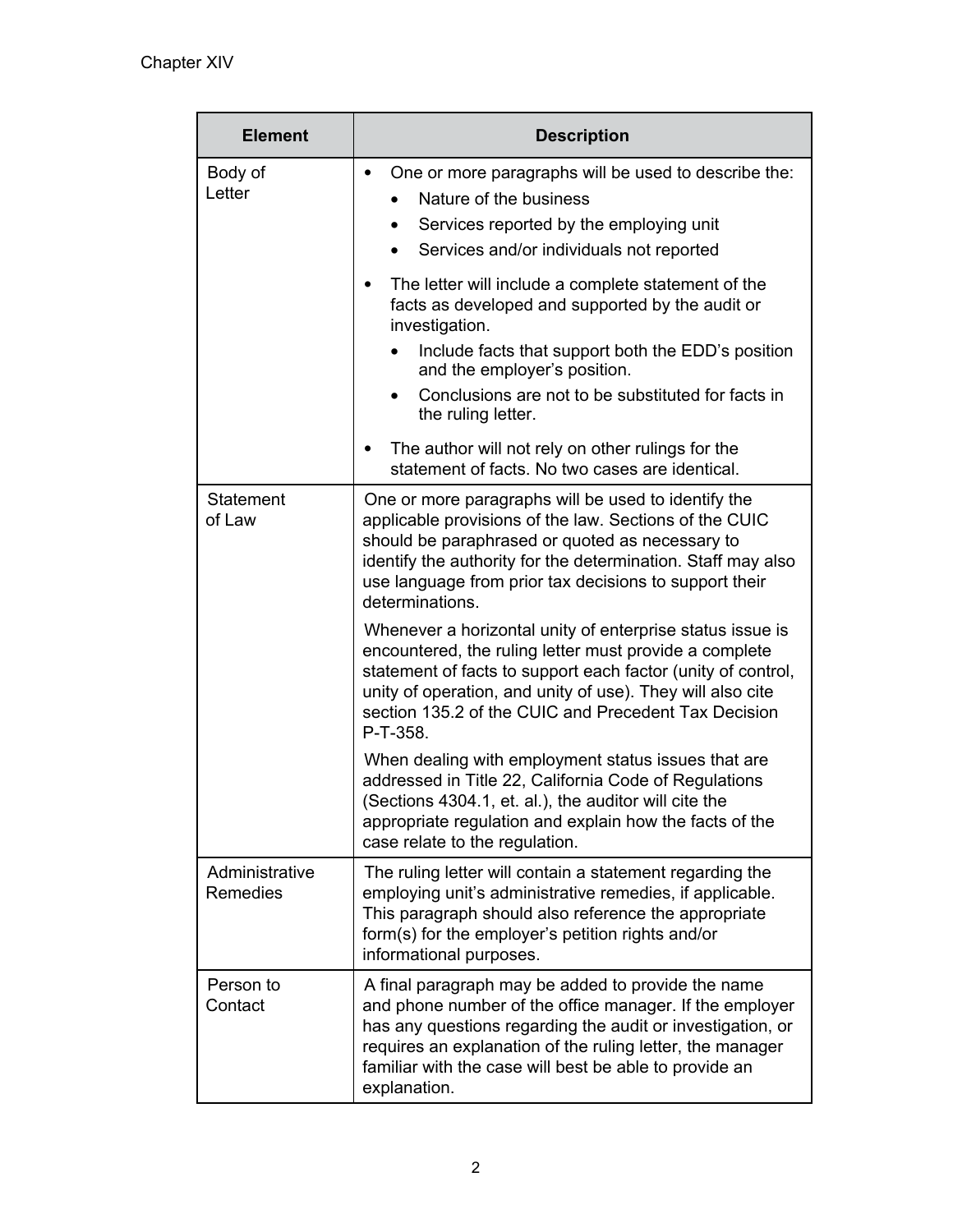# **2. Other Required Information**

All ruling letters will also contain the following specific information:

- Letter ID, Issuance Date, and Case ID shown in the upper right corner.
- Name and address of the employer.
- Name and phone number of author.
- Electronic signature of the Office Manager.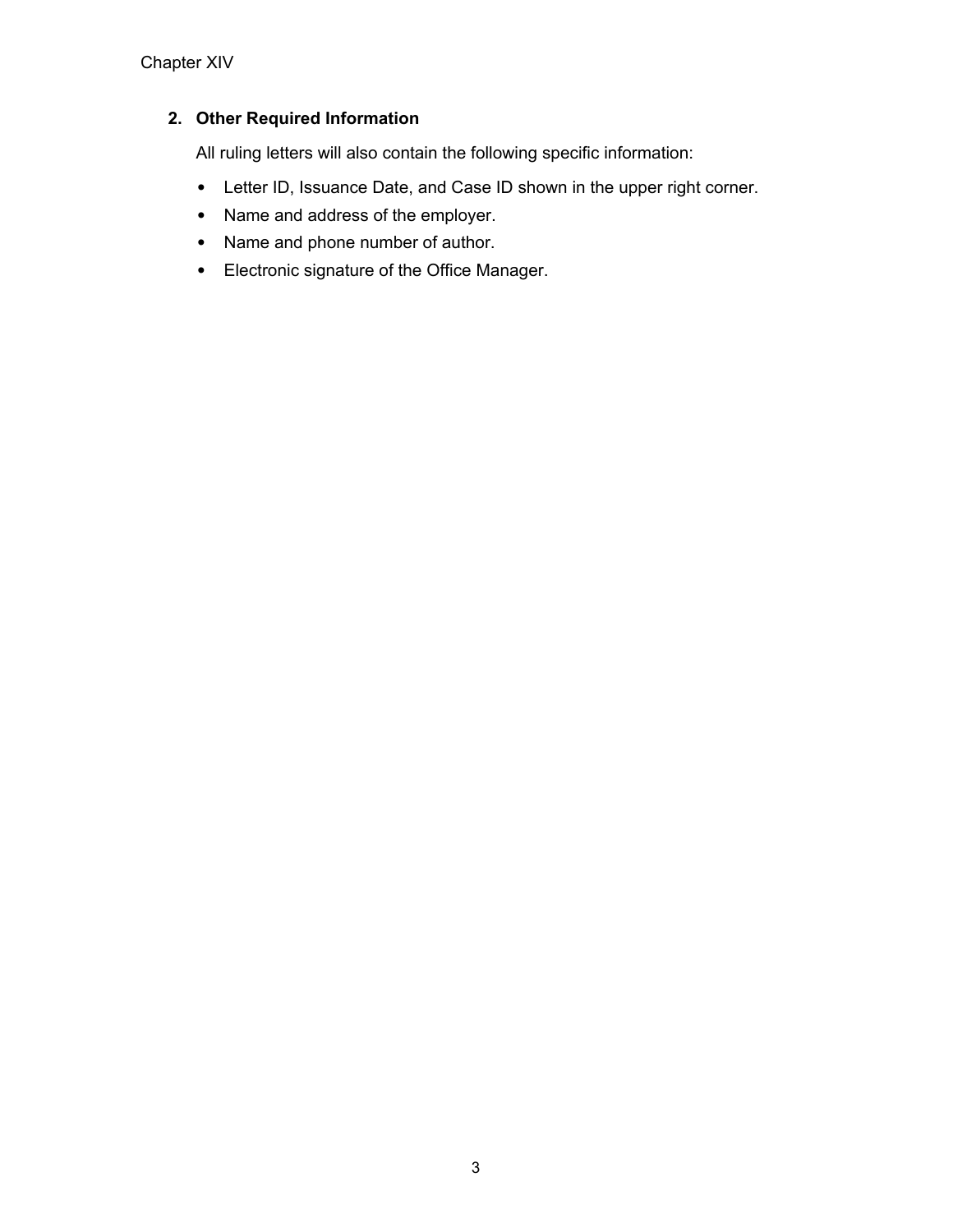#### Chapter XV

### Notices of Assessment

### **A. Overview**

#### **1. Introduction**

The Employment Development Department (EDD) Notice of Assessment is defined as a notice to an employer or individual for taxes and/or penalties owing under provisions of the California Unemployment Insurance Code (CUIC), commencing with section 1126 of chapter 4, article 8.

### **2. Basic Requirements**

EDD Assessments:

- Are in writing.
- State in the body thereof that it is a Notice of Assessment.
- Identify the employing unit to which it refers.
- Identify the period to which the assessment relates.
- Explain the basis for the assessment and state the sections of the CUIC pursuant to which the assessment is issued.
- Show the amount of contribution and tax assessed, and penalty and interest charged.

A written notice is required under section 1131 of the CUIC and must be issued in accordance with section 1206 of the CUIC.

### **3. Notice to Employer**

Currently, the EDD issues the *Employer Account Statement* (DE 2176) and the *Notice of Assessment* (DE 6517) through our accounting system.

Prior to ACES, if a *Notice of Assessment – Personal Computer* (DE 107PC) was used, the accounts receivable liability was manually established in the EDD's Tax Accounting System (TAS). The DE 107PC was an official assessment manually prepared in situations such as unity of enterprise, out-of-business partnerships, successor, responsible person, jeopardy, or when the statutory limitation on any period was near expiration.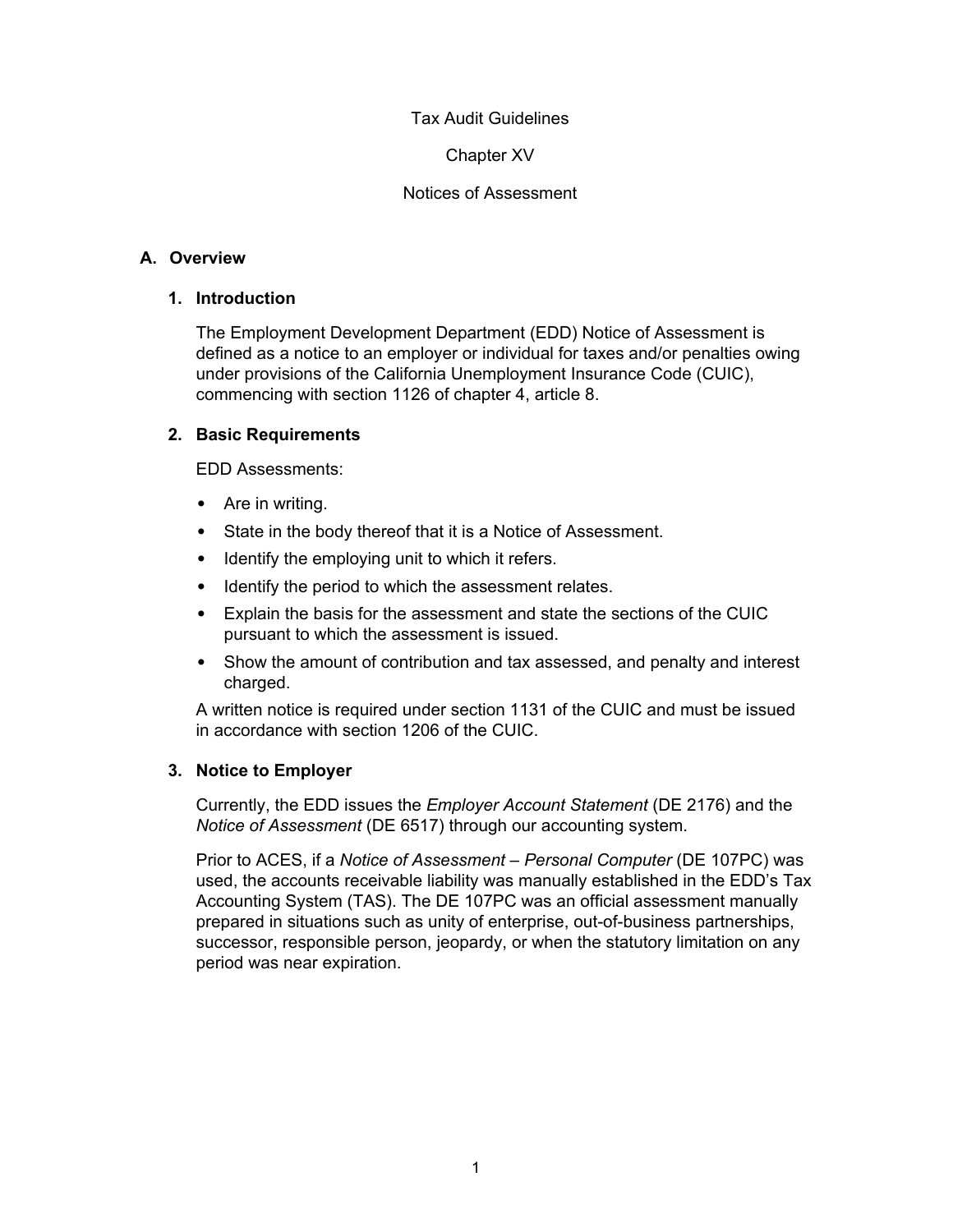# **B. Assessment Criteria Pursuant to Sections 1126 and 1127 of the CUIC**

The EDD will assess an employer pursuant to section 1126 of the CUIC when no return (DE 9, DE 3HW, DE 3D, or DE 3DI) is filed with respect to a calendar quarter for which contributions were due and are delinquent.

Pursuant to section 1127 of the CUIC, if the Director is not satisfied with any return made by an employing unit, an assessment will be levied for additional amounts due. The additional amounts will be computed based upon facts contained in the return and/or any other information available.

# **C. Time Limitation for Making Assessments - Section 1132 of the CUIC**

### **1. Introduction**

The time limitations for making assessments are contained in section 1132 of the CUIC. The EDD must issue an assessment for a quarter or the entire audit period within statutory time limits. The statutory time limits may be extended using the *Extension of Time for Making Assessments and a Claim for Refund or Credit*, DE1977. Section 1132 allows an employer to waive the statutory limit or consent to its extension.

### **2. Application**

The criteria below identify when assessments can be made in accordance with sections 1126, 1127, 1137, 1184, 1733, or 1735 of the CUIC.

| Reason                                                                                            | <b>Section</b>    | <b>Time Limitation and Authority</b>                                                                                                                                                                                          |  |
|---------------------------------------------------------------------------------------------------|-------------------|-------------------------------------------------------------------------------------------------------------------------------------------------------------------------------------------------------------------------------|--|
| Failure to file a<br>return due to fraud<br>or intent to evade.                                   | 1126, 1137, 1735* | No statutory limit.<br>Section 1132 of the CUIC.                                                                                                                                                                              |  |
| Failure to file a<br>return without good<br>cause. Fraud or<br>intent to evade<br>does not exist. | 1126, 1137, 1735* | Anytime up to eight years after<br>the last day of the month following<br>the close of the calendar quarter<br>during which the contribution<br>liability included in the assessment<br>accrued. Section 1132 of the<br>CUIC. |  |
| Failure to file a<br>return and good<br>cause exists.                                             | 1126, 1137, 1735* | Anytime up to three years after<br>the last day of the month following<br>the close of the calendar quarter<br>during which the contribution<br>liability included in the assessment<br>accrued. Section 1132 of the<br>CUIC. |  |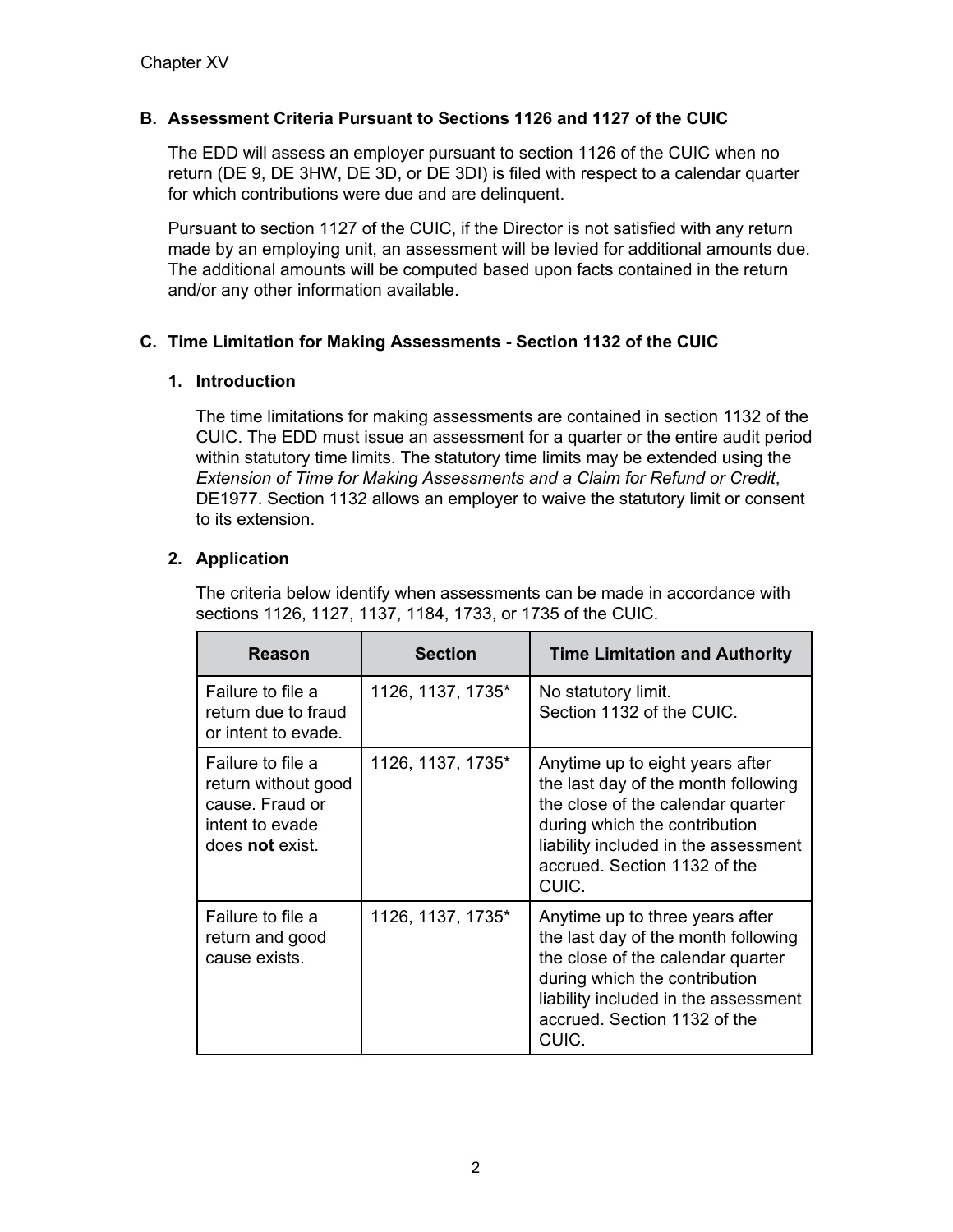| Reason                                                                                               | <b>Section</b>          | <b>Time Limitation and Authority</b>                                                                                                                                                                                                                                                                                           |  |
|------------------------------------------------------------------------------------------------------|-------------------------|--------------------------------------------------------------------------------------------------------------------------------------------------------------------------------------------------------------------------------------------------------------------------------------------------------------------------------|--|
| Filed a deficient<br>return. Fraud or<br>intent to evade<br>does not exist.                          | 1127, 1137 1735*        | Anytime up to three years after<br>the last day of the month following<br>the close of the calendar quarter<br>during which the contribution<br>liability included in the assessment<br>accrued or within three years<br>after the deficient return is filed,<br>whichever period expires latest.<br>Section 1132 of the CUIC. |  |
| Filed a deficient<br>return. Fraud or<br>intent to evade<br>exists.                                  | 1127, 1137, or<br>1735* | No statutory limit. Section 1132 of<br>the CUIC.                                                                                                                                                                                                                                                                               |  |
| Failure of<br>successor to<br>comply with<br>provisions of<br>sections 1731 and<br>1732 of the CUIC. | 1733                    | No statutory limitation. The EDD<br>policy is within three years of the<br>delinquency date of the quarter of<br>acquisition, unless fraud or intent<br>to evade is present.                                                                                                                                                   |  |
| Erroneous<br>Refunds.                                                                                | 1184                    | Within three years from the date<br>the refund was made. Section<br>1184 of the CUIC.                                                                                                                                                                                                                                          |  |

\*See Special Application for section 1735 below.

# **3. Special Application Under Section 1735 of the CUIC**

In accordance with the provisions of section 1132 of the CUIC, the statute of limitations for section 1735 of the CUIC assessments run from the last day of the month following the close of the calendar quarter in which liability accrues against the responsible person or within three years after a deficient return is filed, whichever is later. Liability accrues against the responsible person on any delinquency date that the responsible person willfully failed to pay contributions or withholdings.

# **4. Excess Wage Calculation**

There are statutory taxable limits for UI, DI and ETT. If the statutory audit period begins on July 1 of a calendar year and the audit results in an assessment for misclassified workers, taxable wage limits must be considered. When the provisions of section 1132 of the CUIC are applied, wages paid for employment from January 1 to June 30 of a calendar year are applied to the statutory period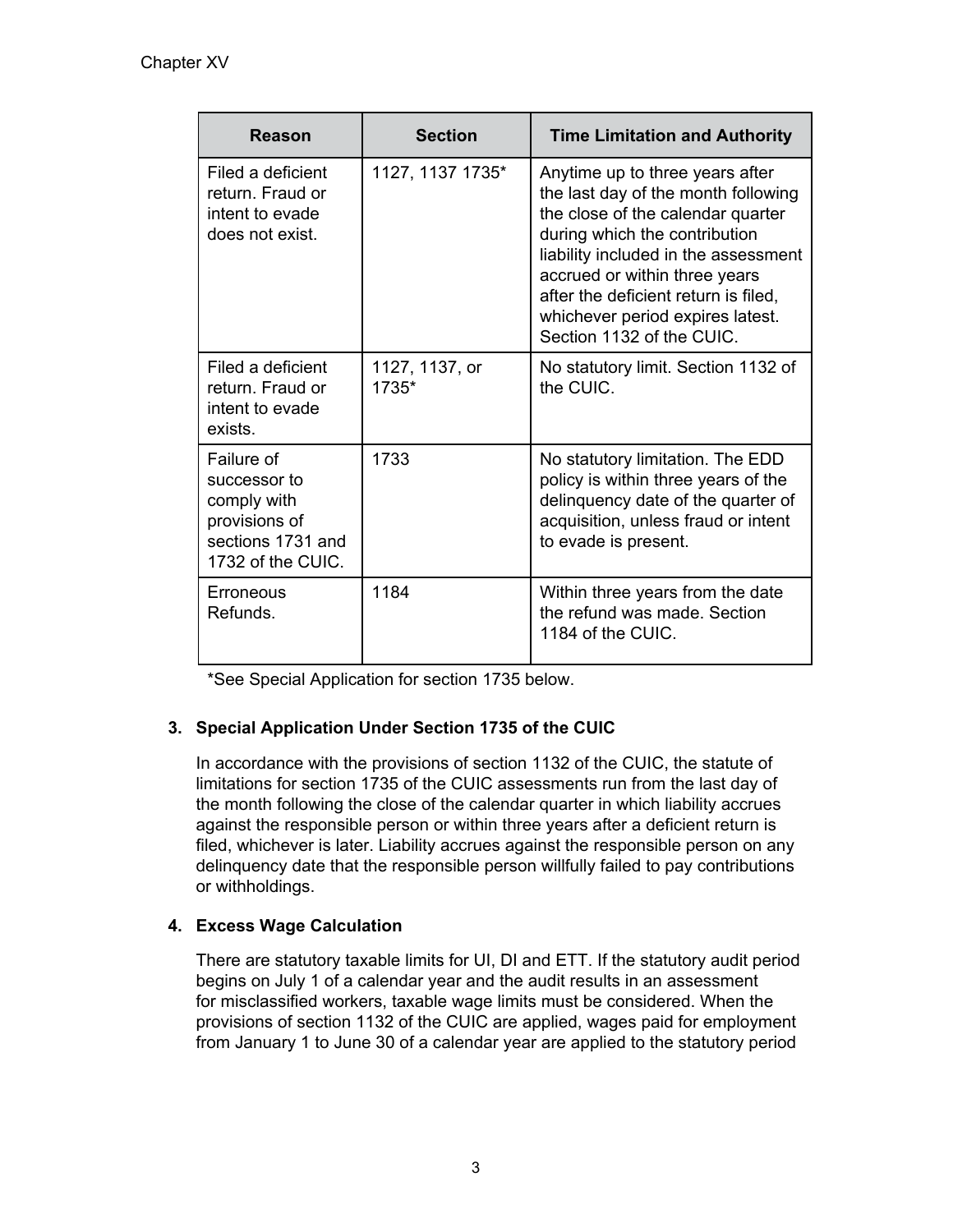of an assessment and are included in computing the annual taxable wage limitation. For example, most employers would pay wages in excess of \$7,000 prior to the beginning of the statutory assessment period of July 1.

## **D. Waiver of Statute of Limitations**

### **1. Introduction**

Pursuant to section 1132 of the CUIC, the employing unit may waive the statutory limitation or consent to its extension. The *Extension of Time for Making Assessments and a Claim for Refund or Credit* (DE 1977) is used for this purpose. The DE 1977 also serves as a claim for credit or refund of any overpayment discovered in the periods covered by the extension.

### **2. Voluntary Reporting Beyond the Statue of Limitation**

If an employer desires to file voluntarily payroll returns for any tax periods, the signed returns will be verified and, if accepted, they will be processed as self-assessments. The filed returns will be accepted regardless of whether contributions are paid or unpaid.

# **E. Jeopardy Assessments - Section 1137 of the CUIC**

### **1. Introduction**

The Director may issue an assessment under section 1137 of the CUIC if the collection of any contributions will be jeopardized due to delay. Whether collection is jeopardized due to delay will be based upon the facts in each particular case. An audit or investigation report will be prepared that supports with facts the issuance of a jeopardy assessment.

Section 1137.1 of the CUIC sets forth the sufficiency requirements:

"A jeopardy assessment may be made only upon a finding by the director, based upon probable cause, that any of the following conditions are met:

- (a) The employing unit is insolvent.
- (b) The employing unit has transferred, or is about to transfer, assets for less than fair market value, and by so doing has rendered, or is likely to render, itself insolvent.
- (c) The employing unit has been dissolved.
- (d) Any person liable for the employing unit's contributions, or any owner, officer, director, partner, or other person having charge of the affairs of the employing unit has departed or is about to depart the State of California and that the departure is likely to deprive the director of a source of payment of the employing unit's contribution.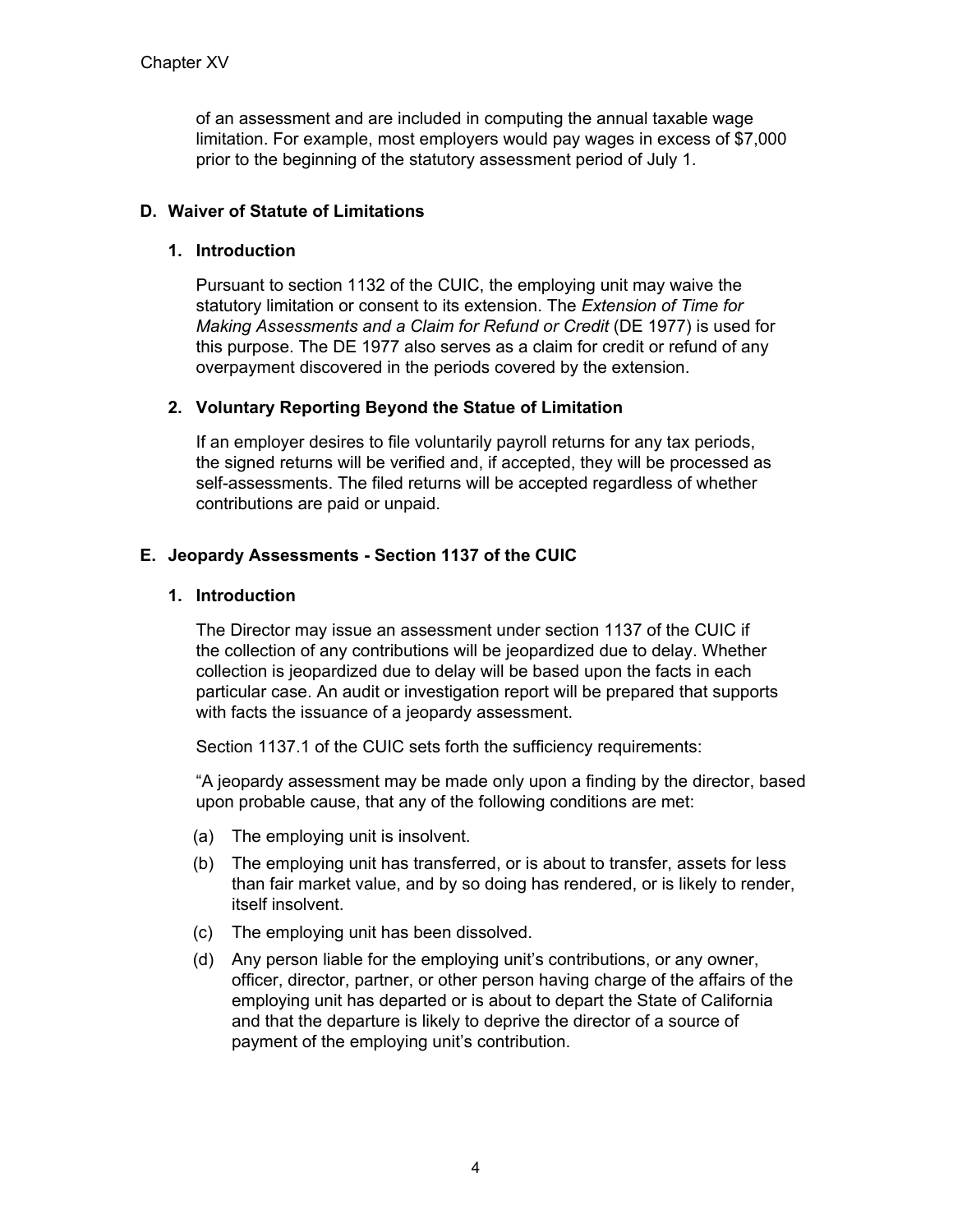- (e) Any person referred to in subdivision (d), or the employing unit, is secreting assets or is moving, placing, or depositing assets outside of the state for the purpose of interfering with the orderly collection of any contribution. The moving, placing, or depositing of assets outside of the state which constitutes a regular business practice and which does not in any way deplete the assets of the employing unit shall not be deemed to be interfering with the orderly collection of any contribution under this subdivision.
- (f) The assessment to be issued against the employing unit or an individual includes a penalty under subdivision (a) of section 1128 or section 1128.1."

# **2. Ruling Letter**

Any assessment issued under section 1137 of the CUIC will include a ruling letter stating the facts to support the finding that the collection of contributions is jeopardized by delay.

# **3. Expedited Hearing**

Jeopardy assessments require an expedited hearing procedure pursuant to section 1221 of the CUIC.

# **4. Justification of Jeopardy Not Found**

If an Administrative Law Judge (ALJ) or the California Unemployment Insurance Appeals Board (CUIAB) after a preliminary hearing finds insufficient facts to justify a jeopardy assessment under section 1137 of the CUIC, the assessment automatically converts to an assessment issued under section 1126 or 1127 of the CUIC.

# **5. Special Issue**

A jeopardy assessment may be issued against an employer for the same amount and covering the same period as a prior assessment issued under another section of the CUIC if the EDD becomes aware of new facts that jeopardize the EDD's ability to collect contributions and tax.

### **6. Current Quarter Hybrid**

Jeopardy assessments may also be issued when it is determined that the liability for the current quarter, which is not yet delinquent, is to be established. When the EDD finds that *collection is in jeopardy due to delay*, the Department will establish the contributions not yet delinquent.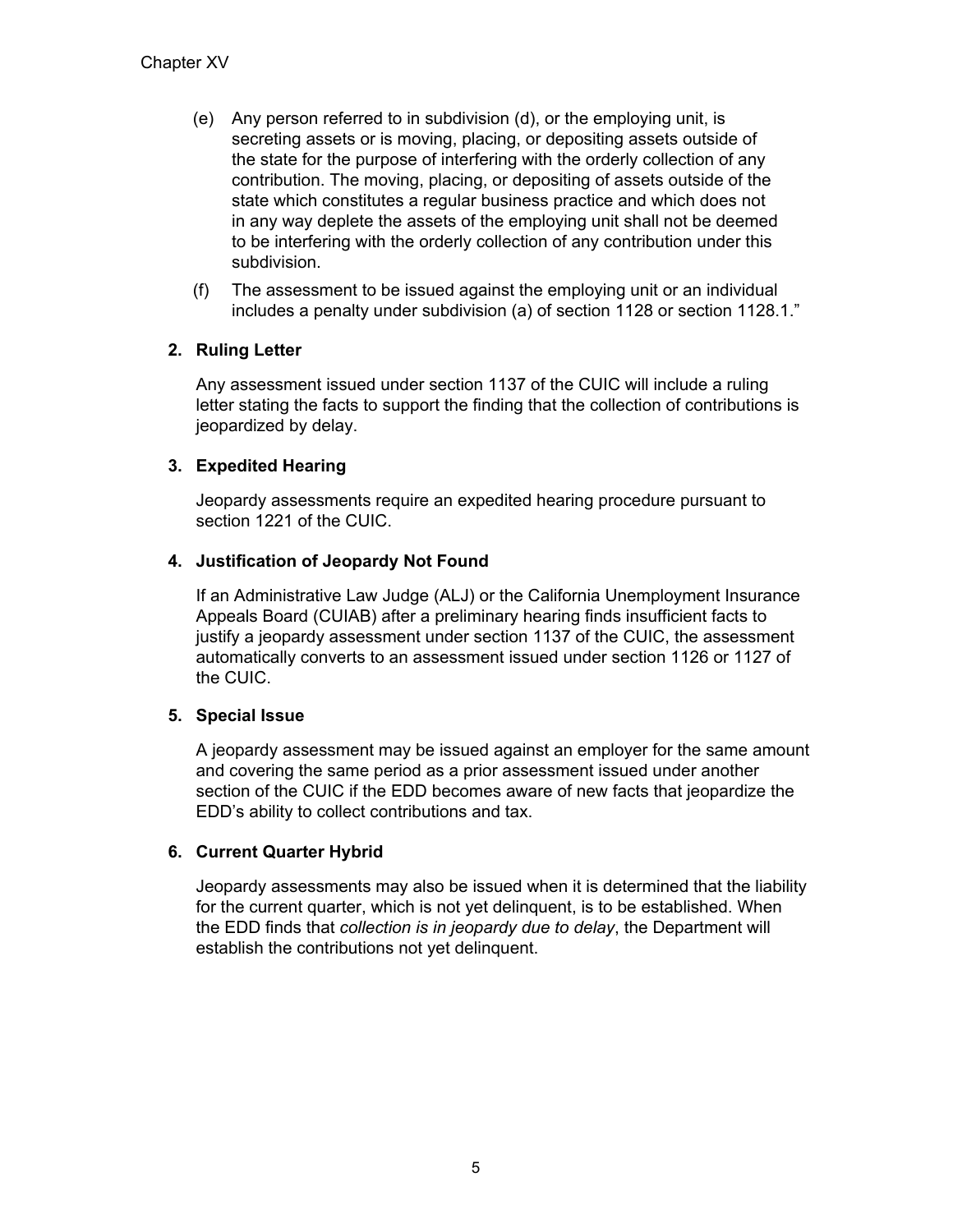# **F. Issuing Estimated Assessments**

### **1. Introduction**

Estimated assessments will be levied under section 1126 and/or section 1127 of the CUIC. These assessments will be based on information in the Director's possession.

### **2. Reasons for Estimated Assessments**

An estimated assessment may be issued for various reasons, including, but not limited to:

- Incomplete records.
- No return was filed for period(s) during which it is reasonable to believe that wages were paid, and/or
- An excessive amount of time would be required to calculate the assessment based on actual figures (e.g., Forms 1099, invoices, cash disbursements, etc.).

### **3. Source of Estimate**

Estimated subject wages may be based on any information in the Director's possession or that may come into the Director's possession of the amount of wages paid for employment. Estimated subject wages may be based on:

- Any records which are available, even though they are incomplete.
- Prior quarterly returns showing the number of employees and amount of wages, and/or
- Statements from persons having knowledge of the employer's operations.

### **4. Proposed Assessment to Employer**

If the auditor finds it necessary to estimate any part of the assessment, they will provide a *Proposed Notice of Assessment (PNA)* (DE 6517P) and discuss the basis for their estimate at the closing interview with the employer.

During the course of an audit or investigation, if the EDD determines it must issue an estimated assessment, the auditor may issue an *Audit 10-Day Letter* (DE 6548) along with a *Proposed Notice of Assessment (PNA)* (DE 6517P) as notification that an estimated assessment will be issued. The explanation on the PNA should include the possibility of adjustment if necessary records are provided to the EDD prior to the issuance of an actual assessment.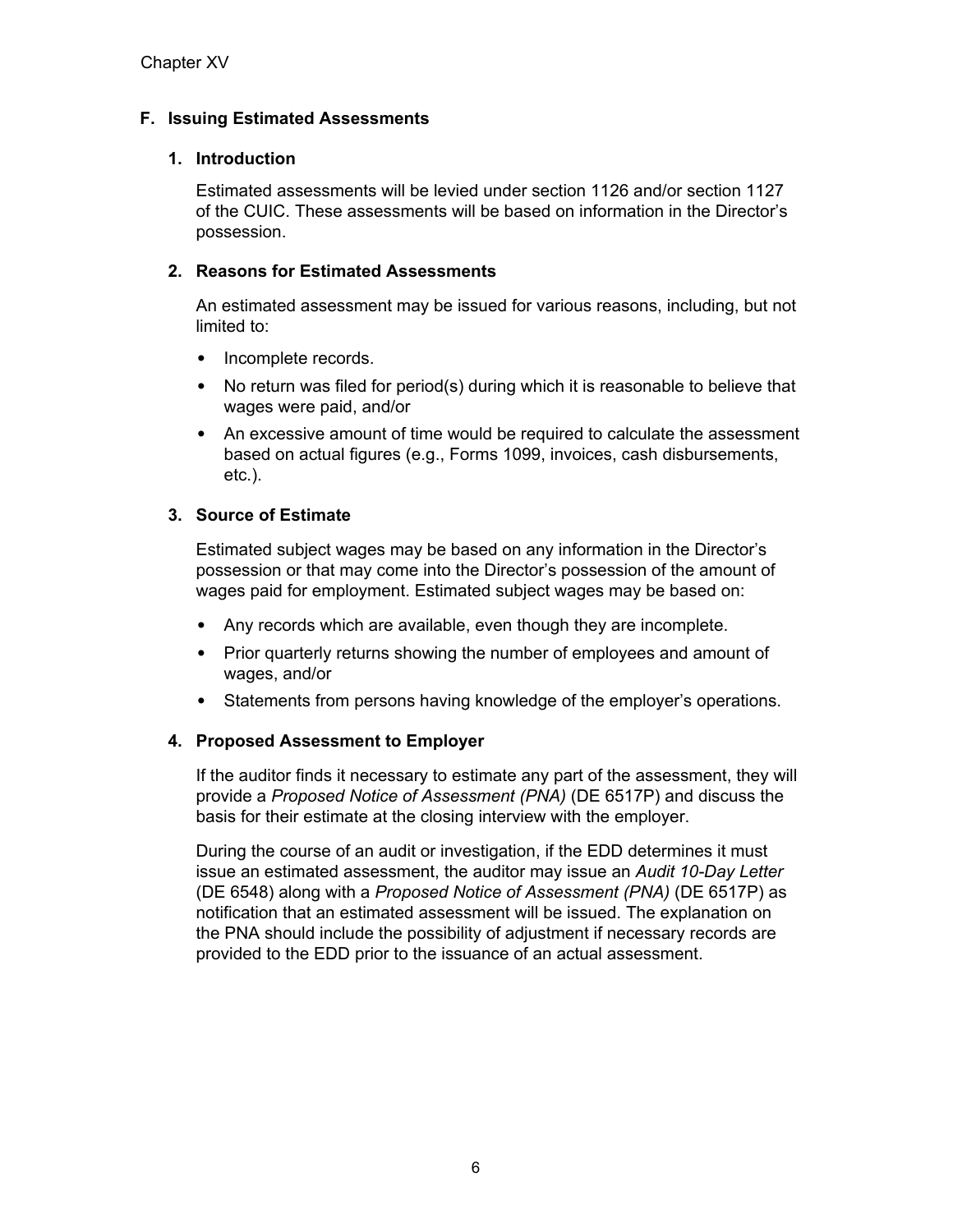# **G. Adjusting Estimated Assessments**

### **1. Cancellation or Adjustments**

Section 1136 of the CUIC provides that the Director may cancel or reduce an erroneous assessment in the following cases:

- Where no petition for reassessment has been filed.
- Where a petition for reassessment is filed, if the cancellation is made prior to the mailing of the decision of the ALJ.
- Where a petition for reassessment has been filed and an order or decision of an ALJ or of the CUIAB has been issued on any grounds not on the merits, if the CUIAB approves the cancellation.

### **2. Return or Report After Assessment**

The appropriate action to be taken when a return/report is filed after an estimated assessment was issued depends on several factors:

- When the return/report was filed (i.e., either before or after the finality date of the assessment).
- Whether the return/report is *paid* or *unpaid*.
- Whether the return/report is *signed* or *unsigned*.
- Whether the return/report is deemed reasonable.

### **H. Memorandum Assessments**

#### **1. Introduction**

In some situations, after a liability has been set up on the records of the Department, a memorandum assessment will be issued to:

- Establish the liability pursuant to sections 1733, 1735 and 1735.1 of the CUIC of a person(s) other than the previously known tax debtor when it is learned that such person(s) is liable for the underlying tax liability.
- Afford such other person(s) the right to protest the liability determination.

#### **2. Penalty Charges**

A penalty pursuant to section 1135 of the CUIC is charged on memorandum assessments.

### **3. Payment Application**

Any payment received as the result of a memorandum assessment is posted (applied) to the receivable previously established for the known tax debtor.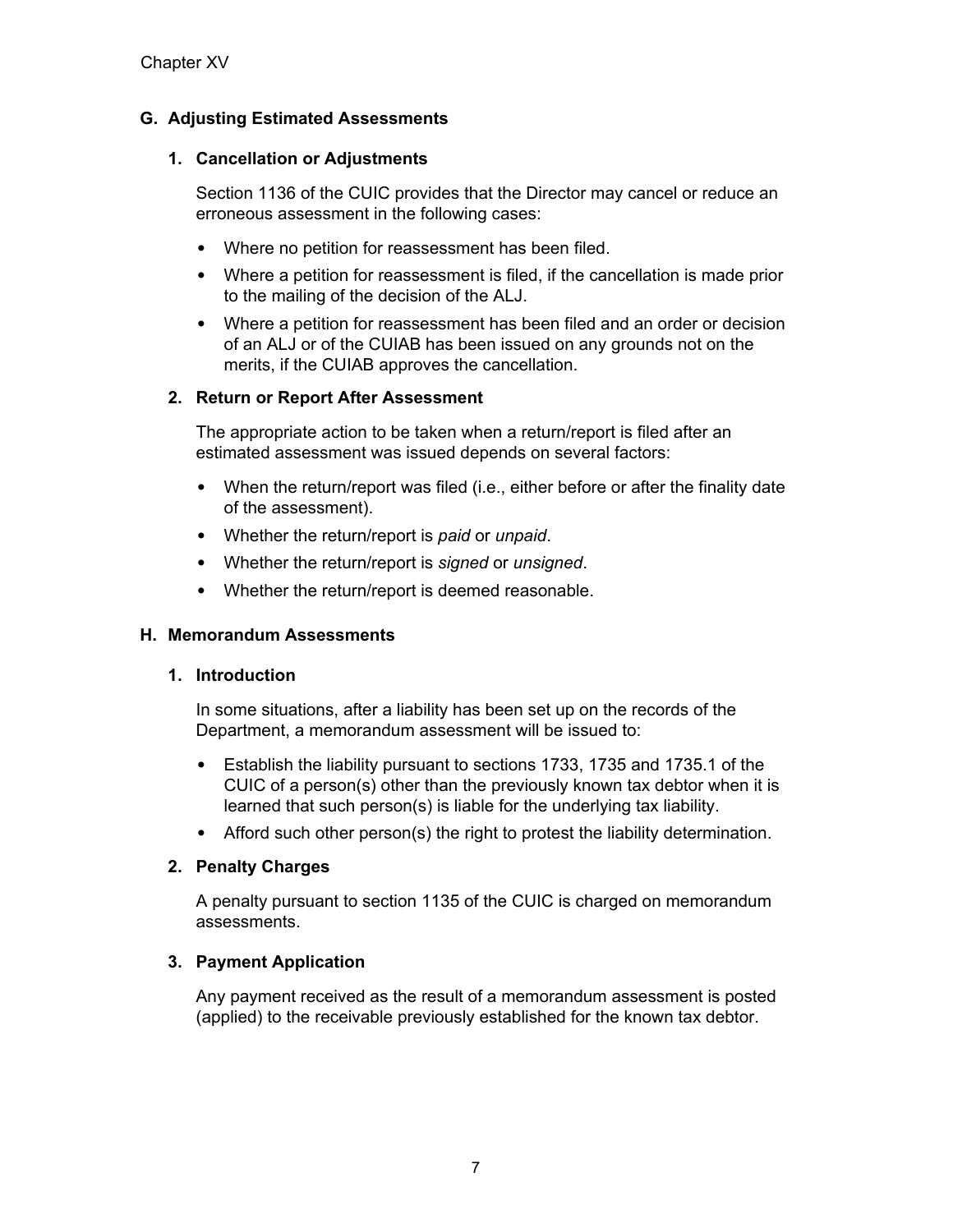# **4. Petition Rights**

The usual administrative remedies applicable to assessments are also applicable to memorandum assessments.

#### **5. Corporate Officer Memorandum Assessments**

Memorandum assessments levied pursuant to section 1735 of the CUIC will establish liability against the responsible corporate officer or other persons having charge of the affairs of the debtor corporation or association employing unit.

Memorandum assessments levied pursuant to section 1735.1 of the CUIC will establish personal liability on an individual (e.g., officer, major stockholder, or other person having charge of the business entity affairs) assessed pursuant to section 1128.1 of the CUIC for the due and unpaid contributions, withholding, penalties (exclusive of penalties pursuant to section 1128 of the CUIC), and interest assessed the employer based on money exchanged (laundered) to conceal the payment of wages.

### **I. Memorandum Assessments - Successor Liability**

#### **1. Successor Liability Memorandum Assessments**

Section 1731 and 1733 of the CUIC imposes:

- A liability on any person or employing unit that acquires the organization, trade or business, or substantially all the assets thereof, of the debtor employer.
- That the purchaser must take the precaution of demanding either a statement showing the amount claimed to be due or a certificate showing no tax, penalties, or interest due.
- That the purchaser, who fails to request the Certificate of Release, becomes statutorily liable to pay the amount due up to the amount of the purchase price.

### **2. Definitions**

The percentage of assets that must be acquired to constitute *substantially all the assets*, is a determination that the EDD makes on a case-by-case basis.

For the purpose of applying the test of the acquisition of substantially all the assets, acquisition of less than 80 percent of the assets will impose no liability on the individual or employing unit making the acquisition.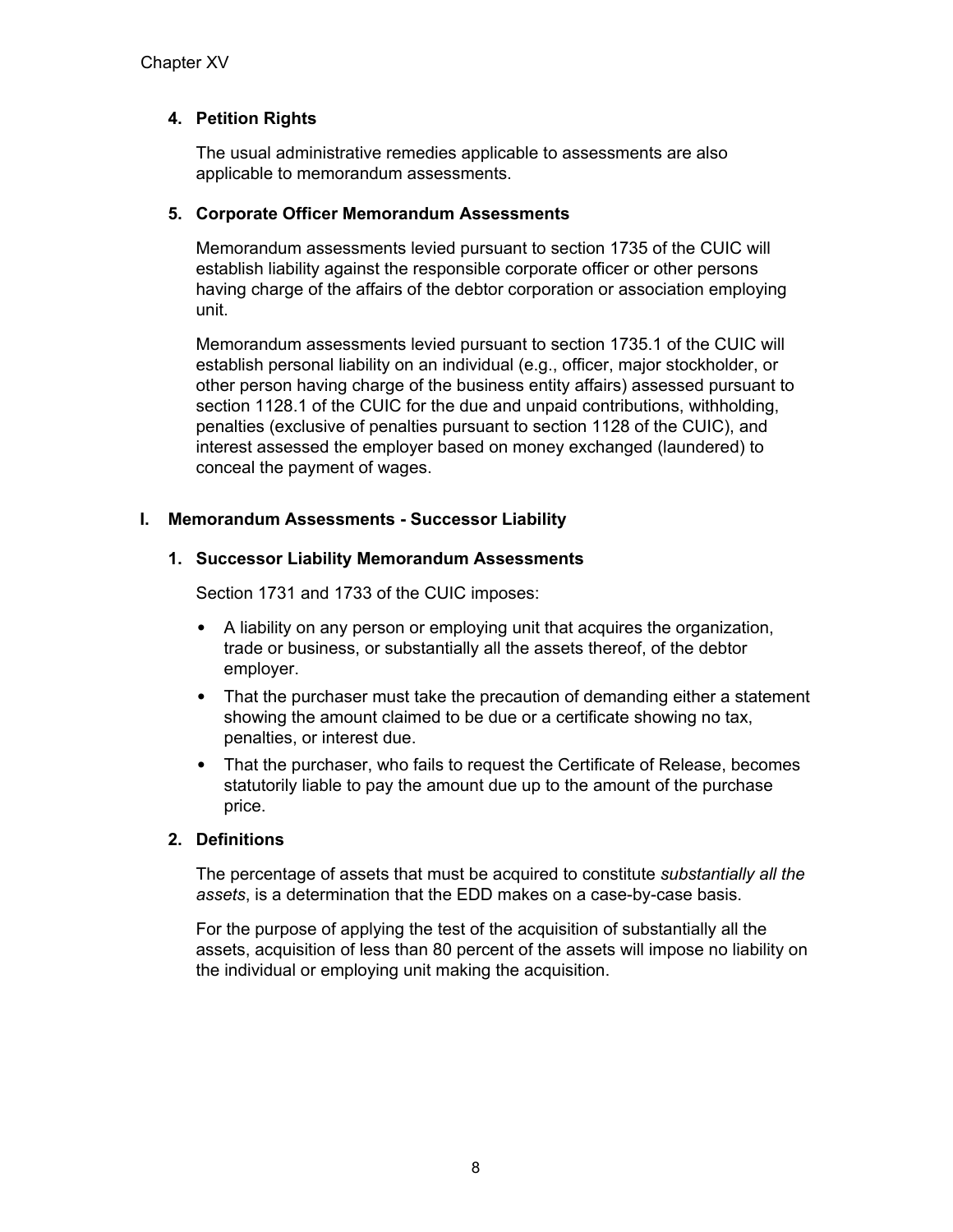# **3. Statement of Amount Due:**

Upon request of the seller or purchaser, the Area Audit Program Manager or delegated authority shall, within 30 days, issue a statement showing the amount of any contributions, interest, and penalties claimed to be due. The failure to issue a certificate or a statement within the period of 30 days shall be deemed equivalent to the issuance of a certificate to the purchaser stating that no contributions, interest, or penalties are due.

# **J. Assessments - Special Situations**

# **1. Dual Employer**

A dual employer is an employer that has more than one employer payroll tax account number. For assessment purposes, a return filed under one account will constitute a *return* filed for both accounts.

### **Example:**

An employer fails to file a UI-DI return for a quarter, but does file and pay a PIT only return for the quarter. Since the PIT only return is considered to be a return filed for both accounts, any assessment for the UI-DI wages will be levied under section 1127 of the CUIC.

# **2. Multiple Assessments**

It is permissible pursuant to section 1130 of the CUIC to make more than one assessment for the same reporting period.

### **Example:**

The audit reveals that two types of employee work groups (carpenters and landscapers) were not reported. The employer agrees that the carpenters were its employees, but not the landscapers. The auditor will prepare a separate assessment for each group of unreported employees.

### **3. Unity of Enterprise**

Section 135.1 of the CUIC defines a Vertical Unity of Enterprise as a change in entity or ownership with a continuity of control of the business enterprise. A new employing unit will not be created when there is an acquisition or change in the form or organization of an existing business enterprise, or severable portion thereof, and there is a continuity of control of the business enterprise. Continuity of control exists when the same person(s), entity(s), or other organization(s) is in control of the business before and after an acquisition or change in entity.

### **Example:**

A business enterprise changes in entity form from a sole ownership to a corporation with the sole owner becoming the corporate president of the corporation.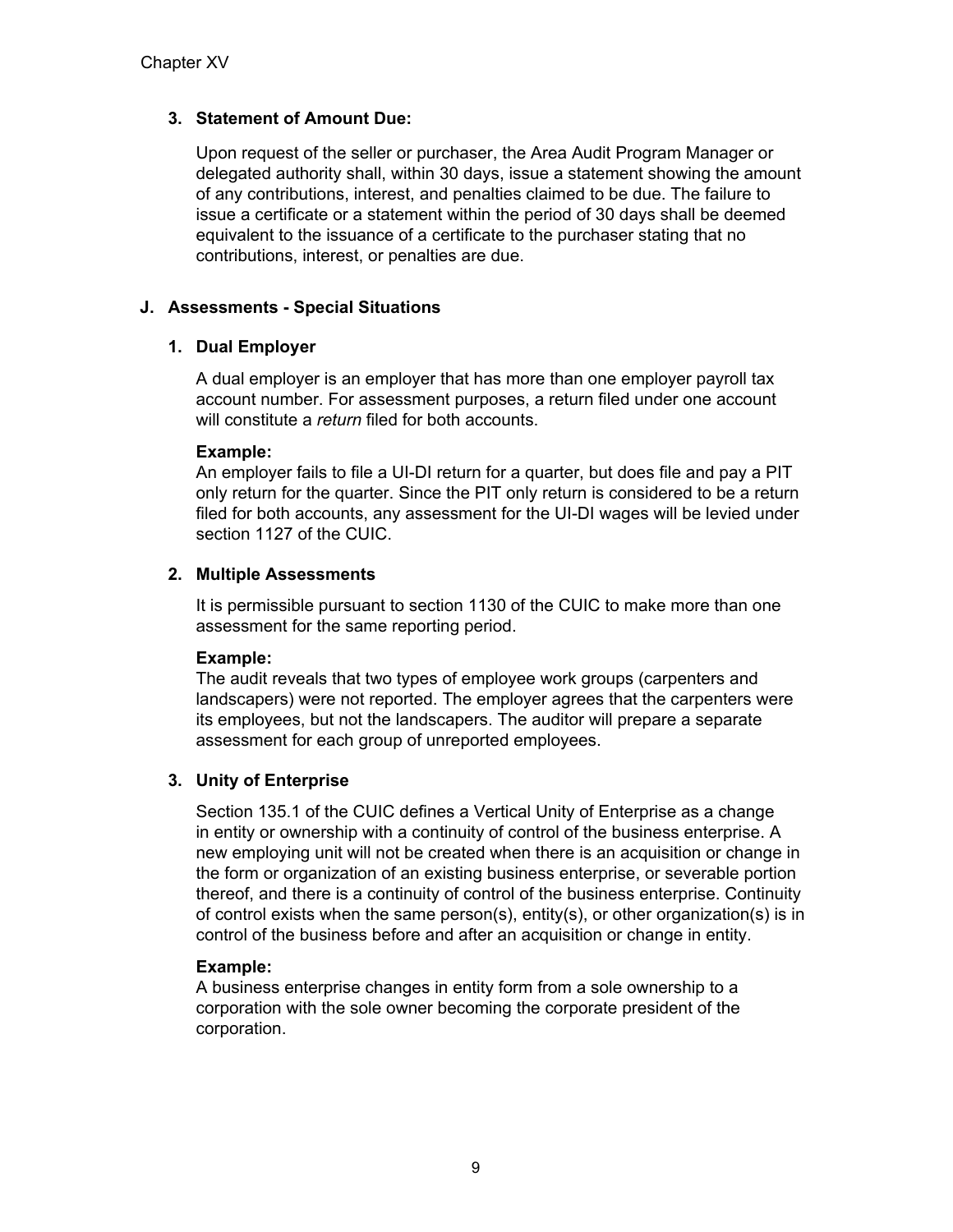When an assessment is required to be made for each entity type and it is not paid, separate assessments will be prepared for the liability in each separate ownership. However, if the employer concurs with the assessment and the entire liability is paid, one assessment may be prepared using the most current ownership.

# **4. Liability is Not Delinquent**

When processing audit and delinquent return cases, it may be necessary to establish a liability for a current quarter that is not delinquent. There are two methods available. The auditor will establish the liability under the procedure most applicable to the particular situation using the following table when the liability is not yet delinquent:

| Method                                    | <b>Procedure</b>                                                                                                                                                                                                                                                                                                                                                                                                                                                               |
|-------------------------------------------|--------------------------------------------------------------------------------------------------------------------------------------------------------------------------------------------------------------------------------------------------------------------------------------------------------------------------------------------------------------------------------------------------------------------------------------------------------------------------------|
| Self-Assessment                           | Obtain a signed return/wage report (DE 9/DE 9C)<br>and payment coupon (DE 88ALL) from the employer<br>acknowledging the tax liability. The return can then be<br>processed as a self-assessment.                                                                                                                                                                                                                                                                               |
| Jeopardy -<br>Section 1137 of<br>the CUIC | When the EDD finds that collection is in jeopardy due<br>to delay, the EDD will establish the contributions not<br>yet delinquent in accordance with jeopardy provisions<br>as described earlier in this chapter. If a wage report<br>(DE 9C) is subsequently obtained, it will be noted<br>thereon, process for wage detail only and sent to the<br>Document Management Group (DMG) for processing.<br>The assessment will be levied pursuant to section 1137<br>of the CUIC. |

### **5. Assessments Pursuant to Section 1184 of the CUIC**

Section 1184 of the CUIC provides that if a refund is erroneously issued to an employing unit, an assessment for the amount of contributions will be generated. Penalty and interest will be charged on any unpaid balance beginning 30 days after the notice of assessment and interest will accrue until the day of repayment.

### **6. Advising Another Person or Business Entity to Violate Chapter 4 of the CUIC**

Section 1145 was added to the CUIC effective January 1, 2005. This section came into law as part of the State Unemployment Tax Act (SUTA) Dumping Prevention Act of 2004. Under this act, states were required to enact specific SUTA dumping prevention legislation.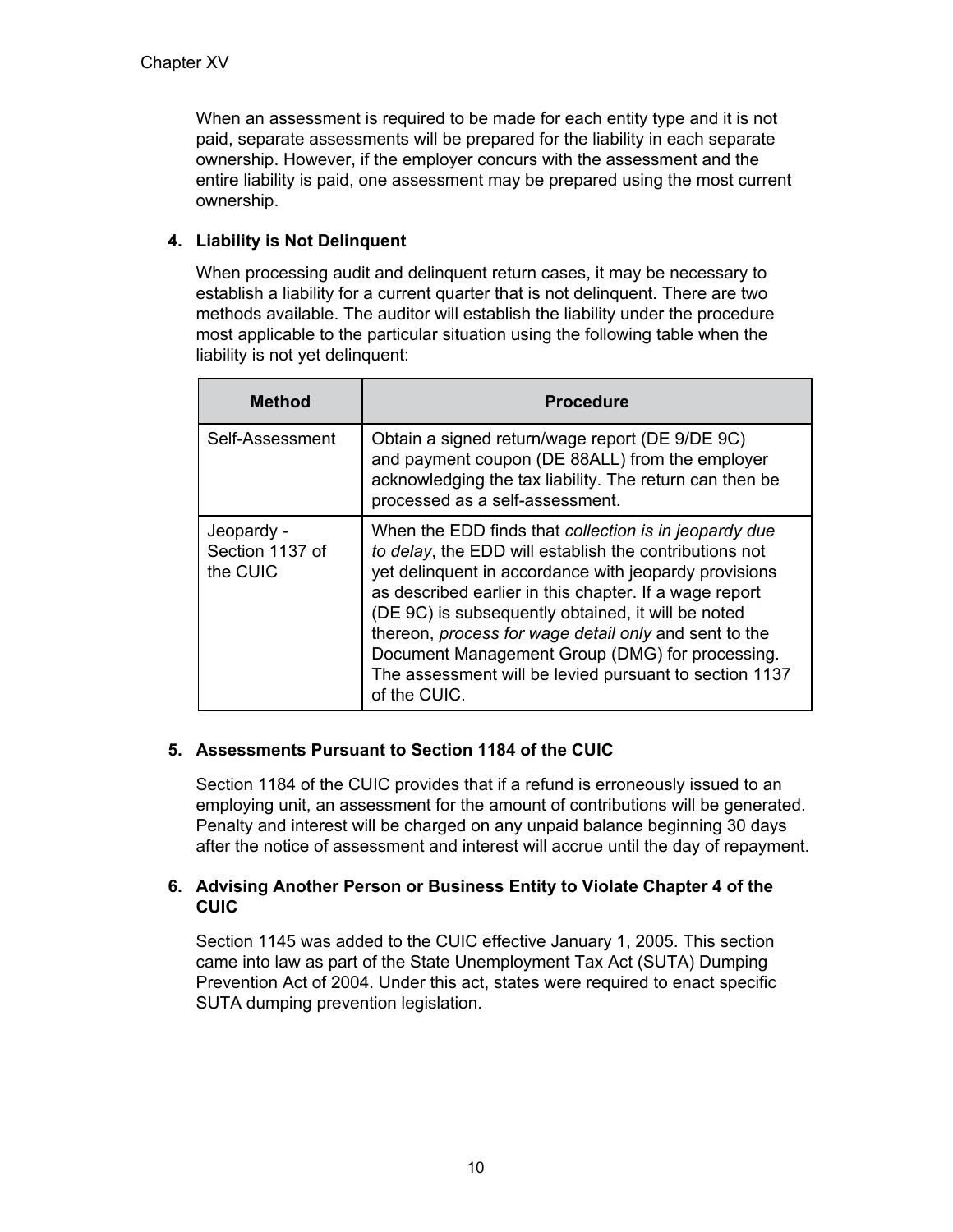If the EDD finds that a person or business entity knowingly advises another person or business entity to violate any provision of Chapter 4, Contributions and Reports of the CUIC, the EDD may assess the greater of:

- (1) A penalty of five thousand dollars (\$5,000).
- (2) Ten percent of the combined amount of any resulting underreporting of contribution, penalties, or interest required by law.

Section 1145 is an assessment pursuant to article 8 of the CUIC and, therefore, has appeal rights pursuant to section 1222 of the CUIC.

### **K. Assessments - Finality**

#### **1. Application of Section 1222 of the CUIC**

Assessments pursuant to sections 1126, 1127, 1184, 1733, and 1735 of the CUIC are final 30 days after service of the *Notice of Assessment* (DE 6517), unless a petition for reassessment is filed within the 30 day period. An ALJ may grant an additional 30 days to file a petition for good cause.

#### **2. Extensions Applicable to Assessments**

Section 1013 of the Code of Civil Procedure (CCP) provides extensions to the finality date if the notice is served by mail. Section 6707 of the Government Code provides extensions to the finality date if it falls on a Saturday or holiday (Sunday is defined as a holiday for purposes of section 6707 of the Government Code). The CUIAB's Precedent Tax Decision No. P-T-364 sets forth the method of applying the above provisions, such as for mailing service which may be extended five days if the place of address is within the State of California, 10 days if the place of address is outside the State of California but within the United States, and 20 days if the place of address is outside the United States.

### **3. Application of Section 1221 of the CUIC**

Assessments pursuant to section 1137 of the CUIC are immediately final. In order for a petition to be timely, the employer must file it within 10 working days of the date of the *Notice of Assessment* (DE 6517). The amount of the assessment remains immediately due and payable pursuant to section 1137 of the CUIC.

#### **4. Application of Section 1224 of the CUIC**

A timely petition for reassessment prevents an assessment from becoming final until:

- Thirty days after the mailing of the order or decision of the ALJ.
- Thirty days after the mailing of the *Notice of Adjustment* (DE 6588) by the EDD where an assessment is adjusted (i.e., a portion of the petition is granted) by the order or decision of the ALJ.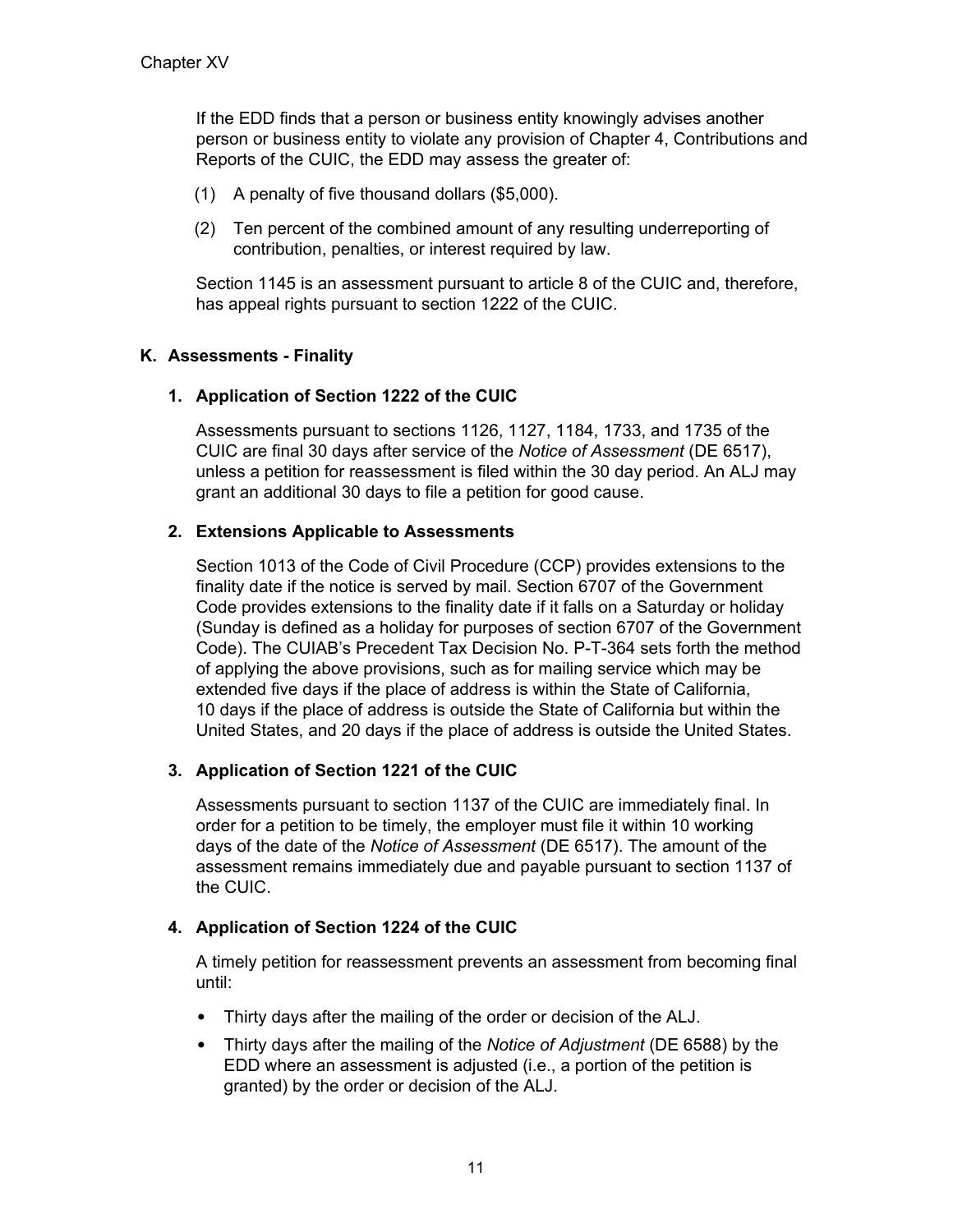When a timely appeal to an ALJ's decision is filed with the CUIAB, the finality date of the assessment involved will be extended in accordance with the limitations set in paragraph four of this section (i.e., substitute "CUIAB" for "ALJ").

# **L. Cancellation or Adjustment of Assessments**

## **1. Application of Section 1136 of the CUIC**

Section 1136 of the CUIC contains authority for the cancellation of an erroneous assessment or a portion thereof. The Director is authorized to cancel such an assessment, even though final, as provided below:

- Where no petition for reassessment has been filed.
- Without the approval of the CUIAB, when an ALJ or the CUIAB has not issued a tax decision on the case.
- With the approval of the CUIAB, when the assessment has been the subject of a tax decision by an ALJ or the CUIAB, but the decision was issued on any grounds not on the merits.
- Note: A decision issued not on the merits is a dismissal decision (i.e., the employer fails to appear for the hearing [nonappearance], or the employer withdraws the petition [withdrawal]).

# **2. When Section 1136 of the CUIC Does Not Apply**

Section 1136 of the CUIC does not authorize the EDD to cancel or decrease an assessment when the assessment has been the subject of a tax decision issued on the merits by an ALJ or the CUIAB. Section 1136 of the CUIC does not apply to paid assessments, however sections 1177 or 1178 may apply.

### **3. Increasing Assessments**

Assessments which have become final may be increased by levying one or more additional assessments provided the period of assessment is not covered by a civil judgment, a decision of an ALJ, or by a CUIAB decision involving the same wages and the same facts.

If additional assessments are issued for a quarter previously assessed under section 1126 of the CUIC and the employer has not filed a return/report (DE 9/DE 9C), subsequent assessments are also issued pursuant to section 1126 of the CUIC.

# **4. Adjusting the Assessment at the Hearing**

Pursuant to section 1223 of the CUIC, an ALJ has authority to decrease or increase the amount of any assessment under review at the hearing.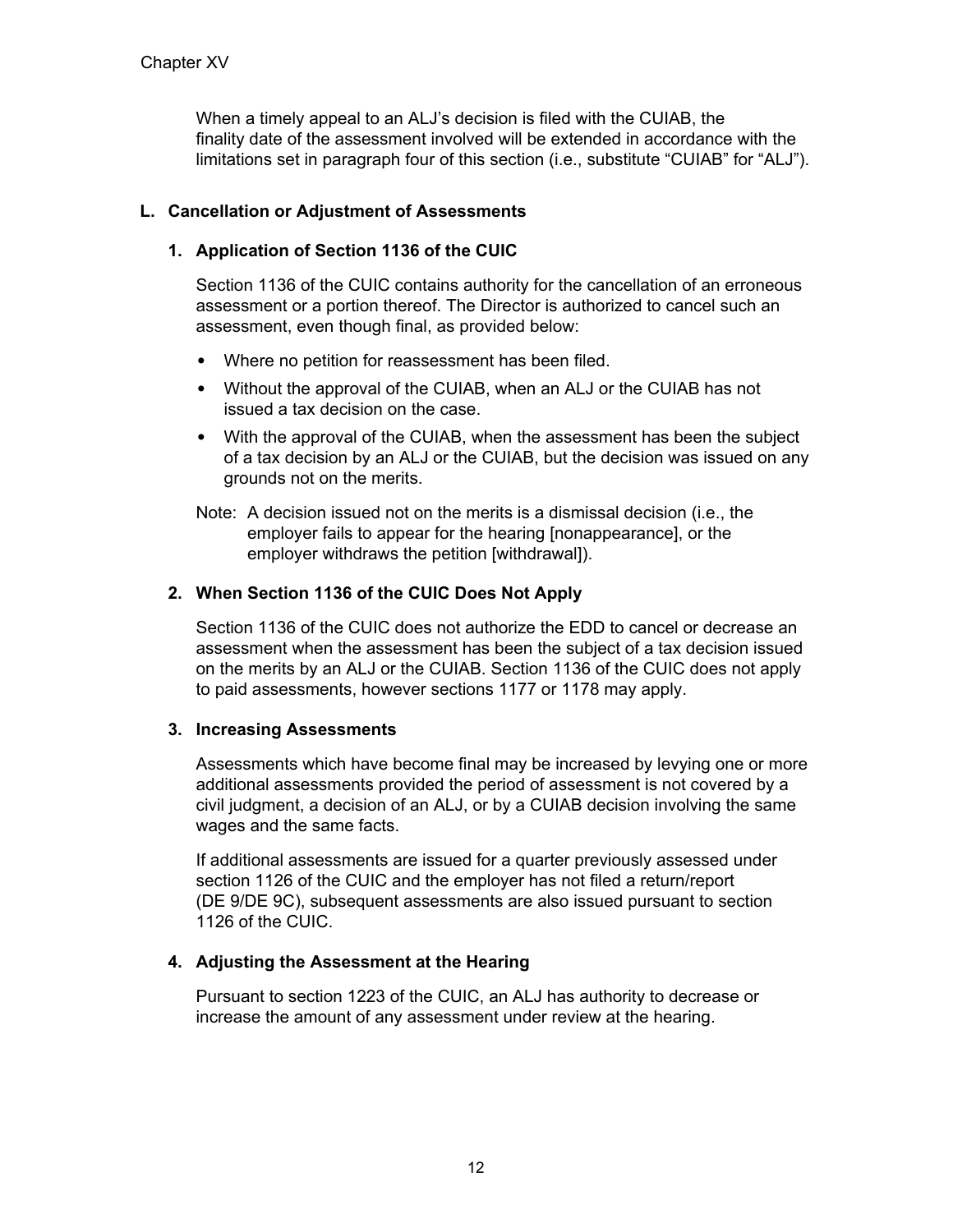# **5. Section 1177 and 1178 of the CUIC**

Section 1177 of the CUIC authorizes the EDD to make a credit adjustment to a paid and either final or non-final erroneous assessment. Section 1136 of the CUIC does not apply to paid assessments. To be timely, a claim for refund or credit must be filed or discovered within the time limit prescribed under section 1178 of the CUIC:

- Within three (3) years from the last day of the calendar month following the close of the calendar quarter for which the overpayment was made, or
- Six months after an assessment levied by the EDD becomes final, or
- Sixty days from the date of overpayment.

# **6. New Evidence Submitted**

A decision of the CUIAB is final and binding upon the Department, except for such action as may be taken by a judicial tribunal pursuant to section 410 of the CUIC.

An ALJ may grant a new hearing on the basis of the new evidence pursuant to section 1223 of the CUIC. If any petition is filed under this article within the time and meeting requirements prescribed, an ALJ shall review the matter and, if requested by the petitioner, shall grant a hearing. A hearing is not required on a petition if a prior hearing has been afforded the petitioner involving the same issues, but regardless of any prior proceedings, if the petitioner files an affidavit setting forth new and additional evidence in support of his or her petition, an ALJ may grant an additional hearing. If the request for a new hearing is denied and the assessment has not been paid, the employer can pay the assessment and file a claim for refund with the EDD. The EDD may either approve or deny the claim. If the EDD denies the claim, the employer may petition for review of denial of the claim for refund.

# **7. New Issue Raised**

If the employer raises a monetary issue after the denial decision is rendered involving the status issue only, it is permissible for the EDD to correct the amount of the assessment.

### **M. Service of Assessments**

### **1. Introduction**

Section 1131 of the CUIC requires that a written notice of assessment be given to the employing unit. The notice of assessment must be addressed to the employing unit at its address as it appears on the records of the EDD pursuant to section 1206 of the CUIC. These requirements apply to both automated assessments as well as to any prior manual assessments (DE 107PC).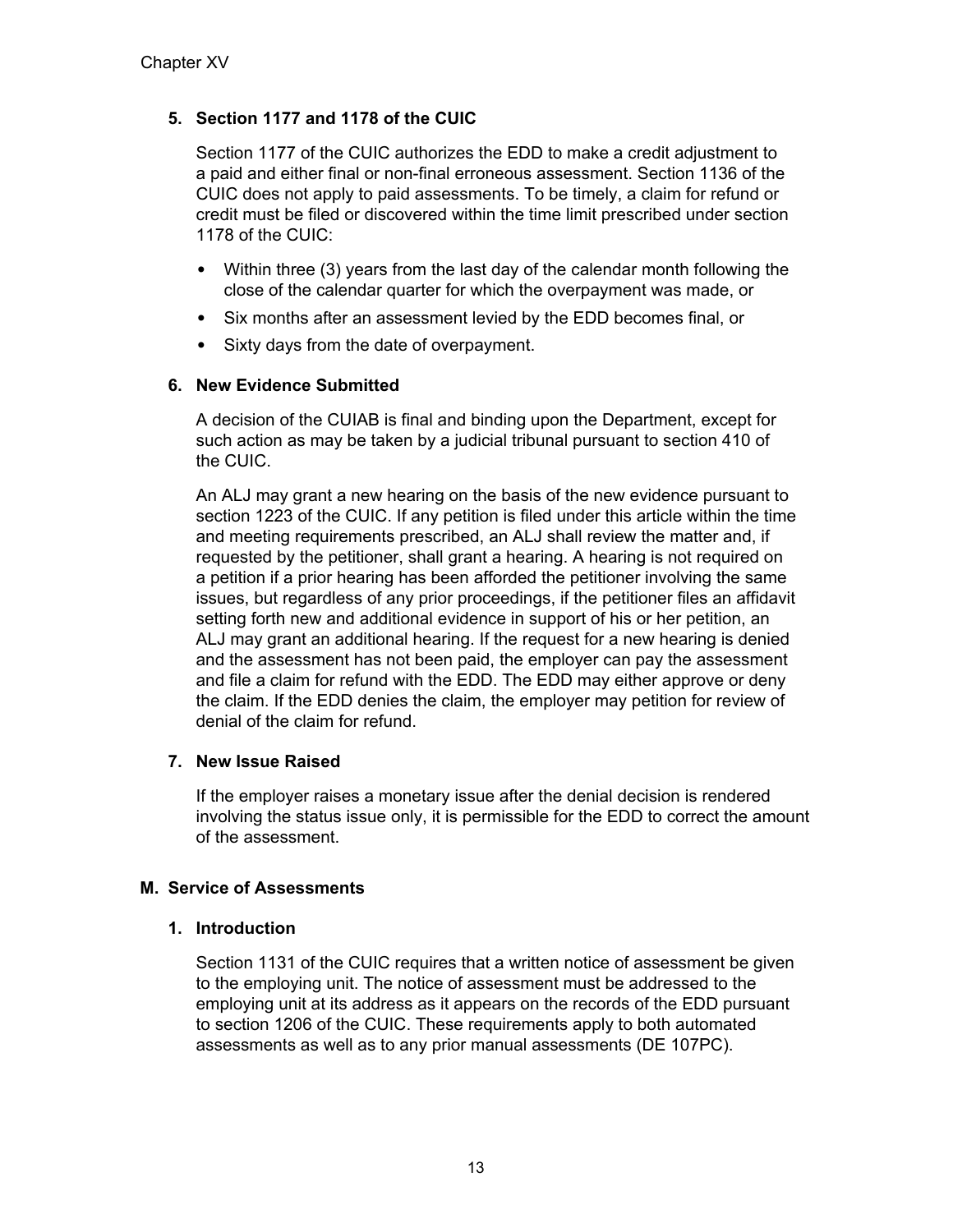# **2. Regular or Certified Mail**

Pursuant to section 1206 of the CUIC, an assessment may be served personally or by mail. Service by mail is complete at the time of deposit in the United States mail. If service is made by mail, the following applies:

- If a notice of assessment is in excess of \$1,000 (total of debits not considering credits), or is made pursuant to section 1137 of the CUIC for any amount, it will be sent by certified mail.
- When a notice of assessment for a partnership that is out of business is in excess of \$1,000 (total of debits not considering credits) or is made pursuant to section 1137 of the CUIC for any amount, the original assessment and each partner's copy will be sent by certified mail to the last address of record as it appeared on the EDD's records when the business ceased to operate.
- Except pursuant to section 1137 of the CUIC, if a notice of assessment is for \$1,000 or less (total of debits not considering credits), the notice will be sent by regular mail.

### **3. Billings versus Assessments**

Billings are generally issued for penalty and/or interest and for self-assessments (DE 9, DE 88ALL or DE 9ADJ) when there are no computation errors. If there are no computation errors, the employer does not have any appeal rights. If there are computation errors, the employer is issued an assessment that includes appeal rights. Billings are issued under authority of division 1, of part 1, of chapter 4, of article 7 of the CUIC.

The EDD issues billings on the *Employer Account Statement* (DE 2176), which is described at the beginning of this chapter.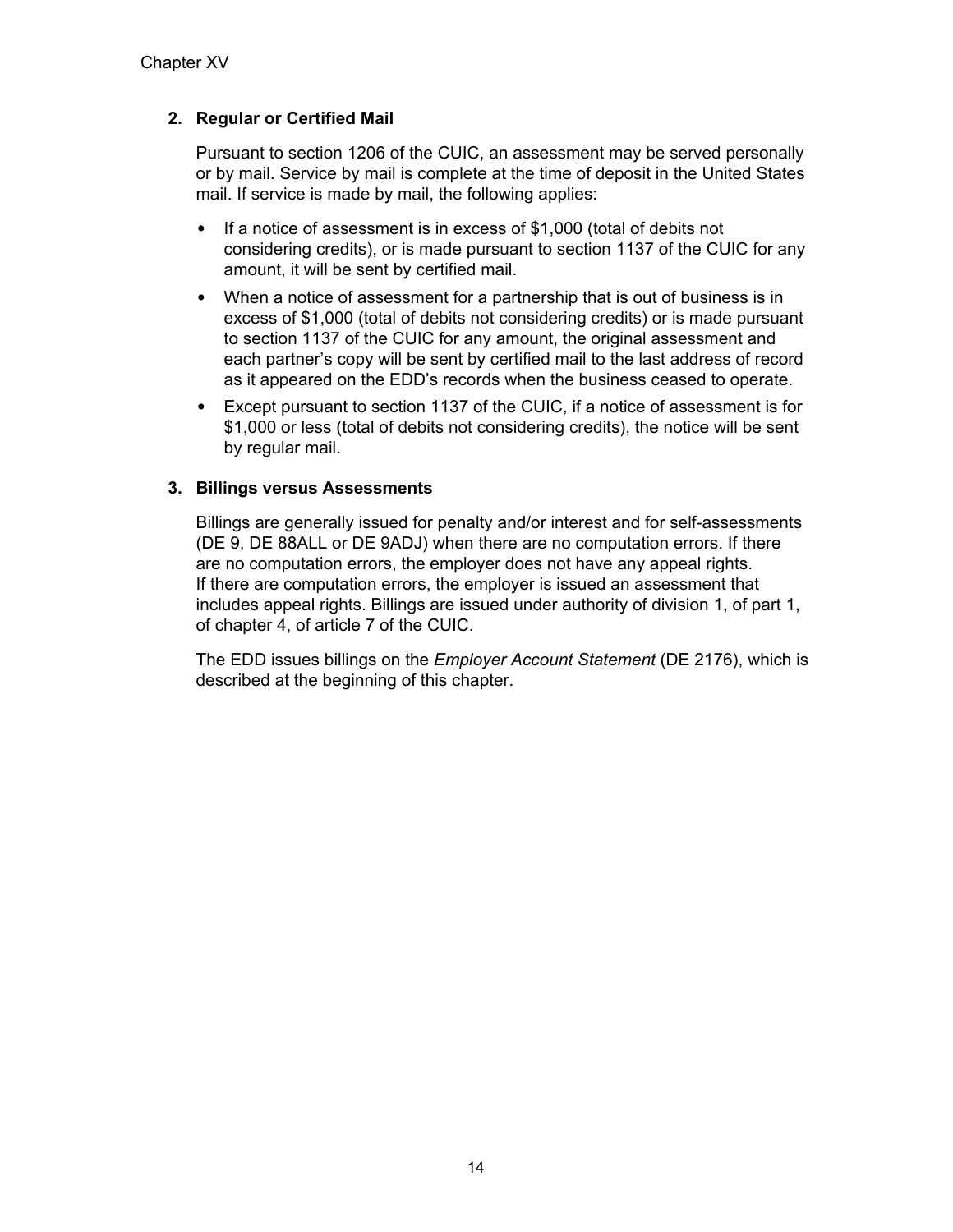Chapter XVI

Completing the Case

# **A.** *Wage Report Adjustment Schedule* **(DE 2026)**

## **1. Use**

The *Wage Report Adjustment Schedule* (DE 2026) is used to:

- Enter total subject wages, Personal Income Tax (PIT) wages, and/or PIT withheld when no report of wages has been filed.
- Adjust an erroneous report of total subject wages.
- Transfer total subject wages, PIT wages, and/or PIT withheld that were incorrectly reported under the wrong program employer payroll tax account number (Unemployment Insurance [UI]-Disability Insurance [DI], DI-only, or UI-only).
- Transfer total subject wages, PIT wages, and/or PIT withheld from one employer to another, or total subject wages, PIT wages, and/or PIT withheld incorrectly reported by one employer on behalf of another (split-off).
- Adjust PIT withholding where PIT withheld was not reported to the EDD but was reported on the Form W-2 issued to the employee and/or will be reported by the employer on the Form W-2 for the current year.

# **2. Correct Form**

Adjustments to the report of wages will be entered on the DE 2026 **unless** one of the following forms is obtained from the employer:

- Q*uarterly Contribution and Wage Adjustment Form* (DE 9ADJ)
- *Tax and Wage Adjustment Form* (DE 678) (for annual household employers only)
- *Quarterly Adjustment Form for Voluntary Plan Disability Insurance Employers* (DE 938)

### **3. Identified Wages versus Unallocated Wages**

It is important that the auditor identify, for benefit purposes, the wage adjustments by employee, even if the Social Security number (SSN) is not known. Wages that are properly reported and identified ensure the prompt payment of benefits.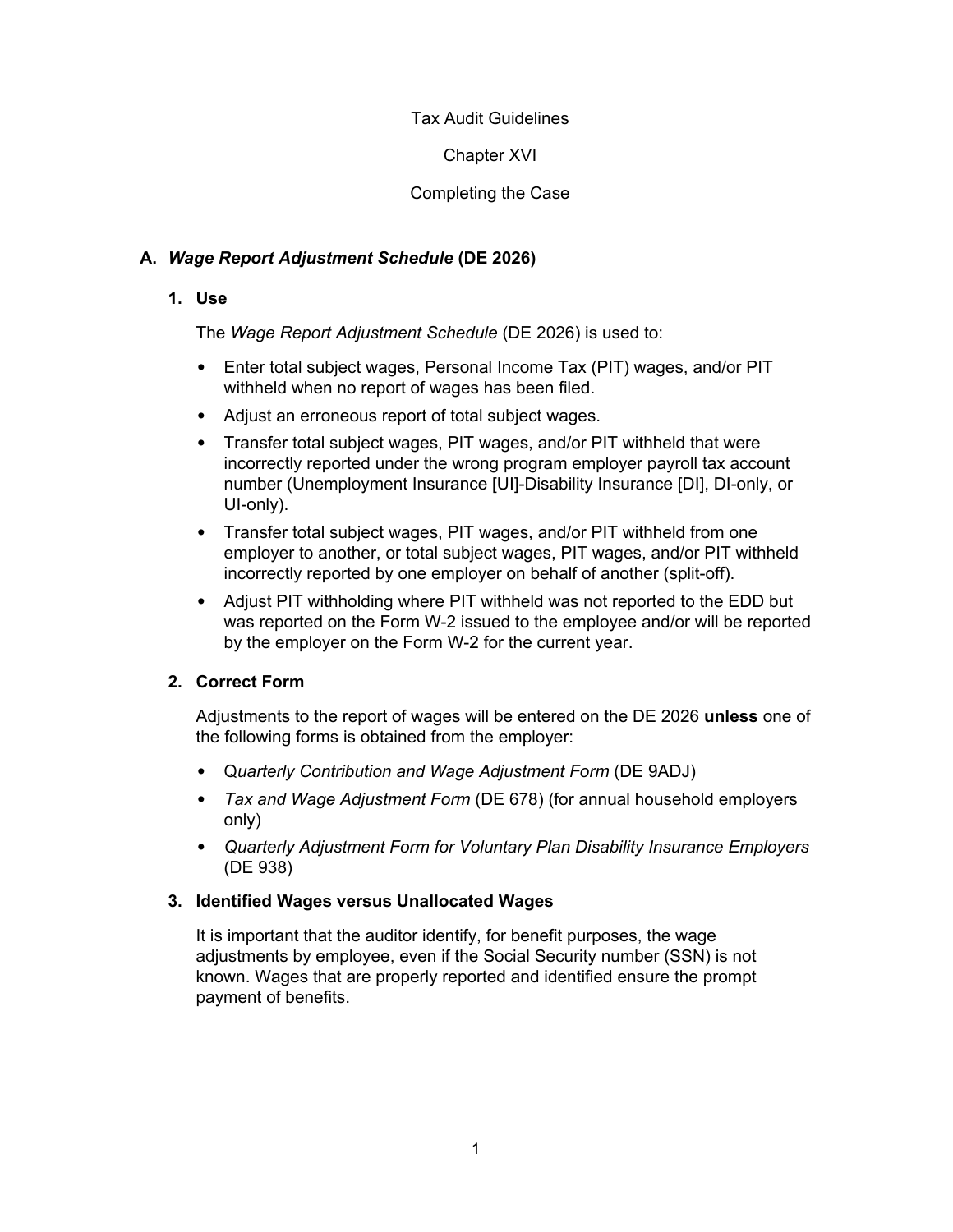Chapter XVII

Case Review

## **A. Integrated Case Review System**

The goal of the Field Audit and Compliance Division (FACD) Integrated Case Review System is to ensure correct and consistent application of the law, regulations, and Employment Development Department (EDD) policies and procedures that support the Department of Labor (DOL) audit requirements. Every case should fully meet the three goals of quality, which are timeliness, accuracy, and completeness. The FACD Integrated Case Review System is managed by FACD Audit Section in partnership with the Area Audit Offices.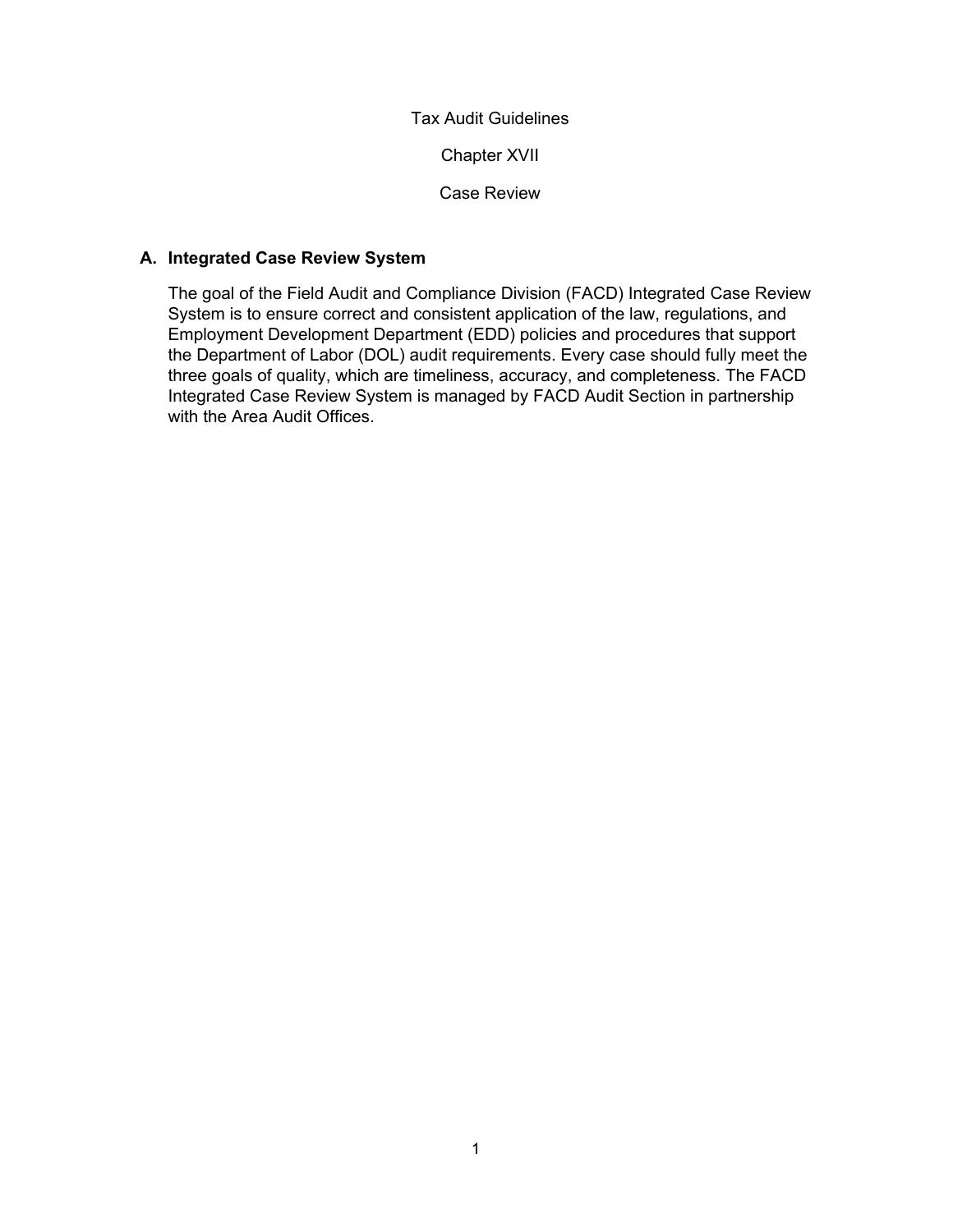Chapter XVIII

Refunds and Credits

## **A. Overview**

Sections 1176 through 1185 of the CUIC provide the authority to issue refunds and/or credits on overpayments.

The EDD establishes refunds and/or credits once an overpayment is found to exist. An overpayment exists when an employing unit pays more than the amount legally due.

# **B. Methods of Claiming Refunds or Credits**

# **1.** *Quarterly Contribution and Wage Adjustment Form* **(DE 9ADJ)**

The *Quarterly Contribution and Wage Adjustment Form* (DE 9ADJ) is designed to allow an employer to adjust tax return or wage report information previously reported to the EDD. The DE 9ADJ is the preferred form to use when filing a claim for refund or credit occurring in periods beginning January 1, 2011.

### **2. Claim for Refund by Correspondence**

Section 1179 of the CUIC provides that, "Every claim for refund or credit shall be in writing and shall state the specific grounds upon which the claim is founded."

The employing unit may file a claim for refund or credit by writing a letter to the EDD with the required information or by filing a claim for refund or credit using an EDD form.

The letter should include the following information:

- Date of request for refund or credit
- Employer payroll tax account number
- Specific grounds on which the claim is based
- Period covered
- Amount claimed
- Date of payment/credit

The letter should be signed by the employer or the employer's representative.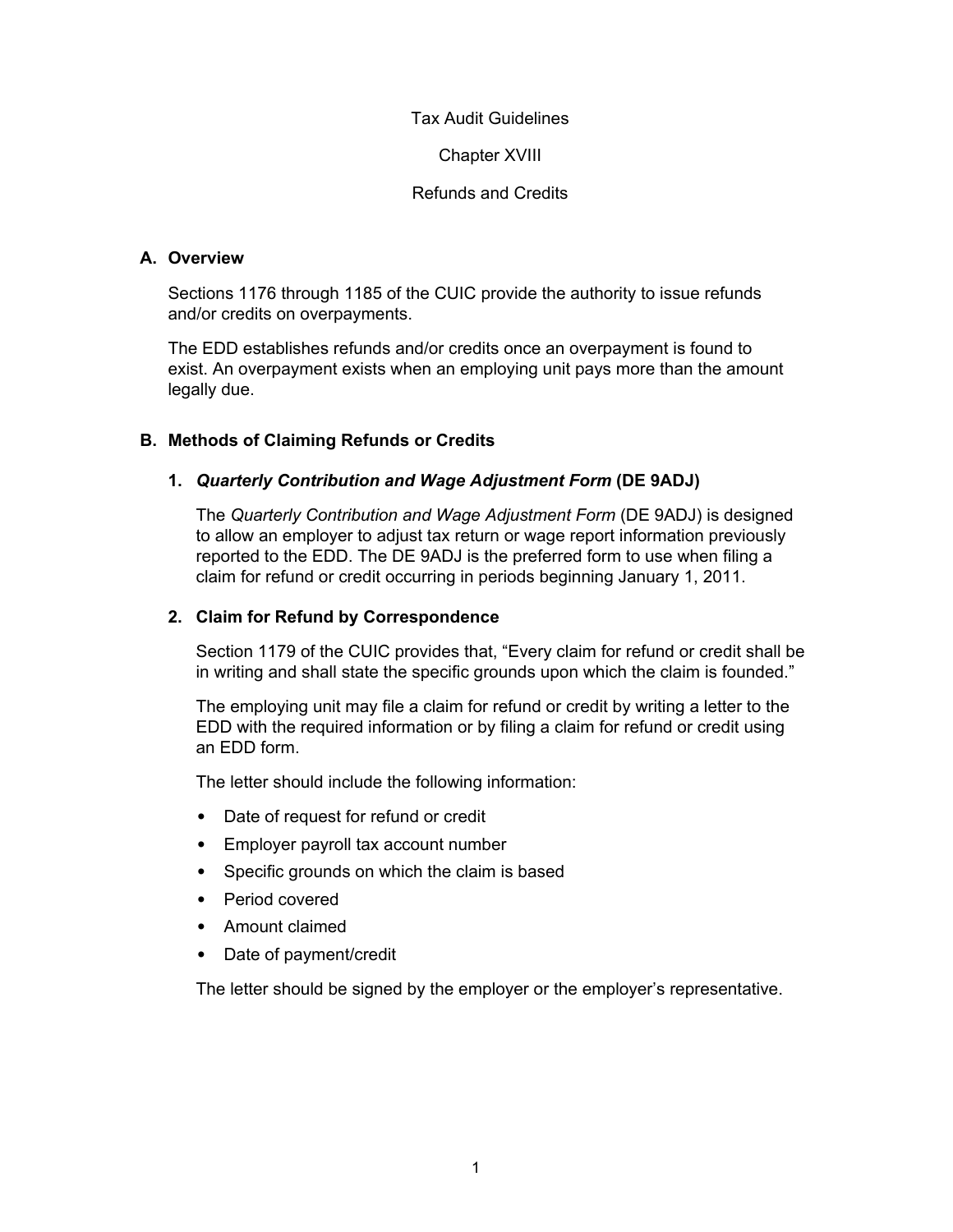# **3. Amended Returns**

Amended or corrected returns reflecting lesser amounts than previously reported in subject and/or taxable wages or contributions are considered to be requests for credit/refund.

## **4.** *Extension of Time for Making Assessments and a Claim for Refund or Credit* **(DE 1977)**

The DE 1977 serves as a claim for refund or credit of any overpayment discovered in the periods covered by the extension. If the employing unit discovers a possible refund or credit near the time for the statute of limitations to apply, the employer should be advised to file a DE 1977. The filing of the DE 1977 allows the employer additional time to file a claim. The form must be submitted to the EDD prior to the expiration date of the quarter(s) included in the extension.

### **C. Time Requirements for Claiming Refund or Credit**

### **1. Section 1178 of the CUIC**

To be timely, a claim for refund or credit must be filed or discovered within the time limits prescribed under section 1178(b) of the CUIC and is the later of the following periods:

- Within three years from the last day of the calendar month following the close of the calendar quarter for which the overpayment was made, or
- Within six months after an assessment issued by the EDD becomes final, or
- Within 60 days from the date of overpayment.

### **Example**:

An assessment is levied on May 1, 2012, for the quarter 11-4. The employer does not file a petition for reassessment and pays the assessment on June 30, 2013. The applicable time limits pursuant to section 1178(b) of the CUIC are:

- Statute for quarter 11-4 three years from the last day of the month following the close of the fourth quarter 11-4 is January 31, 2015.
- Date of Assessment is May 1, 2012, and the assessment becomes final on June 1, 2012 — six months after the finality date is December 1, 2012.
- Date of payment is June 30, 2013 60 days from date of payment is August 29, 2013.

Therefore, January 31, 2015, is the last timely date to file a claim for refund.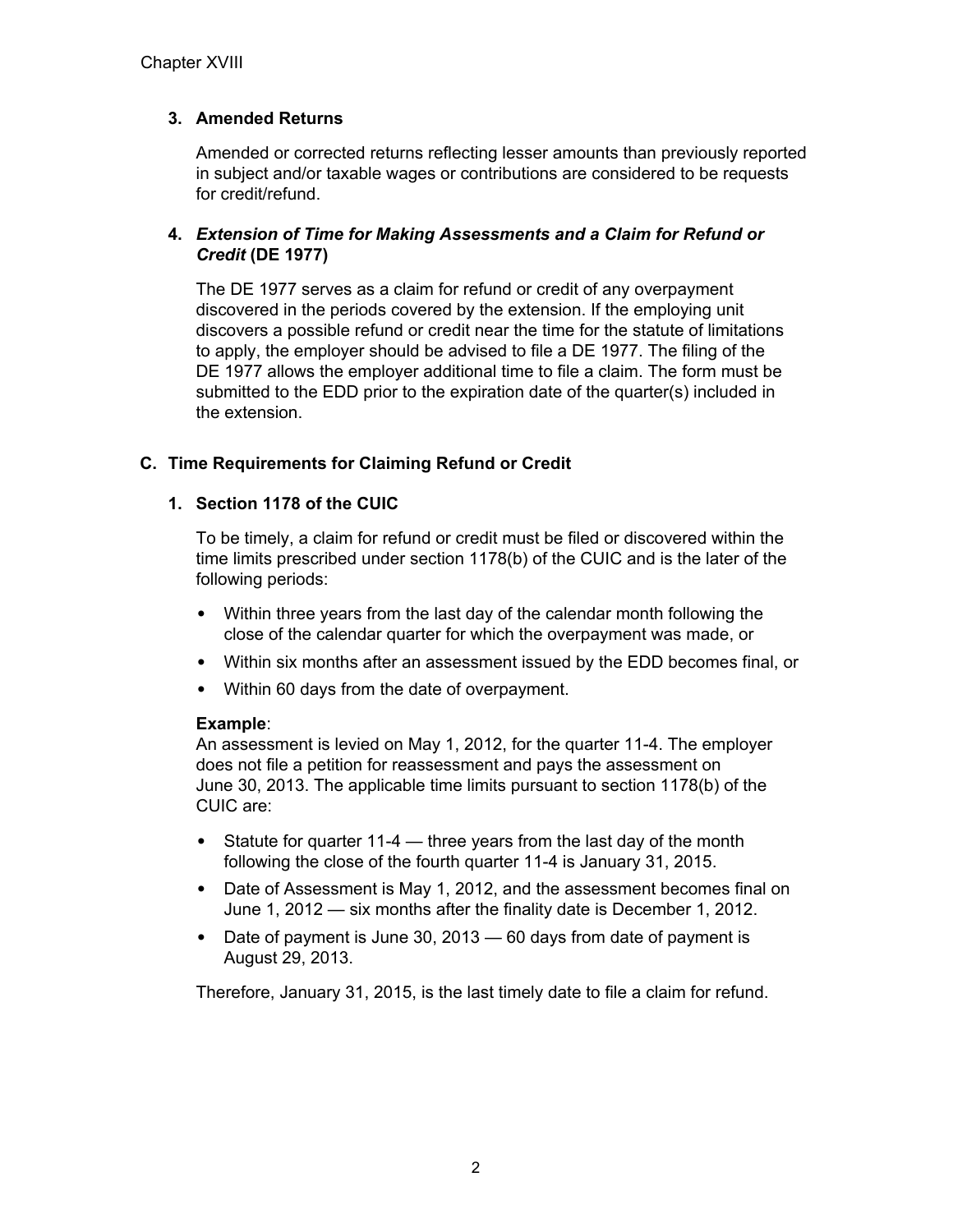# **D. Denial of a Claim for Refund**

#### **1. Introduction**

A denial of a claim for refund is a written ruling by the EDD. The Area Audit Office (AAO) is responsible for issuing the denial of a claim.

#### **2. Finality - Petition for Review**

A denial of a claim for refund or credit issued by the EDD is final 30 days from the date of service unless a petition for review is filed. The provisions of section 1013 of the Code of Civil Procedure apply if the denial is by mail.

A petition for review must be filed within 30 days of service pursuant to section 1222 of the CUIC.

### **3. Finality - Claim Deemed Denied**

Section 1222 of the CUIC provides that if the EDD fails to serve notice of approval or denial in writing within 60 days from the date of the claim, then the claim may be deemed denied. Once the claim is deemed denied, the employing unit or person may file a petition for review with an Administrative Law Judge (ALJ).

#### **E. Authorization Required for Assignment of Refunds**

Section 1177 of the CUIC authorizes refunds to the employing unit making the overpayment or to its successor, administrator, or executor.

### **F. Protest of Benefit Changes**

#### **1. Timely Protest Pursuant to Section 1034 of the CUIC**

An employer may file a written protest of any statement of charges, or credits and charges, to his reserve account within 60 days after the date of mailing or within an additional 60 days if good cause is determined by the EDD to exist.

The employer will be notified of the EDD's action on a protest in accordance with section 1035 of the CUIC.

### **G. Petition of Contribution Rate Change**

#### **1. Correction of Any Error Pursuant to Section 1036 of the CUIC**

(a) The Director shall give notice, pursuant to section 1206, to the employer of the correction of any error which the director finds in any statement of account or statement of charges. Except in the case where fraud, intent to evade, misrepresentation, or willful nondisclosure is found, the notice of correction shall be issued prior to the expiration of the rating period to which a statement relates.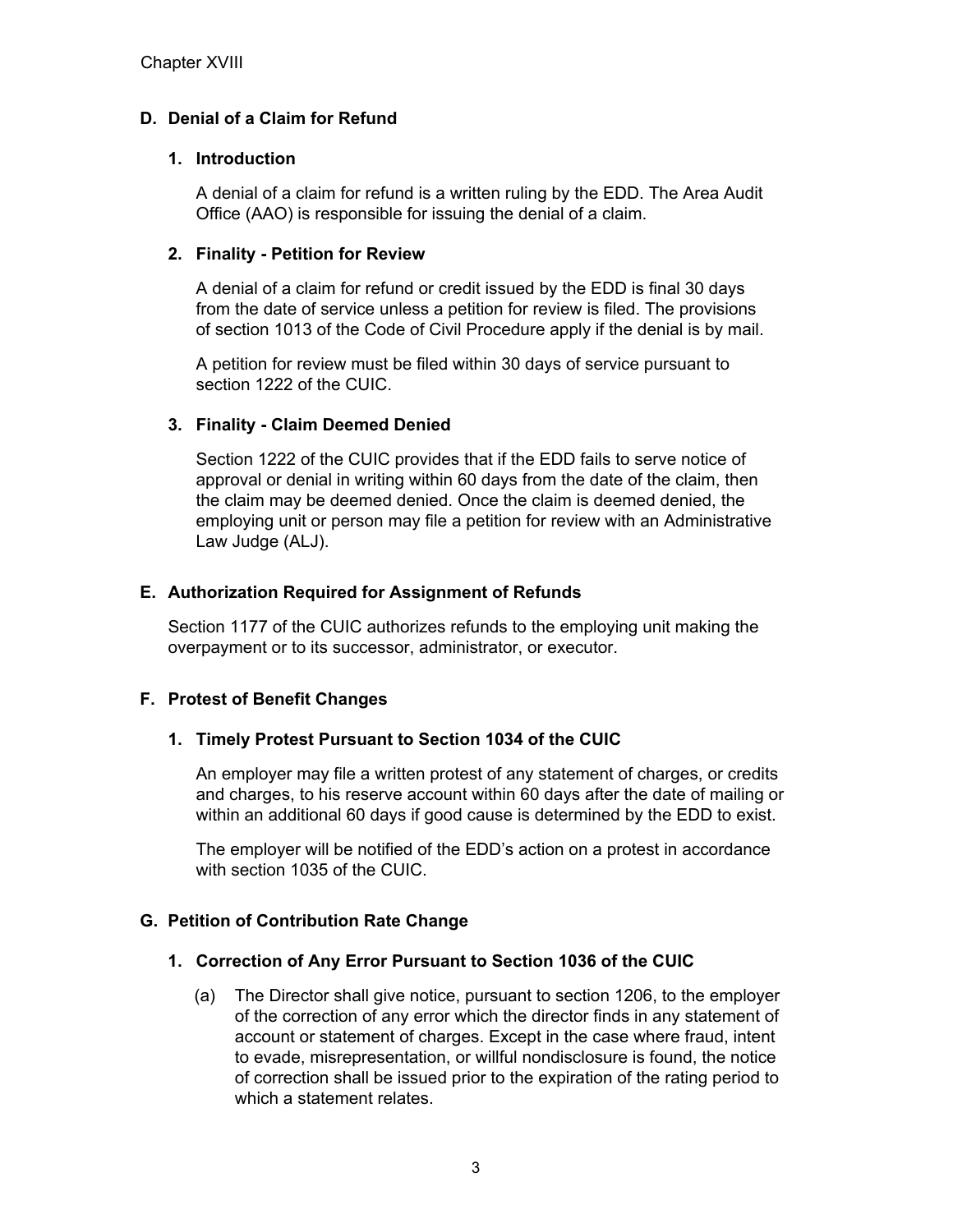- (b) Any additional amount of contributions resulting from an increased contribution rate caused by the correction of any error that the director finds in any statement of reserve account or statement of charges shall be assessed within 180 days from the postmarked date of the notice of correction. These assessments shall be issued in accordance with article 8 (commencing with section 1126). However, these assessments shall become final on the last day of the calendar month following the calendar quarter in which the assessment is issued.
- (c) Any overpaid amount of contributions resulting from a reduced rate caused by the correction of an error that the director finds on any statement of reserve account or statement of charges shall be refunded within 180 days of the postmarked date of the notice of correction. These refunds shall be issued in accordance with article 9 (commencing with section 1176).

### **2. Protest Claim for Refund Pursuant to Section 1037 of the CUIC**

In order for a timely protest to constitute a claim for refund, the employer must pay contributions at the rate given in the latest statement of reserve account.

The EDD will then consider any protest of a rate to be a claim for refund of all payments made on and after the date on which the protest was filed, and applicable to the period for which such rate was established.

If the EDD allows the protest, the overpayments will be refunded or credit allowed. An overpayment made prior to the protest will be processed as any other overpayment.

A separate denial of the claim for refund is not required.

#### **H. Petition Conversion - Section 1179.5 of the CUIC**

Section 1179.5(a) of the CUIC provides that full payment made before an Administrative Law Judge (ALJ) issues a decision on a petition for reassessment will constitute the filing of a claim for refund that is deemed denied. Therefore, the petition will automatically become a petition to review a denial of the claim for refund by the Director.

Section 1179.5(b) of the CUIC provides that full payment made before the California Unemployment Insurance Appeals Board (CUIAB) issues its decision on an appeal from an ALJ's decision on a petition for reassessment will constitute the filing of a claim for refund that is deemed denied by the Director and affirmed by the ALJ. Therefore, the appeal will automatically become an appeal from an ALJ's decision upholding the denial of the claim for refund.

In either situation, the full payment must be received after the petition or appeal has been filed, but prior to the issuance of a decision by the ALJ or CUIAB on a petition for reassessment.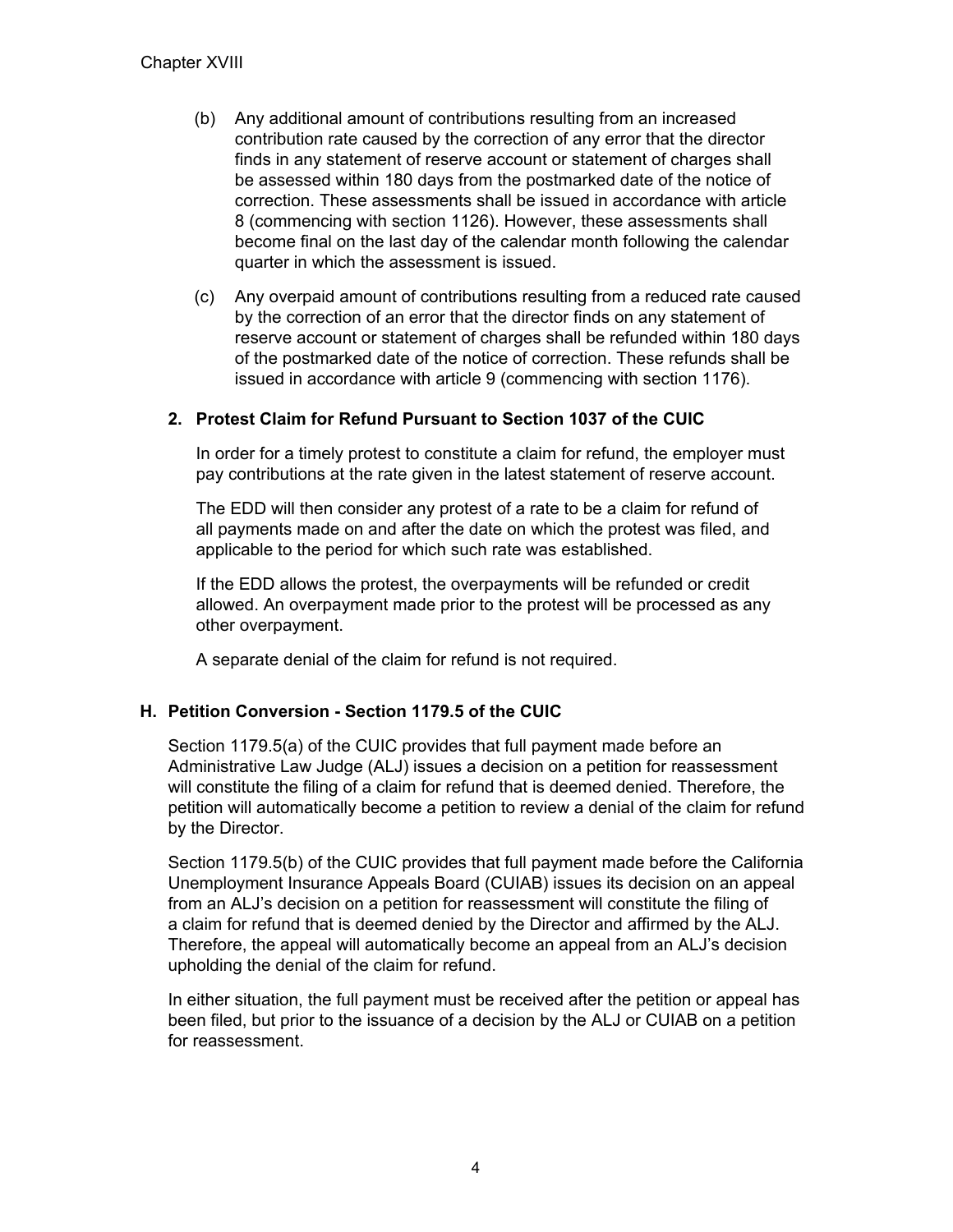It is to the employer's advantage to pay the assessment in full prior to the issuance of the decision on a petition for reassessment in order to save time and costs and bypass some of the administrative appeal procedures. This is especially important if the employer wishes to pursue the case in court.

For example, the employer pays the assessment in full prior to the issuance of the CUIAB decision on the petition for reassessment. The CUIAB decision denies the employer's petition.

Since section 1179.5 of the CUIC converts the decision into a petition to review a denial of the claim, the employer may then appeal directly to the court system.

### **I. Overpayments/Credits Which Include Employee Contributions**

### **1. Employer Refund of Erroneous Deductions**

Section 1178 of the CUIC and section 1178(c)-1 of Title 22, California Code of Regulations (CCR), require that an employing unit refund erroneous employee deductions. The credit or overpayment may be established during the course of an audit/investigation or by a claim for refund filed by the employer.

### **2. One Year Allowed**

The employing unit must complete the refund to the employee within one year after the date of the allowance of the credit or approval of the claim for refund, or no credit will be allowed for employee contributions nor will the employer or employee contributions, penalty, or interest be refunded.

### **J. Types of Evidence Required for Refund of Employee Contributions**

### **1. Satisfactory Evidence**

The employing unit must provide satisfactory evidence that the employee deductions have been refunded or that the employer has been unable to make the refund (or a portion of them).

### *2. Notice of Overpayment and Claim for Refund* **(DE 938C)**

The EDD's automated accounting system generates a *Notice of Overpayment and Claim for Refund* (DE 938C) to notify the employer of potential erroneous employee deductions when the amount of State Disability Insurance (SDI) reported exceeds the amount calculated in the EDD's automated accounting system, based on the amount reported by the employer as SDI taxable wages. The SDI and California Personal Income Tax (PIT) overpayment amounts are placed in trust funds awaiting employer response.

Evidence of the refund of erroneous employee deductions must be submitted within one year from the date of the DE 938C sent by the EDD.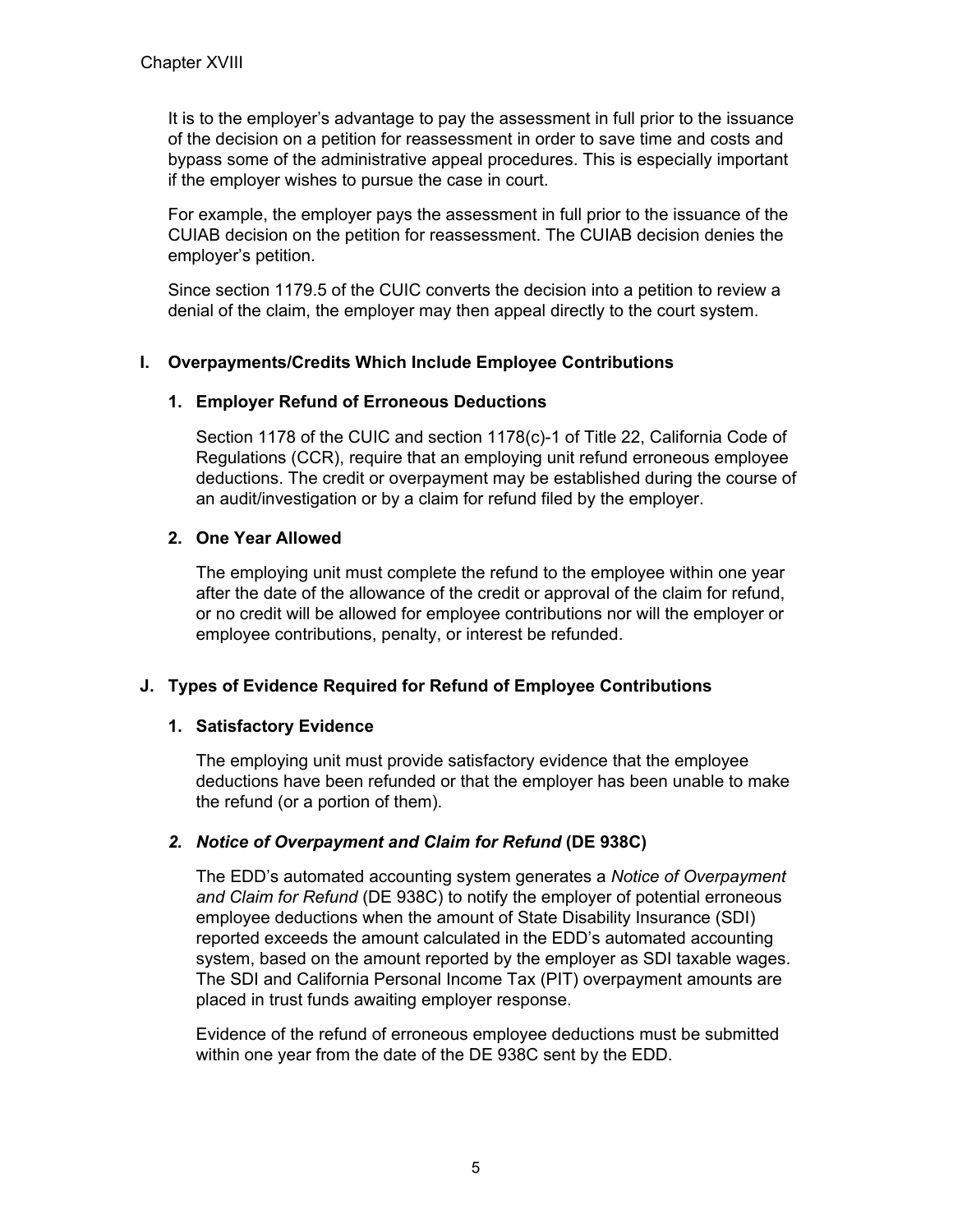# **K. When Refund Procedure for Errorneous Deductions is Not Required**

#### **1. Bankruptcy Court Action**

Refunds of erroneous employee deductions are not required if the employing unit has been adjudicated bankrupt.

#### **2. Refund Not Required**

Refund of erroneous employee deductions is not required if the employing unit is unable to make such refund by reason of a pending court action.

#### **3. Voluntary Plan - No Refund**

No employer under a Voluntary Plan will be required to refund erroneous employee deductions on Voluntary Plan wages subsequently determined to be paid for services not in employment.

### **L. Employee Deductions - Voluntary Plan**

#### **1. Voluntary Plan Refund**

A Voluntary Plan employer will be required to refund erroneous deductions if the deductions from wages were in excess of the taxable limitation or were at a rate greater than the state DI rate.

### **2. Deductions Less Than Applicable DI Rate**

If employee contributions required to be paid under an approved Voluntary Plan are less than the state plan DI rate, the employer will be permitted to deduct contributions on wages in excess of the taxable wage limitation. The deductions will not exceed the maximum deduction from taxable wages paid per calendar year for an individual employee.

#### **Example:**

| Tax Year                        | 2015      |
|---------------------------------|-----------|
| DI Rate                         | $0.9\%$   |
| <b>Taxable Wage Limitations</b> | \$104,378 |
| <b>Maximum Deduction</b>        | \$939.40  |

A Voluntary Plan employer may, for example, deduct two tenths of one percent (.002) on the first \$50,000 of taxable wages. This method would be acceptable because the amount withheld is \$100, which is less than the maximum SDI deductions of \$939.40 for the calendar year 2015.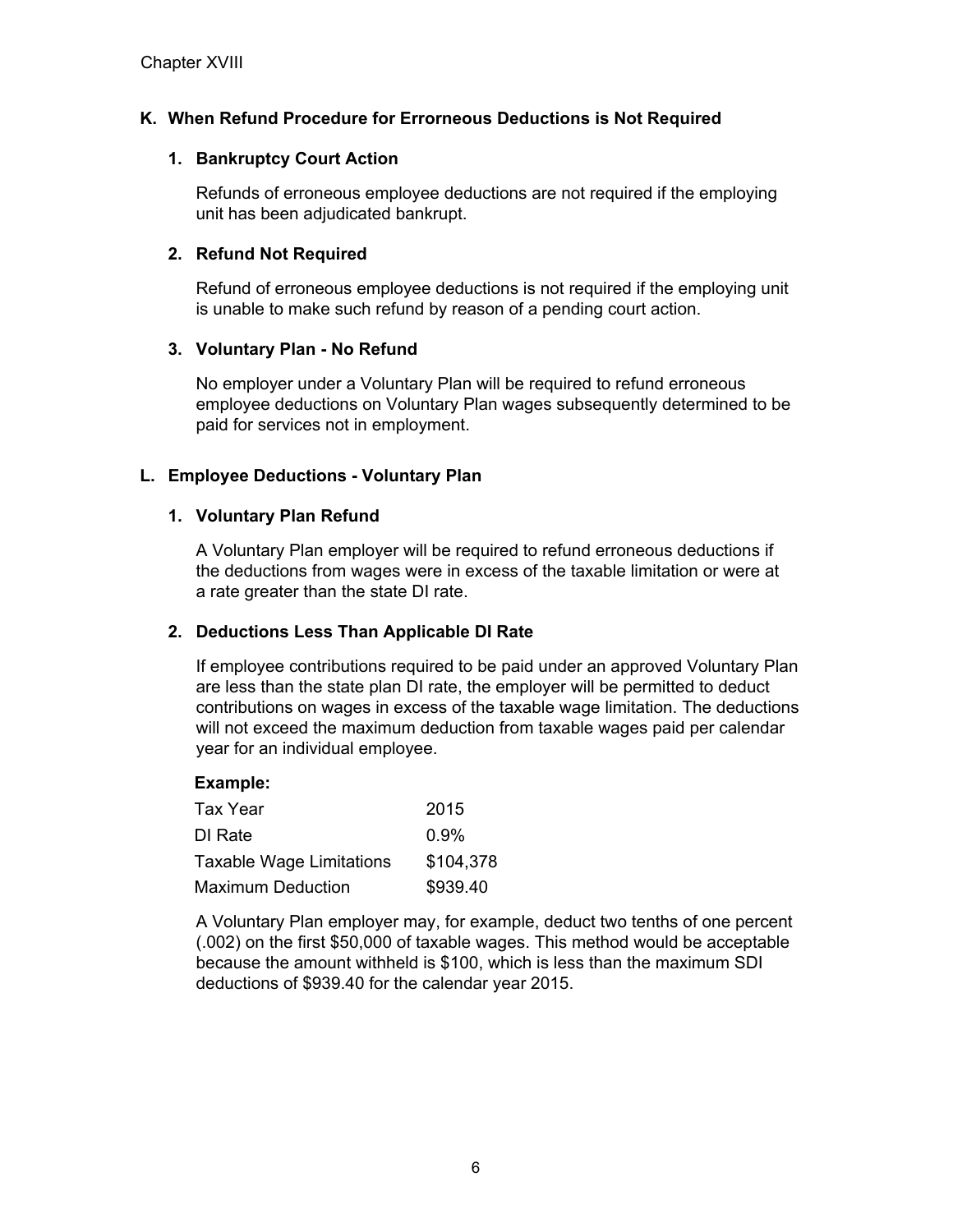### **M. Special Situations**

### **1. Credits/Unity of Enterprise**

When Unity of Enterprise (UE) is applicable, a credit from one ownership may be applied to a liability existing for a separate ownership provided there is a continuity of ownership between them.

For example, a partnership went through the following ownership changes, AB to BC to CD. Ownership CD files a claim for refund for overpayments existing in CD and BC.

The Department representative will process the claim in the following manner:

- Accept the claim for refund from CD as a claim covering both the overpayments in BC and CD.
- Separate refund warrants will be issued for BC and CD.
- Note: Since there is no continuity between AB and CD, the credit will not be applied without written authorization of the ownership for which the credit exists. See section 1177 of the CUIC for refunds.

### **2. Second Claim Petition for Review Denied**

If an employer files a second claim for refund of an overpayment on which the CUIAB has previously denied a petition for review, the employer will be informed that the case has been closed by the CUIAB tax decision, and that the EDD does not have jurisdiction to consider the second claim for refund. Audit staff will inform the employer that the next step is to file a civil action.

### **3. Payment Under Protest**

When a payment is made under protest, the employer is informed by letter that the payment itself does not constitute a claim for refund. In order to claim a refund, the employer must state in writing the specific grounds in which the claim is found, the period covered, and the amounts claimed.

#### **4. Erroneous Assessments**

If it is determined that an assessment is excessive or erroneous and adjustment or cancellation is in order, such credit adjustments will be processed pursuant to section 1136 of the CUIC.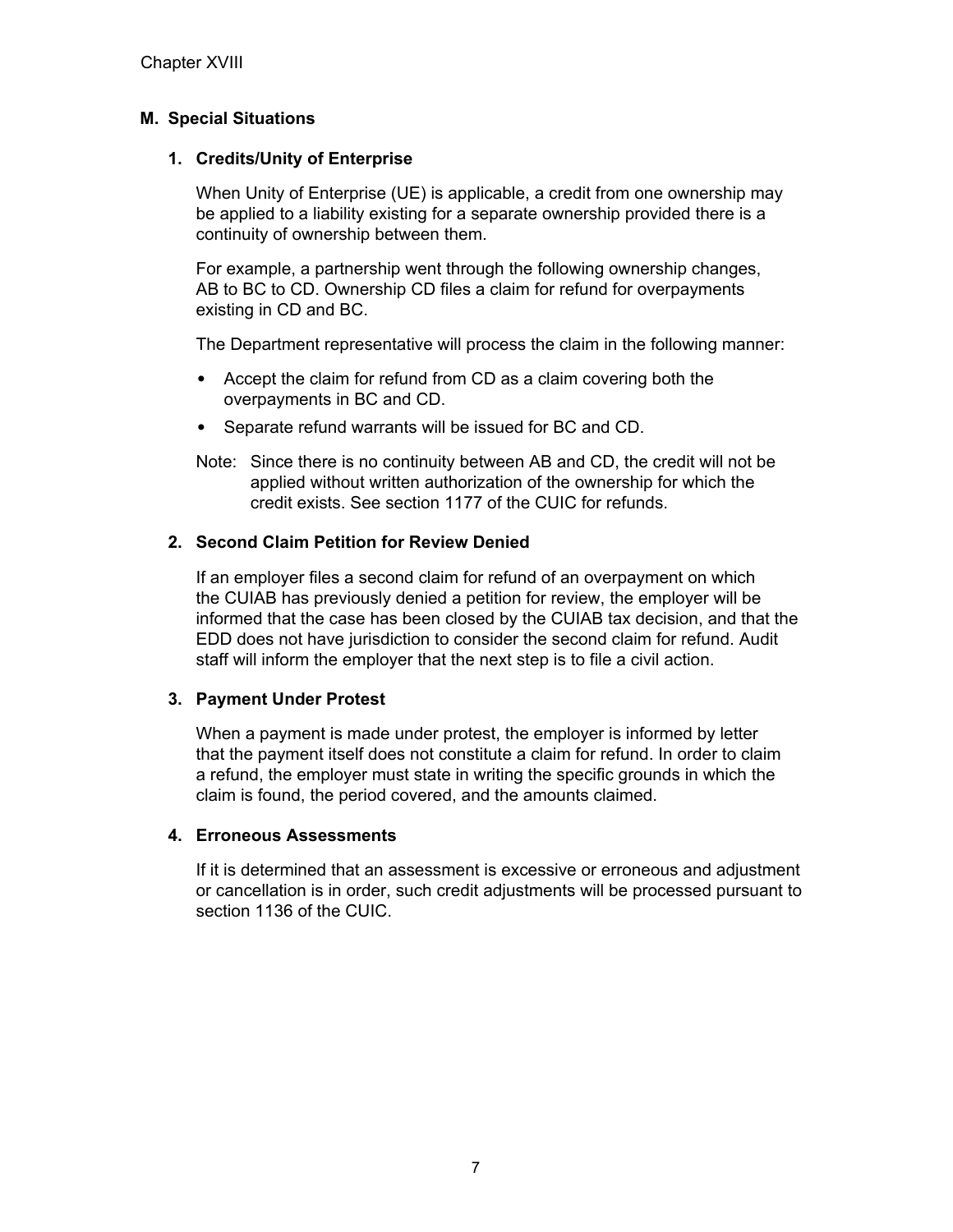# **N. Overpayments Pursuant to Section 1176 of the CUIC - Benefit Overpayments**

When processing assignments involving cash refunds or credit adjustments of contributions, the SDI Refund Unit will disclose any possible overpayments pursuant to section 1176 of the CUIC and will initiate the required adjustments.

If the Area Audit Office (AAO) has knowledge, or if the employer furnishes evidence or has direct knowledge of the fact that an employee affected has drawn benefits, or has received a refund under section 1176 of the CUIC, audit staff will:

- Instruct the employer to exclude the employee from the refund.
- Include comments in the audit/investigation report, explaining the benefits drawn or the refund made under section 1176 of the CUIC. The audit staff will note the name and Social Security number of the employee affected and the period during which benefits were drawn or the date on which a refund was made.
- Previously refunded SDI contributions overpaid by employees will be excluded from being refunded again in the audit.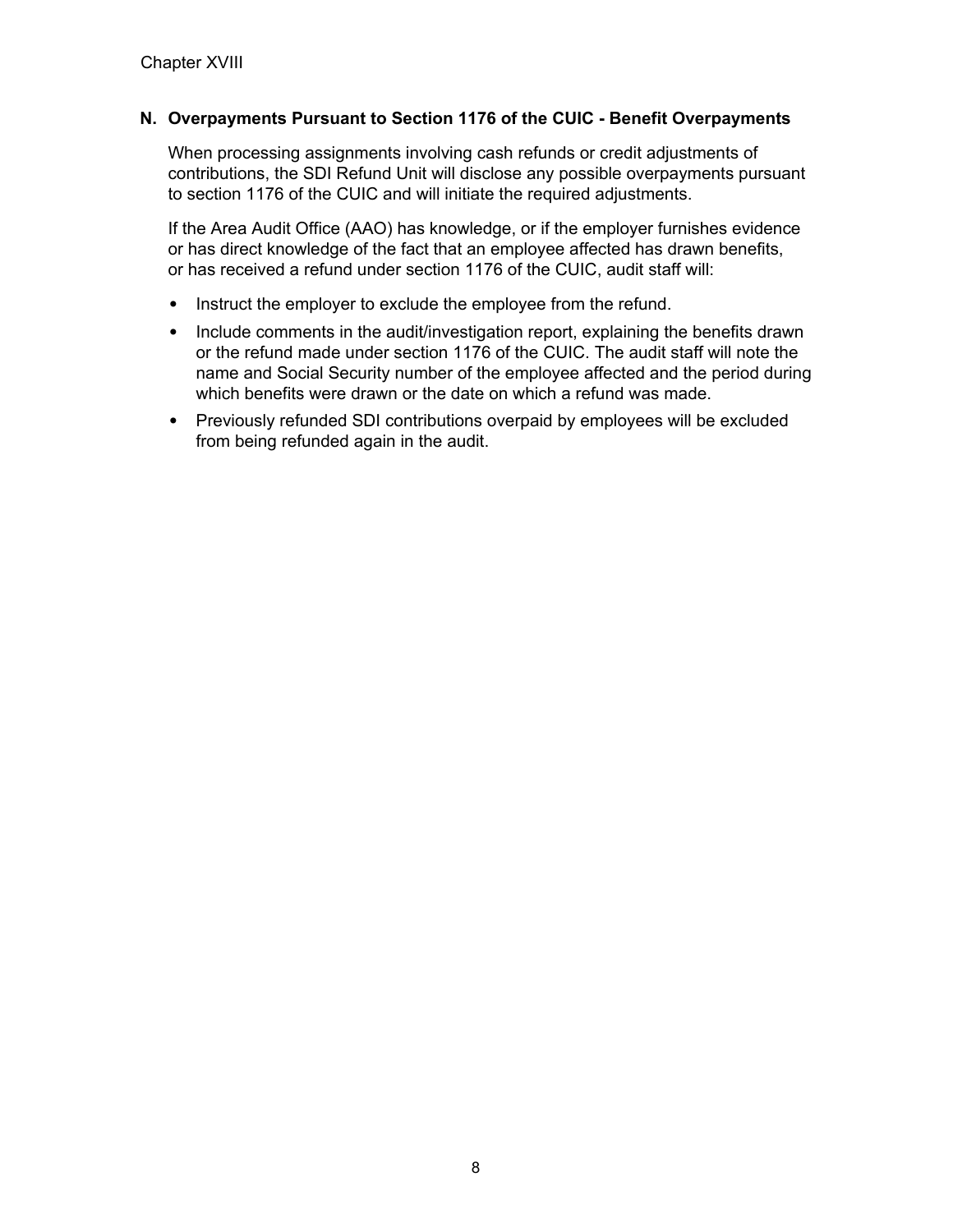Chapter XIX

Investigations

## **A. Definition and Overview**

### **1. Definition**

An investigation is an assignment in which specific issues are resolved or requested data is gathered. The scope of an investigation may include an entity's responsibilities, requirements, or status pursuant to the California Unemployment Insurance Code (CUIC) and Title 22, California Code of Regulations (CCR). An investigation assignment can be converted to an audit.

# **2. Purpose**

The purpose of an investigation is to:

- Resolve specific issues involving compliance with statutes enforced by the Employment Development Department (EDD).
- Promote voluntary compliance.

# **B. Proof of Credit**

### **1. Purpose**

When an employer, who is subject to the Federal Unemployment Tax Act (FUTA), reports a conflicting amount of wages to the federal government as compared to the amount of wages reported to the EDD, a reconciliation must be made. An assessment may be issued by either the Internal Revenue Services (IRS) or the EDD.

Any question regarding the FUTA certification process should be addressed to the EDD FUTA Certification Unit at 1-916-654-8545.

# **C. Bankruptcy, Probate, Assignment for the Benefit of Creditors, and Receivership Cases**

### **1. Introduction**

These types of insolvency cases are normally handled by the EDD Collection Division, Special Procedures Section, Bankruptcy Group. The United States Bankruptcy Code dictates the need for the EDD to file a timely bankruptcy claim in order to participate in the distribution of the debtor's assets.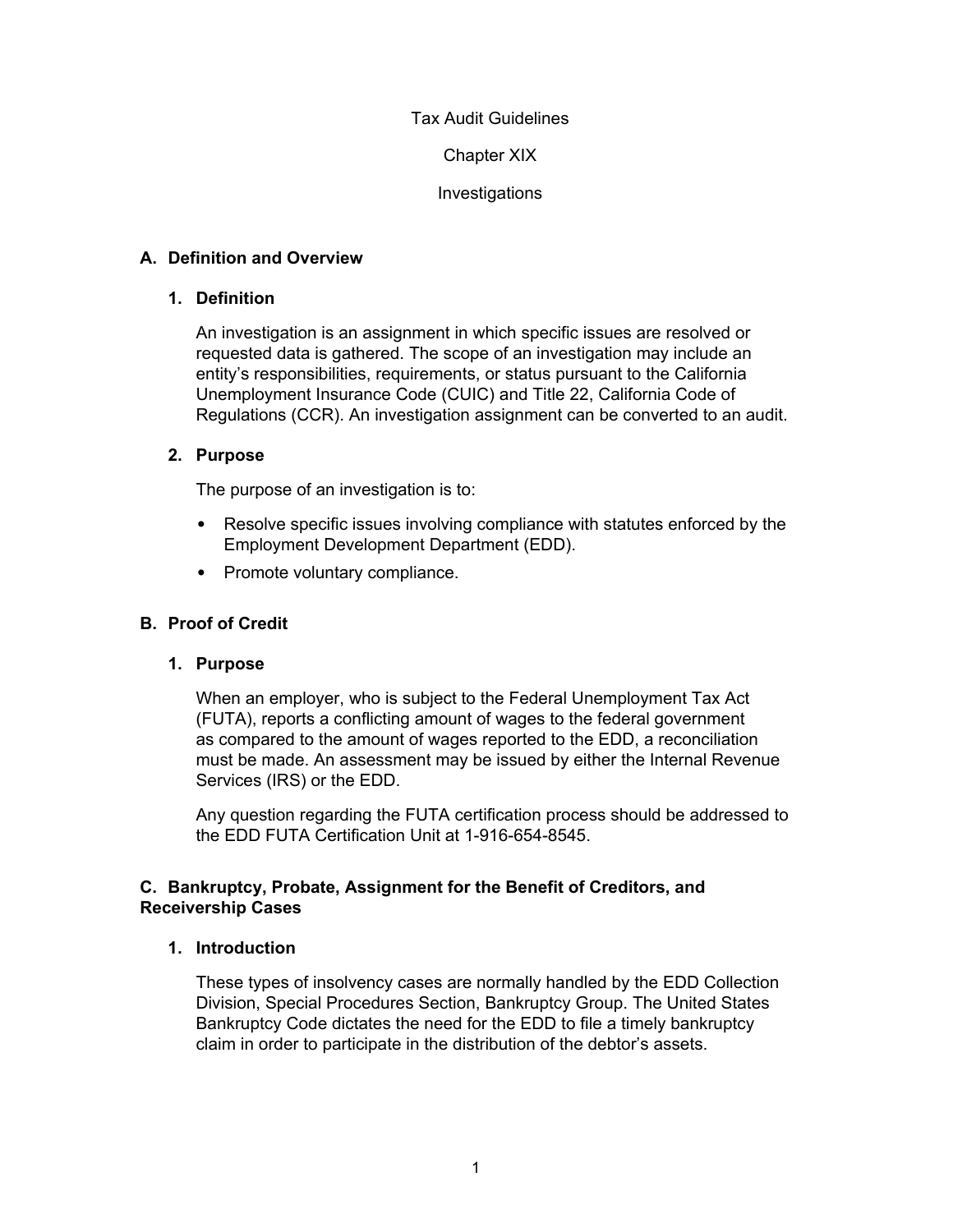# **2. Assessments of the Debtor**

United States (U.S.) Code, Title 11, chapter 3, subchapter IV, section 362(b)(9) (D),

in general, states it is not a violation of the automatic stay to issue notice of assessment for any tax while the debtor is in bankruptcy. The EDD may perform audits, investigations, and/or issue assessments that may involve pre-petition and post-petition liability while the debtor is in bankruptcy.

# **3. Bankruptcy Cases**

Petitions affecting the EDD are filed by individuals, partnerships, or corporations under the following chapters of U.S. Code, Title 11:

- Chapter 7 Liquidation
- Chapter 9 Adjustment of Debts of a Municipality
- Chapter 11 Reorganization and/or Liquidation
- Chapter 12 Adjustment of Debts of a Family Farmer or Fisherman With Regular Annual Income
- Chapter 13 Adjustment of Debts of an Individual With Regular Income

# **4. Probate Cases**

Probate is a court procedure that includes all matters pertaining to the administration of estates, guardianships, and the validity of wills.

However, not all deceased person's estates go through probate and only proceedings filed in the Superior Court of the county in which the decedent was a resident at the time of death, or in any county in which the property is located, will the EDD file a claim.

There are two kinds of estates:

- Testate estates; decedent had a will
- Intestate estates; decedent did not have a will

### **5. Assessment of Bankrupt Employers**

If an employer continues to pay wages after a bankruptcy petition is filed, separate assessment for pre-petition and post-petition liabilities may not be necessary.

### **6. Assignment for the Benefit of Creditors**

This is a process where an employer assigns all of its assets (assignor) to a third party (assignee) to be liquidated, with the proceeds to be disbursed to creditors. The EDD submits claims on Assignment for the Benefit of Creditors cases for all liabilities owed up to the date of the assignment since that date officially is the cease date of the employing unit.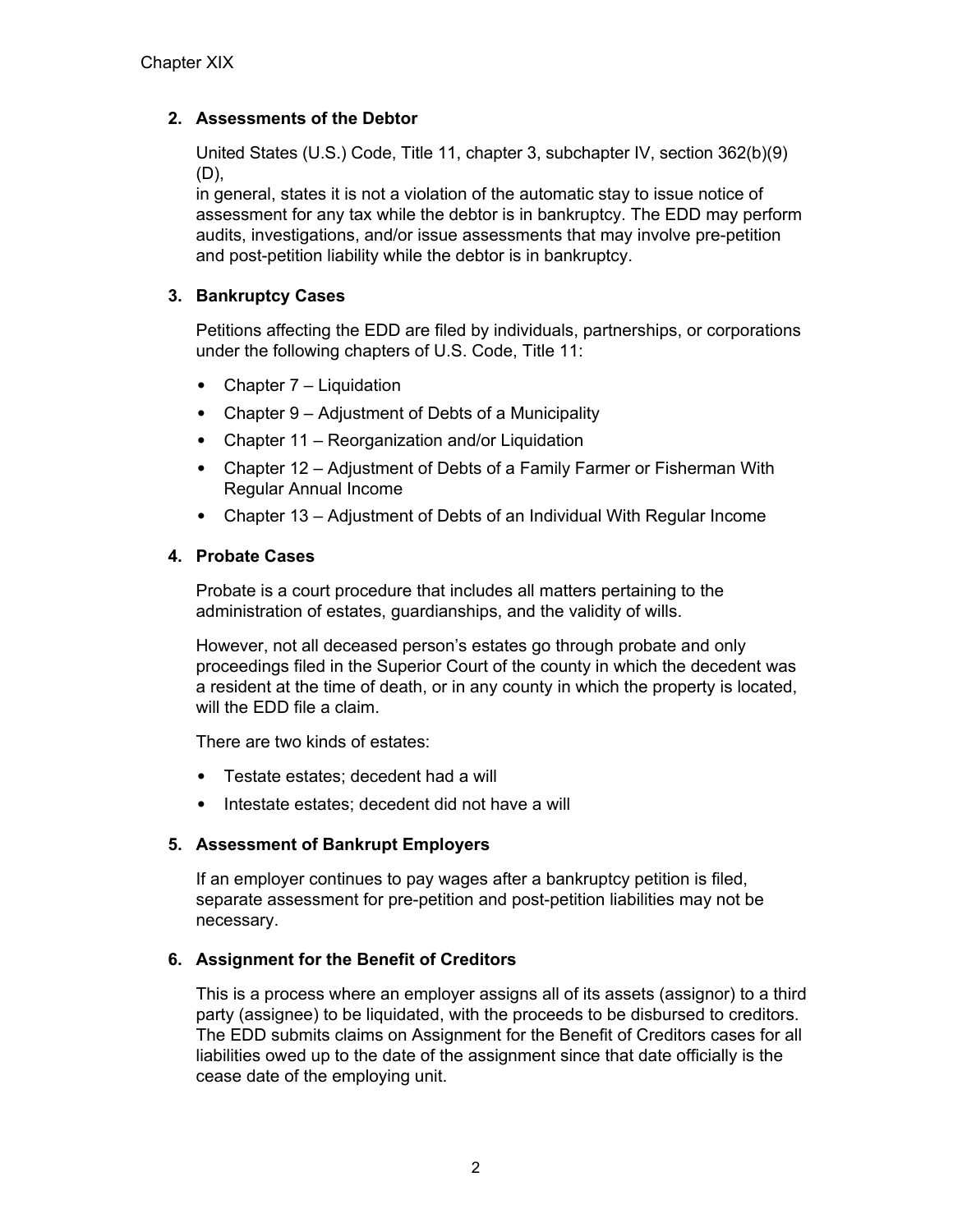# **7. Receivership Cases**

A receivership is a legal process filed by a creditor against an employer in Superior Court. The EDD handles these cases in a similar manner as a bankruptcy case, as any involuntary actions would be a violation of the court ordered receivership. A receiver is only legally obligated to the creditor that filed the action and is not required to take claims from other creditors, but they may. The EDD will contact the receiver to see if they are accepting claims or not. If they are, the EDD will file a claim and then monitor as if it was a bankruptcy case. If not, the EDD will monitor until closed but contact the employer for the liabilities owing. Assessments for liabilities are not affected by the receivership like a bankruptcy case as there is no pre-receivership or post-receivership unless the receiver runs the business in which case the assessment could be against the receivership estate for that period.

Any question regarding the bankruptcy process should be addressed to the EDD Collection Division, Special Procedures Section, Bankruptcy Group at 1-916-464-2888.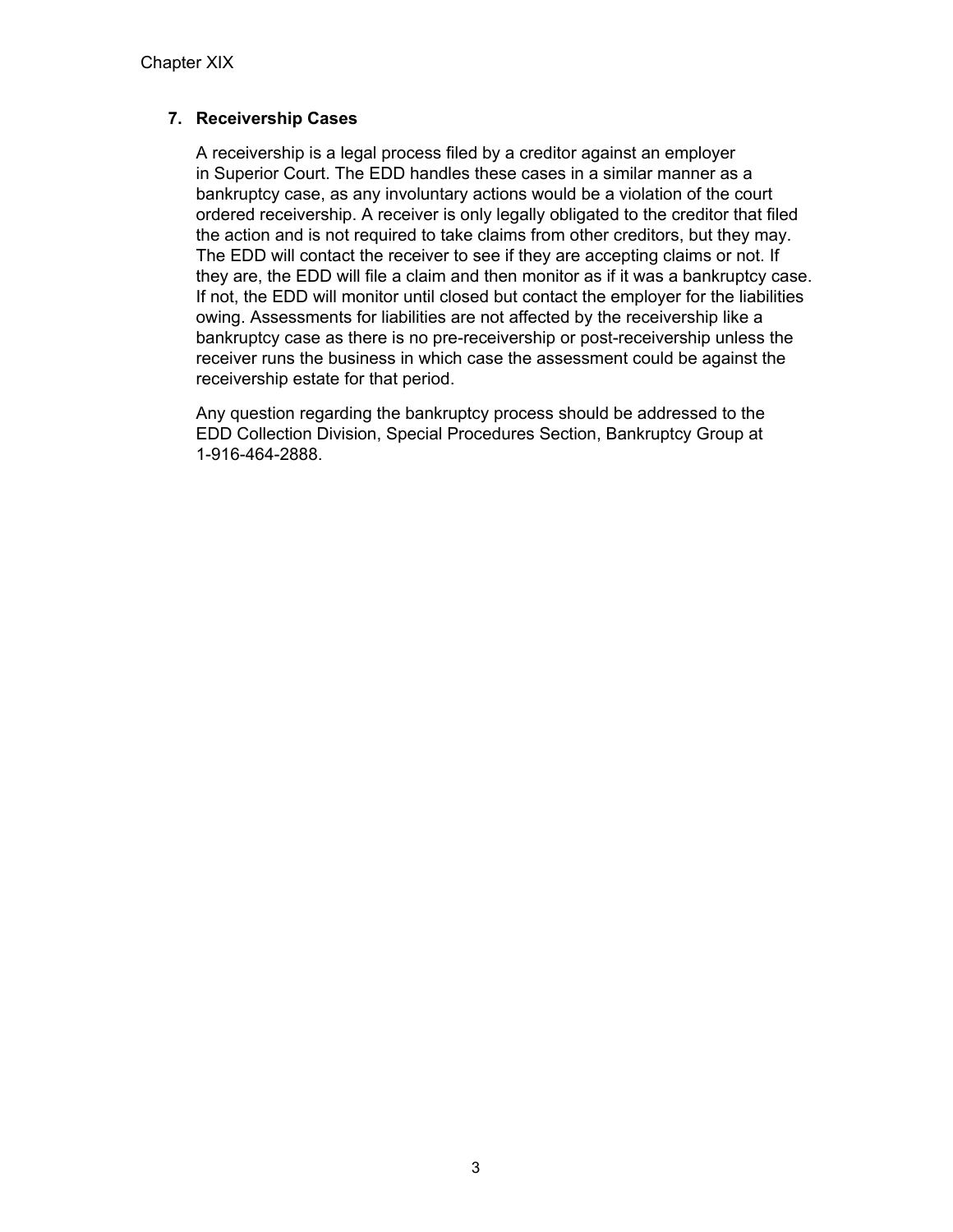Chapter XX

Obstructed Claims

# **A. Overview**

# **1. Definition**

An obstructed claim is a request filed by a claimant or by the Employment Development Department (EDD) personnel with the Unemployment Insurance (UI) or Disability Insurance (DI) benefit office for a reconsideration of EDD's base wage computation, or denial of the initial benefit award. A Base Period is a 12-month period of time consisting of four calendar quarters. An obstructed claim is also used to determine if an employment relationship existed between the claimant and alleged employer.

# **2. Possible Adjustments**

The claimant or an employer may request:

- Additional wage credits not included in the initial computation.
- Wage credits not reported by the alleged employer.
- Deletion of incorrect wage credits.

The UI/DI office may request determination of the claimant's status (e.g., covered for benefit purposes versus excluded, employee versus independent contractor).

# **B. Obstructed Claim** *Investigation Request* **(DE 1153)**

### **1. Monetary Investigation**

The following chart summarizes how a request for monetary investigation for the establishment of wage credits is originated:

| <b>Step</b> | <b>Process</b>                                                                                                                                                                                      |
|-------------|-----------------------------------------------------------------------------------------------------------------------------------------------------------------------------------------------------|
|             | An individual files a claim for UI or DI benefits online with<br>the EDD.                                                                                                                           |
|             | The EDD's wage database is accessed to request a<br>recomputation of wages - the Notice of Unemployment<br>Insurance Award (DE 429Z). This request is automatically<br>sent to the UI or DI office. |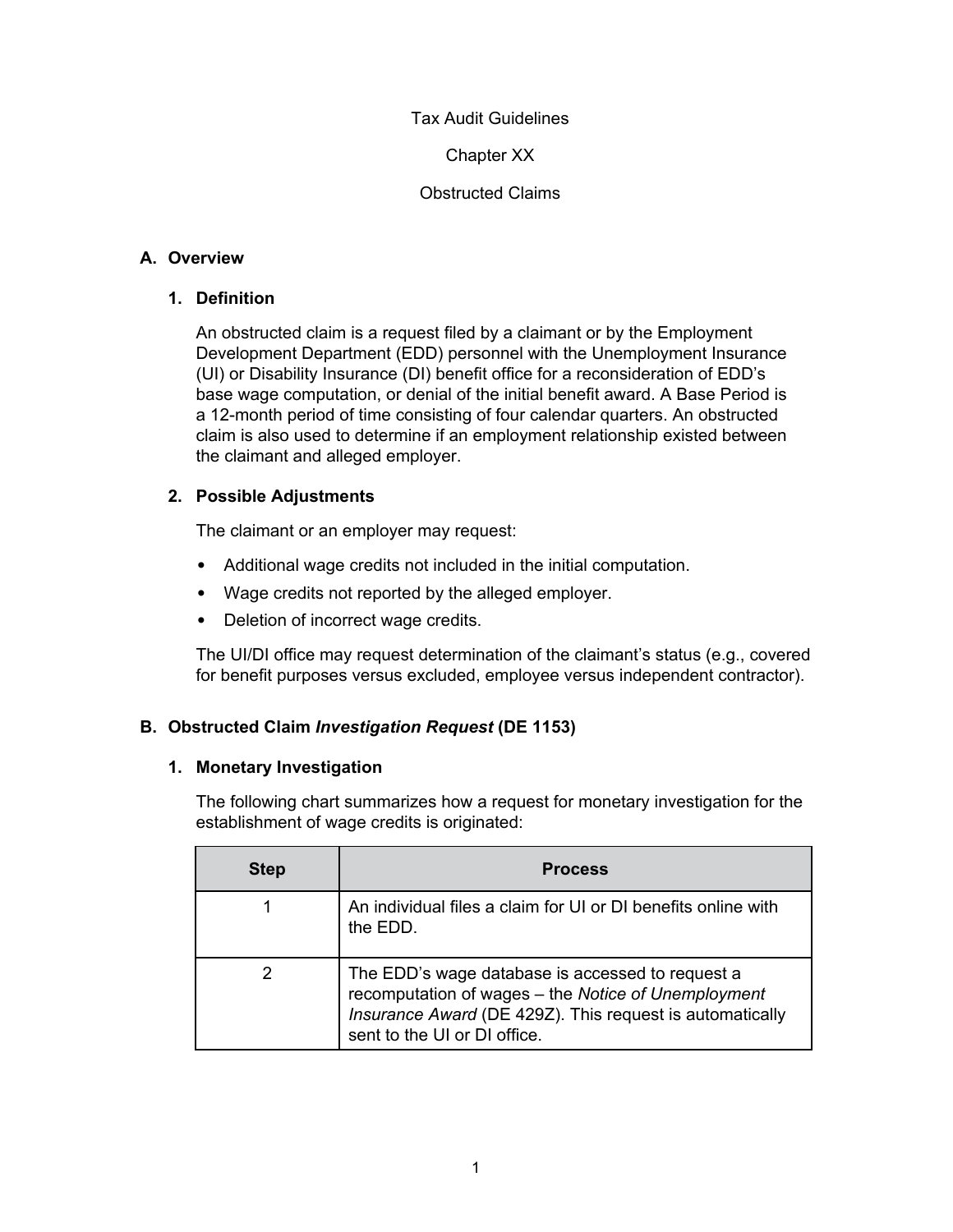| <b>Step</b> | <b>Process</b>                                                                                                                                                                                       |  |  |
|-------------|------------------------------------------------------------------------------------------------------------------------------------------------------------------------------------------------------|--|--|
| 3           | The claimant is mailed a printed copy of the DE 429Z<br>(Notice of Award [DE 429D] for DI) which notifies the<br>claimant of the award and wages upon which it was based.                            |  |  |
| 4           | If the claimant contends that wages either are omitted or<br>incorrect, a Recomputation Request (DE 455), will be filed<br>online with the EDD.                                                      |  |  |
| 5           | The DE 455 is sent to the Integrity and Accounting Division<br>(IAD) Recomputation Unit to determine correct wages.                                                                                  |  |  |
| 6           | If the IAD does not clear the assignment, the obstructed<br>claim investigation is initiated. The IAD sends an<br>Investigation Request Form (DE 1153). It is sent to an<br>Area Audit Office (AAO). |  |  |

# **2. Status Investigation**

The following chart summarizes the origination of a request for a status investigation. The purpose of a status investigation is to determine if the claimant was in an employment relationship and to establish wage credits if applicable, within the base period of a claim:

| <b>Step</b> | <b>Process</b>                                                                                                                                                                                                                                                                                                                                                                                                 |
|-------------|----------------------------------------------------------------------------------------------------------------------------------------------------------------------------------------------------------------------------------------------------------------------------------------------------------------------------------------------------------------------------------------------------------------|
| 1           | The UI benefit office mails a Notice of Unemployment<br>Insurance Claim Filed (DE 1101CZ) to the most recent<br>employer when a new or additional claim has been filed<br>during the benefit period. The DI benefit office mails the<br>Notice of State Disability Claim Filed (DE 2503) to the last<br>employer. There may be other situations when the UI/DI<br>offices will request a status determination. |
| 2           | The employer will respond on the DE 1101CZ or the<br>DE 2503 with relevant facts about the claimant's eligibility.<br>If the claimant was treated as an independent contractor,<br>this is usually confirmed by the employer.                                                                                                                                                                                  |
| 3           | The employer is requested to return the DE 1101CZ or the<br>DE 2503 to the benefit office. Submit facts in writing to the<br>benefit office shown at the top of the form within 10 days of<br>the mail date shown on the form.                                                                                                                                                                                 |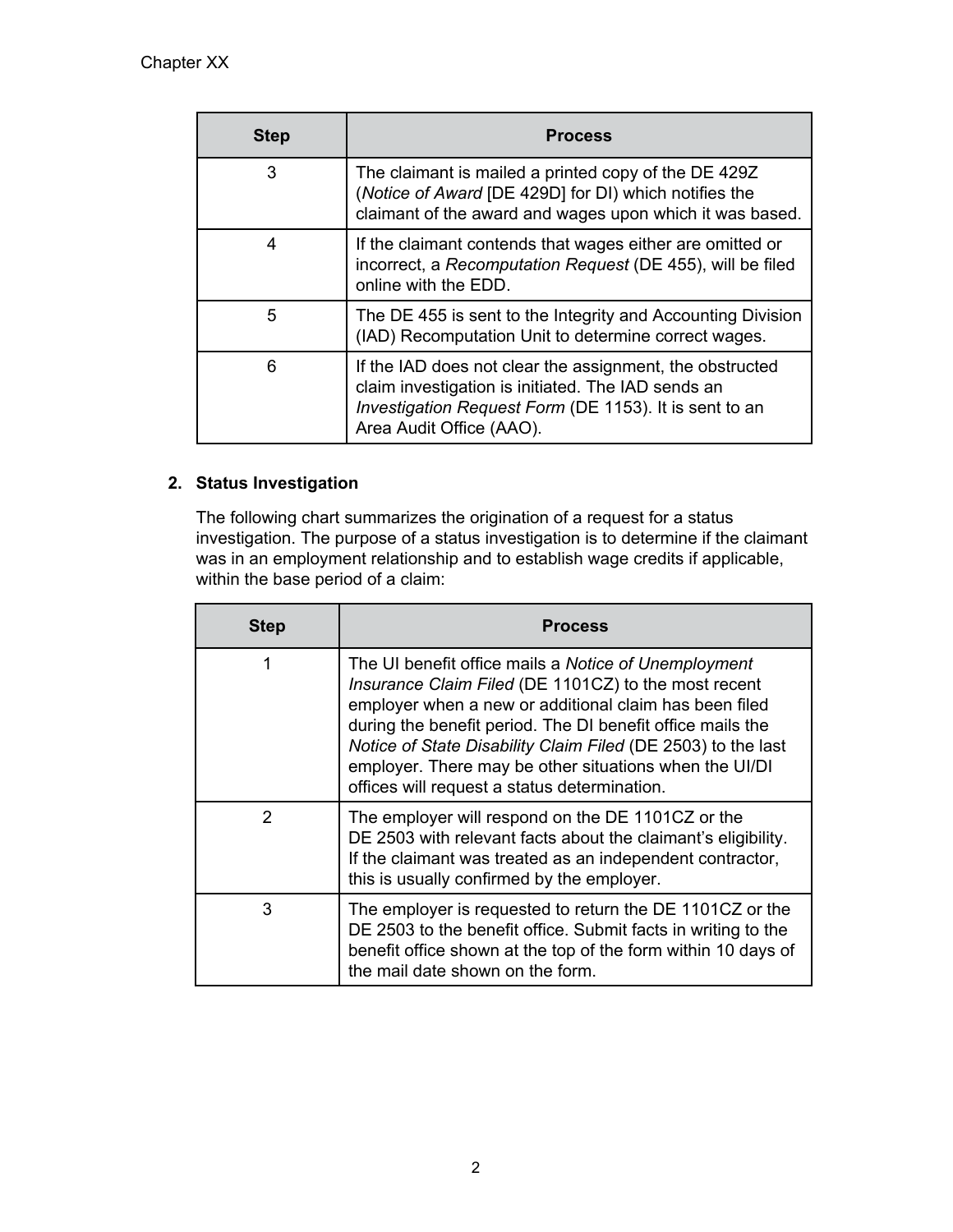| <b>Step</b> | <b>Process</b>                                                                                                                                                                                                                        |  |  |
|-------------|---------------------------------------------------------------------------------------------------------------------------------------------------------------------------------------------------------------------------------------|--|--|
| 4           | When either of the forms indicates a status issue exists,<br>the benefit office prepares a DE 455 requesting a status<br>investigation and establishment of subject wages (if any)<br>and transmits it to the IAD Recomputation Unit. |  |  |
| 5           | The IAD Recomputation Unit prepares a DE 1153 entering<br>the information requested by the benefit office and<br>transmits the DE 1153 to the AAO.                                                                                    |  |  |

This procedure applies only to UI claims: If the AAO determines that an employment relationship existed and if the employer is a base period employer, the employer may appeal the determination upon receipt of the *Notice of Determination* (DE 1080CT). If the AAO determines that there is no employment relationship, the claimant is notified and may appeal the determination.

For DI claims, if it is determined that an employment relationship did not exist, the claimant is disqualified and notified of his or her appeal rights.

# **C. Employer Protest**

# **1. Protesting the Determination**

A *Notice of Wages Used for Unemployment Insurance Claim* (DE 1545) is sent to the base period employer(s) after the claimant receives his/her first benefit payment. If the employer is a base period employer, he/she may protest the claimant's eligibility by following the procedures outlined in the DE 1545.

# **2. Time Limits**

The time limit for the employers to respond to a DE 1545 concerning a ruling is 15 calendar days from the mailing of the DE 1545, or 20 calendar days if the DE 1545 concerns the accuracy of wages used in the computation of a claim.

### **3. Statement of Charges to Reserve Account**

An employer may protest reserve account charges as reported on the *Statement of Charges to Reserve Account* (DE 428T (mailed annually) if he/she believes them to be in error. Written protest must be made within 60 days of the mailing of the DE 428T. Instructions for filing protests accompany the DE 428T.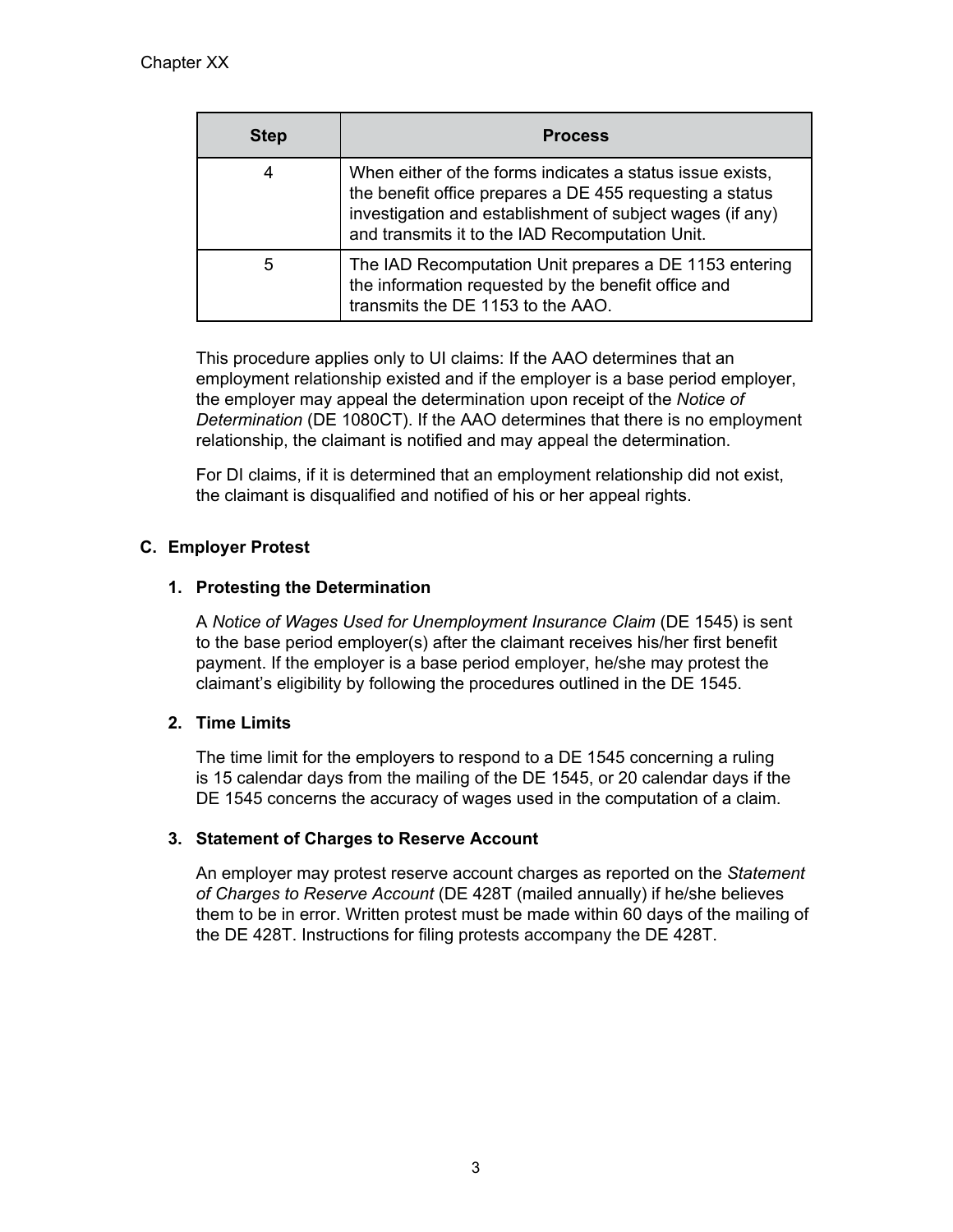# **D. Reimbursable Employers**

# **1. Background**

Reimbursable employers pay the actual cost of benefits paid. For example, if the *Notice of Determination* (DE 1080CT) holds the claimant eligible and the reimbursable employer files an appeal that results in a reversal of the decision, this employer is still responsible to reimburse the EDD for actual benefits paid. A benefit overpayment is set up, and if the EDD collects from the claimant, the amount collected will be credited to the reimbursable employer.

# **2. Appeal Rights**

A base period employer and a last employer who elect the reimbursable method of financing UI do not have reserve accounts. Therefore, they do not receive DE 428T forms. Reimbursable employers that submit timely eligibility information are entitled to receive determinations, which may result in a hearing.

# **Example:**

A consultant filed a claim against his/her reimbursable employer. The reimbursable employer receives a *Notice of Claim Filed* (DE 1101CZ), (last employer) and/or *Notice of Wages Used for UI Claim, Reimbursable* (DE 1545R) (base period employer). For the reimbursable employer who is the base period or last employer, the DE 1545R will show wages, but not charges. If the employer raised a status issue on the DE 1545R, the UI office will prepare a *Recomputation Request* (DE 455) and transmit it to the IAD. The IAD will issue the DE 1153 and transmit it to the applicable AAO. The AAO will respond to the IAD with its determination. A field office adjudicator will prepare the *Response to Employer Communication* (DE 4614) or the *Notice of Determination* (DE 1080CT). The DE 1080CT has appeal rights and will be mailed to the employer if the EDD holds that there is an employment relationship. If the employer appeals and receives a favorable decision (for example, claimant is held not to be an employee), the base period wages will be backed out. However, the employer will be billed for its percentage of any benefits paid to the claimant. Should benefit overpayments later be collected from the UI recipient, then the employer would receive a credit.

# **3. SEF Assignments**

All obstructed claims involving school districts (K through 12) and community college districts will be investigated by the School Employees Fund (SEF) Unit. The SEF Unit does not investigate four-year colleges and universities (state and private) or local public entity accounts. If an AAO receives an obstructed claim involving a SEF employer and it is not a status determination, it will be immediately transferred to the SEF Unit. If the SEF Unit cannot clear the obstructed claim by phone, an AAO may be requested to conduct an investigation. The assigned AAO will obtain the information requested and return a report of the investigation to the SEF Unit.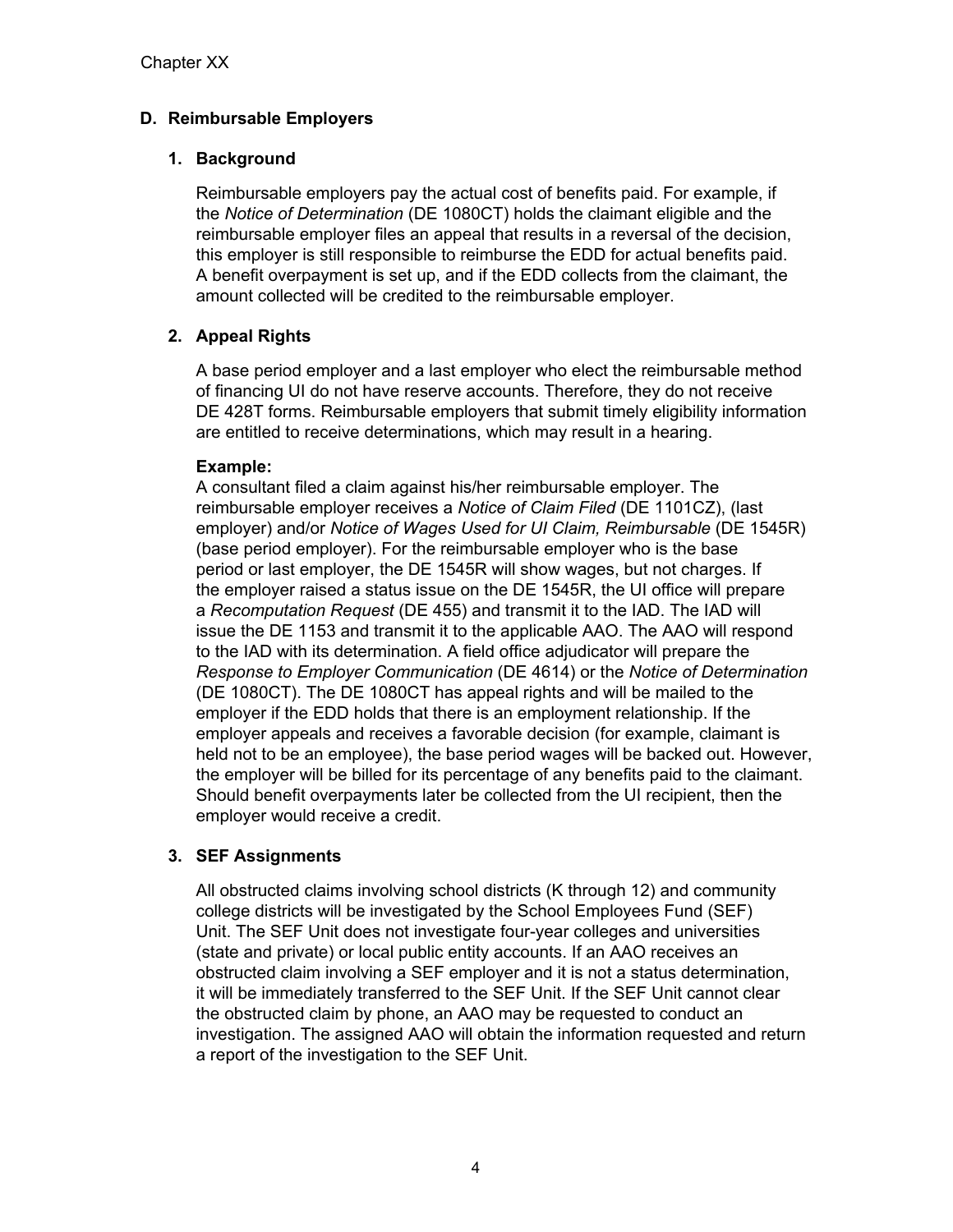# **E. Estimating Wages**

### **1. Industrial Welfare Commission (IWC) Orders**

The IWC Orders regulate wages, hours, and working conditions of employees in specific occupations.

#### **2. Minimum Wages**

Whenever an employer does not have records of wages paid, the EDD will not consider wages to be less than the required minimum, as established by law.

### **F. Irregular Wage Payments**

#### **1. Sections 1282 and 2657 of the CUIC**

Sections 1282 and 2657 of the California Unemployment Insurance Code (CUIC) provide that if the remuneration of an individual is not based upon a fixed period or duration of time, or if the individual's wages are paid at irregular intervals, the wages for any week or for any calendar quarter, for the purpose of computing an individual's right to benefits, shall be determined as reasonably similar to those which would prevail if the individual were paid his or her wages at regular intervals.

#### **2. Procedure**

For benefit purposes, irregular wage payments will be allocated to the period during which the payment was earned. The application of section 1282 and 2657 of the CUIC will be limited to obstructed claim assignments.

#### **Example:**

Base period of claim 2014-4 through 2015-3.

- Claimant was employed from October 1, 2014, through December 15, 2015.
- Claimant received an unreported payment of \$12,500 on December 31, 2015, based on services through December 15, 2015.

Wages will be allocated as follows:

| $14 - 4$ | $15-1$  | $15-2$  | $15-3$  | 15-4    |
|----------|---------|---------|---------|---------|
| \$2,500  | \$2,500 | \$2,500 | \$2,500 | \$2,500 |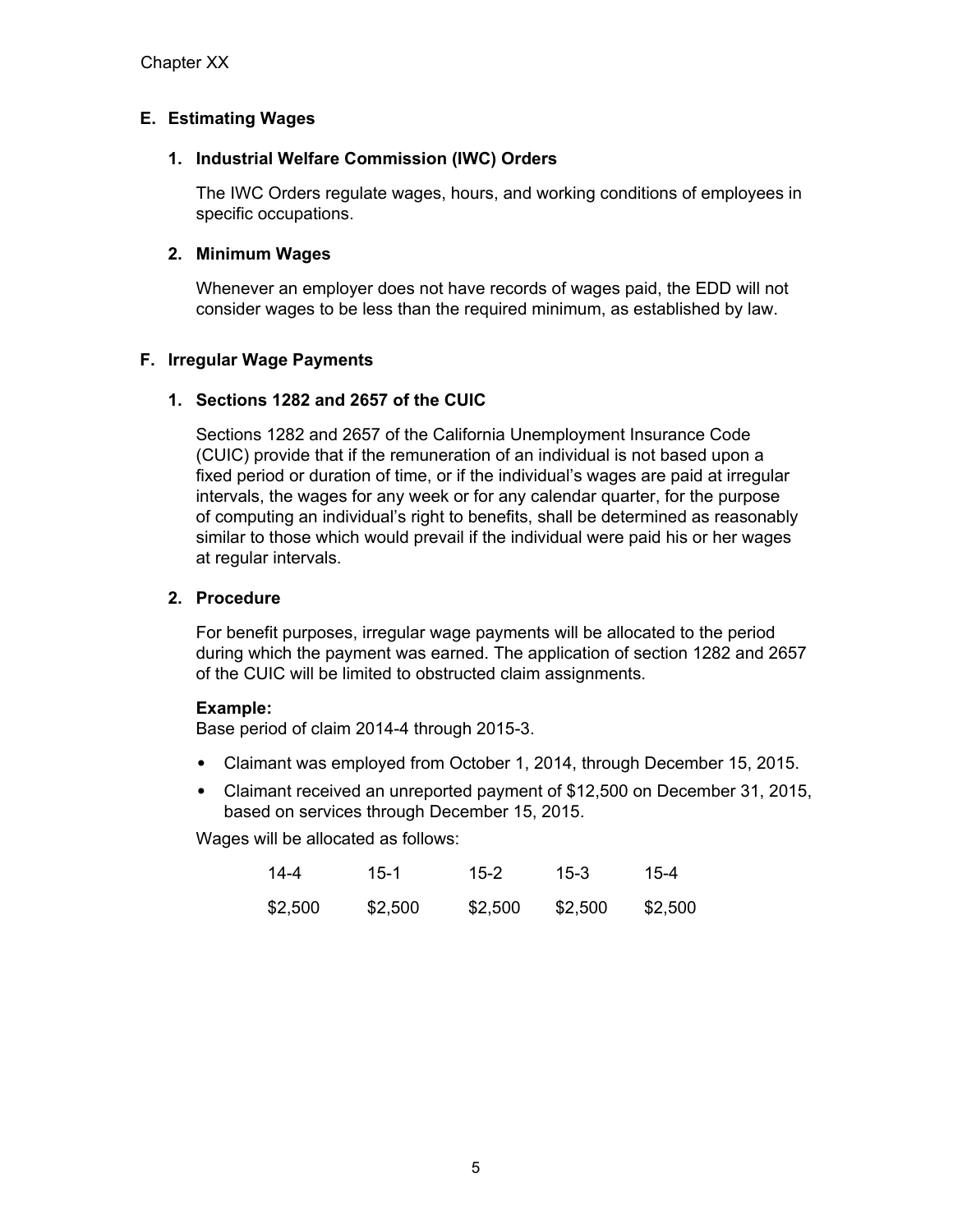Chapter XXI

Special Issues

# **A. Transfer of Wages and/or Contributions Between Employer Payroll Tax Accounts**

The following examples require the transfer of wages and/or contributions between employer payroll tax accounts:

- Duplicate accounts.
- An employer erroneously remits contributions under another employer's account number.
- An employer reports under an incorrect type of plan (UI and/or DI and/or PIT).
- Two or more related entities that are functionally united through unity of control, operation, and use, and are each reporting under a separate account number. Under the *Unity of Enterprise* concept (horizontal consolidation), the single employing unit should report under one account number.
- Two or more businesses under separate ownerships report contributions under the same account number. Each entity should use a separate account number for reporting purposes (split-off).

# **B. Transfer of Wages/Contributions - Consolidated Returns**

### **1. Definition**

A consolidated return is a return for one quarter which erroneously includes wages paid in another quarter for which a return was not filed. In such case, wages and/or contributions will be adjusted.

# **2. Penalty**

The consolidated tax return/wage report is considered a tax return/wage report for each quarter. A penalty will be charged pursuant to section 1112 of the California Unemployment Insurance Code (CUIC) for any quarters which were not paid timely, unless the employer requests a waiver of penalty and good cause is found to exist. Also, in the absence of good cause, a penalty pursuant to section 1112.5 of the CUIC will be charged for all quarters where tax returns/ wage reports were not filed within 60 days of the delinquency dates.

### **3. Specific Written Demand**

A penalty will be charged pursuant to section 1114 of the CUIC if the employer fails to respond timely to a specific written demand for a wage report.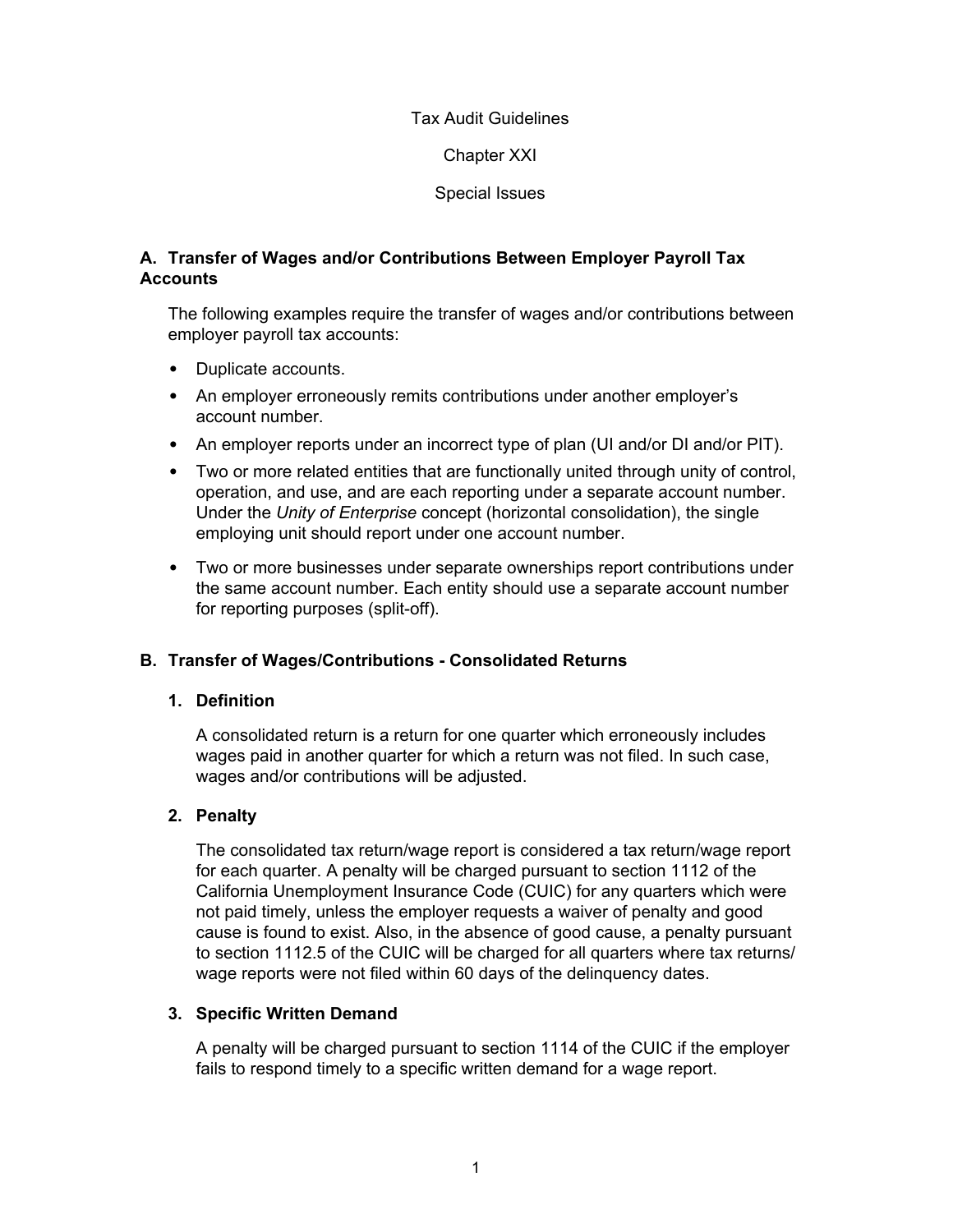# **C. Reserve Account Transfer Procedures**

# **1. Introduction**

# **Optional Reserve Account Transfers:**

A reserve account may be transferred when the business of a registered employer or a distinct and severable portion of the business has been acquired by another employing unit.

# **Mandatory Reserve Account Transfers:**

Reserve account transfers may be required if an employer transfers all or part of its business or payroll to another employer and at the time of the reserve account transfer both employers are under common ownership, management, or control pursuant to section 1061 of the CUIC.

# **Prohibited Reserve Account Transfers:**

Reserve account transfers may be prohibited if the acquisition is determined to have been made for the purpose of obtaining a more favorable rate of contributions lower than that to which the employer would otherwise be entitled due to deliberate ignorance, reckless disregard, fraud, intent to evade, misrepresentation, or willful nondisclosure pursuant to sections 977, 1036, and 1052 of the CUIC. See *Information Sheet: SUTA Dumping and Unemployment Insurance Rate Manipulation* (DE 631SUTA) for more information.

# **2. Information Request from Successor Employer**

A successor employer who is entitled to a transfer of reserve account may receive information from the EDD to safeguard their rights and to decide whether the transfer should be requested.

The EDD will give the employer the latest balance of the predecessor's reserve account and the contribution rate for the following rating period.

# **3. Methods of Requesting Reserve Account Transfer**

A successor may apply for a reserve account transfer by any of the following steps:

- Forwarding a letter containing a request for reserve account transfer.
- Completing an *Application for Transfer of Reserve Account* (DE 4453).
- Filing its first tax return/wage report after acquisition in the following manner:
	- Under the employer payroll tax account number of the predecessor.
	- Under its own employer payroll tax account number but using the reduced rate applicable to the predecessor.
	- As a consolidated tax return/wage report covering operations of both the predecessor and successor.
	- Under its own employer payroll tax account number along with the predecessor's tax return/wage report.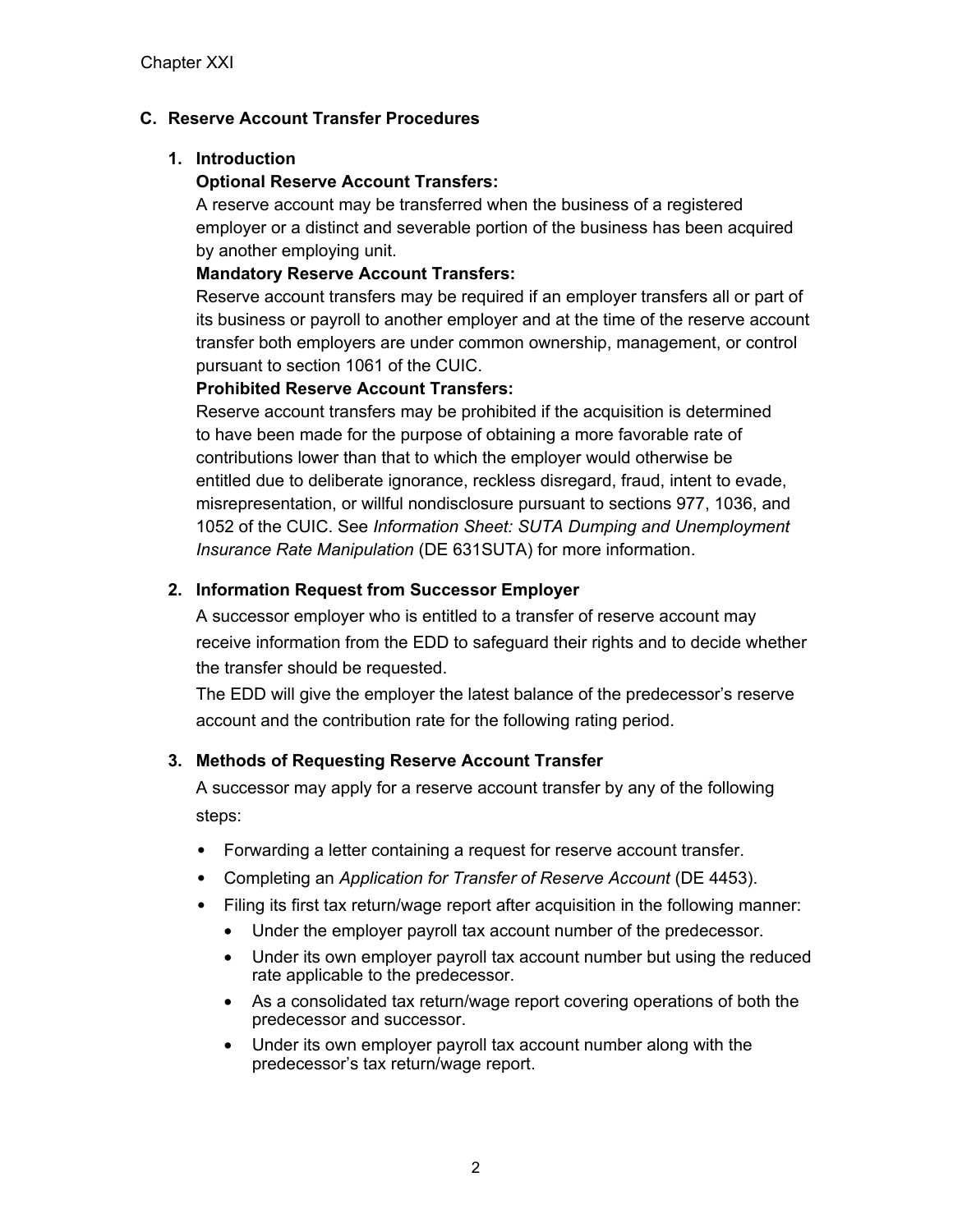# **4. Rate**

If a transfer is made, the rate will apply as of the date of acquisition only if the application was made within the 90-day period.

## **5. Specific Information Furnished Applicant**

The EDD, in response to applications for reserve account transfer, mails the successor the following specific information:

- When the predecessor account contains a negative balance, the form letter *Notice of Predecessor's Negative Account Balance* (DE 4613) is mailed to the successor.
- In *merger cases*, if the transfer of the reserve account balance to the successor will increase the employer contribution rate, a letter is sent advising the successor of the potential tax rate increase.
- If the successor is a new employer and the transfer of the reserve account balance will increase the employer contribution rate, a letter is sent advising the successor of the potential tax rate increase.

In all the above cases, the transfer of the predecessor reserve balance to the successor reserve account is optional; however, once the transfer is made it is final and may not be reversed.

# **6. Application Made Within 90 days**

If the application is made within 90 days after the acquisition date and the parties have submitted all necessary information, the predecessor's reserve account, or a proper portion thereof, is transferred to the successor.

• New Employer

If the successor is a new employer, the reserve account and contribution rate of the predecessor is acquired effective on the date of acquisition.

• Registered Employer

If the successor is a registered employer, the transfer and any rate change resulting from the transfer will become effective with the beginning of the quarter succeeding the acquisition date. Any change in the contribution rate of the predecessor resulting from such transfer would also be effective with the beginning of that same quarter.

# **7. Application Made After 90 days**

If the application is made more than 90 days after the date of acquisition, the reserve account will be transferred unless one of the following conditions has occurred prior to the application:

• The predecessor account was canceled after the expiration of the three-year period in which no wages were paid in employment, as provided by section 1029 of the CUIC.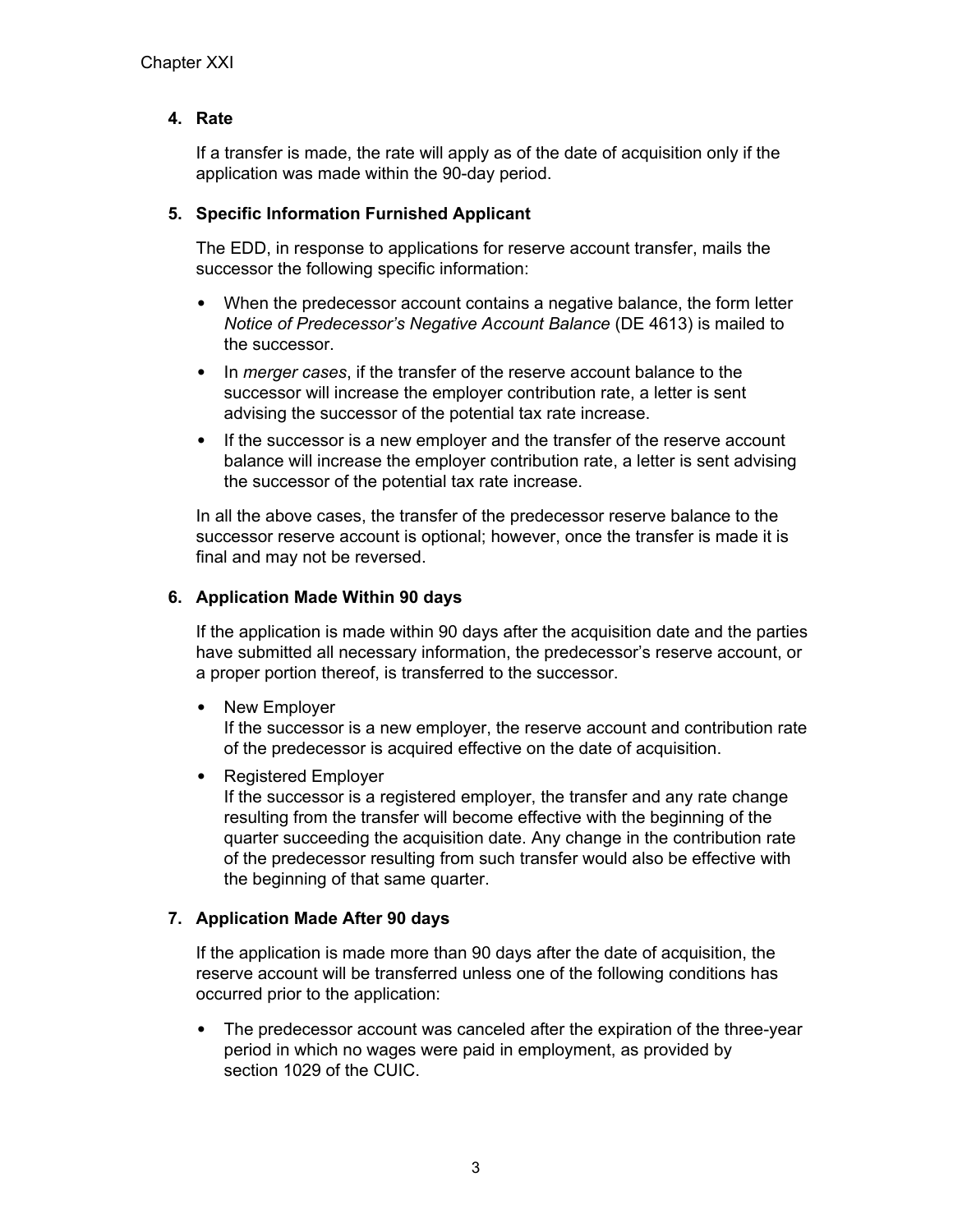- The predecessor has reentered business and reacquired the reserve account.
- The predecessor in a partial acquisition continued to operate a distinct and severable portion of the business.

#### **8. Rate**

If the successor is a new employer, the amended contribution rate, if any, will be effective with the beginning of the next quarter after the application date. Prior to that time, the new employer rate of 3.4% would be applicable.

If the successor is a registered employer, any change in rate resulting from the transfer also will be effective with the beginning of the next quarter after the application date.

#### **9. Administrative Remedies**

If a transfer of reserve account balance is denied (or granted against the wishes of the predecessor), the employing unit affected may file a petition for review with the California Unemployment Insurance Appeals Board (CUIAB). The petition must be filed within 30 days after service of the notice of denial or granting of the transfer. The CUIAB may grant a 30-day extension for filing the petition if good cause exists.

### **D. Overview - Unity of Enterprise**

There are two types of Unity of Enterprise (UE), Vertical and Horizontal. Sections 135.1 and 135.2 of the CUIC establish the criteria for UE determinations.

### **Vertical UE**

A new employing unit shall not be created when there is an acquisition or change in the form or organization of an existing business enterprise, or severable portion thereof, and there is a continuity of control of the business enterprise.

#### **Horizontal UE**

Horizontal Unity of Enterprise occurs when two or more separate but related entities operate at the same time and are functionally united through control, operation, and use. The employing unit is assigned one employer payroll tax account number and one contribution rate.

Whenever there is a change in the employer's legal entity or when two or more related businesses have a common ownership and purpose, the EDD must determine if the new legal entity constitutes a new and separate employing unit for Unemployment Insurance (UI) experience rating purposes or if there is a single, continuing employing unit commonly referred to as a Unity of enterprise.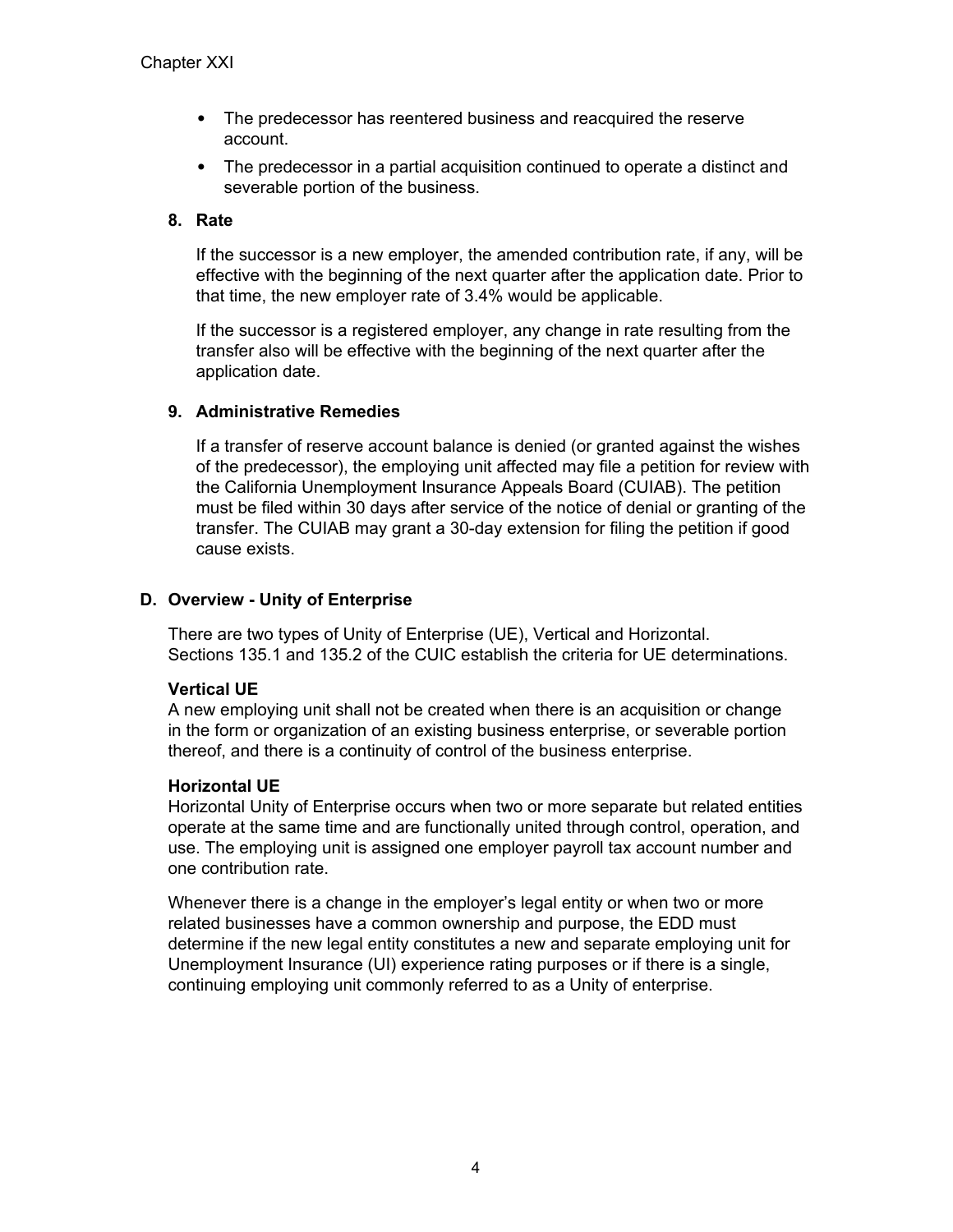If there is not a single, continuing employing unit under the UE principle, the new employing unit will receive a new employer payroll tax account number and its own UI reserve account. If it is determined that the original and successor legal entities have a common ownership and purpose, the successor entity will be instructed to report under the original entity's employer payroll tax account number and utilize its existing UI reserve account.

The *Information Sheet: Unity of Enterprise* (DE 231UE) provides additional information regarding this topic.

## **E. Section 991 of the CUIC**

### **1. Introduction**

Sections 991(a) and (b) of the CUIC are used to determine whether a payment made in error and without negligence to another state that has an unemployment insurance law or to an agency of the federal government is considered timely with the EDD and not subject to penalty and/or interest.

### **2. Application**

A section 991 of the CUIC determination is involved when:

- Payment for contributions is mailed erroneously to another state or federal agency specified in sections 991(a) or (b) of the CUIC or to an admitted disability insurer, voluntary plan (VP) trustee, or to a self-insured plan as described in section 991(b) of the CUIC, or
- Wages subject to the CUIC have been reported and paid to another state and timeliness of the payment must be verified.

## **3. Qualification**

To qualify under section 991 of the CUIC, the employing unit must pay the EDD within 30 days after receiving written notice of the EDD's determination that such payment shall be made. Where good cause exists, the EDD may extend the period for payment not to exceed an additional 90 days.

#### **4. Personal Income Tax (PIT)**

Section 991 of the CUIC does not apply to PIT withholdings.

#### **5. Disability Insurance (DI)/Employment Training Tax (ETT)**

DI and ETT are subject to the provisions of section 991 of the CUIC.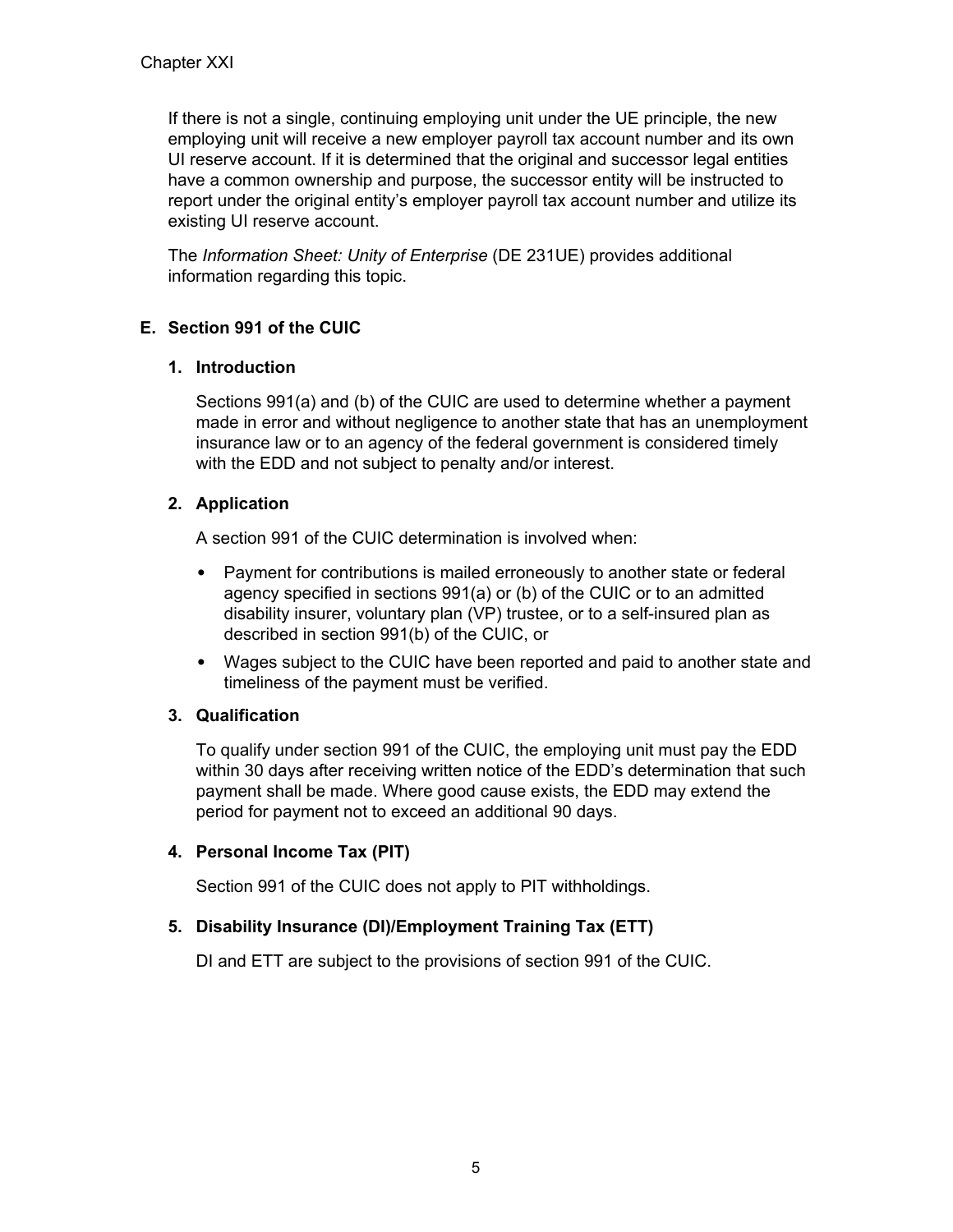## **F. Interstate Reciprocal Coverage Arrangement (IRCA)**

### **1. Definition**

An IRCA allows an employer to elect coverage for an individual who customarily performs service in two or more states. The employer, each employee, and each interested state must consent to this election. The IRCAs are approved by the Audit Section of the Field Audit and Compliance Division (FACD).

### **2. Requested Forms**

Upon request, the EDD will send the employer transmittal and section 454(a)-1 of Title 22, California Code of Regulations (CCR) along with the following forms:

| Form           | Title                                                                                                                                                                                                                    |
|----------------|--------------------------------------------------------------------------------------------------------------------------------------------------------------------------------------------------------------------------|
| <b>DE 231D</b> | Information Sheet: Multistate Employment (DE 231D).<br>This information sheet discusses how to apply sections 602<br>and 603 of the CUIC and how to calculate the Personal<br>Income Tax (PIT) for multistate employees. |
| DE 2325        | Employer's Election to Cover A Multi-State Worker Under<br>the California Unemployment Insurance Code (DE 2325)                                                                                                          |
| DE 2328        | Notice to Employee Regarding Unemployment Insurance<br>and Disability Insurance Coverage (DE 2328)                                                                                                                       |

## **3. Sections 602 and 603 of the CUIC**

Services which are *localized* (section 603 of the CUIC) in any state cannot be covered under an IRCA. Services which would otherwise be subject to the unemployment compensation laws of other states by application of the three remaining *employment* tests (section 602 of the CUIC) may be covered under the CUIC through an IRCA.

#### **G. Interstate Maritime Reciprocal Arrangement (IRMA)**

#### **1. Introduction**

The purpose of the IRMA is to coordinate between jurisdictions the coverage of persons engaged in maritime services in order to simplify reporting, avoid duplication of contributions, and assure continuous coverage of such individuals. The employer, each employee, and each interested state must consent to this election.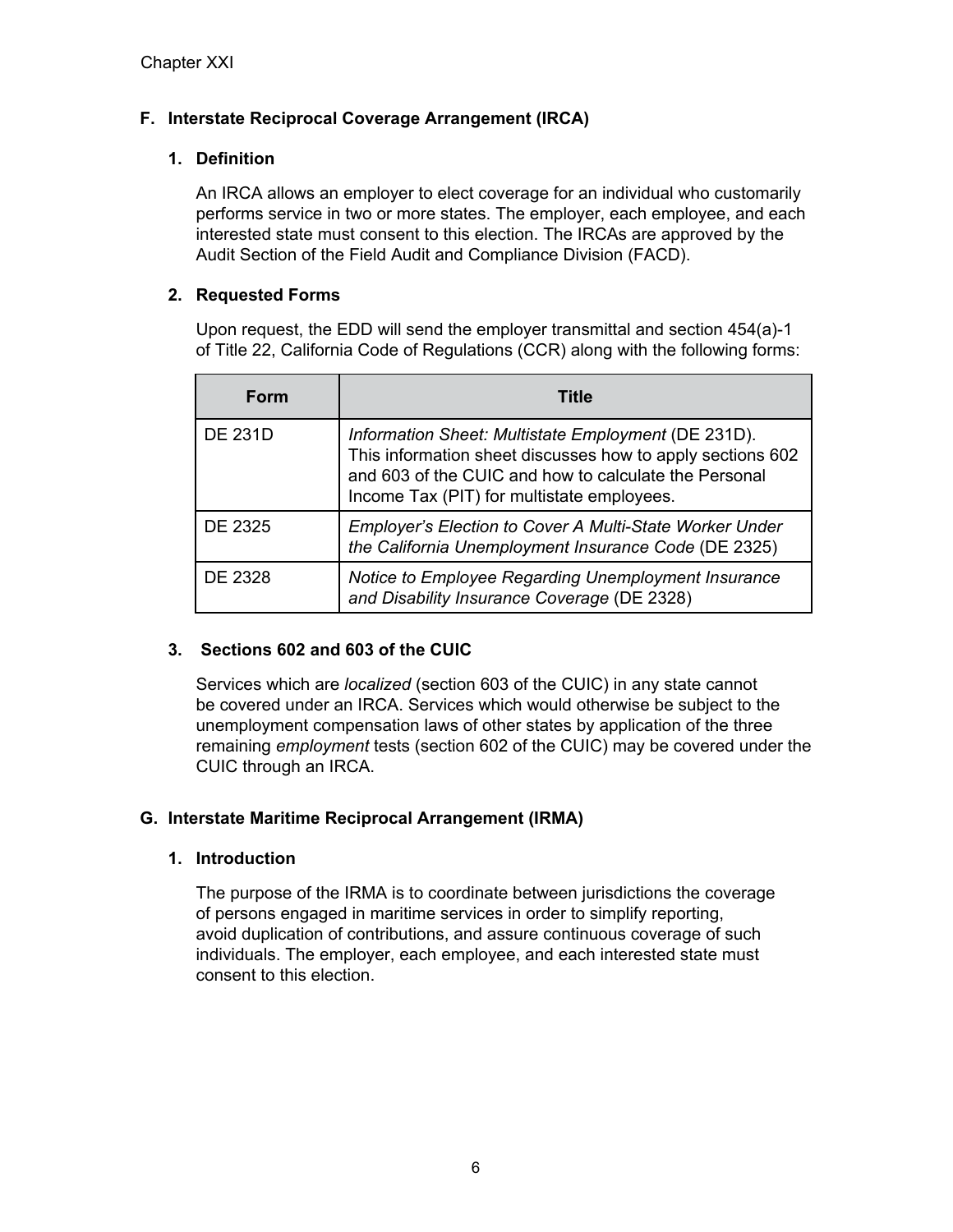Refer to sections 454(b)-1 through 454(b)-8 of Title 22, CCR, for regulations relating to:

- Notification of change of jurisdiction.
- Election of coverage.
- Effective date of arrangement.
- Termination of participation in the arrangement.

### **2. Central Vessel Listing**

Each state has the responsibility for compiling the *Central Listing of Vessels* for all jurisdictions subscribing to the Maritime Reciprocal Arrangement. The list is used to determine liable states on maritime claims. The listing contains the following:

- Name of vessel
- Jurisdiction (state)
- Employer
- Dates of coverage

### **H. Sole Shareholder Exclusion**

#### **1. Requirements**

Pursuant to section 637.1 of the CUIC, an employee may file a *Sole Shareholder/ Corporate Officer Exclusion Statement* (DE 459) disclaiming any rights to DI benefits only if:

- The individual is the *sole* shareholder of a private corporation or the only shareholder other than his or her spouse, and
- The individual is an employee under section 621(a) of the CUIC.

#### **2.** *Sole Shareholder/Corporate Officer Exclusion Statement* **(DE 459)**

The DE 459 is the form used to disclaim DI benefits. However, any statement filed with the EDD is acceptable, providing it is signed by the individual and specifically disclaims any rights to DI benefits. When an informal disclaimer is filed, the individual should also complete a DE 459.

#### **3. Approval**

The DE 459 is not an application which requires the EDD's approval. However, an approval letter will be sent to the individual or corporation advising them of the effective date of the exclusion.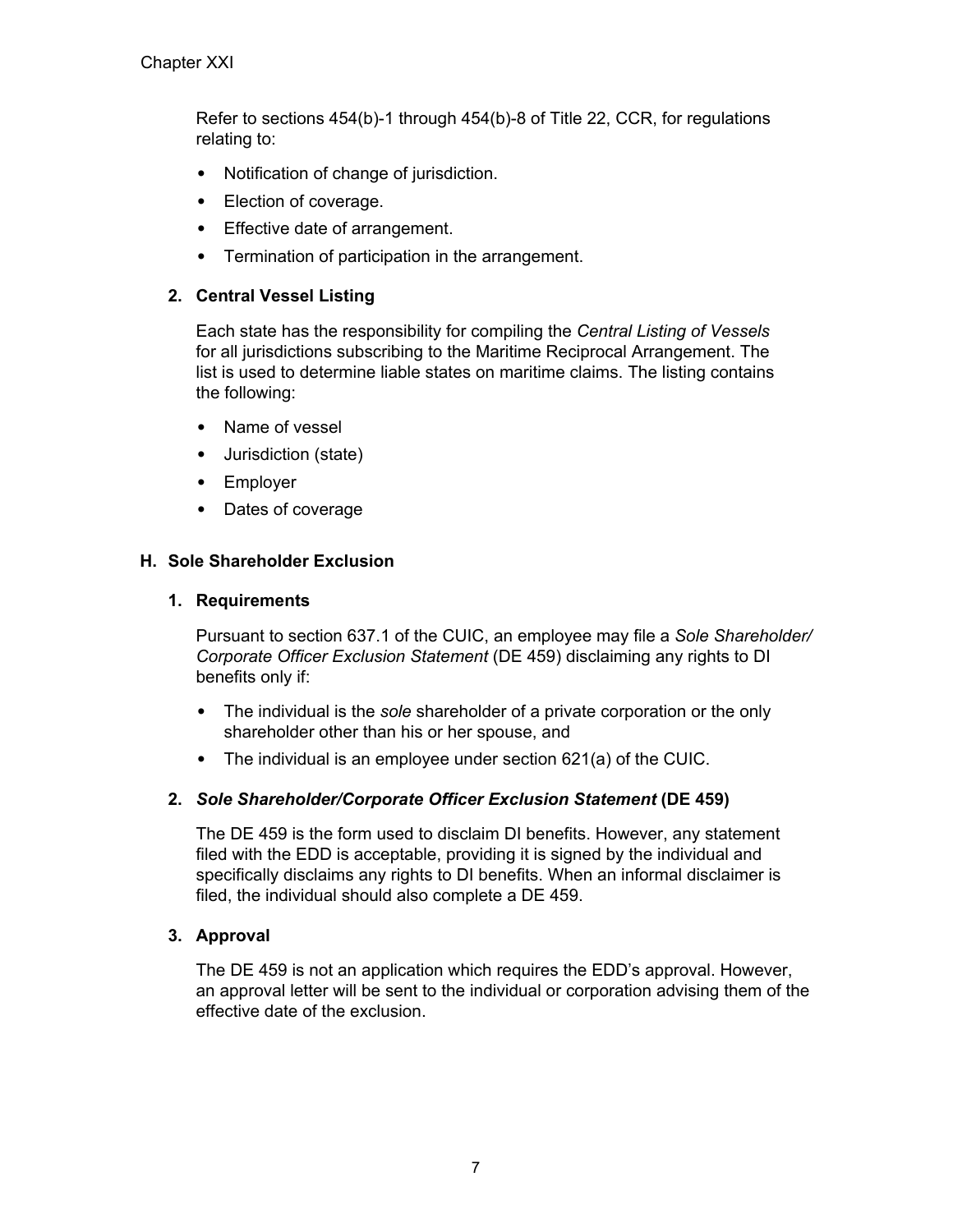### **4. Effective Date**

Section 637.1 of the CUIC provides that the election shall be effective on the first day of the quarter in which the statement is filed. The minimum period the statement will be in effect is two complete calendar years.

#### **5. Disclaimer Filed With Return**

When disclaimers are filed with the quarterly tax return/wage report (during the month following the close of the calendar quarter), the corporation is liable for DI contributions based on wages paid to the corporate officer/sole shareholder in the previous quarter.

### **6. Termination**

The disclaimer can be terminated in writing by the sole shareholder/officer after two complete calendar years.

## **7. Disclaimer Invalid After Effective Date**

If a disclaimer becomes invalid because the individual no longer meets the provisions set forth in section 637.1 of the CUIC, the corporation is liable for DI contributions from the day the requirements of section 637.1 of the CUIC are no longer met.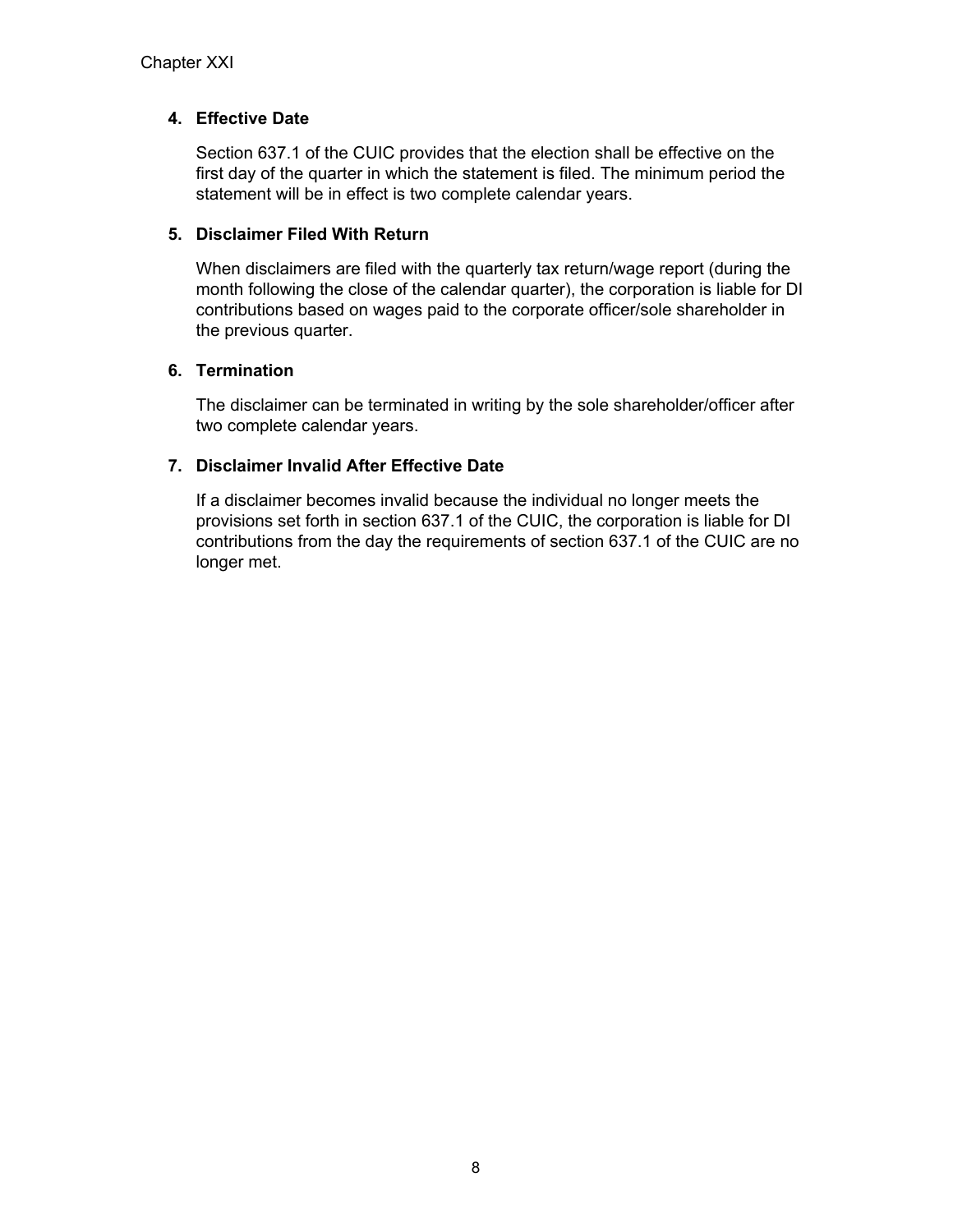## Tax Audit Guidelines

## Chapter XXII

# Elective Coverage

## **Elective Coverage**

The following forms are used in the elective coverage process:

| <b>Form</b>   | <b>Description</b>                                                                                                                                                                                                                                                                        | <b>CUIC Section</b>          |
|---------------|-------------------------------------------------------------------------------------------------------------------------------------------------------------------------------------------------------------------------------------------------------------------------------------------|------------------------------|
| DE 1PE        | Selection of Financing Method; Election to<br><b>Cover Excluded Services for Unemployment</b><br>Insurance Purposes by a Public Entity or<br><b>Indian Tribe</b>                                                                                                                          | 710(c)                       |
| DE 3DI        | <b>Quarterly Premium Notice for Disability</b><br>Insurance Elective Coverage (DIEC)<br>Shows name, address, Social Security<br>number, quarterly wage, and contribution<br>liability.                                                                                                    | 708(a), 708(b),<br>and 708.5 |
| DE 3DI-I      | Disability Insurance Elective Coverage (DIEC)<br>Rate Notice and Instructions for Computing<br><b>Annual Premiums</b><br>A DI-only form concerning reportable wages,<br>contributions for employers and self-employed<br>individuals and mailed yearly with the fourth<br>quarter DE 3DI. | 708(a), 708(b),<br>and 708.5 |
| DE 3F         | Instructions for Reporting Wages and<br>Contributions for Employers Who Have<br><b>Elected Unemployment and Disability</b><br>Insurance Coverage Under Section 708(a) of<br>the California Unemployment Insurance Code<br>(CUIC)                                                          | 708(a)                       |
| <b>DE 945</b> | Annual Income Report for Disability Insurance<br><b>Elective Coverage</b><br>Filed by participant to report net profit or loss<br>as reported on IRS Schedule SE. Used to<br>determine wages for DI contribution purposes.                                                                | 708(a), 708(b),<br>and 708.5 |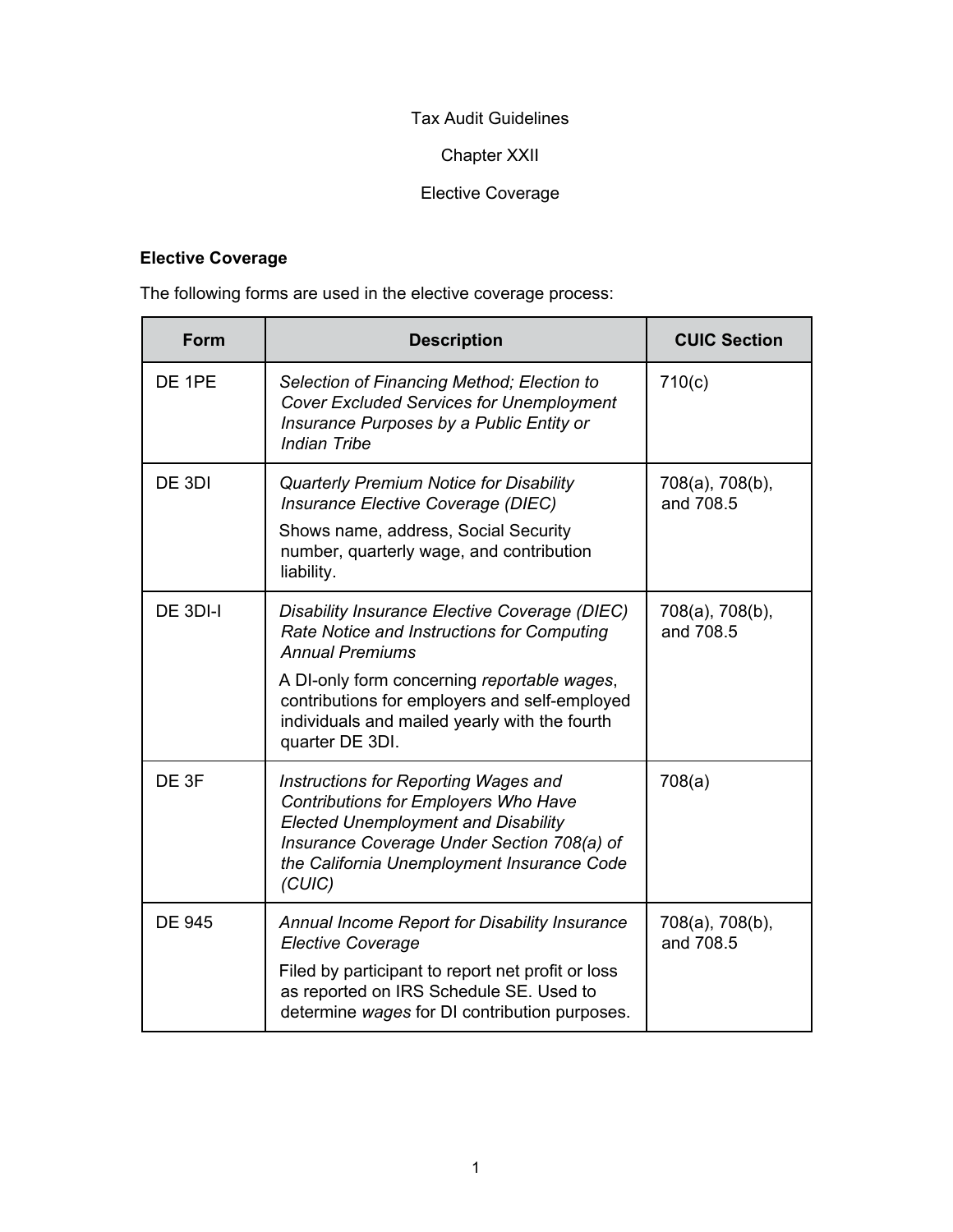| Form            | <b>Description</b>                                                                                                                                                                                                                                                                                                                                                                                         | <b>CUIC Section</b>              |
|-----------------|------------------------------------------------------------------------------------------------------------------------------------------------------------------------------------------------------------------------------------------------------------------------------------------------------------------------------------------------------------------------------------------------------------|----------------------------------|
| DE 1375         | Notice to Employees - Elective Coverage<br>Application for Unemployment Insurance -<br><b>State Disability Insurance</b><br>Poster distributed when application for UI and<br>DI coverage is filed.                                                                                                                                                                                                        | 701, 702, and 703                |
| <b>DE 1375A</b> | Notice to Employees - Termination of Elective<br><b>Coverage Agreement for Unemployment</b><br>Insurance - State Disability Insurance<br>Poster distributed when UI and DI coverage<br>is terminated.                                                                                                                                                                                                      | 701, 702, and 703                |
| <b>DE 1375B</b> | Notice to Employees - Termination of Elective<br><b>Coverage Agreement for Unemployment</b><br><i><b>Insurance</b></i><br>Poster distributed when UI coverage is<br>terminated.                                                                                                                                                                                                                            | 701, 702,<br>and 703             |
| <b>DE 1375C</b> | Notice to Employees - Elective Coverage<br><b>Application for State Disability Insurance</b><br>Poster distributed when DI coverage is filed.                                                                                                                                                                                                                                                              | 702.5                            |
| <b>DE 1375D</b> | Notice to Employees - Termination of Elective<br><b>Coverage Agreement for State Disability</b><br><i><b>Insurance</b></i><br>Poster distributed when DI coverage is<br>terminated.                                                                                                                                                                                                                        | 702.5, 709, 710.4,<br>and 710.5  |
| DE 1378         | Application for Unemployment and Disability<br>Insurance Elective Coverage for Employees<br><b>Exempted Under the California Unemployment</b><br><b>Insurance Code</b><br>Form designed specifically for prospective<br>coverage elections under section 702 and<br>702.1 of the CUIC, but also adapted for use<br>when prospective coverage is requested<br>under sections 701, 703, or 710, of the CUIC. | 701, 702, 702.1,<br>703, and 710 |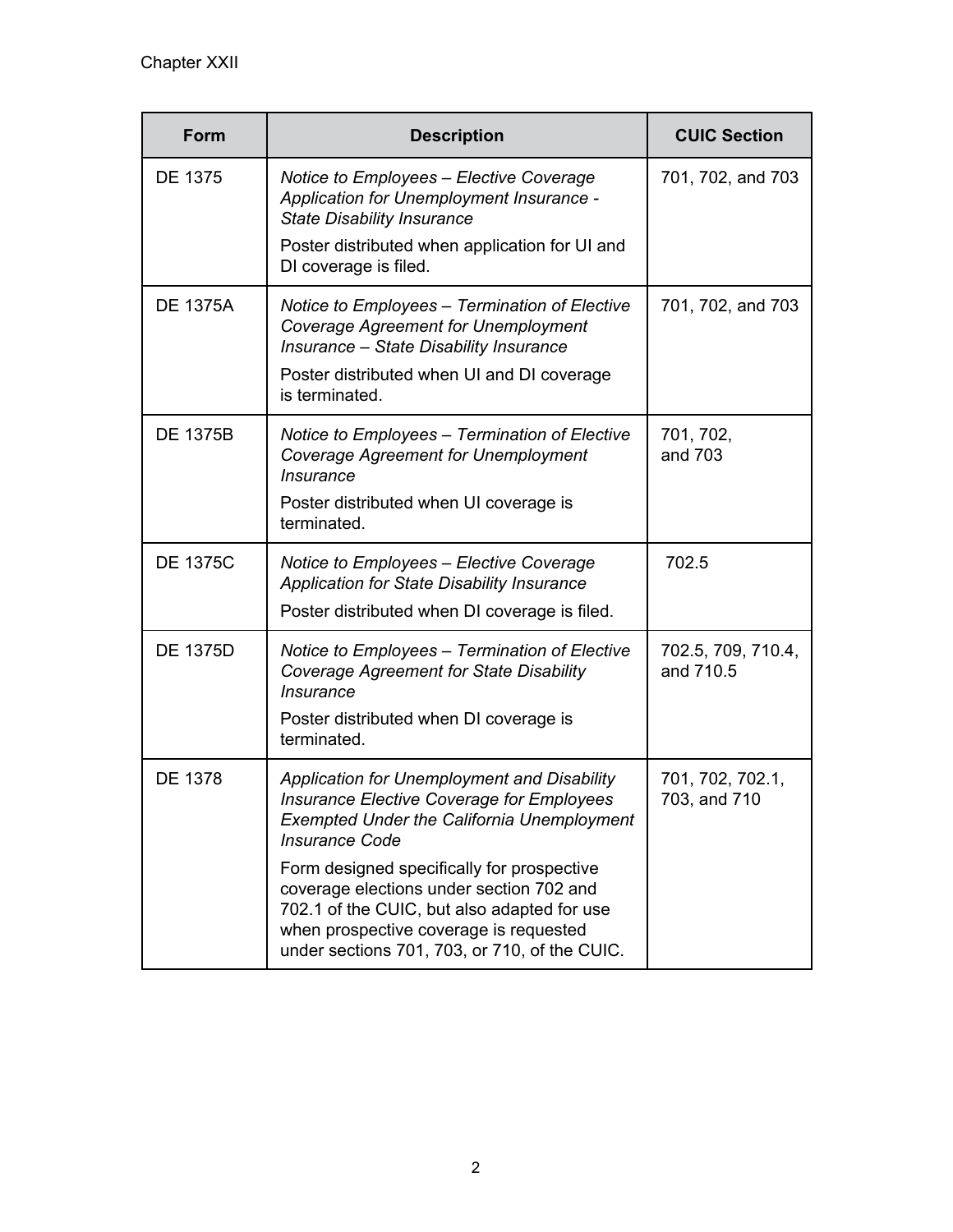| <b>Form</b>      | <b>Description</b>                                                                                                                                                                                                                                                                                                                                                                                                               | <b>CUIC Section</b>          |
|------------------|----------------------------------------------------------------------------------------------------------------------------------------------------------------------------------------------------------------------------------------------------------------------------------------------------------------------------------------------------------------------------------------------------------------------------------|------------------------------|
| <b>DE 1378A</b>  | Application for Unemployment Insurance,<br>State Disability Insurance, and Paid Family<br>Leave Elective Coverage Under Section<br>708(a) of the California Unemployment<br><b>Insurance Code</b>                                                                                                                                                                                                                                | 708(a)                       |
|                  | For employers who are sole proprietors,<br>partners, or LLC managing members.<br>Distributed upon request with information<br>pamphlets, For Your Benefit: California's<br>Programs for the Unemployed (DE 2320) and<br>Disability Insurance Provisions (DE 2515). All<br>active partners who elect simultaneously must<br>be included on a single form.<br>The employer should also be given the DE 3F<br>with the application. |                              |
| <b>DE 1378DI</b> | <b>Application For Disability Insurance Elective</b><br>Coverage<br>For self-employed, partners, or LLC managing<br>members. Distributed upon request with<br>a DI information pamphlet, DE 2515. In a<br>partnership, each electing partner must file a<br>separate return.                                                                                                                                                     | 708(b) and 708.5             |
| <b>DE 1378F</b>  | Potential Liability for Unemployment Insurance<br><b>Benefits When Electing the Reimbursable</b><br>Method of Financing Under the California<br>Unemployment Insurance Code (CUIC)                                                                                                                                                                                                                                               | 801, 802,<br>and $803(g)(2)$ |
| <b>DE 1378J</b>  | Application For Elective Coverage of Disability<br>Insurance (Exempt Family Employment)<br>Refer to Information Sheet: Specialized<br>Coverage (Elective Coverage for Exempt<br>Workers) (DE 231SC) for specific family<br>members.                                                                                                                                                                                              | 702.5                        |
| <b>DE 1378K</b>  | <b>Information Concerning Elective Coverage</b><br>for State Disability Insurance (SDI) Under<br>Section 702.5 of the California Unemployment<br>Insurance Code (CUIC) (Except Family<br>Employment)                                                                                                                                                                                                                             | 702.5                        |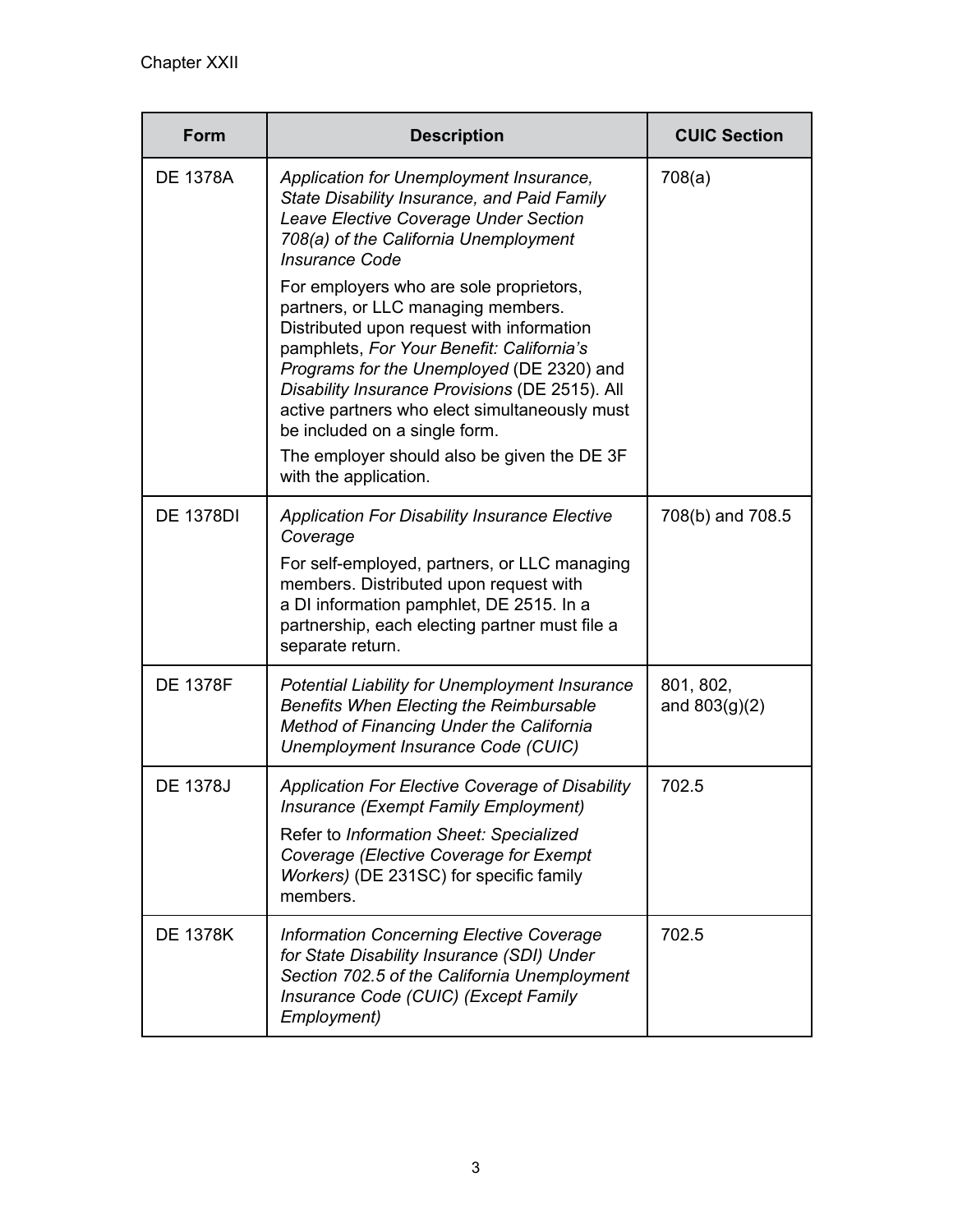| <b>Form</b>      | <b>Description</b>                                                                                                                                                                                                                          | <b>CUIC Section</b>                         |
|------------------|---------------------------------------------------------------------------------------------------------------------------------------------------------------------------------------------------------------------------------------------|---------------------------------------------|
| <b>DE 1378L</b>  | Information Concerning Elective Coverage for<br>State Disability Insurance (SDI) Only Under<br>Section 709 of the California Unemployment<br>Insurance Code (CUIC)<br>Information for local public entities and Indian                      | 709                                         |
|                  | tribes.                                                                                                                                                                                                                                     |                                             |
| <b>DE 1378M</b>  | Application for Elective Coverage of State<br>Disability Insurance Only - Local Public<br><b>Entities and Indian Tribes</b>                                                                                                                 | 709                                         |
|                  | Form to use if covering all employees for DI.                                                                                                                                                                                               |                                             |
| <b>DE 1378N</b>  | Application for Elective Coverage of State<br>Disability Insurance Only<br>Employers include public schools, public<br>agencies, Indian tribes, and community<br>college districts. Election is by bargaining unit<br>or appropriate group. | 710.4, 710.5,<br>710.6, and 710.9           |
| <b>DE 1378P</b>  | <b>Information Concerning Elective Coverage</b><br>for State Disability Insurance Only - Under<br>Sections 702.6, 710.4, 710.5, 710.6, and<br>710.9 of the California Unemployment<br>Insurance Code (CUIC)                                 | 702.6, 710.4,<br>710.5, 710.6,<br>and 710.9 |
| <b>DE 1478</b>   | <b>Elective Coverage for State Disability</b><br><b>Insurance Approval</b><br>Public Entities and Indian Tribes.                                                                                                                            | 702 and 710.6                               |
| <b>DE 1549</b>   | State Disability Insurance for Organizational<br>Unit Approval                                                                                                                                                                              | 710.4, 710.5,<br>and 710.6                  |
| <b>DE 3816DI</b> | Letter of Approval of Election Under<br>Sections 708(b) and 708.5 of the CUIC                                                                                                                                                               | 708(b) and 708.5                            |
| DE 3817          | <b>State Disability Insurance Elective Coverage</b><br><b>Family Exemption</b><br>Letter of approval for DI elective coverage for<br>exempt family employees.                                                                               | 702.5                                       |
| <b>DE 4807J</b>  | <b>Disability Insurance Elective Coverage</b><br><b>Voluntary Inactivation</b>                                                                                                                                                              | 704.1 and 705                               |